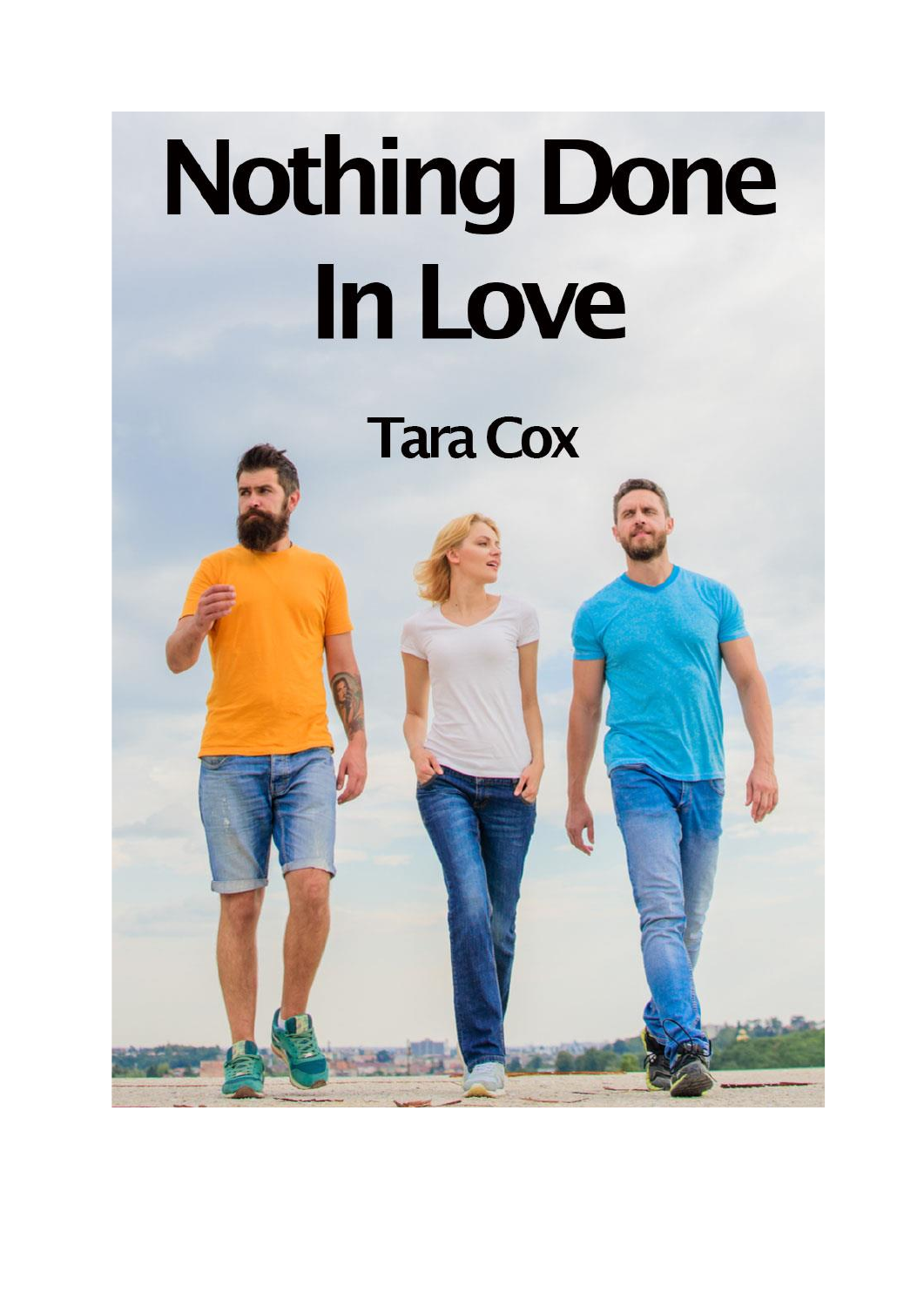#### **Copyright © 2020 by Tara Cox**

This PDF format is licensed under Creative Commons for non-commercial use only. CC BY-NC-ND 4.0 [\(https://creativecommons.org/licenses/by-nc-nd/4.0/\)](https://creativecommons.org/licenses/by-nc-nd/4.0/)

You are free to:

Share — copy and redistribute the material in any medium or format

The licensor cannot revoke these freedoms as long as you follow the license terms. Under the following terms:

**Attribution** — You must give appropriate credit, provide a link to the license, and indicate if changes were made. You may do so in any reasonable manner, but not in any way that suggests the licensor endorses you or your use.

**NonCommercial** — You may not use the material for commercial purposes.

**NoDerivatives** — If you remix, transform, or build upon the material, you may not distribute the modified material.

**No additional restrictions** — You may not apply legal terms or technological measures that legally restrict others from doing anything the license permits.

All characters and settings are fictional. Any resemblance to people living or dead is unintentional.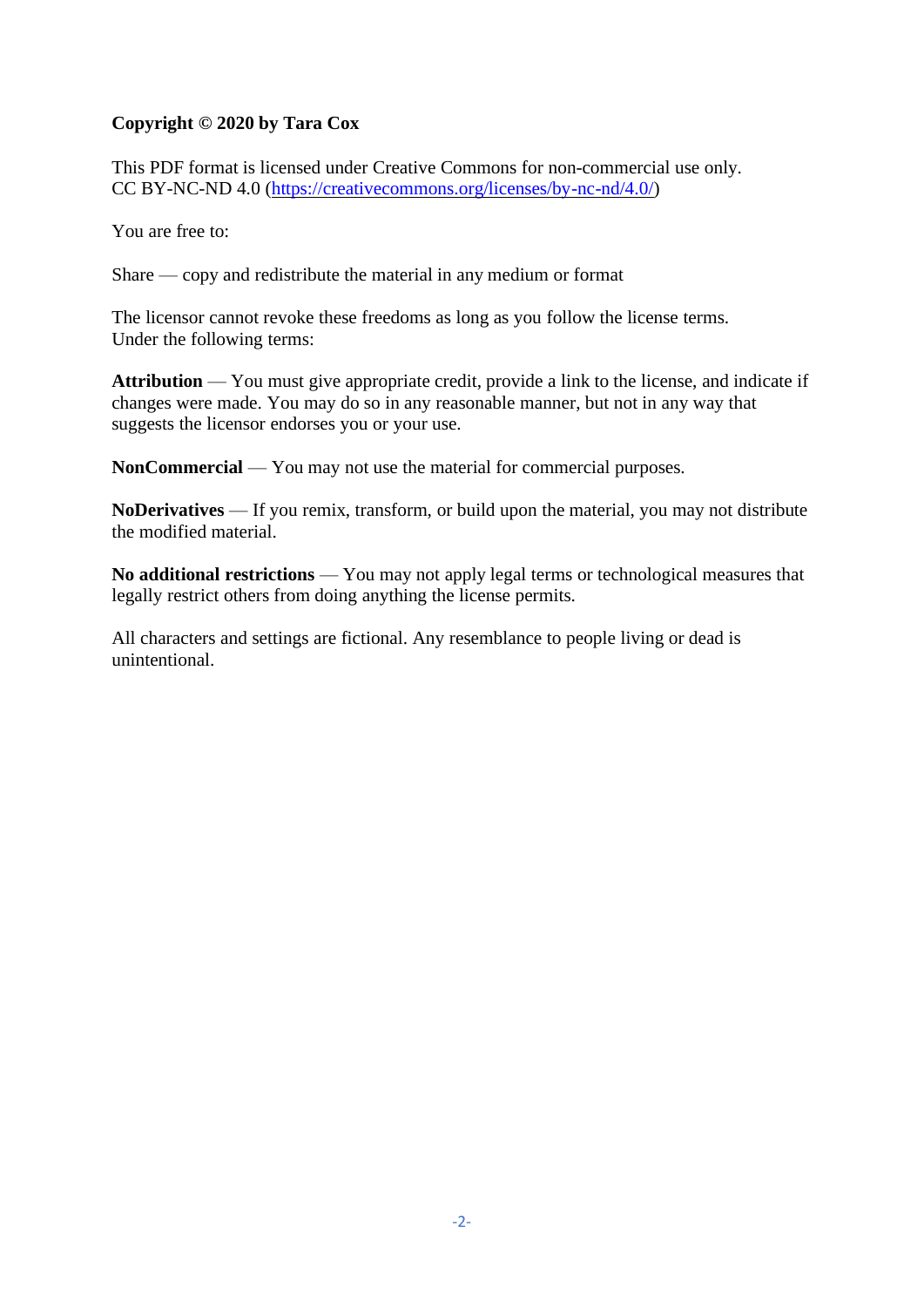#### Forward

<span id="page-2-0"></span>Writers, like mothers, are not supposed to have favorites. And I don't. But if I did, this story might be it.

I aspire to be Joy Danvers, though my relationship with my own daughters is far from the one that she shares with Kaitlin.

But then again, having your mother demonstrate to all your friends how to put condoms on – at the kitchen table, after school, over fresh baked cookies – well, my children will tell, it ain't as wonderful as it sounds. My daughters wish they had a 'normal' mom.

My passion for this story is found in its title:

#### **Nothing Done In Love – can ever be wrong.**

Of course, it goes without saying - between CONSENTING ADULTS.

As Joy says:

#### *Love is the divine within us all. How we choose to share that is no one's business but ours and our partners.*

Whether that be gay, lesbian, transgender, polyamorous, BDSM, or vanilla, even asexual (though, personally, this one challenges me). But Joy is still better at saying it than I am.

Enjoy, *Tara*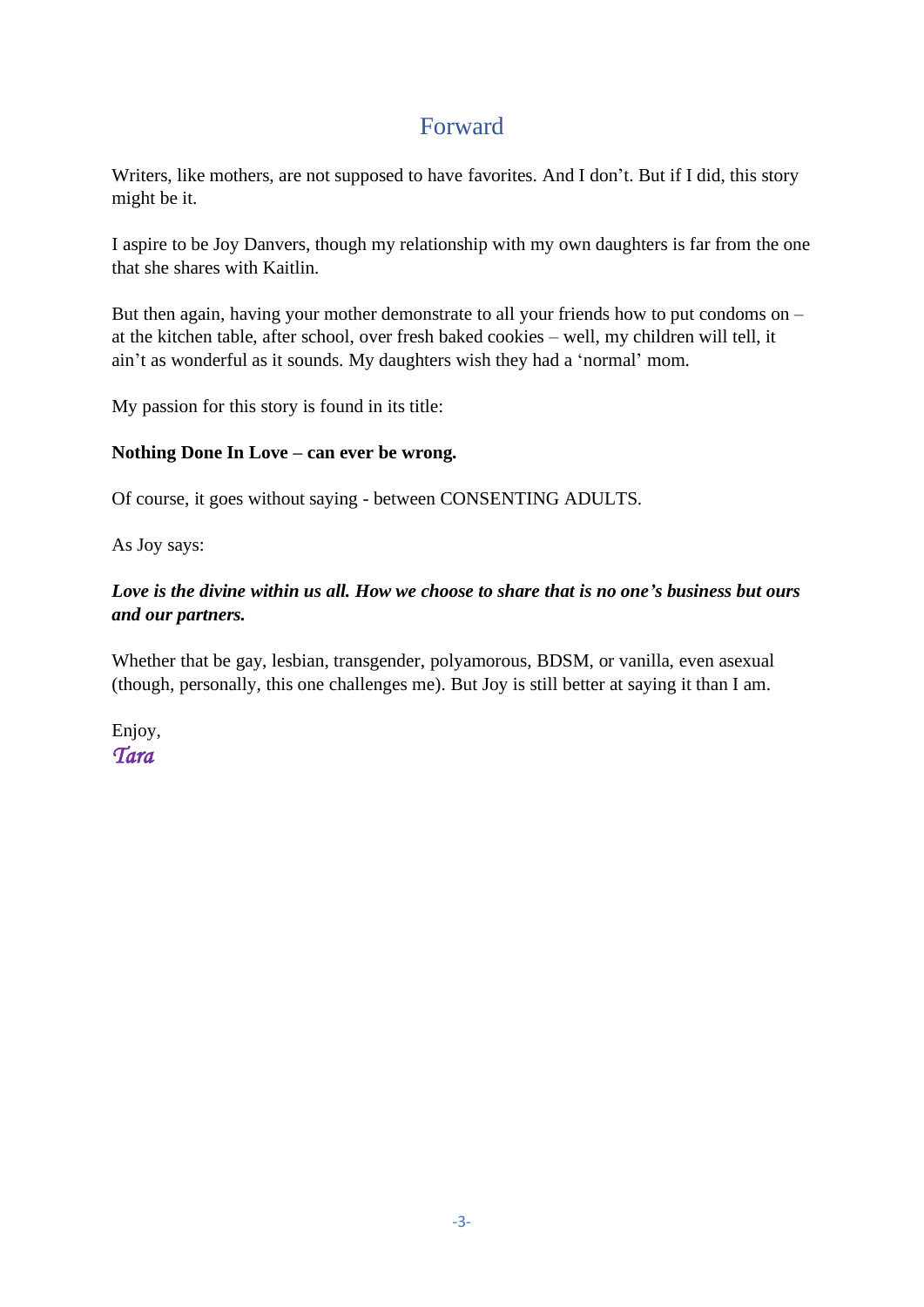# **Table of Contents**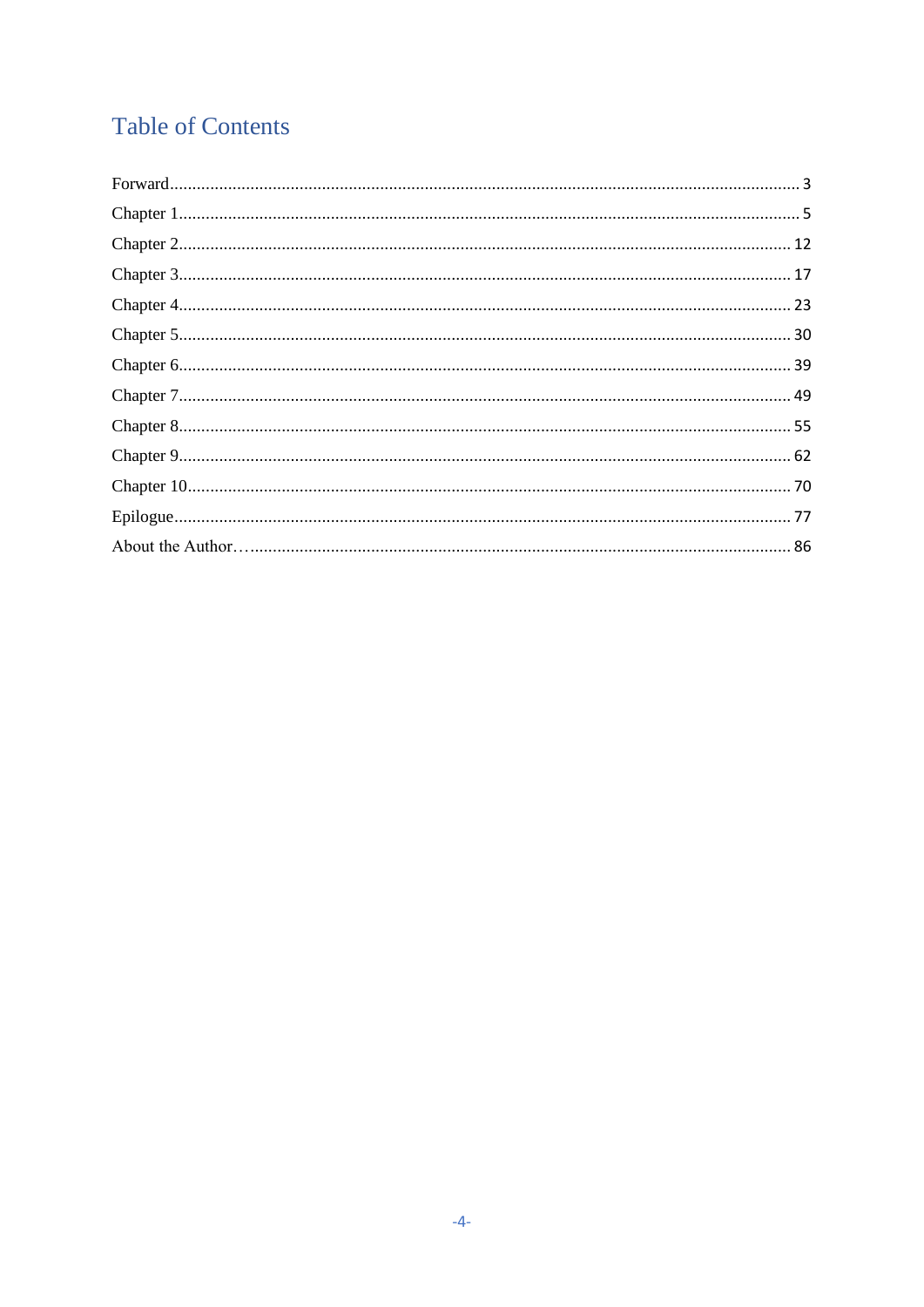### Chapter 1

<span id="page-4-0"></span>Kaitlin Danvers stood on the tiny front porch of the bungalow that she had shared with her mother all her life. Main Street was just a couple of blocks away, a tourist mecca with shops, bars, and some fine restaurants. Seal Beach itself, with its excellent surfing, was less than a five-minute walk. Their house might be little more than a shoebox squeezed between apartment buildings and multi-million dollar houses, but it had been a loving home, which was probably more than those more expensive ones could claim.

None of that mattered right now, though. Katie fought back the tears once more. It was a constant battle these days. It had been for almost a year now, ever since the doctors diagnosed her mother's breast cancer. Surgery, chemo, radiation, new drugs…none of them worked.

Her mother was dying. Her mother, her best friend, the woman that she had looked up to and emulated for a lifetime would be gone soon—weeks, perhaps days. Of course, no one could say for certain how long she had left.

However long it was, though, she was not going to miss a single precious moment of it. Just as her single mother had worked so hard never to miss the significant moments of her only child's life. PTA, ballet, soccer, Little League, her mother had always found a way to afford those things on her measly income as a masseuse, herbalist, life coach, and sometimes psychic. Even more importantly, Joy Danvers had always worked her clients around Katie's schedule. They had struggled financially when she was a child, but by the time she had entered high school, her mother's 'following' had grown.

Hell, her mother was practically a guru of some damned sort these days. Katie sighed, which meant she had been forced to share these precious final days of her mother's life with a string of needy, rich people putting an additional strain upon her mother's waning energies. But that was Joy Danvers. Always there to help when someone needed her.

It was not just her wealthy clients, though. Katie smiled as she remembered how her mother always had an open-door policy for all her friends. Sometimes she wondered if it was more her mother's welcoming smile, open ears, and homemade chocolate chip cookies, which had accounted for her popularity in high school, than her blonde All-American girl-next-door looks and sunny smile.

This house had been full every afternoon with half a dozen or more of her friends just hanging out, talking, and even occasionally doing homework. Most of them preferred coming home to her house than letting themselves into empty apartments or even expensive mansions.

A tear slid down her cheek as she thought of two of the regulars, Chance and Chase Logan. Identical twin brothers, who also happened to be the only children of a single mother. Their mother had worked two, sometimes three jobs, leaving the boys to fend for themselves. They had moved to Seal Beach when Katie was a junior in high school. For the next two years, they were her best friends and almost constant fixtures around this house.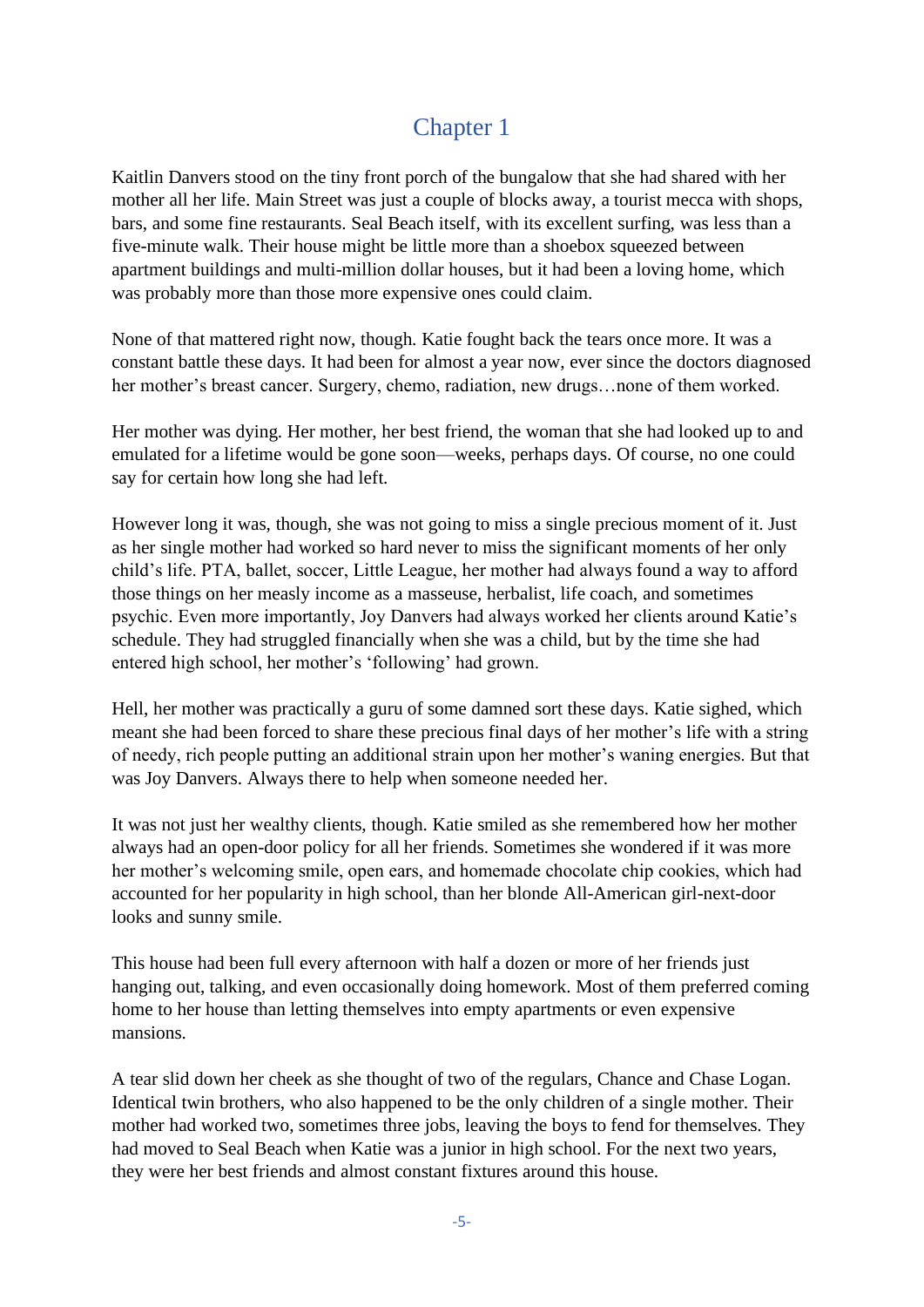She sighed as she remembered the last time she had seen them. It was the night of their high school graduation. They had all joined a bunch of their friends afterward on the beach for illegal bonfires. It had been the first time that Katie had gotten drunk.

Oh, she had tasted alcohol before. Her mother had never believed in sheltering her child, so from around twelve or thirteen, her mother had regularly offered her a half glass of wine with dinner. But that was a very different thing to half a dozen wine coolers, a beer or two, and even a couple of shots of tequila. To say she was tipsy would be a gross misrepresentation. She was wasted.

If it had not been for Chase and Chance practically carrying her home between them, she might have gotten into real trouble. She shook her head, not that she had not, even with her best friends. Especially with them. That night was why she never drank more than a single glass of wine ever, and usually not even that. It had been a disaster that had cost her the best friends she had ever had. Other than her mother.

She should go back inside and check on her mother now. Of course, Melody, the young hospice nurse was here, so this was supposed to be 'her' time. But to do what?

Sleep was impossibly hard coming. Even when it did, it was fitful. Katie usually slept in the chair beside her mother's bed rather than her room, even though it was just next door. She never really made it to the deep dream-filled kind of slumber. She remained vigilant for even the tiniest moan from her mother to indicate that she needed a top-up of the morphine.

She supposed she could take a stroll along the beach. It was almost sunset, and that was usually spectacular. The cool breeze might even relax and soothe her a bit after the scorching Southern California summer heat. But the truth was that she did not want to be around that many people. There were sure to be loads on such a perfect summer evening like this one.

Katie had come to realize that she had inherited more than just her looks from her mother. Her psychic gifts as an empath, who could read the emotional turmoil of others as surely as some might read their thoughts, was more of a curse than a blessing. It had, over the years, turned her into a virtual recluse, who came straight home from her job as a kindergarten teacher, who rarely dated, and would do just about anything to avoid crowds. Unlike her semi-famous mother, Katie had never found a way to dampen those feelings - hers or others.

So instead, she stood alone on the front porch of the only place she had ever known as home and looked off towards the beach, just hoping to get a brief glimpse of the sunset. Much as she had always stood on the perimeters of life, watching others live, but too afraid to take those risks herself.

All except for that one night. That one time when she had been so drunk that she had jumped headlong into the deep end - and almost drowned. In them.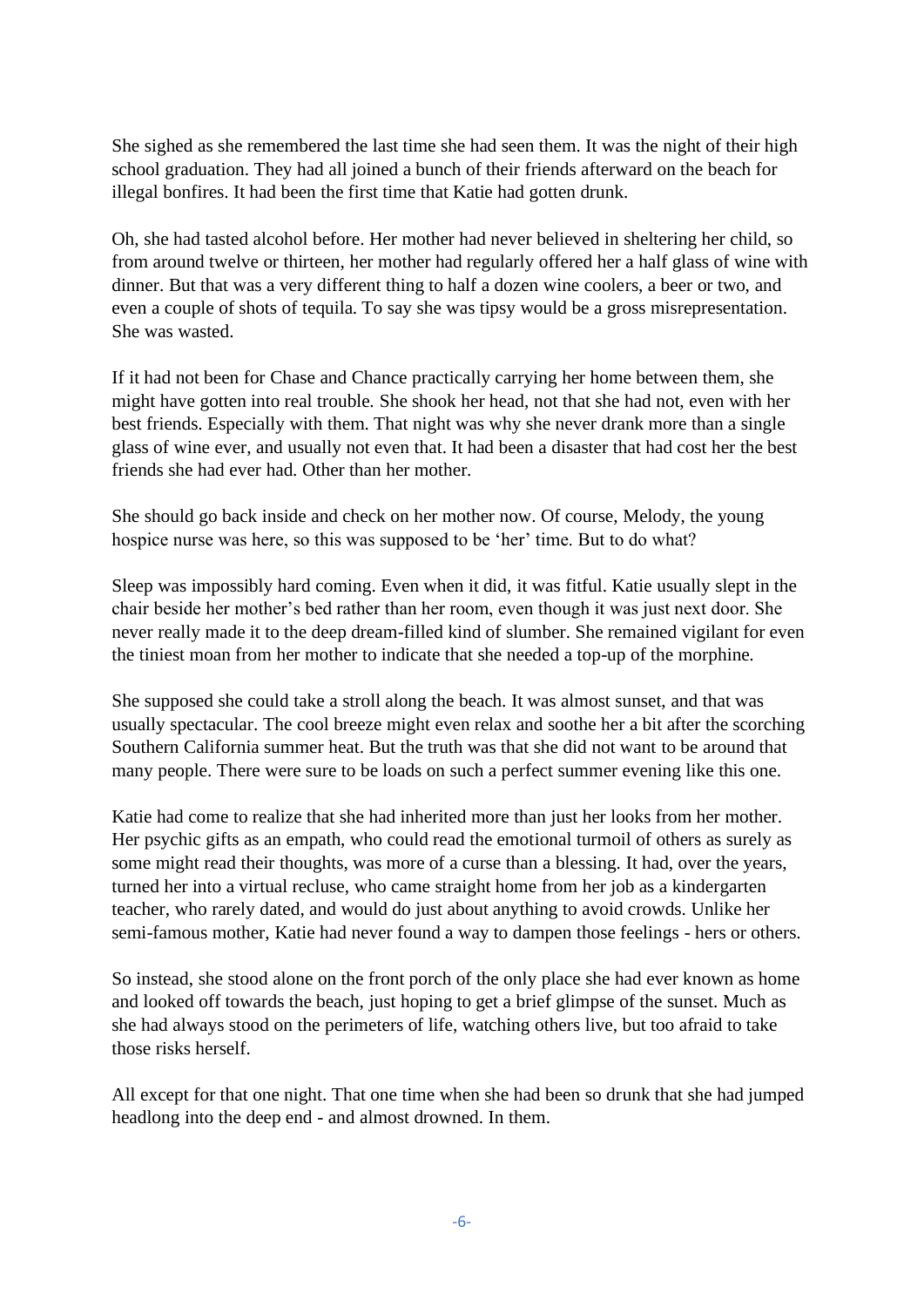Katie cursed under her breath as she saw two Harleys turn off Ocean Avenue onto their tiny street. 'Damn it,' she could hear the low rumble of the machines already, and they were still a block or two away.

Why now? Just when her mother was finally getting the most restful sleep she had had in weeks, perhaps months. Why did these two jackasses have to take a short cut back to the Pacific Coast Highway to avoid Main Street that was probably incredibly busy, especially as it was Friday night? Or she thought it was anyway.

"Damn them! Damn them to hell," she muttered aloud as she turned to go back inside the house and check on her mother.

Then the bikes came to a halt on the street right in front of the house. She frowned even more, probably more of her mother's 'groupies.' Why, even now, did she have to share the woman with strangers?

But she knew that was not how Joy Danvers saw things. If her mother could give others comfort and solace in her final days, as she had always tried to in her all too brief life, then she assured her daughter that was what she wanted. So reluctantly, Katie plastered that same fake smile on her face as she watched the men get off the motorcycles.

Men did not cover it. Probably more of the Hollywood actor or model types, attired in tight jeans that clung to muscled thighs that left little to the imagination. They reminded her of the covers on some spicier erotic romances that peppered her tablet. They wore matching black leather jackets, but those only accentuated their broad shoulders that tapered to narrow waists.

She inhaled deeply; maybe she should sneak into her bedroom after she got these two settled with her mother. How long had it been since she had even masturbated? As for 'real' sex, that had never been high on her agenda. Then again, she had never been a raving beauty that could attract men like this.

Except...that once.

Both men reached up to remove the black visor helmets that they wore. Her breath caught and froze halfway to her oxygen-starved lungs. It was if she had conjured them up out of thin air. Them. Them? She rubbed her eyes as if seeing a mirage.

Chance and Chase? It could not be. Now? After all these years. A decade or more.

They were even more stunning than they had been back then. The handsome athletes with their boyish good looks had become men. Hot men; men way out of her league. But damn were they sweet eye candy.

At first, she was shocked by the hair that curled softly almost reaching their shoulders and the thick, dark beards that, rather than hiding their masculine beauty, only accentuated it.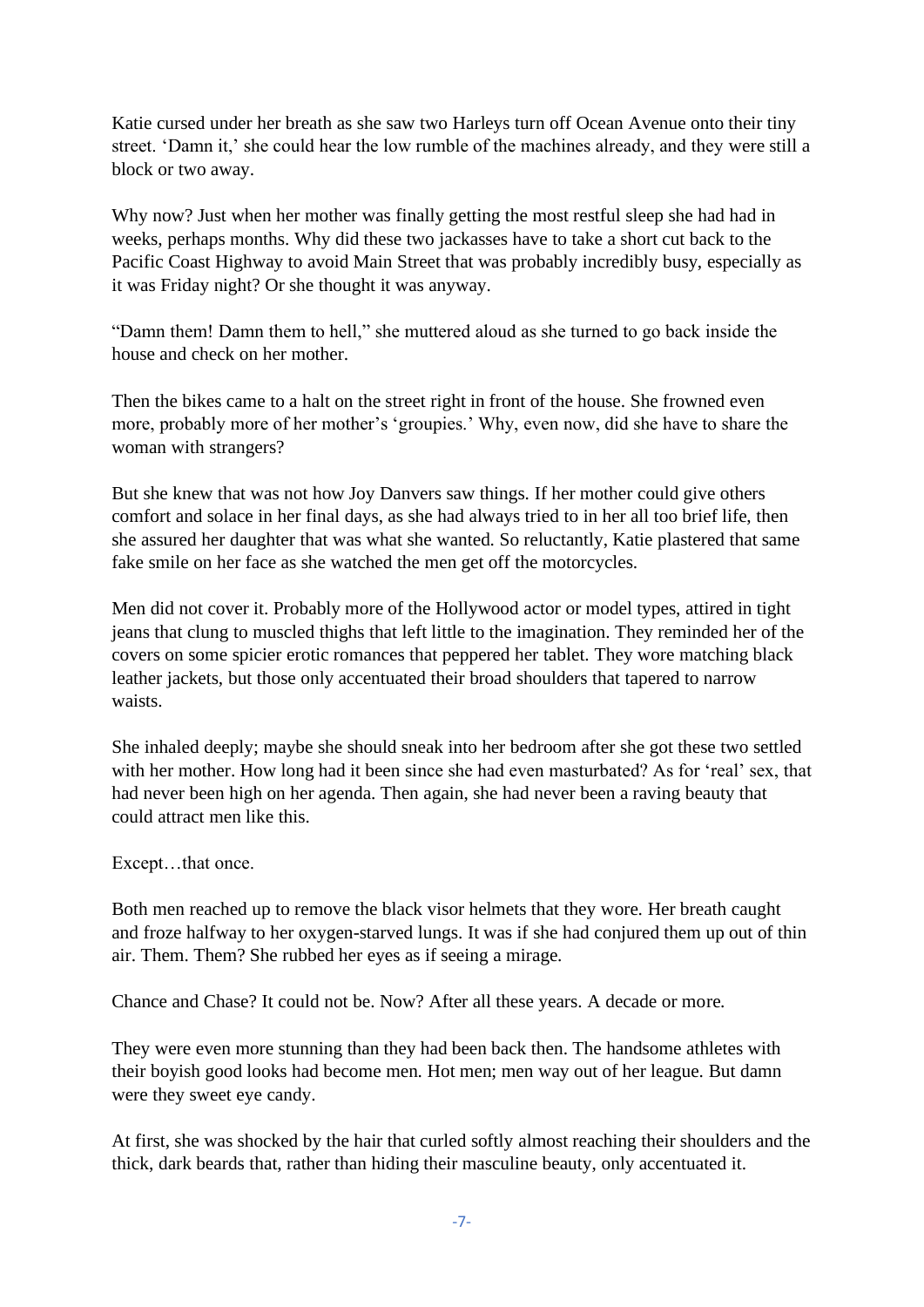It was not what she would have thought of as military-style. Then she remembered that those types of regulations had been softened over the past decade as the U. S. tried to respect norms of other cultures, as well as provide what camouflage it could to its people deployed in hostile territory. Whatever reason, she had to admit it made the men look even hotter than the boys she remembered.

They smiled at her, and the years floated away. They might have changed, matured, but those smiles still held the boyish charm that always made her feel safe, secure, and protected. Then they moved, not quite ran to her, but it was close.

Without warning, they scooped her up as they often had, swirling her about and shuffling her back and forth between them like the footballs that they passed from quarterback to wide receiver. For a moment, it was like the years had fallen away, and they were best friends who knew each other's every secret.

Well almost. A few secrets a girl kept to herself. She blushed as another memory flitted through her brain -except when you get too drunk and said and did things you should not. Not with your best friends. Not with both of them.

Even growing up with a mother that was a sexual guru of sorts, Katie had never been entirely comfortable with her sexuality. While she could accept the full range of sexual expression: gay, lesbian, transgender, open relationships, and polyamory, she had always felt a bit more constrained by societal norms.

Loving two men, brothers, might be great fodder for spicy e-books and even a wonderfully naughty fantasy to masturbate to. Still, she had never been able to reconcile it with the harsh realities of living in a monogamous world, even if that monogamy had degenerated into a serial form over the years. It was just a bit much for the repressed kindergarten teacher to handle.

Not that that was what she was focused upon as Chance drew her closer in one of his bear hugs, "Katy-did," he smiled.

She felt tears threatening to explode like torrential rains upon a desert, not just at his pet name for her but at how right it felt to be back in this man's arms again.

Before she could say a word, he passed the ball of blithering flesh to his brother to repeat the process, "Oh princess, do you know how much we have missed you?" Chase sighed as he buried his face in her neck.

His short beard abraded her skin and sent shivers down her spine. 'Down girl, this is Chase,' she reminded herself. It is not like that.

'But it could be,' whispered that little voice. 'They were not the ones that called a halt to things that night, sister,' it chided as her nipples hardened beneath the thin t-shirt as they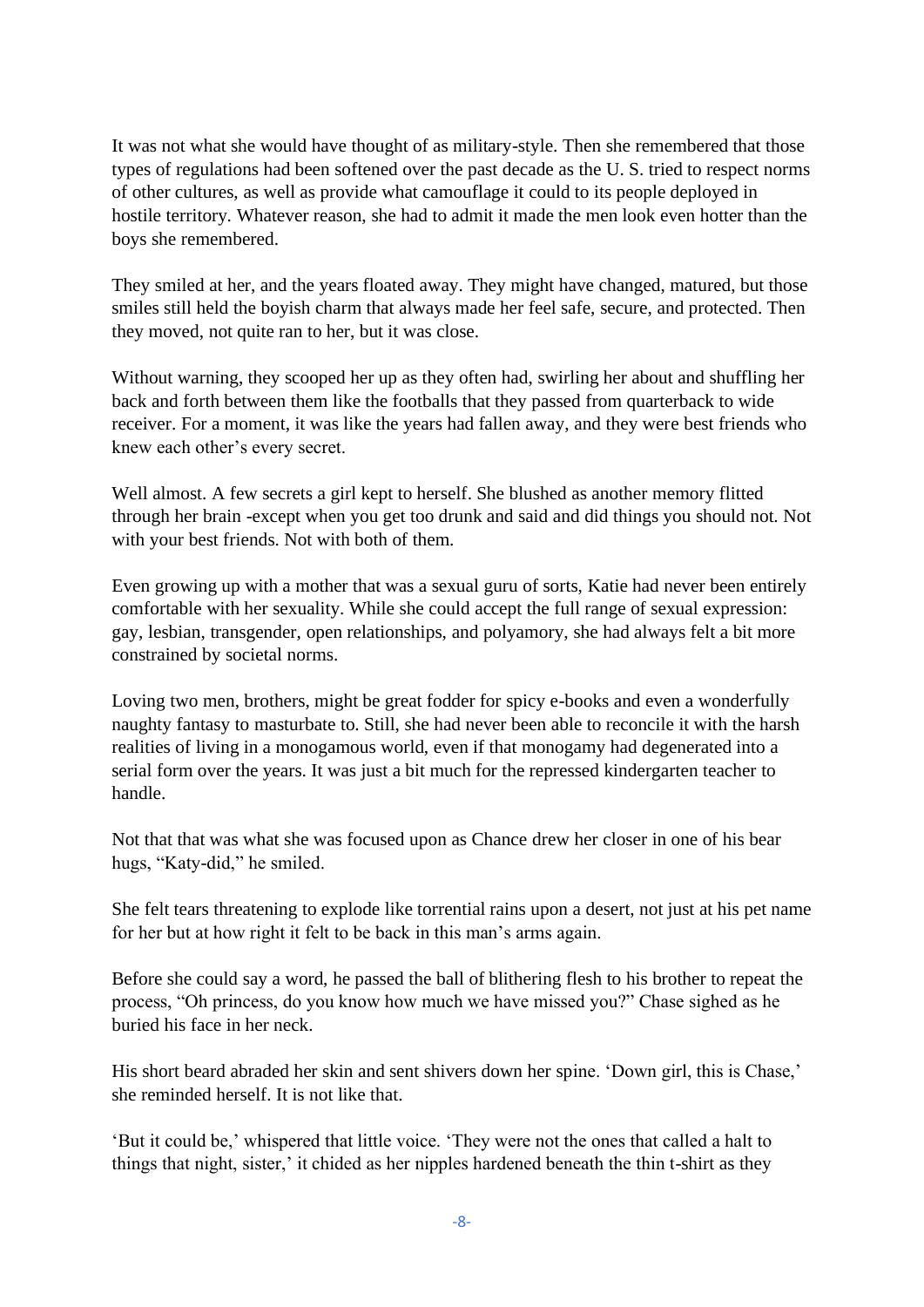came into contact with the soft leather of his jacket. The smell of it and the man sent liquid heat bubbling like lava in her panties.

She forced herself to draw back from the embrace that was more comforting than anything had been in so long that she had forgotten such things. "What are you doing here? I thought you were in the Navy."

"Were is right, Katy-did," Chance stepped forward, placing a hand on her lower back until she was practically sandwiched between them.

Her throat tightened even more at the feeling, which was quickly morphing from comfort to something much closer to need. A sexual need that she had only felt once before in her life. A need that had become her favorite fantasy. The one that never failed to get her off, whether she used just her fingers or her toy collection.

A vivid menagerie of memories and might-have-been. Arms and legs entwined, pressed between them, overpowered and taken. Desired, wanted, needed, and even loved as she had never been, probably never would be. 'Damn it, girl. Stop. Before you fucking come just from their hugs.'

But that was easier said than done after a decade of hot, erotic fantasies fed by books of a dozen authors all extolling the joys of loving and being loved by brothers. Katie had been shocked when she first got her tablet and began to download raunchy ebooks to discover that her darkest fantasy was not as uncommon as she thought.

It was just that perhaps she had gotten a tad closer to reality than most women. She had had her own personal cover models since she was a teenager.

"What are you doing here?" she stammered. Did her voice sounds as breathless and sexy to them, she wondered. "Does Mom know you are coming?"

Chase shook his head as Chance answered from just behind her, standing so close now that she could smell him too. Was that his jeans brushing roughly against her bare legs?

"Not exactly. She messaged us a few weeks ago, but we couldn't make any promises. I had some final business to deal with for Uncle Sam, and Chase was still recovering."

"Recovering?" she frowned. "What? What happened?"

Chase smiled, and for the first time, she noticed that his tan skin was a bit paler than his brothers, his smile a bit tighter, the dark circles under those baby blues a bit darker. "We will have plenty of time to talk later, princess. The only thing that matters right now is that we made it in time. That we are here. For our girls, for both of you."

"So, are you going to invite us inside?" rumbled a deep chuckle from the chest, which was now pressed against her back as Chance buried his face in her neck.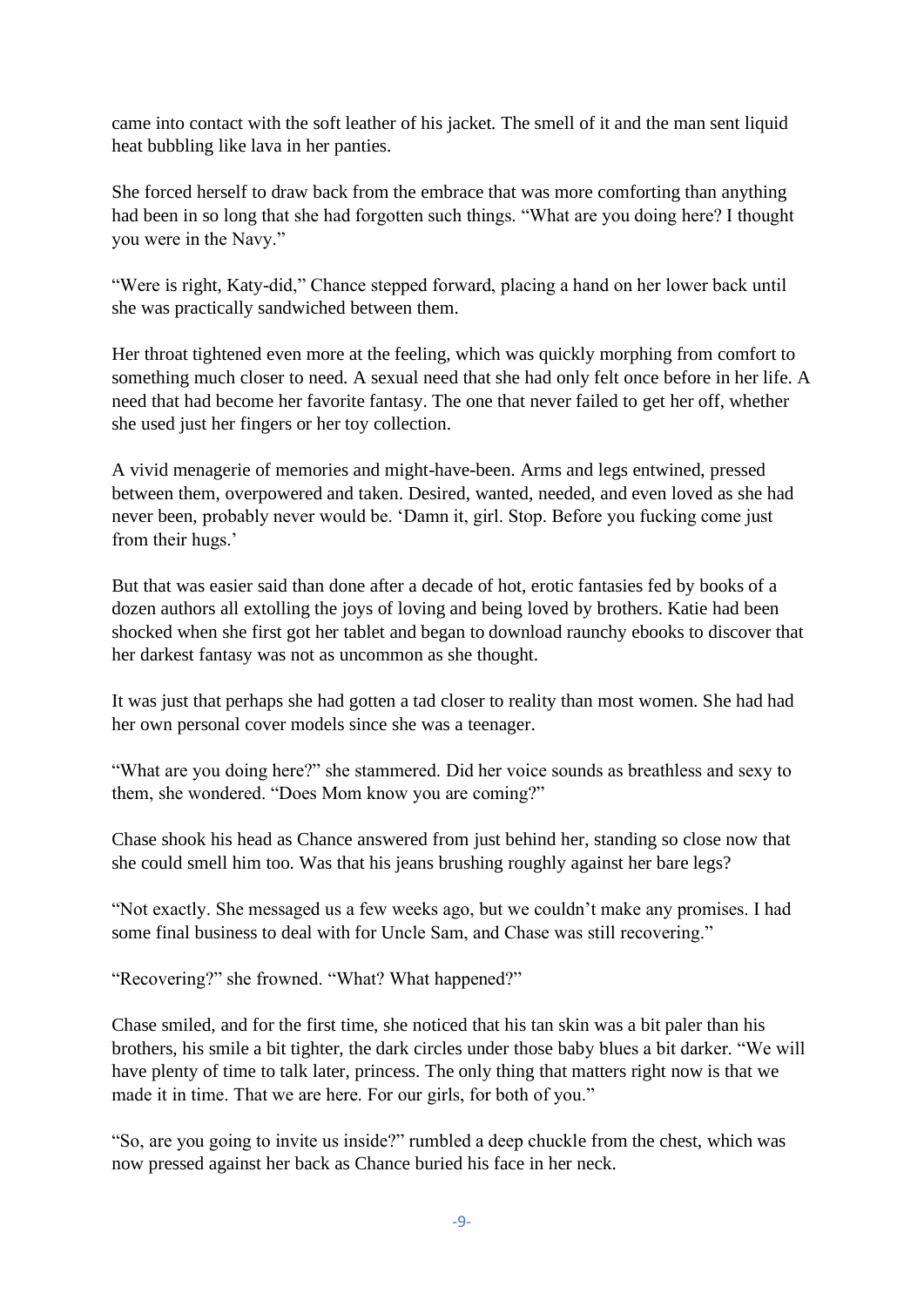"Since when did either of you need an invite into this house?" came the incredibly weak voice of her mother from the doorway. Katie noticed that Joy was holding so tightly to her walker that her knuckles were almost white against the steel grey tubing.

Katie pushed against Chase's chest as she broke free. She was surprised when he stumbled backward a bit. He might have even fallen flat on that tight ass in those painted on jeans had it not been for his brother's hand grasping his arm and keeping him upright.

Chase righted himself quickly as they smiled and crossed the few feet to the doorway just behind her. "Hello, Joy," they said in unison as her mother opened the screen door in welcome.

"Welcome home, boys," her mother's voice was still flat and weak. Joy's smile was strained, but it was genuine. Katie wrapped her arm about her mother's waist and would have helped her back to the bedroom.

Chance pushed her aside and lifted her mother's frail body in his arms. "You did not have to get up to greet us. You should have known we would come as soon as we could."

"I did. I just wasn't sure if it would be in time," her mother nodded as he placed her on the large sectional sofa that took up almost all of the open plan living space, which was a dining room, office, classroom, and living room all in one.

He sighed, "We weren't either, to be honest. But I am glad we did," he replied as he looked from where his brother had pushed the walker against the wall to Katie. "Really glad."

Katie felt as if those blue eyes were stripping away not just her clothes but her darkest fantasies, looking into her very soul. She fidgeted uncomfortably next to Chase, whom she noticed was also looking at her oddly.

"Let me get you something to drink…eat?" she stammered as she sought an excuse, any excuse to escape those stares just then.

Her mother nodded, "Please, dear. That would be very nice. I am sure the boys are both tired and hungry after their journey. And I would like a few moments alone with them to catch up while I still have some energy left. You three can talk for the rest of the night, just like you always did, but this old woman can't stay up that late chaperoning you. Then again, you are adults and don't need one anymore."

"Mother," she scolded the woman, who had made a name and reputation as the New Age sexual guru, priestess, and alternative lifestyles advocate of the twenty-first century. "Be nice. You know it was never like that." Katie stretched the truth - except in her teenage fantasies. Her mother's chuckle was as weak as the woman herself, "Go make food, while I talk to the boys."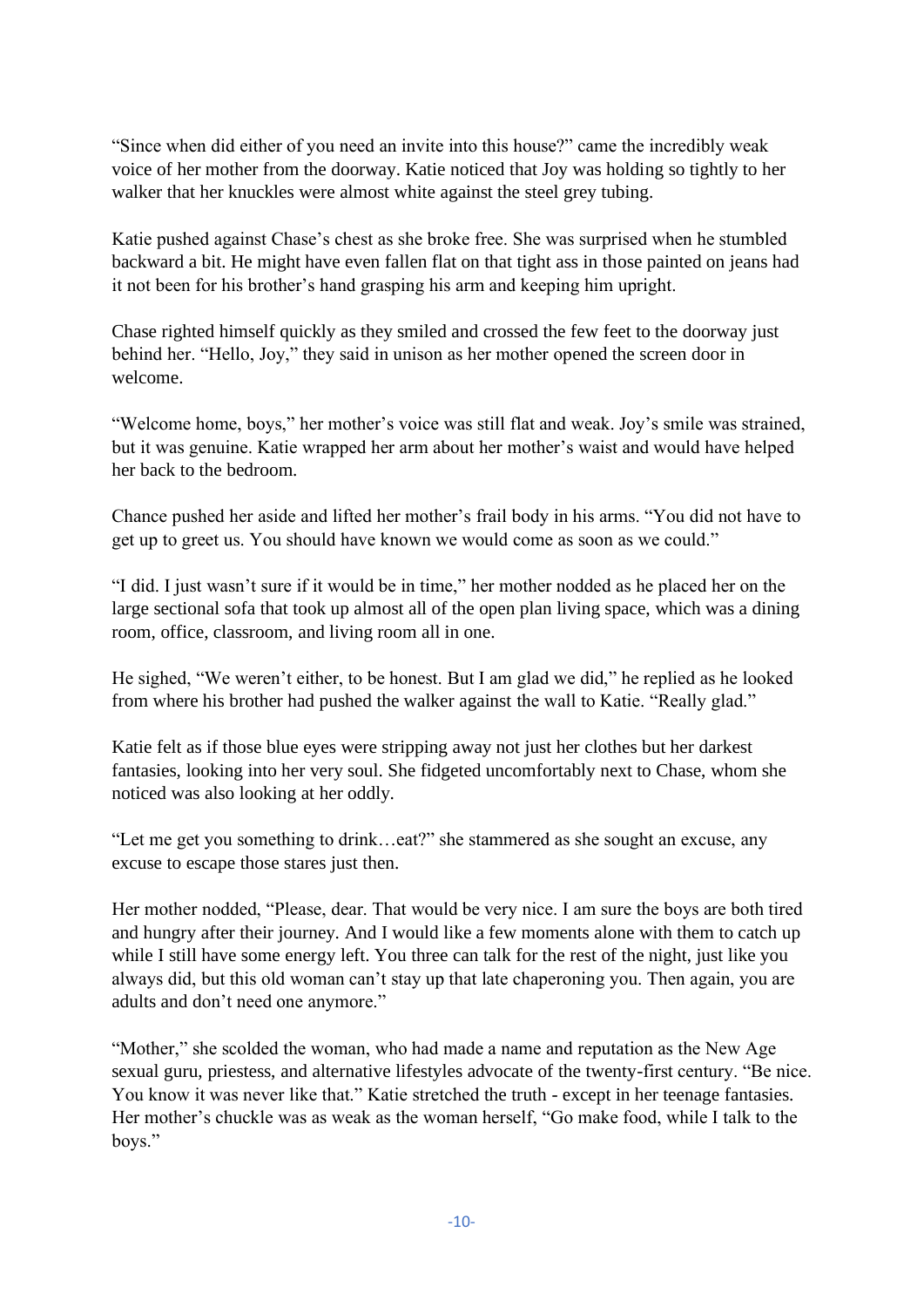"Do you need any help?" volunteered Chase.

But she shook her head. No, she needed time alone to think and regroup. Time to breathe and make a plan for how she was going to handle things. Them. "How long are you staying?" she whispered.

"As long as you need us." They both replied with that smile that sent butterflies skittering into flight and her scurrying quickly into retreat in the kitchen. She was in trouble, big trouble, twin fantasy trouble. And Katie knew it.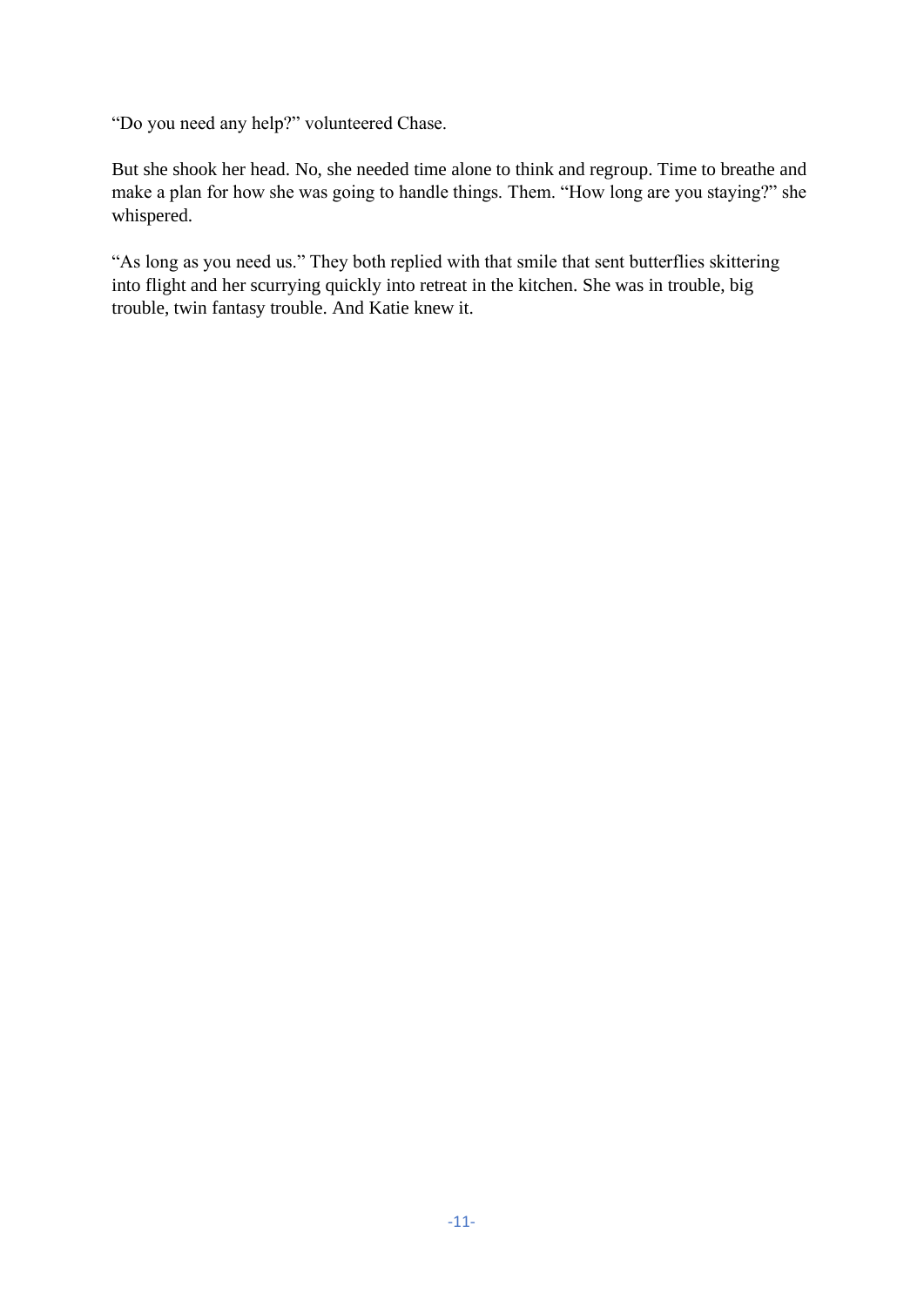#### Chapter 2

<span id="page-11-0"></span>Kaitlin stood frozen in the doorway of her bedroom. She tried hard not to stare at Chase, but it was not just the well-muscled shoulders, back, and bottom that transfixed her. It was the legs, specifically his right one.

It was missing. Gone below the knee. Amputated, she supposed was the proper term. From the wound, stump, she forced her mind to use the word; dark silvery pink puckered burn scars rose like the flames that had created them upwards licking at and on a couple of points consuming his otherwise perfect ass.

She covered her mouth and sucked in a deep breath as she leaned against the wall. Even that must have been too much noise, though, as Chase half turned to face her.

"Fuck," he spat as he reached for the large bath towel that lay across her bed. He leaned part of his weight against the wrought iron headboard as he grabbed it and wrapped it about his waist.

Only his calf, a couple of inches of his left leg, and the hint of that stump remained showing as he leaned his weight on the bed and half turned, half hopped. "What the fuck are you doing here?" he growled.

Katie wanted to turn and flee from the anger she saw flashing in those once happy baby blues. She wanted to cry and scream at yet another injustice in this fucked up world. She tried to simply melt into the cold, hardwood flooring beneath her feet. Disappear.

Only once before had she ever felt so embarrassed, so distant from them. She sighed, but this was much worse. Even then, they had not been mad. Not even when she had been a total cock tease and left them both hard and wanting. No, they had smiled and reassured her, told her that they understood, that it was all right.

But nothing had been. Not really, not since. If she had lost them that fateful evening, what would happen now with Chase's anger boiling and rolling like a geyser just waiting to blow?

"I'm sorry," she whispered as she began to back out the door.

He shook his dark head, "No, I'm the one that should be sorry. I shouldn't have snapped at you like that," he said as he plopped down on her bed.

The silence was painful as it stretched out between them like a chasm, worse even than it had the night she teased them. She was not sure what to say, what was appropriate. Questions raced through her mind, but after a decade of virtual silence broken only by the occasional exchange of Christmas cards over the years, did she have the right to ask any of them?

He sighed heavily, and she looked back up into those intense blue eyes. Oh, sweet goddess, she had not until that moment realized that she had been staring at his leg, what remained of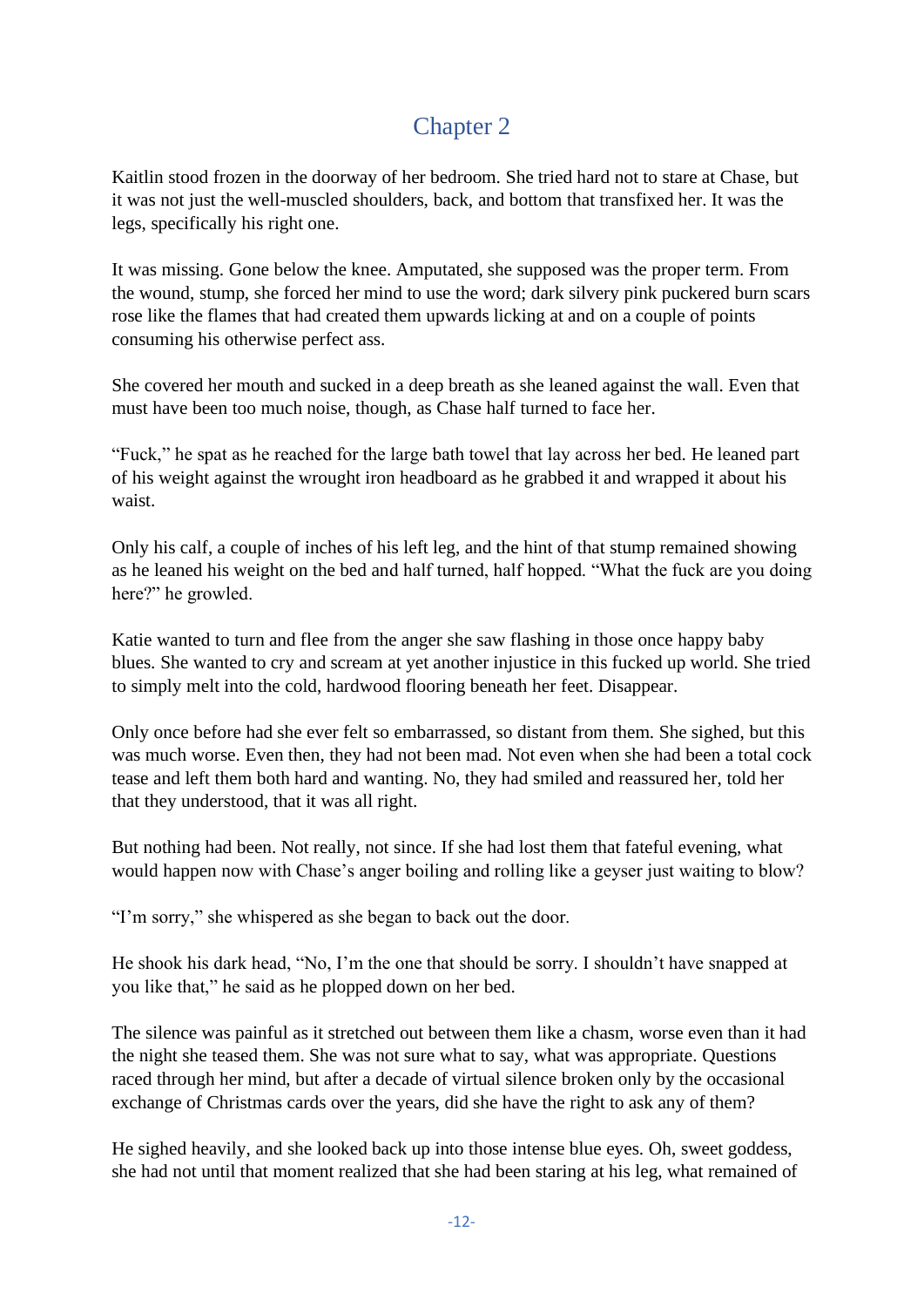it. She blushed and opened her mouth, but no words came out. What did she say? What could she?

"Go ahead, princess. Say it. Ask it. We could always read what was in that pretty little mind of yours, sometimes better than you know yourself." He leaned back and pinned her with a severe stare as he shook his head once more, "Never mind, I'll save you the trouble.

"War…dirty, messy, shitty war. That is what happened. The details don't matter all that much. And no, I don't want your sympathy. I have had enough of that to last me a lifetime."

He reached down and massaged the wound. "They say I was lucky. At least, I'm alive. Some of my friends…" his voice trailed off, his hand still on the pink flesh.

"It doesn't matter. In the grand scheme of things in this fucked up world we live in, what is one man's life? A leg here or there?"

Katie felt his pain; she always did - with everyone. But his was more intense. She wanted to cross the room, hold him in her arms as they had so often held and comforted her, but she could not.

Too much time, too much distance separated them. That man-child, who had been her friend, was gone. In his place was a man that was bitter, almost beaten. Even if justifiably so.

She inhaled as she realized just how tough this must be for Chase. Him especially. The star wide receiver, who, along with his brother's throwing arm, had gotten their team to the final round of the state championship.

The young man, who had chosen a career in the Navy over a full athletic scholarship to UCLA. A man who everyone thought even had a decent chance of playing professional football. A track star too, for whom running had always been such a release.

Yet, here he sat on the side of the bed. While his brother, his twin, ran alone along the beach, they had once known so damned well.

She wanted to ask, knew that these days with new prosthetics running was possible. So, why? Why was he not out there too? But that also was not a question she had any right to ask.

Instead, she went with the one question that she felt he owed her an answer to, "Why didn't you say anything earlier?"

He laughed, if it could be called that. "Say what? Oh, nice to see you, princess. If worrying about your mother dying isn't bad enough, my damned leg got blown away on my last mission. Not exactly how I imagined things going when I finally saw you after all these years."

She sighed, "Does Mom know?"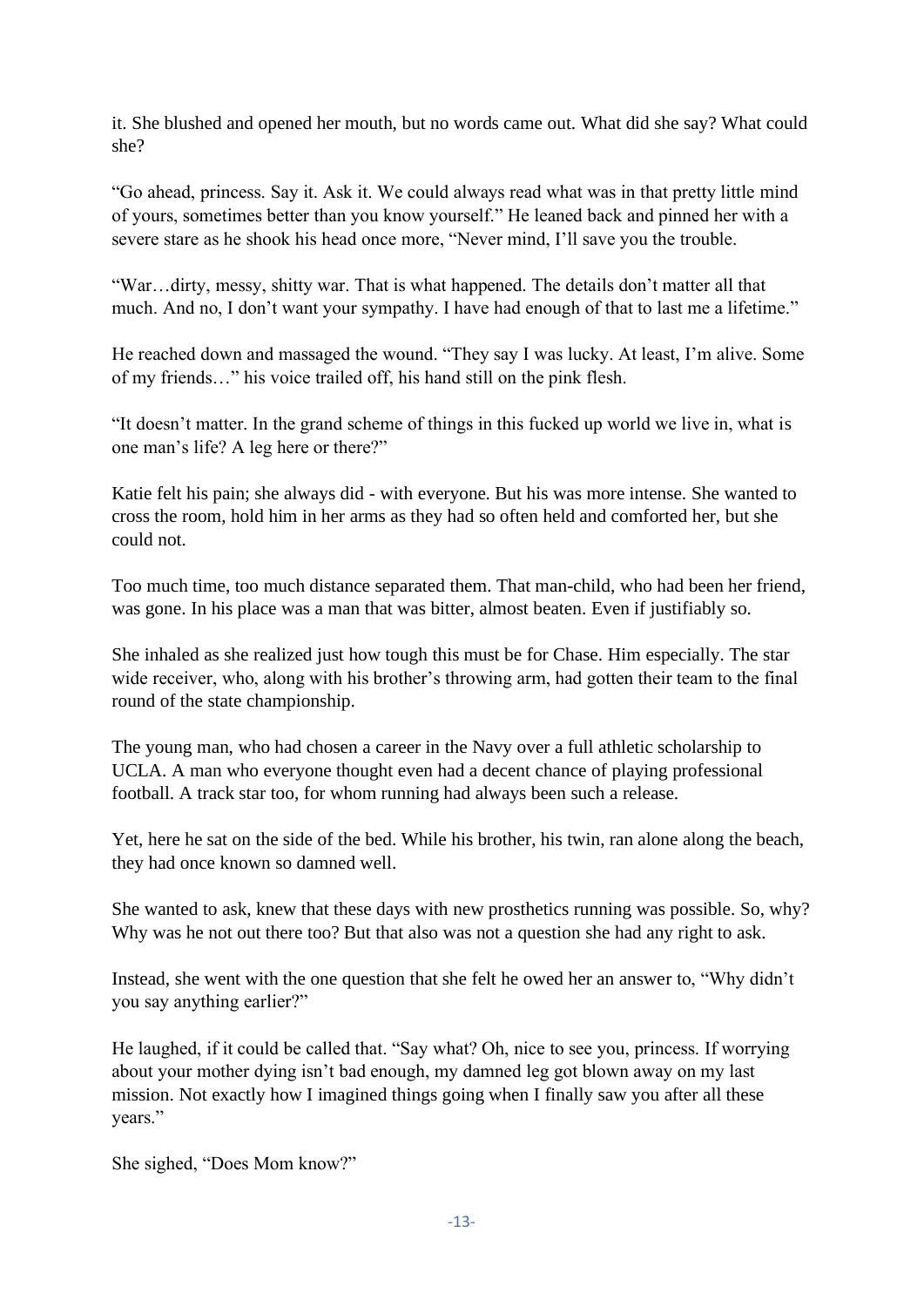He nodded, "Yeah, when Joy first contacted us a couple of months back, I was still in the VA rehab center. So, it was Chance that replied to her email. He explained why we couldn't come right away."

She was not surprised by his next words, either. "Damn, your Mom. The woman is dying, and she fucking texts me every damned day to see how I am doing. Can you believe that shit?" His voice was so tight, and she would have sworn that his eyes shone a slightly brighter blue in the dim light of the lamp next to her bed.

She chuckled, "Does that really surprise you, Chase? You know Mom. She always has thought of others before herself, especially the people closest to her. The ones she truly loves."

"You're right, of course. It's just sometimes you forget there are people like that in this fucked up world. But from that first afternoon, you brought us back here; she has always been," he shook his head for a long moment.

"You know, in some ways princess, your Mom was more a mother to those two screwed up kids than the woman that gave birth to them. I know this is heartbreaking for you, but we will miss her too."

She smiled, "I know. She has missed you two. She would talk about you sometimes. Just out of the blue."

She sighed as the years stretched out between them. Her part in the separation, the gulf that had torn their friendship apart, kept them from her mother even, weighed upon her then. "I'm sorry."

"Sorry for what, princess? Sorry about my damned leg? Sorry about the stink, blood, and death that we have lived with for so god damned long that we don't even fucking feel alive anymore? Sorry for the choices we made as kids that took us to this point? What do you have to be fucking sorry about, Katie?"

She sighed as she studied the bare wood floor for a long moment, "Sorry for that night. Sorry, I messed everything up. Sorry that my stupidity ruined the best friendship of my life. Sorry that it drove a wedge between even Mom and the two of you. Sorry, I have not been a better friend all these years." She used the back of her hand to brush away the tears that trailed unchecked down her cheeks.

He looked up at her then, "That, princess, is the one fucking thing you should never be sorry for. The memory of that night was the only fucking thing I thought about when that god damned IED went off. The fact that I…that we never got the chance to tell you, to show you how fucking much you mean to us."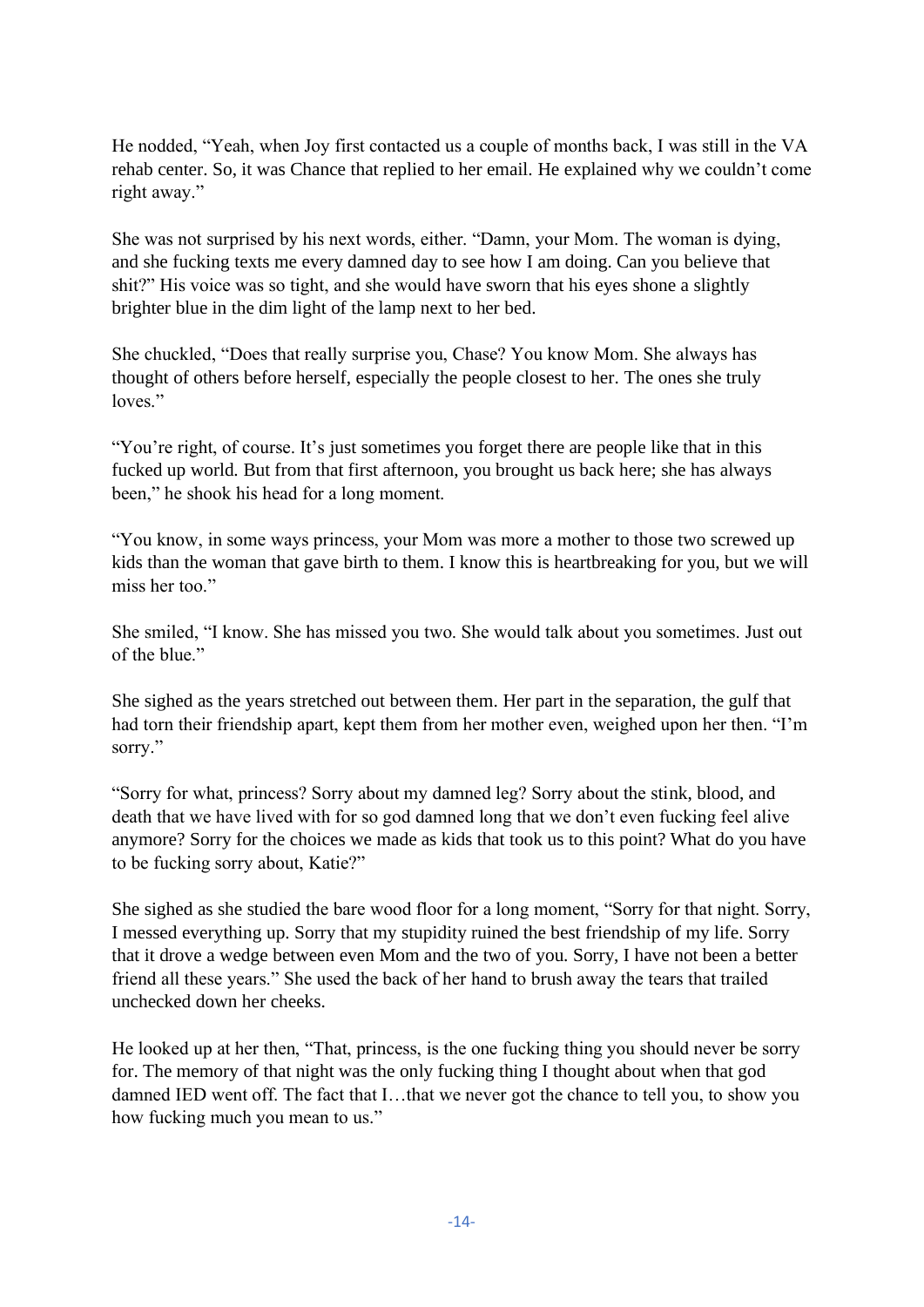Katie's heartbeat accelerated not just at Chase's words, but at the heat that shone so brightly in those eyes. Eyes that though they remained sad, held just a glimmer of something else now. She was not sure what she would have said or done then.

She jumped as the front door screen slammed, "Hey, where is everyone?" called out Chance's familiar voice.

Chase nodded. Was she wrong, or did he look almost as relieved for the interruption as she felt?

"In here, big brother," he replied as she turned to see a very sweaty and naked chest loom up behind her.

"What you and little brother been up to, Katy-did?" he asked with a smile as he winked across the room at Chase. "You wouldn't start without me this time, would you, bro?"

Katie swallowed the surprised lump in her throat as she pushed past the two all-too hot studs that had taken up residence in her bed for… 'as long as you need us.' Their earlier words echoed in her muddled brain.

What would they think if they knew exactly how she needed them? If they knew of all the times, she had lain in that very bed imagining how differently that night might have ended. If they knew the number of times, she had touched herself in that bed. The number of times she had gotten off to an intense orgasm at the thought of them. Both of them.

But instead of dwelling on that, she did as she had that night and bolted for safety. "I should check on Mom. If either of you needs anything, just call. I am right next door with her."

"Anything, princess?" Chance replied in a low and all too sexy voice.

She inhaled deeply, she was reading way too much into his words, she chided herself. "Another blanket, extra pillows, whatever," she stammered.

Did the man look disappointed at her reply? "We'll be fine, Katy-did. But remember, we are here for you and Joy. If you need us, you just call. Any time of the night. I still wish you would let us take shifts watching over her."

"No, maybe another time, I promise. It's just that…" Her throat tightened with another kind of emotion then as tears spilled over.

"I don't mind. Whatever time is left, I want to spend as much of it with her as I can. There'll be plenty of time to sleep…" She could not finish then - when she is gone. When my mother is dead.

Chance reached for her, she knew he would have enveloped her in another of those hugs, but it was more than the sweat pouring down that bronze chest that held her back. Her body was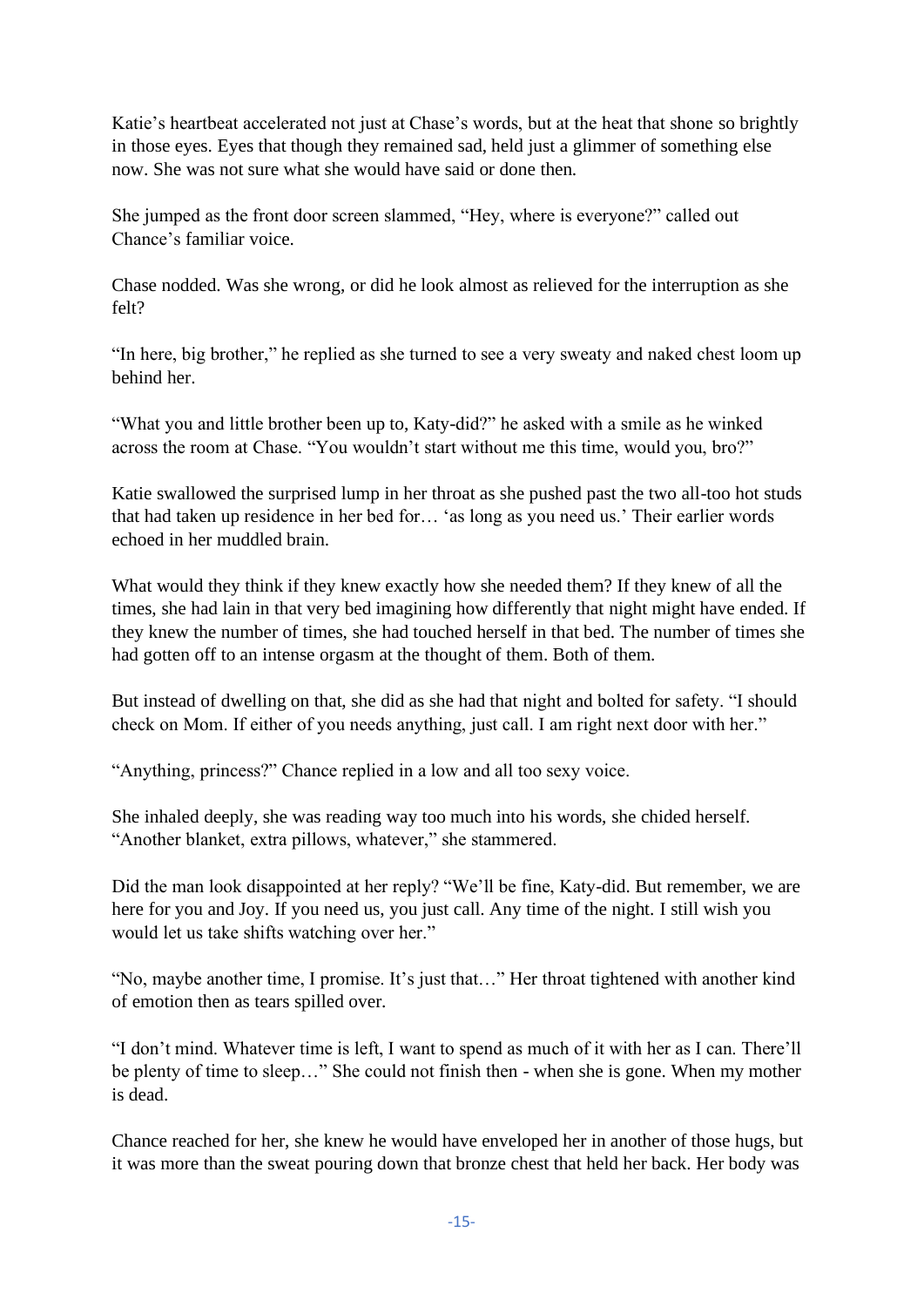already on overload on so many levels: her mother, Chase's leg, their unexpected arrival, her uncertain future. It was all too much.

She was afraid of what might happen if she gave in to the intense need just to be held, cocooned between their bodies, comforted as only they had ever been able to. She would not, could not, make that same mistake as she had as a teen. She would not do anything else that might push them away, not when she just had them back. Not when she needed her best friends, so goddess damned much. She would not lose them again. She could not, not now.

She put up a hand, placed it over his heart that was still pounding so fucking fast from his run. "It's okay. You get a shower and some rest. We'll talk more tomorrow. Catch up then."

She turned back to Chase, "You too. Sleep well, and call me if you need me."

He shook his head, "Trust me; I do, princess. If you only knew. Good night."

She made her escape as quickly as she could. But not fast enough as she heard Chance close the door, "What the fuck happened?" he asked his brother.

She was wondering the same thing to herself. What the fuck had happened to those three kids, who had gone too far that fateful night - or maybe it was not far enough?

She supposed she would never know as she slipped into her mother's room and took up her vigil in the recliner next to the bed.

She knew that this night would bring no relief. No sleep or even the blissful release of her darkest fantasies. Fantasies that were flesh and blood just on the other side of that thin wall.

What was she going to do? However, was she going to get through this all? If those questions had been in her mind for weeks and months, never in the same way as they were this night.

Chase and Chance. She chuckled at their names. Had their mother done it on purpose? How often had she laughed over the irony of what might have been if that eighteen-year-old girl had had the courage to Chase after her Chance at happiness? She stifled another giggle at her silliness, lest she wakes her mother.

She did not want to face any of the questions that the woman might ask. How could she possibly answer questions that she had no answers for herself…even after a decade? She sighed and gave up trying as she closed her eyes, trying to nap a bit while she could.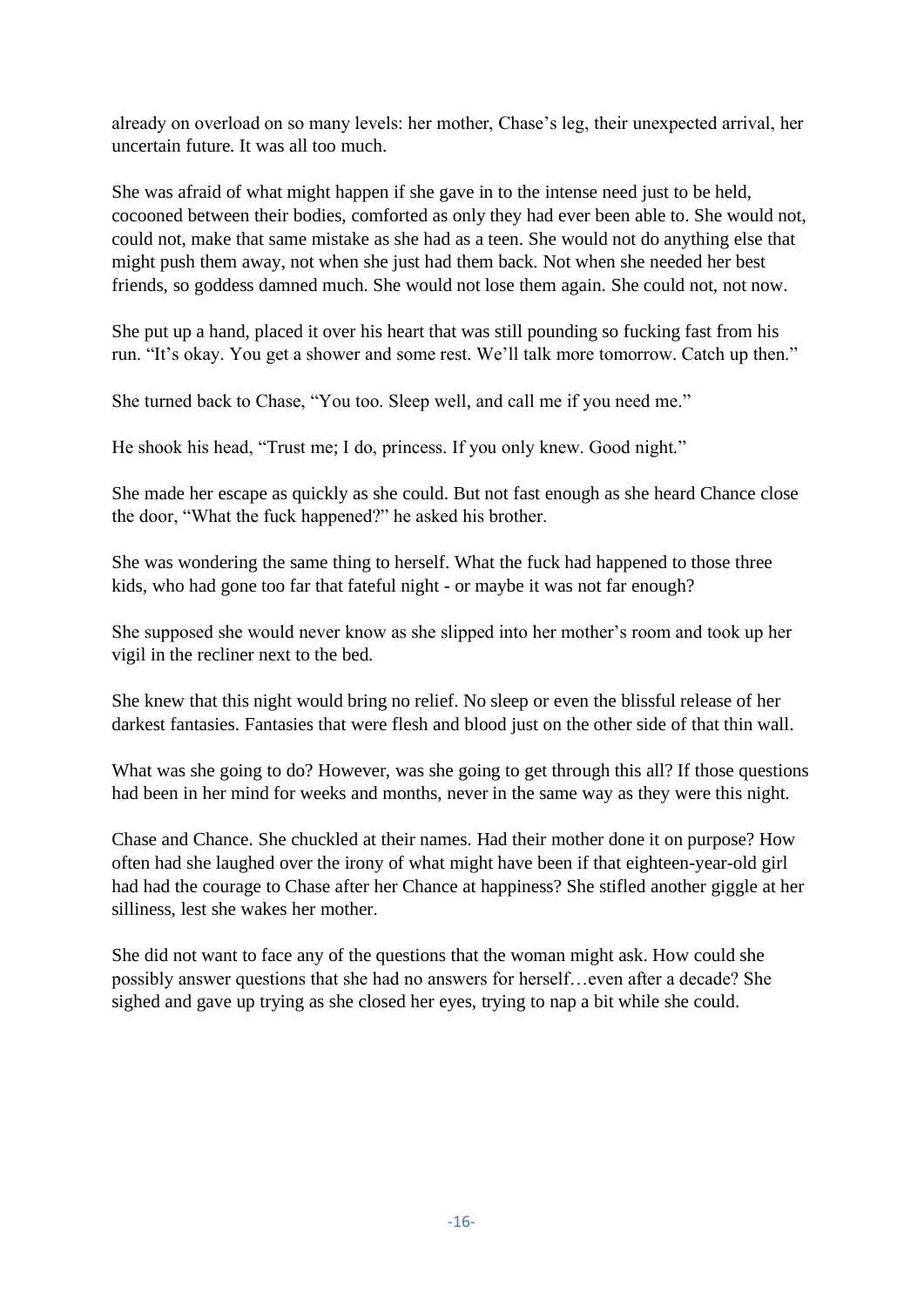### Chapter 3

<span id="page-16-0"></span>Katie sighed. A week. A whole fucking week of Chance and Chase. On the one hand, it had been wonderful having four extra hands to manage everything. They were especially good at 'policing the perimeter' as they called setting boundaries for her mother's clients. If her mother was not doing well, they had no problem merely saying, "Another time, dude."

Even when Joy did feel up to visitors, the two hulking brutes always stood just outside the doorway with massive arms crossed over those spectacular chests. One look would send even the most devoted groupie scurrying like a cockroach when the lights came on. They were also surprisingly well house trained. They cooked, cleaned, and generally looked after the two women.

The one thing that she refused to allow them to do was to take over the primary care for her mother. Katie had become increasingly territorial about maintaining her vigil at the woman's bedside as she felt what precious time she had with her mother slipping away. Even when her nurse Melody came, she usually remained by her mother's side.

But that was alright. What else did she have to do? The school was out for the summer anyway. Sleep? Was highly overrated. Especially as every time she closed her eyes, it was futile, naughty fantasies of them. So, other than a brief shower break each morning after coffee, Katie stayed glued to her mother's side.

"Katy-did, how about we go for a walk after dinner?" Chance asked from the doorway.

How could the man, men, both of them, looking so fucking hot in nothing more than jeans and black t-shirts. It seemed to be all they ever wore. But it perfectly accentuated the almost shoulder-length hair that curled about their chiseled faces and the deep blue of those eyes.

Damn it; she might need an extra shower today. Either a cold one or a bit longer to…take care of business as her sexually enlightened mother had always called it. The sexual frustration of just being around these two was enough to drive any woman to a Hitachi.

She smiled and shook her head as she whispered, "Maybe another time. Thanks."

"Go, dear, I promise I won't die while you are gone," her mother laughed weakly.

Katie frowned at Joy's attempt at macabre humor, "That was not funny, Mom."

Her mother shook her head that still had more blond hair than grey. How could this be happening? Her mother was only fifty-three. She should have had another twenty years with her, at least. Weddings and grandchildren, Christmases and anniversaries, too many milestones that she would miss. She fought back the tears once more. How would she survive without her?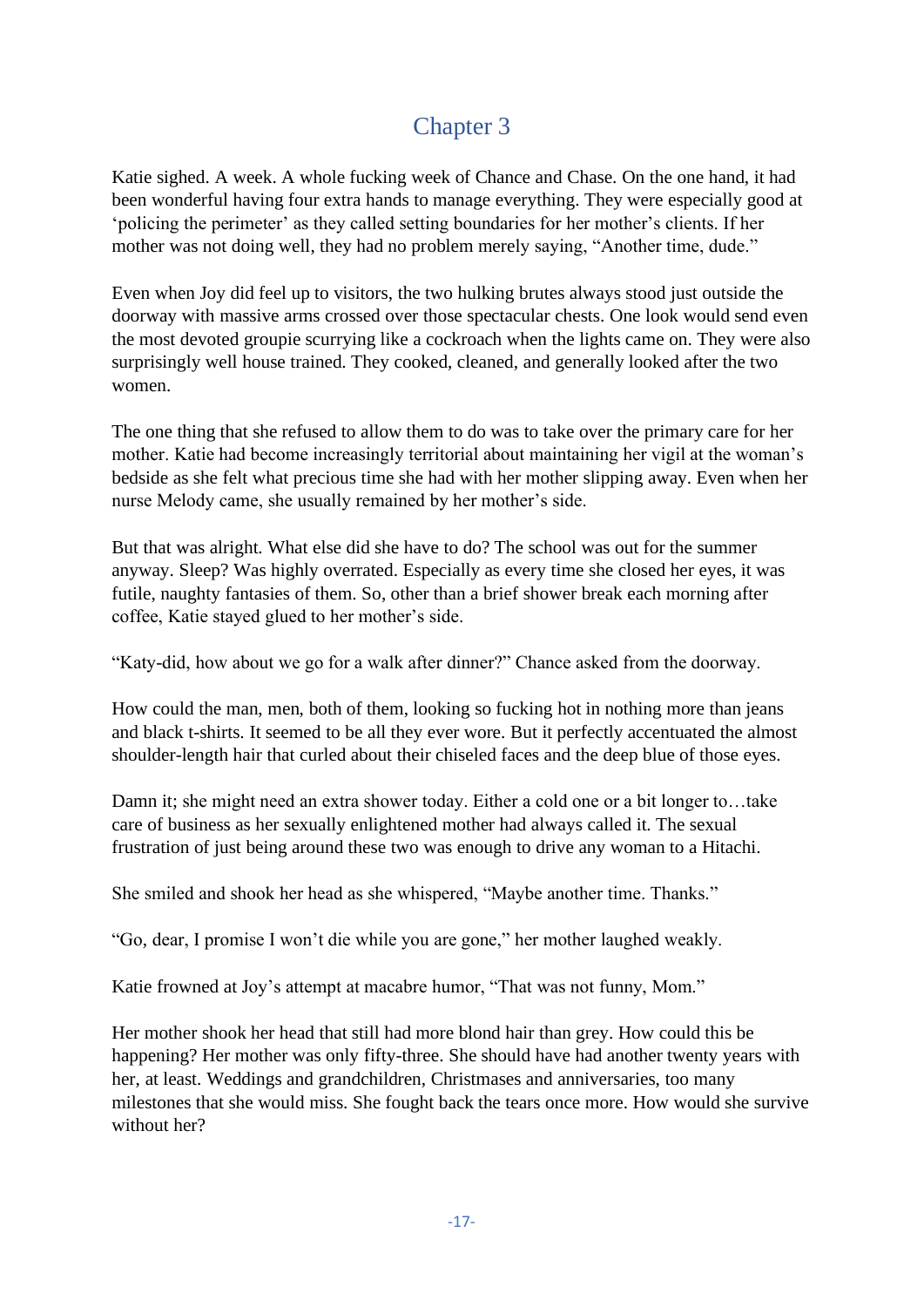She could see that her mother tapped into her waning energy reserves to lift her hand and brush away her tears. "I taught you better than that, Kaitlin. When life gives us lemons, we make lemonade, lemon meringue pie, and tarts. We are the only ones that determine our Fates. And yours has always been to be a light in this dark world. So, no more hiding under bushels, beautiful."

Her mother's lips were turning whiter with each word. She knew the pain that each breath took now that the cancer had reached her mother's lungs. Ironic that she, who had never smoked, never polluted her body with such things would die of lung cancer. Although the tumor growing larger by the day in her head might beat it to the final knock-out punch.

"Chance, put my daughter to bed. She is so tired that she has lost not only all perspective but her sense of humor as well," her mother tried her best to smile, but her light was dwindling too fast.

Katie swallowed the lump in her throat as she shook her head, "No, Mom, I'm fine. I get enough sleep here next to you."

Joy chuckled, "Did you hear me say anything about sleep? I told him to put you to bed. The damned things have more than one purpose, you know."

"Mother," she scolded with a blush. Then again, what else did she expect from the woman upon whom a writer friend had modeled the outrageous sex-therapist, yoga diva mother-inlaw for one of Hollywood's most popular comedy movies?

Katie had even gotten to meet the famous singer and actress cast for the role. The woman was a method actor and spent hours sipping herb tea and laughing in this very house. The place held so many memories, she thought.

As if her mother had read her earlier thoughts, "Don't mother me. When was the last time you took care of business, young lady?"

Katie blushed so deeply that she feared she might burst into flames, especially since she knew damned good and well that Chance knew precisely what her mother was talking about.

This woman had taken it upon herself to fill in all the gaps that busy or uptight parents and public school health classes missed with her daughter's friends. It did not help though that she could hear the low and partially stifled laughter behind her.

"Have you forgotten how, sweetie? Or why? You know how important it is to keep the sacral chakra open. Without your second chakra, your life force and energy cannot flow upwards. You become blocked, your whole life constipated, dear. You know that is not the legacy I want for you."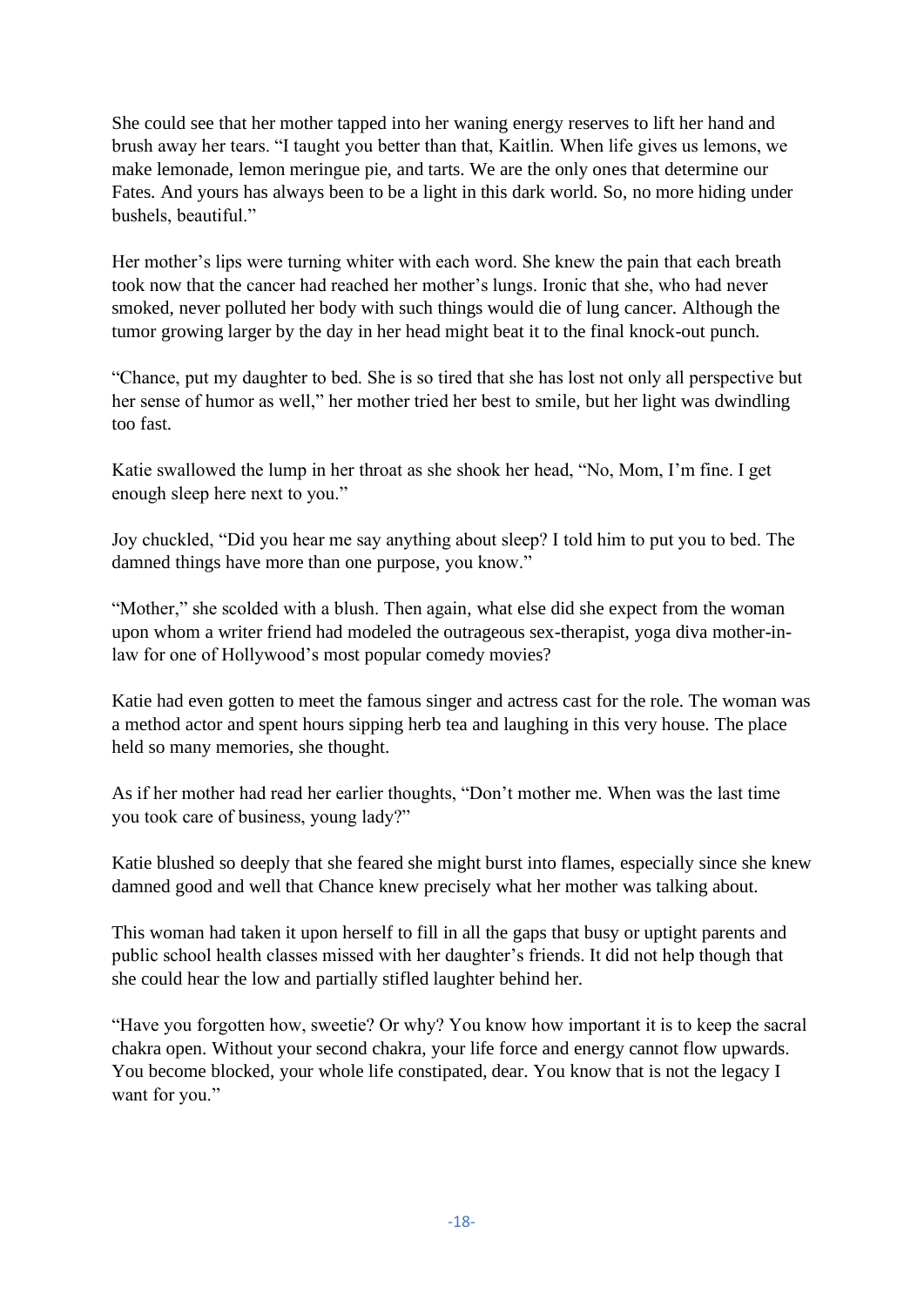Katie had never fully embraced her mother's New Age philosophies, especially when it came to this one. "Can we please talk about this another time, Mom? I am sure that Chance does not want a full rundown on my masturbatory history."

"I don't know. Sounds like an interesting enough topic for dinner conversation to me. What do you think, little bro?"

She turned to stare at them both now as she saw Chase bringing in a tray heavily laden with delicious smelling bowls. She stood up and rushed towards him, "Here, let me," she offered as she reached out to take it.

He pinned her with a dark scowl, "I don't need your help, princess. I can more than manage a few bowls, and if you must know it is not bad therapy, works on my balance."

Her mother shook her head and chuckled, "And when was the last time that you opened your second chakra, Chase?"

Katie's eyes widened as she turned to chastise her mother's boldness once more. Until she heard the deep rumble of laughter and saw the genuine mirth in Chase's eyes, something that had been distinctly missing these past few days.

"Probably way too long, Joy. You have any prescriptions for that?" He sat the tray down next to the bed and took a seat next to her mother.

"Well, actually, I do. But you two have to help me get my uptight progeny out of the way so we can talk about the deeper meaning of life," she smiled as she took a small swallow of the soup that the man spooned into her mouth.

"I can take a hint, Mom. You want to talk to them alone. You should have just said so. No need to discuss such intimacies with everyone," she pouted as she took the bowl of soup and fresh bread that Chance held out for her.

"We aren't 'everyone,' Katy-did," he smiled a bit too broadly.

"I give up on all of you," she said with a shrug. "I'll take my dinner to the porch to eat in peace."

"Your room for dinner, then a long bath and massage would be better, dear," her mother suggested.

"What, Mother, did you call one of your tantric or Reiki friends to heal me?" As much as she loved her mother, it had never been comfortable discussing such usually private things so openly, but that was this woman's life's work. Her only child was no exception. Especially her child.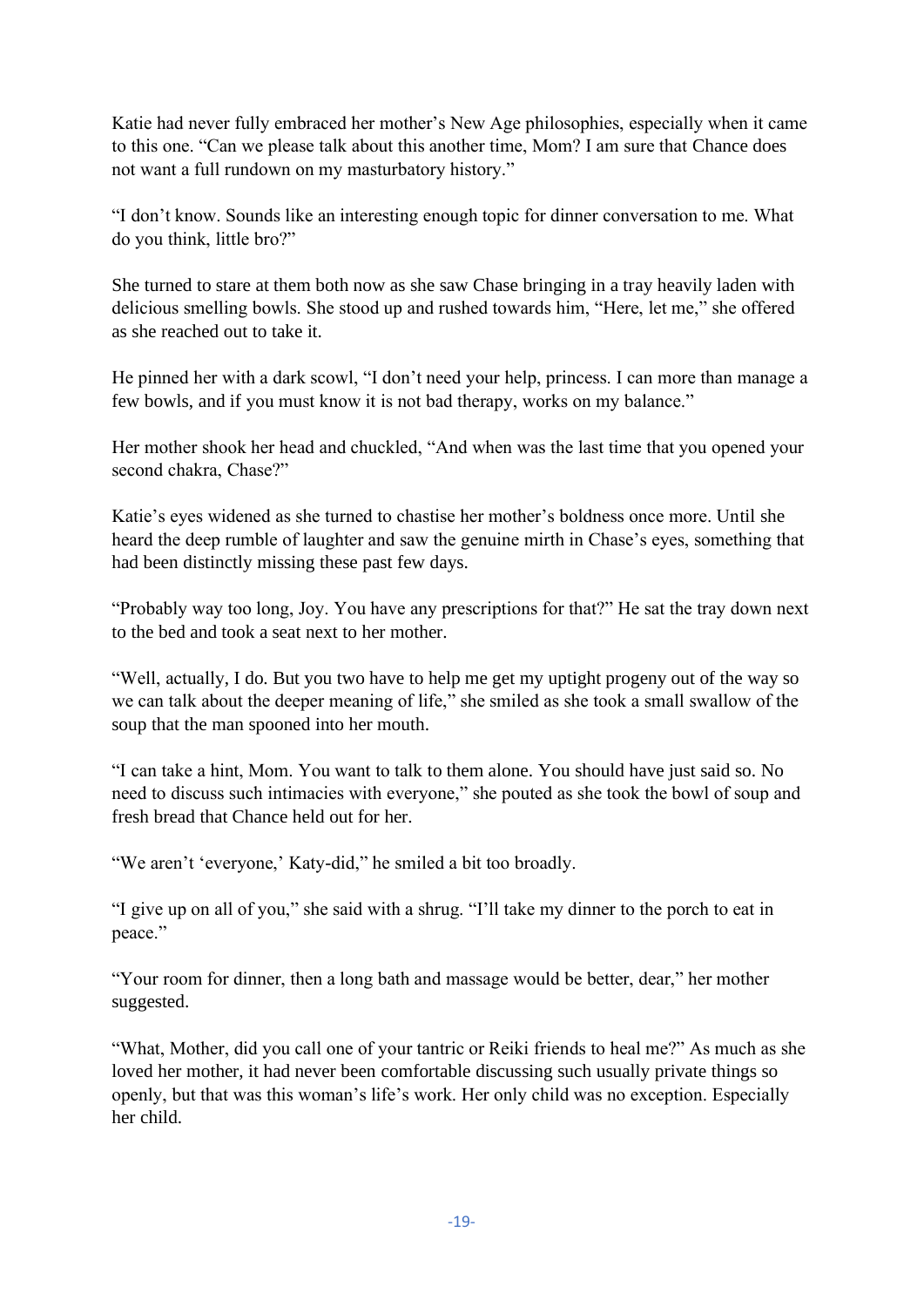"No, Katie, you know that tantra is best practiced within the confines of a loving and committed relationship. Our sexual energy especially is a precious commodity, not to be abused or wasted."

Katie had always considered it ironic that her hippie mother's philosophies on sexual promiscuity were so closely matched to those of the Christian far-right. For very different reasons, of course.

Joy Danvers was always an odd mixture of sexual liberation with her message, 'Nothing done in love can ever be a sin.' But that was the key…done in love. Though her definition of love was far broader, encompassing all different lifestyles.

She smiled, then again, her mother had never fit anyone's comfortable mold. She had never been the type to follow the rules. Hell, her mother had been born to break them. A hippie psychic, personal trainer, life coach, and a dozen other things, who had taught her beloved only child to question everything and everyone. Herself first and foremost. A thoughtful life, her mother called it.

"Yes, Mom, I know that - which is why I am afraid I shall have to pass on the massage. Will it make you happy if I promise to meditate a bit after you go to sleep?"

"As backed up as your energies are, my dear? Katie, you are a classic case study in an underactive second chakra. You fear pleasure and deny yourself the things that can make you feel good. You'll make up any excuse not to have something you really want. Your creativity is blocked; you always feel sluggish and have a weak sex drive."

"And let's don't even talk about your need to 'fit in.' I always taught you to be your true and authentic self. You can't manifest any of what you desire because your thoughts and emotions tend to lean towards negativity, dear," her mother shook her head against her pillow.

Katie fought back the tears. Her mother's words were as strong a rebuke as the woman had ever given her. "And all of that would just magically change if what, Mother? If I got laid? Right now, sex is just about the last thing from my mind, Mom." Well, most of the time, she amended in her mind, surrounded as she was with testosterone.

"You know that is not what I am saying either, so don't give me that, young lady. But tonight, you are following my orders, for once," her mother's smile softened her words as she turned to Chance, who still leaned near the doorway.

"Be a dear, and run my stubborn daughter a warm bath. Burn the rose candles and look in the cupboards for the jasmine and ylang-ylang oils. Add a few drops of each to the water. And if she won't be a good girl, I trust you know how to strip a woman and make her do what you want?"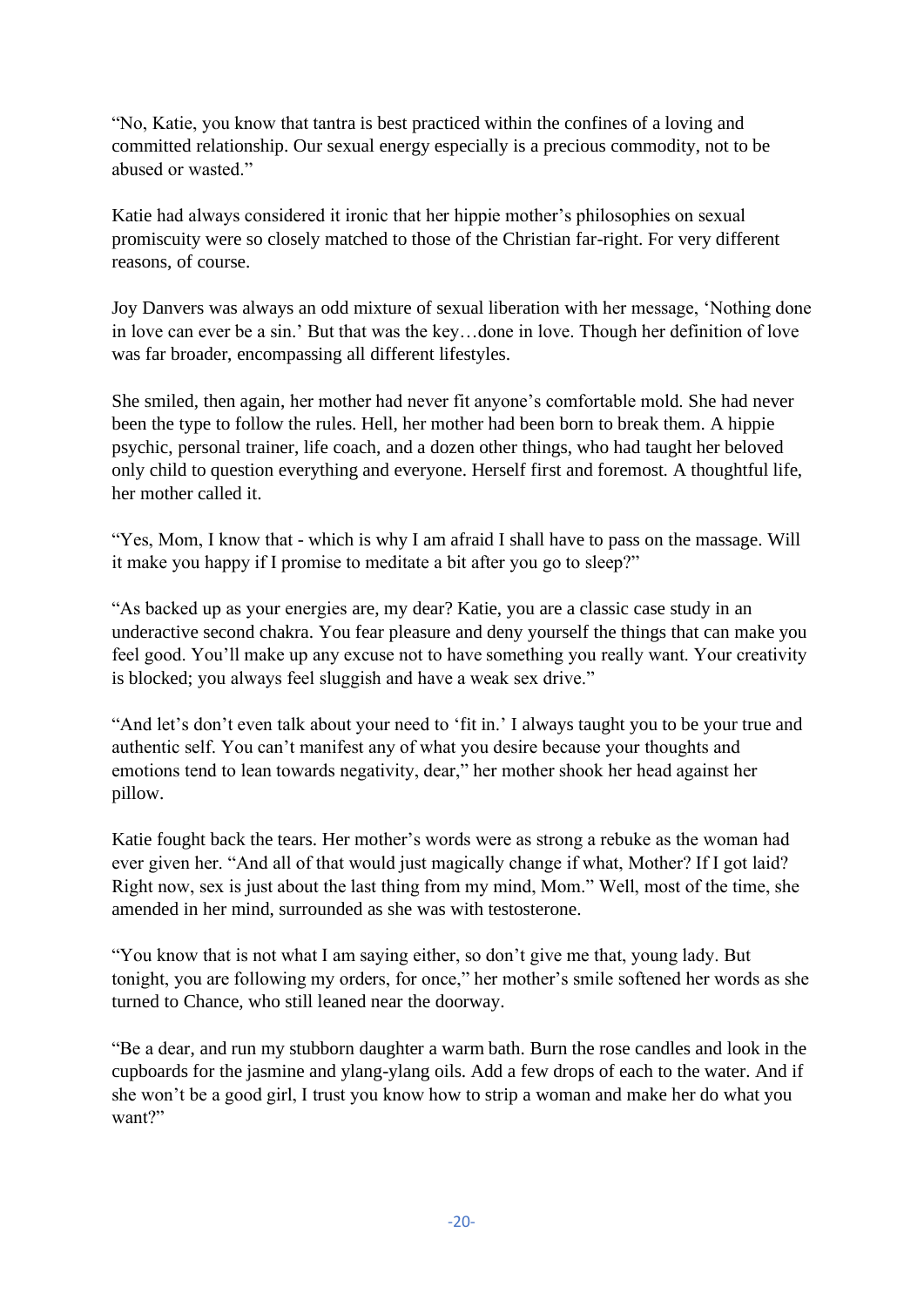She was relieved to see that even Chance was a bit embarrassed by her mother's question as his ears turned a bright shade of pink. "Once or twice, maybe, Ma'am," he stammered.

Her mother winked at his brother as she sipped a bit more of the soup he offered, "Yes, I imagine you two do not usually find the women all that recalcitrant."

Chase shook his head and chuckled until Joy speared him with her stare. "Don't think you get off so easily, young man. Your energies are almost as bad as my daughter's. You think I cannot see how brown, almost black your aura has become?"

Katie could see the effort it took for her mother to reach up and, with a trembling hand, caress his bearded cheek, "You used to have the brightest silver aura I have ever seen, you remember what that means, Chase?"

He nodded, "I haven't felt very lucky or gifted in a while, Joy."

"I know, sweetie, but you are. You just need to reconnect with who you really are. Just like my little girl. So, I have an assignment for you too. I want you to make a special fruit salad for dessert. Katie will show you the recipe."

"Then take my little girl for a walk on the beach. Feed it to each other…and then yes, see if you can massage at least some of that damned tension from her body, beginning at her lower back. Will you do that for me, sweetie?"

He nodded slowly, "We will do anything we can for both of you. Sometimes I think without the two of you, we would have been lost, you know?"

His deep voice cracked. "Did we ever tell you that Mama moved us down here to get us away from the wrong crowds we had been hanging out with in East LA? We were one step away from being gang members, and she knew that. It would have been too easy for us to continue on that same path here too."

He stopped and kissed her mother's hand that was almost emaciated and covered in bruises from the IVs that administered the drugs that were beginning to fail at keeping the pain at bay.

"Except for Katie. The best thing that happened to us, our true luck, was when they assigned her as our 'buddy' that first week. The two of you, this place, having somewhere to go after school when Mama was working, you saved us, Joy. And we owe you everything."

Katie did not even try to hide the huge tears that were cascading down her cheeks as she felt a set of muscular arms wrap about her shoulders. She smiled up into Chance's face, as best she could anyway as she buried her face in his neck and let them flow.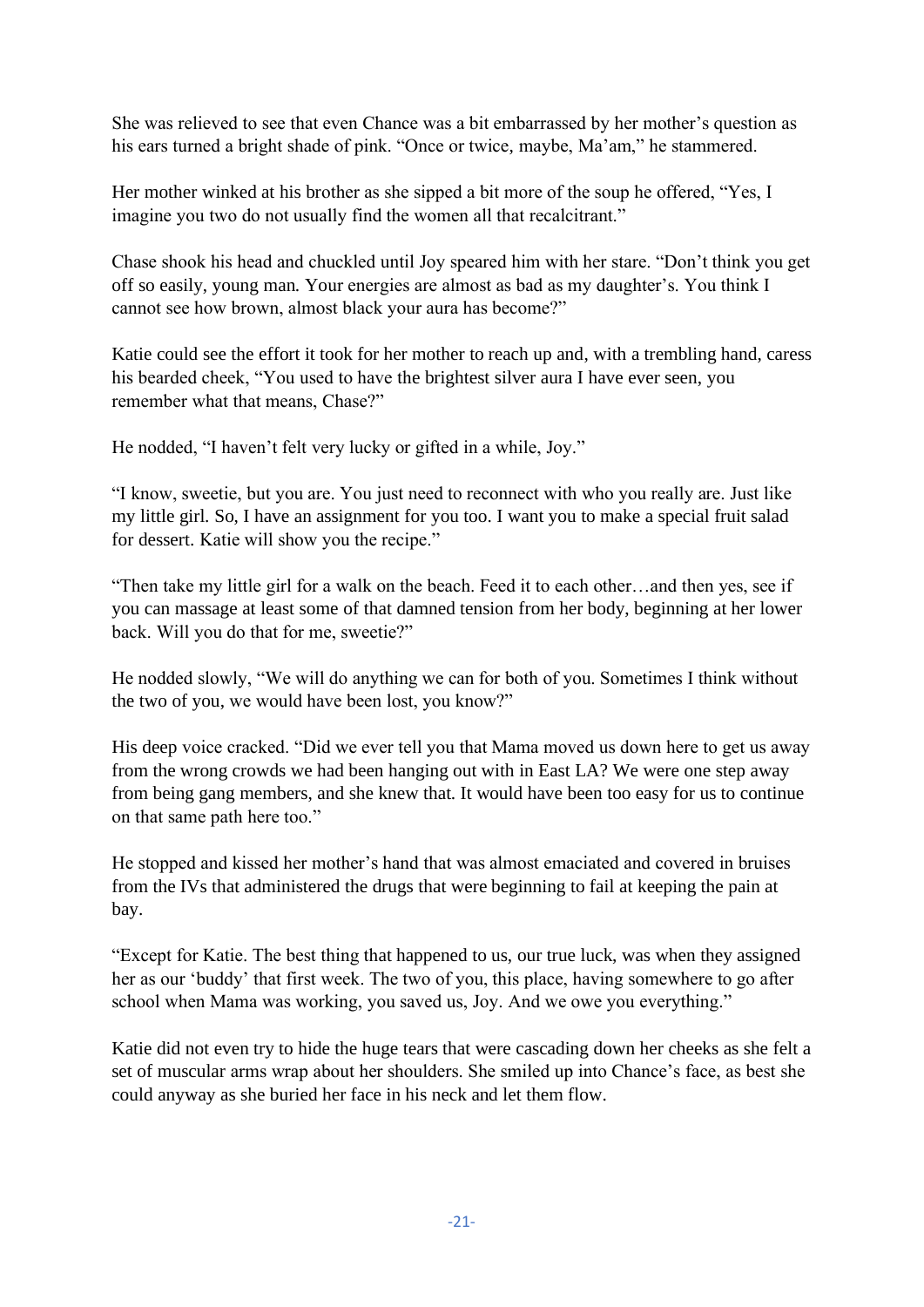"I am glad to hear that, my boys, because once you get my beloved daughter settled in that bath, Chance, I would like to talk to you both for a bit. So, you two scoot, I am tired, so tired right now, but I need to do this. I need to, before…"

Katie saw what little color her mother had drained from her face as she pushed the next spoon of soup away. "No more, please. Just let me rest for a couple of minutes while you get her settled in the tub, Chance, and you make that salad, Chase sweetie."

Her mother looked at her and smiled again, "Do this for me, please, Katie. No arguing this once. Mommy is too tired to appreciate the independent, thoughtful woman she raised. Just be a good girl, please?" she chuckled with a wink as Katie simply nodded.

Joy turned to her 'boys' then, spearing each of them with a look, "Then I want to talk to both of you. Together. Wake me up, even if I am sleeping. I mean it."

"Yes, Ma'am," the men said in unison, and Katie was reminded of those shy teens that she had first brought home after school all those years ago. They seemed as reluctant to face whatever her mother had to say now as they had with her that day.

Knowing her mother, she could not blame them. Even dying, the woman was an idealist, out of touch with reality. Well, this earthly one anyway. Maybe that was it; perhaps her mother had honestly never had been part of this astral plane.

Katie sighed as the weight of it fell on her once more. Joy would not be for much longer. She felt her mother's death drawing closer by the moment.

Still, her mother was strong to the end, "Now off with you all. Let the old, dying woman have a few moments alone to rest in peace away from your blocked chakras and dark auras."

They chuckled as all three left the bedroom. There was no question that any of them would obey her mother's wishes. It was the least they could do.

"Go with Chase into the kitchen and try to eat a bit of your soup, Katy-did. I'll come for you once your bath is ready," Chance commanded. She simply nodded, too tired for anything else.

"So, show me this special recipe your Mom wants, princess," Chase said as he took her hand and led her into the surprisingly large kitchen that was like stepping back into time with its original wooden cabinets and glass features.

How many afternoons had they spent laughing on stools around the island that was the centerpiece of this very functional room? She sighed and nodded before the memories could draw her deeper into that morose black pit.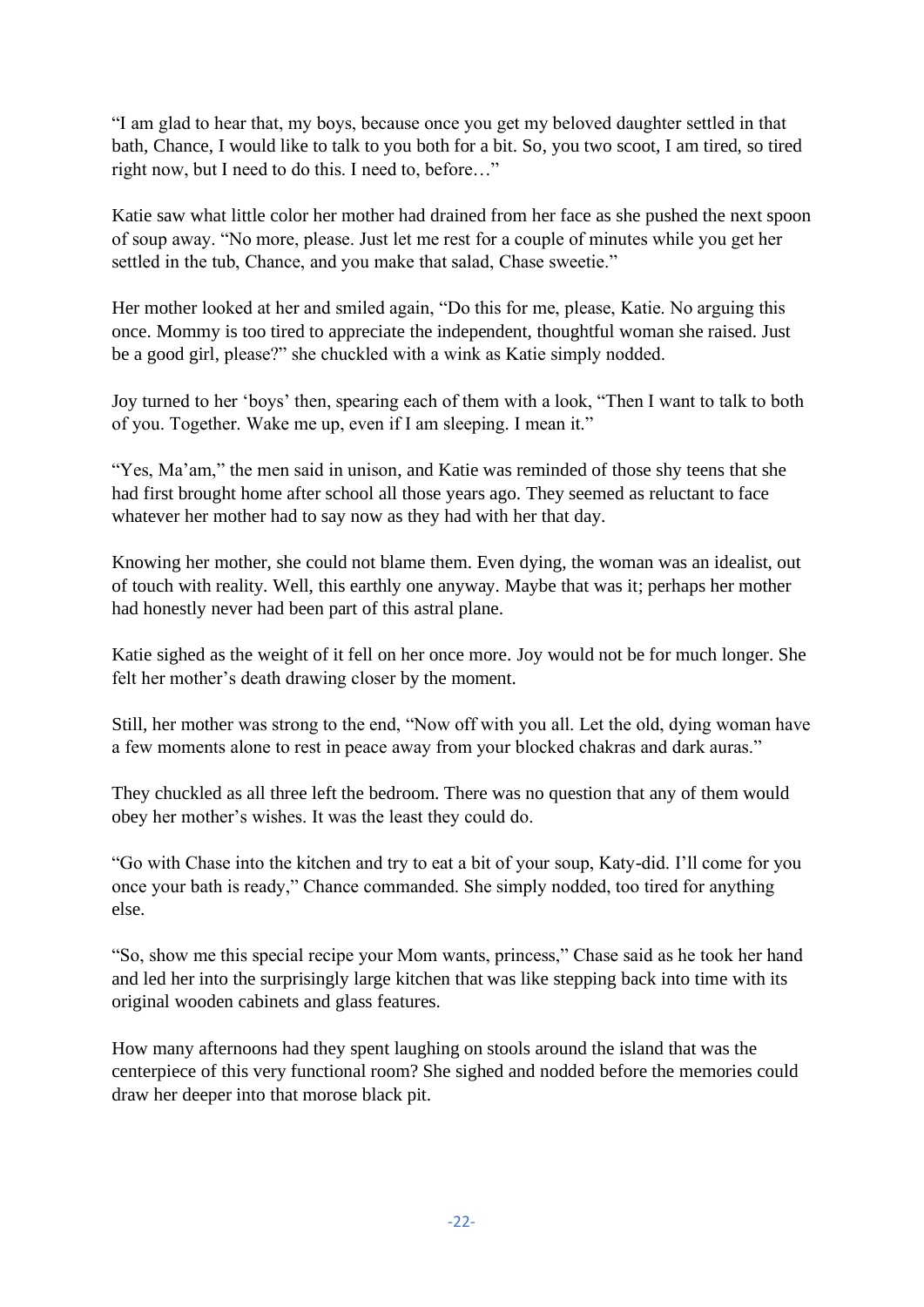### Chapter 4

<span id="page-22-0"></span>Katie cursed her mother again under her breath as she had been doing for the last half hour. She watched the smile spread across that ruggedly handsome face. For the first time, it reached the azure depths of his eyes.

"Be good, princess," Chase ordered as he held another bite of the fruit salad between his sweet and sticky fingers.

Damn her mother, did the woman have any idea how intimate it was being fed by someone else? How helpless it made you feel? She exhaled slowly as she realized that, of course, Joy did. Most of her meals for the past two weeks had been spoon-fed to her by someone else.

She felt so incredibly selfish then. Was this too much for her mother to ask? For her to take a long walk on a quiet beach at sunset with a guy that belonged on the cover of a damned erotic romance? To feed him her mother's special ambrosia and be fed by him, by his own fingers, nonetheless.

It was just so damned intimate as she opened her mouth and took the bite he offered. His fingers lingered on her lips until she could not resist sucking the juice slowly from them. She was utterly lost in the taste and sensation of sweet oranges, strawberries, and melon sprinkled with coconut, almonds, and cinnamon. Or maybe it was the feel of his fingertips against her tongue.

The low rumble that sounded almost like human thunder woke her from her reverie. "Stop it now, princess, or I am giving you something else to suck on."

Katie blushed and looked down at the bowl. There was only one bite left as she picked it up and scooped the messy contents into her fingers as best she could. Damn, Mom, she thought one more time as she looked up into those baby blues that were filled with mirth and tinged with a touch of passion, perhaps.

"Open wide," she whispered.

Chase chuckled, "That's supposed to be our line, Katie."

"Be good, damn it," she chastised her old friend.

"Oh, baby, we are always good. Damn good, especially when we are bad," his smile was that boyish one that she had loved so much in high school, with just a hint of feral male. It was sexy as hell, maybe the sexiest thing she had ever seen. But that was not what she needed to be focusing on as she stared at his lips, bringing her fingers slowly to them.

She got more than a taste of her own medicine as his tongue wrapped about them, suckling softly at her flesh, long past the time that the fruit and juices were gone. Katie bit her lower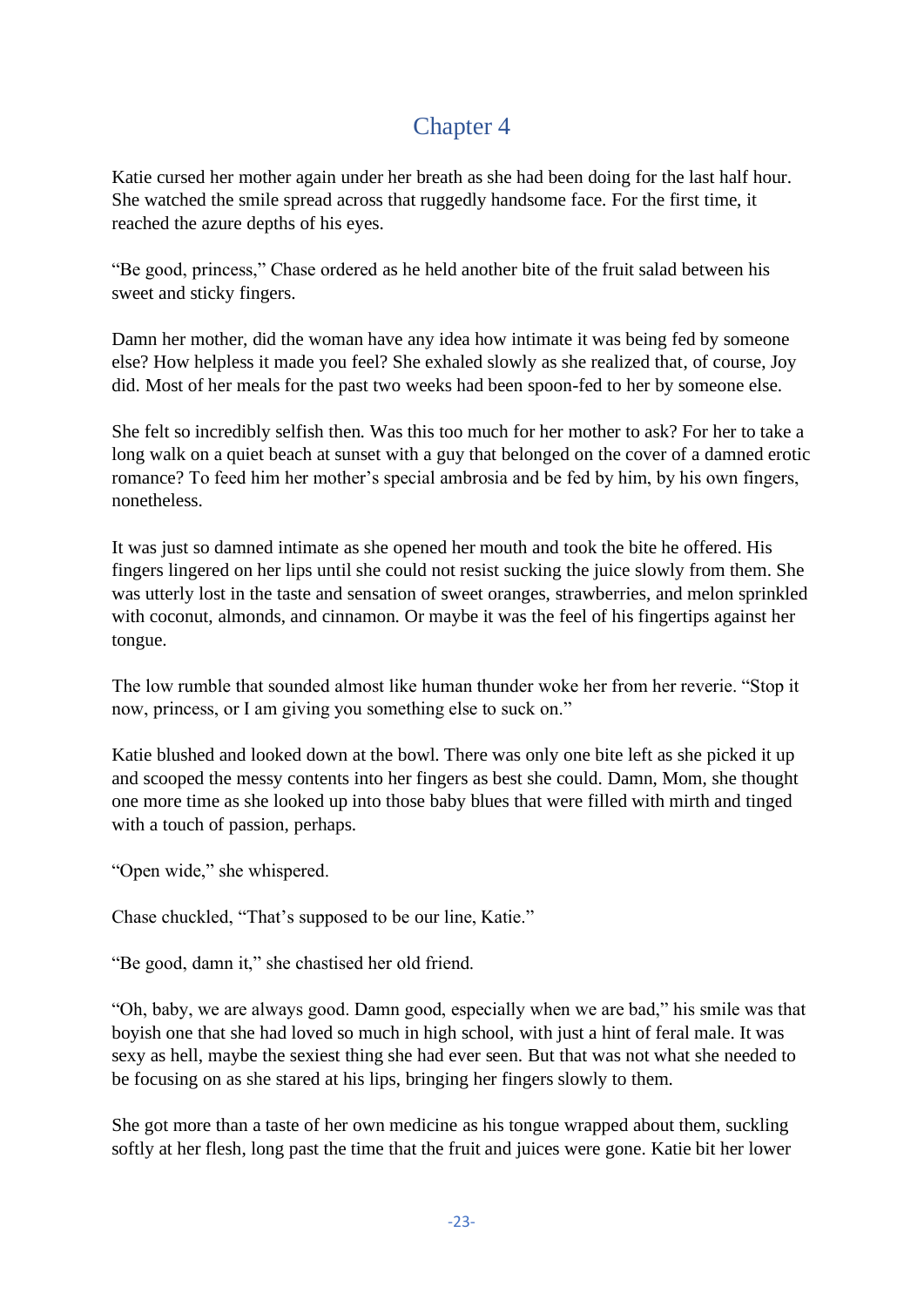lip and added another curse to her earlier litany as she felt her nipples harden painfully in her bathing suit top.

What would those soft but firm lips feel like wrapped around them right now? One of them anyway. She got the feeling that the other one would be intensely jealous of his attention. She hoped the man was the type of considerate lover that would not play favorites, alternating between her peaks, giving each equal attention.

'Of course, there is another option,' that sly voice whispered in her brain as it reminded her how intense it had felt that night being pressed between them. They had passed her from one brother to the other like their football. She was always on the edge of confusion as to whose lips, whose hands were doing what to her virgin body.

Katie felt the liquid heat drool into her swimsuit bottoms at the thought. She chuckled as she thought, 'My second chakra is more than open now. Thank you, Mother.' The question was, what was she going to do about it?

Even if she wanted to, the beach was not that deserted. There were still dozens of people milling about the pier, enjoying the spectacular sunset, she reminded herself as she tried to refocus.

Chase grinned as he released her fingers with a final lick just across the tip of the middle one. He took the bowl from her hands, his fingers brushing seductively against hers as he leaned in to whisper. "We aren't finished yet, princess."

For a moment, she was so dazed by the taste and feel of this man, the memories, and thousands of naughty fantasies that had consumed her for so long that she honestly did not know what he meant. Then he set the bowl down on the blanket next to them and wrapped those strong hands about her waist.

Her first instinct was to fight him as he drew her closer, turning her body so that she faced the pounding waves, cradled in his lap between firm thighs with his cock pressed against her ass. The pounding surf was drowned out by the sound of her heart accelerating.

'Dangerous,' the single word flitted through her brain as his superior strength won this battle. His hands pushed her forward, allowing just enough space for his hands to make slow, sensual circles in her lower back.

"Joy said a massage too, princess. Did you forget?" Chase whispered against the side of her face.

She could smell the sweetness of the cinnamon and coconut on his breath and fill the heat of his words, caressing her skin with each syllable. 'You are in so much trouble,' she wanted to scream at that damned voice that sounded just a bit too cocky in her addled brain. Instead, she merely shook her head and closed her eyes. Maybe if she thought about other things, she could make it through the next few minutes with her dignity intact?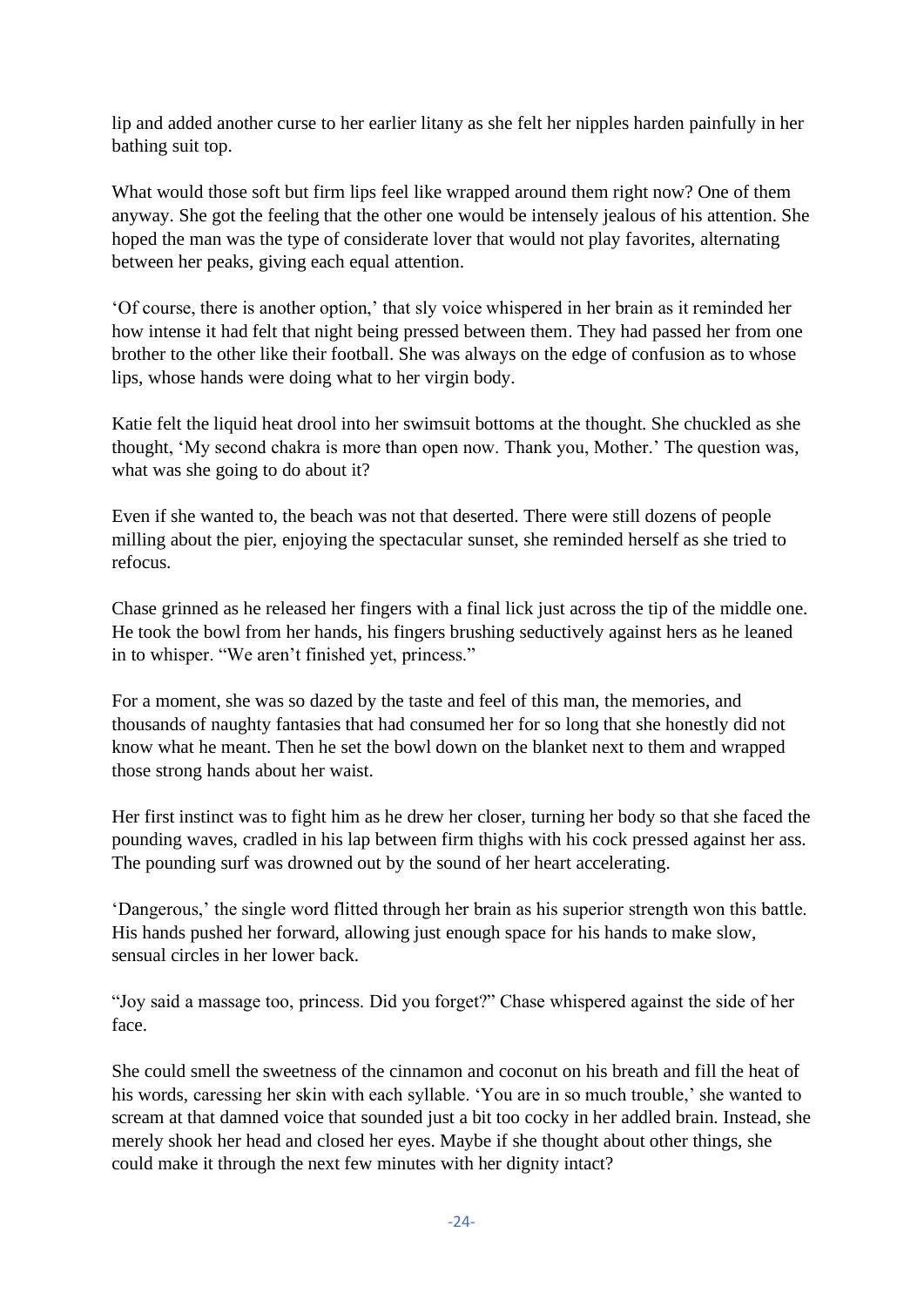But when those strong fingers found the small of her back, just above the dimples of her ass, and buried themselves deep in the tight, tender muscles, Katie almost lost it. A low moan escaped her throat before she could stop it as she arched her back.

That was a big mistake as it forced her hips back to make full contact with the bulge in the front of his jogging pants. 'So much fucking trouble,' that voice screamed in warning, but it was futile as her body began a slow dance of seduction, rubbing against it like a kitten in a pet shop begging you to take it home and make it yours.

Chase's thumbs found the knots just over those dimples on either side and began to move in slow deep circles. She gave up even trying to contain her moans and groans as she felt the tightness begin to loosen just a bit with each stroke.

By the time those fingers began to move higher up her back, she was practically a mindless sack of nerve endings all screaming for release. 'Could you come from nothing more than a massage?' her mind wondered.

Then she felt the roughness of his beard rub against the bare skin of her neck and shoulders, his tongue traced along the pounding pulse in her throat. She whimpered, her hips increasing the tempo of that erotic dance against the throbbing length cushioned so tightly between the cheeks of her ass. Her nipples felt like they were on fire, and the cool, gentle breeze off the ocean that should have soothed them and extinguished the flames only fanned them higher.

"Damn, princess, if you sound like this with our clothes on, imagine how fucking sweet you will when we were naked," his words were a deep sexy caress into her ear as his hips kept perfect time with hers, rubbing his erection harder and faster against her ass.

"Think of how good it would feel to have me buried in that tight little cunt of yours right now. We almost could you know. If I just," the fingers of one hand finished his sentence for him as he leaned closer and wrapped an arm about her waist. His hand slipped just between her open thighs and brushed the clingy material of her swimsuit aside.

Chase was the one who was moaning into her ear then; his face buried deeper against the sensitive skin of her neck. His beard half tickled, but more enticed as it pushed her hair aside. Those fingers, though, captured her full attention as they traced slowly from the top of her swollen clitoris to the folds of her pussy, "Damn, girl, you are so fucking wet now. It would be so easy for me to get my cock inside you."

Katie was the biggest devotee of her mother's message that there was nothing free about love. She had been more than circumspect with her lovers.

Well, singular actual. Her college boyfriend had been such a horrid disappointment after all Joy's proselytizing about the beauty and joy of sex. In fact, the relationship had ended shortly after she gave him her virginity. His parting shot at her, the accusation that 'for a free love hippie chick, you sure are a frigid bitch,' had eaten away at her confidence for a long time.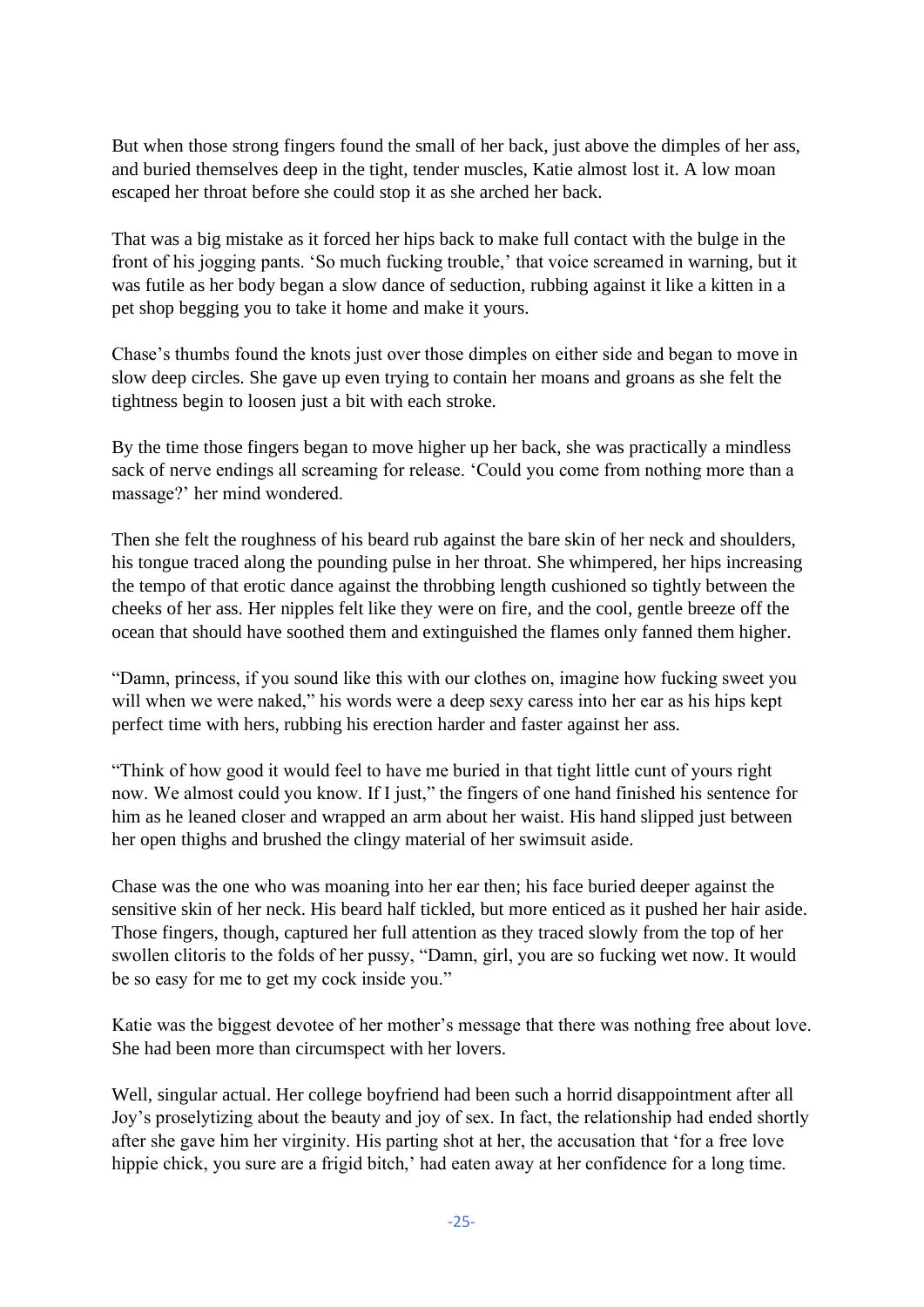It had certainly not made her want to rush out and prove him wrong. No, maybe her Mom was wrong about that one, perhaps sex simply was not all it was cracked up to be. Or maybe he was right; perhaps something was wrong with her. Especially since the only time she had ever truly felt those kinds of stirrings was when she was drunk and sandwiched between her two best friends.

Now, sitting on a public beach, with Chase's hard cock pressed against her ass and his fingers softly outlining the wet lips of her pussy, was a hell of a time to re-discover her latent sexuality.

Just as she began to struggle in his arms, his other hand wrapped itself through her long blonde hair. He used it to turn her head to the side until she was staring up into those deep blue eyes that reflected her own need.

"Shhh, princess, let me do this for you. Let me give you what your body needs now," Chase whispered just a moment before his lips covered hers. Then his fingers were pushing inside her. She cried out, screamed into his mouth as she felt the dams burst.

Logically she knew what was happening; she was after all Joy Danver's daughter. Her mother's book on the seven types of female orgasm had stayed on the best sellers list for weeks.

At the ripe old age of twenty-eight, she had just discovered the power of her g-spot. And the fact that it was one of her best friends and they were on a very public beach with people around did not do a goddess damned thing to stop her orgasm that seemed to be determined to make up for all that lost time.

Her tongue wrapped about his as she pushed back against his hands, drawing his fingers just a bit deeper. Then she felt him trembling too as this time he moaned into her mouth, his fingers pushing harder and faster, sending her soaring like a seagull towards the sun. His cock rubbed against her, pressing tighter and tighter against her ass as she felt it throbbing and pulsating.

Her breath caught, and her eyes flew wide open as she realized that her best friend was coming too. Her lips curved into a satisfied smile as she continued to kiss Chase, to draw each moan and shudder from both their bodies. She was not sure how long they stayed locked like that. Just kissing as the tremors of their mutual orgasms subsided.

He was the first to break the erotic spell as his lips pressed a tender kiss to hers. He leaned his forehead against hers for a long moment. Then that laugh, the joyous, life-filled one that she had missed for so damned long, a lifetime it seemed, echoed off the waves and winds. She joined him in girlish giggles despite everything that had happened, was still happening, and the worst that she knew was to come. Katie felt happier than she had in a long time.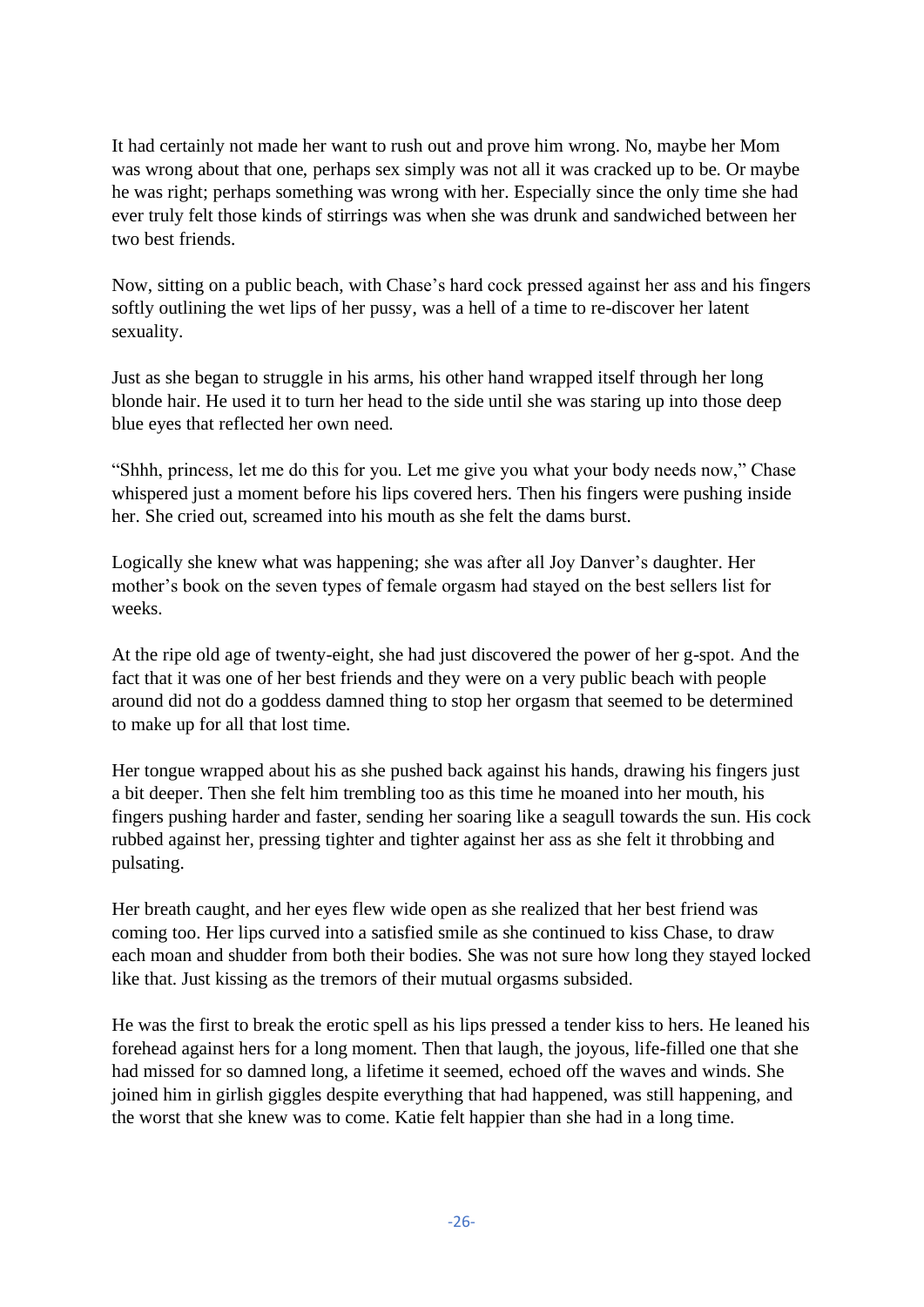Chase bent and pressed a tender kiss to the tip of her nose. His eyes danced with the fading light of the sun, "Well, I think we can safely tell your mother that our sacral chakras are unblocked now, princess."

She blushed as she giggled, "And nothing wrong with your aura now, either."

He frowned, "Can you? Did you inherit your mother's gifts?"

She shook her head, "Mom always wanted to think I had, but not really. Every now and then, I catch glimpses of things, but not like her."

He nodded as he straightened her in his arms, "I know we should head back, but just a few more minutes, okay, princess? Just let me hold you in my arms while we watch the sun go down?"

Katie nodded; she could not imagine anything more perfect as she leaned her head back against his shoulder.

\*\*\*

It was dark and chilly as she opened her eyes. For a long moment, she was not even aware of where she was. Just the strong, warm arms wrapped so tightly about her, the soft, steady beat of the heart beneath her ear and the comforting embrace of that muscled chest cocooning her head.

Then it all came flooding back to her, along with a major dose of embarrassment. Had she really allowed Chase to…her mind could not even fathom it. He had fingered her to the most powerful orgasm of her life. On a public beach. With people around. What the hell had she been thinking? She began to struggle in his arms, "Let me up, Chase."

"It's okay, princess. You just fell asleep for a while," his deep voice soothed.

"Just fell asleep? After we…" she stammered and prised at his arms wrapped so tightly about her. "After you... Oh, sweet goddess! How could you let me? I should have been home long ago. What if Mom needs me?" she felt the panic rising inside her.

"Enough, Katie. If something were wrong, Chance would have come for us. Your mother sent us out here because she knew you needed a break."

"Do you realize that you are making this harder on her? I love you, sweetheart. I always have and always will. But I'm going to be brutally honest with you, baby girl. The hardest part of dying for your mother is leaving you. She is so fucking worried about how you are going to survive without her. And the way you cling to her only makes that worse."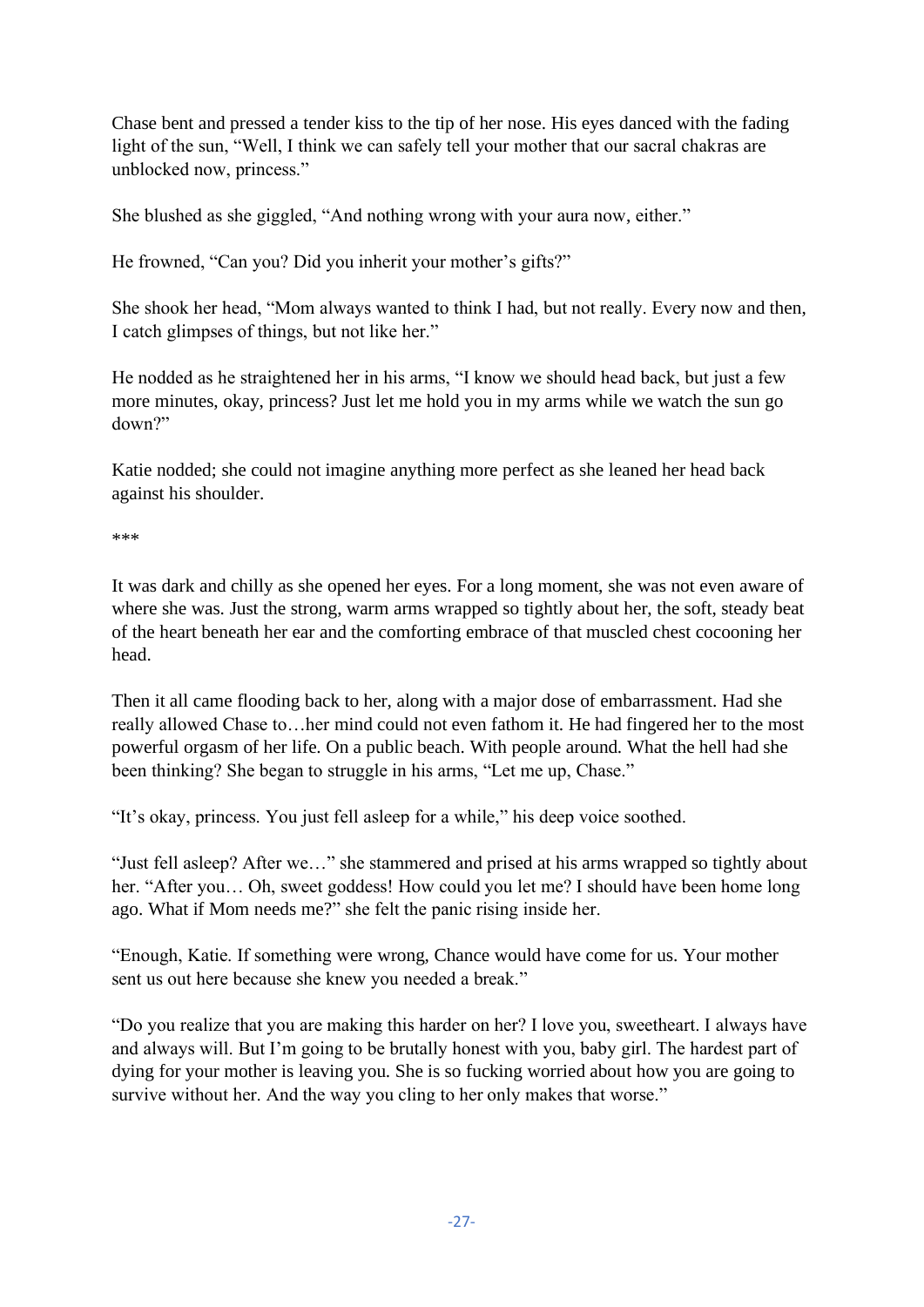Katie felt the scalding hot tears flowing like rivers down her cheeks, "So am I, Chase, so am I. She's not just my mother. She's my best friend. My only real one besides you and Chance. What am I going to do without her? How can I go on?"

Her body shook with the power of emotions she had been bottling for days, weeks, months, the past year since her mother's diagnosis."It isn't supposed to be this way. There are weddings and grandbabies. All the things that mothers and daughters are supposed to share together. And she won't be there. She won't be there."

The final words were nothing more than a great gulping sob as not only tears, but snot dribbled down her face.

Those arms tightened about her, and he drew her head back to his shoulder. "I know, baby girl. I know. It isn't fair. Life isn't fair. But sometimes, it just is what it is. Let it out. Let it all out, Katie," he coaxed as the tears fell, and the snot ran. She was not sure how long, minutes or hours had no meaning in pain that visceral.

When her tears slowed to a trickle, and she began to hiccup gently, Chase loosened his hold on her. His fingers brushed the tears from her eyes. He chuckled as he pulled his t-shirt from the waist of his jogging pants to wipe her face.

She shook her head embarrassed as she raised her hand to swipe at her nose, but he pushed it away and insisted on using the soft material anyway. "Don't worry, princess, yours ain't the only bodily fluids staining my shirt, remember?"

Katie was glad that the sun had set, that darkness would cover the flaming red of her cheeks as she blushed at his bold reminder of their earlier sexual antics.

"But you are right. It is getting colder, and we should head back to the house as soon as you feel up to it." He bent his dark head.

His beard chaffed the tender skin of her shoulder as he pressed a soft kiss to it, "You might need a shower even if you did take a bath earlier, sweetheart. Between the sticky sweetness on your fingers, the sweeter wetness between those legs, and all the tears and gunk, you will feel better after one."

She shoved gently at his shoulder, "A gentleman does not remind a lady of such things."

He laughed, and it rang across the calm, silent darkness, "Oh, sweet Katie ours, whoever said we were gentlemen?"

She could not deny the sweet tingles of excitement that his naughty words ignited. But they did not have time for a repeat of their earlier performance, and honestly, she was not ready to face what might happen this time, alone as they were on the beach and surrounded by the safe cover of darkness. No, much better to head back to the familiarity of the house.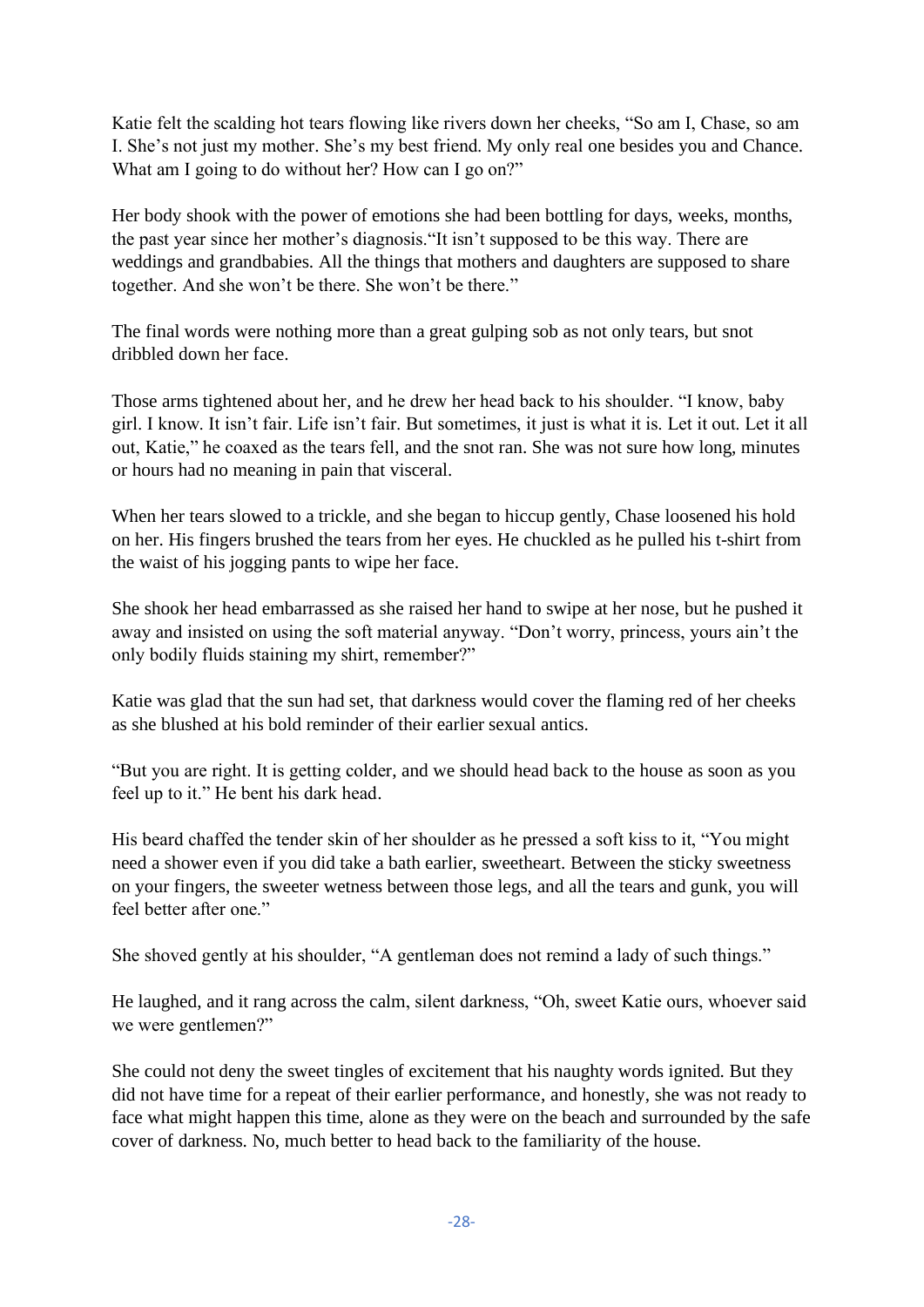She nodded as she stood. Her head spun just a bit as she found her balance. She waited for a moment, watching the tide come in. Until she heard the soft curse behind her, "Fuck," he exclaimed. She turned to see Chase struggling to get to his feet. His foot, she remembered then.

It was still easy with the prosthetic hidden by his pants and sneaker to forget that Chase had lost his leg. She frowned; he always wore long pants. No matter how hot it was. She wondered if he might still be so uncomfortable with the prosthetic and scars that he needed to hide them. Not that she felt she had the right to ask such an intimate question, despite the very kinky intimacies they had shared this night.

She hesitated for a second. She knew this man. He was too proud and stubborn to want help, but that was too damned bad. If he could give her what she needed when she needed it and wipe the snot from her face with his shirt, then he could damned well learn to take hold of her hand when he needed it. She held out her arm, "Here," she said in a firm voice.

He looked up at her. She saw it all written across that handsome face. Rage. Self-loathing. Despair. Self-pity. She frowned, it must be her imagination, but she could almost see his aura darkening. The silver that danced about him, turning first a light brown then almost black. She shook her head, "Take my damned hand, Chase."

He sighed and shook his head. He looked away from her, but he did as she said, using her as an anchor to pull himself back to standing. "Thanks," his voice was quiet and tight as they began to make their way back to the street.

The walk that should have been quick seemed to take forever in the silence that was anything but companionable. When they got to the house, Katie stopped on the front porch. She put her hand on his chest. She wanted to say something, but she was not sure what.

After a long moment, Chase chuckled softly, but it was not a real one. Not like the laughter and tears they had shared on the beach. "Go. Get that shower, princess. You don't want to have to explain to your mother the smell of sex clinging to your skin. Hell, the woman will probably take one look at your aura and know anyway."

She shook her head and giggled as she stood on tiptoes to brush a gentle kiss on his lips. The only words she had seemed so inadequate, "Thank you," as she slipped inside the house to do as he suggested.

A quick shower to wash the sand from her body and the mess from her face, perhaps even take a bit of the red from her eyes. But she knew deep in her heart that there was not enough water in the oceans to wash his touch from her body or mind. Even if she wanted to - and she was not sure she did.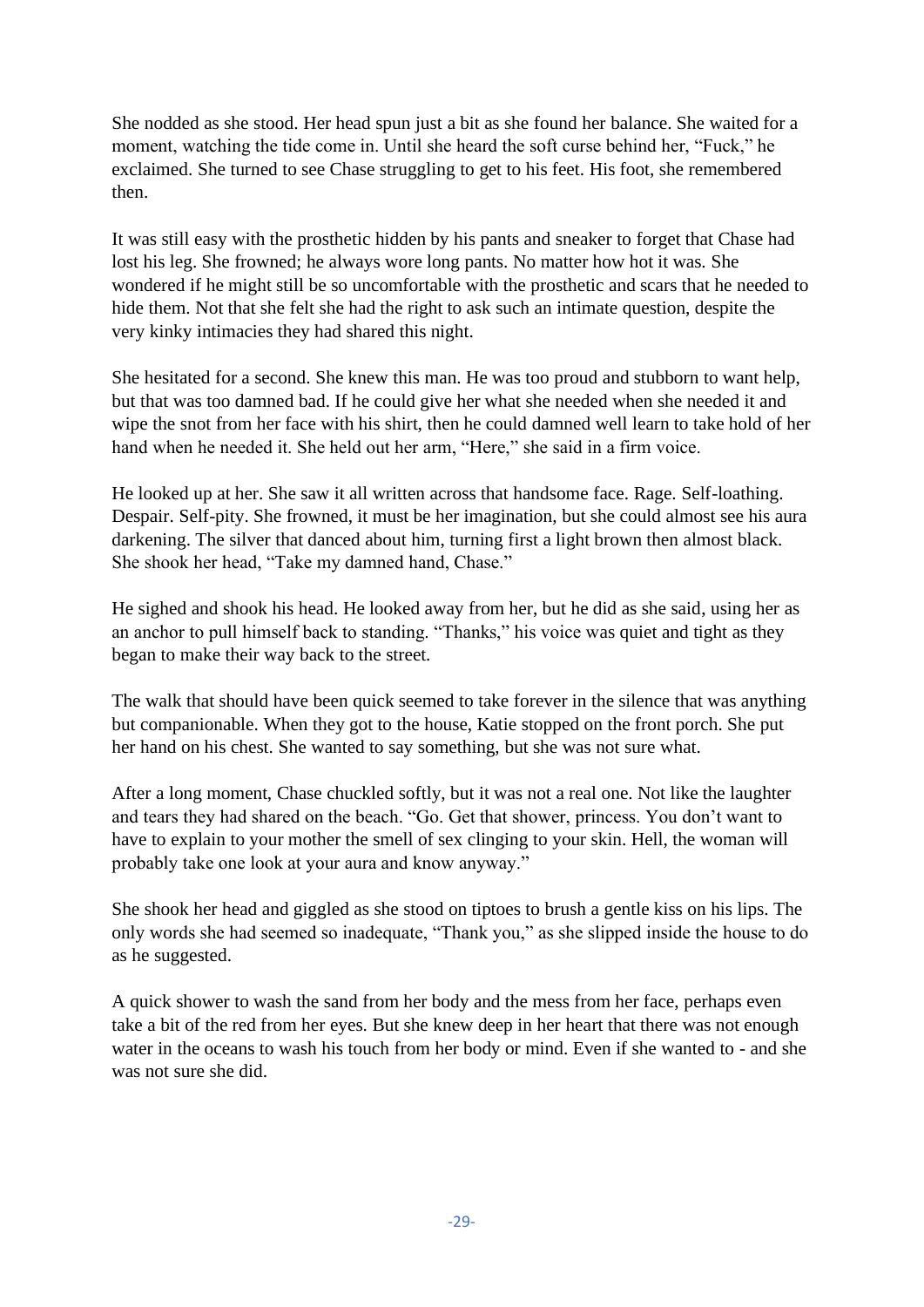## Chapter 5

<span id="page-29-0"></span>The next three days were wonderful. Her mother rallied, and though she still slept more than usual, it was restful slumber, not pain-filled tossing and turning. When she was awake, the four of them talked and laughed, catching up on a lifetime of missed moments.

They had watched movies. Once Joy had even felt well enough for Chance to carry her down to the beach. She had always loved that so much. It had been a second home to them, where they had taken daily walks for Katie's whole life.

Katie snuck a brief look at Chase and blushed when they passed the abandoned lifeguard station near where they… Well, her sacral chakra seemed to be reasserting itself. Her libido demanded satisfaction each time she was alone in the shower. The fantasy was always the same - his thick fingers thrusting deep inside her.

If, as Chase had asserted, her mother could tell what had happened from her aura, she had the good graces not to say anything about it. That was about the only thing she did not say anything about these days. Mother and daughter talked and talked and talked. About the past, Joy reminding her of things she had long since forgotten, refreshing and reforming memories that would last her a lifetime.

They talked about the future, too, though that one was harder for Katie. To listen as her mother spilled forth all of her hopes and fantasies for her only child was difficult, especially knowing that this woman would not be there, even if she did manage somehow to fulfill even half of the big dreams that her mother had for her.

The hardest was when Joy pleaded with her to tap into hidden talents to continue her life's work. Katie wanted to do anything to reassure her mother, give the woman whatever promises it took to bring her peace. But this one she found challenging. Which only led to another uncomfortable topic of conversation…her personal life.

Her mother was adamant that Katie possessed gifts equal to or surpassing her own. It was just that she had repressed and hidden them because she needed an anchor and shield to hold her to this world. Someone to call her back to this world when she was tempted to stay on that other plane and someone to dampen the strong emotions all around her enough to make them tolerable.

The only way to form such a lasting bond her mother insisted was a committed, loving relationship. If that was not bad enough, her blunt mother went on to emphasize the importance of frequent sex to solidify those bonds. Considering where her mind went every time her second chakra had its way, Katie had called it quits then, insisting that they would talk about it later as she bent to kiss her mother's forehead and demand she rest.

Joy had grasped her hand then, far tighter than she would have thought possible in her mother's frail condition. The dark and drawn look on her once beautiful face and the glaze of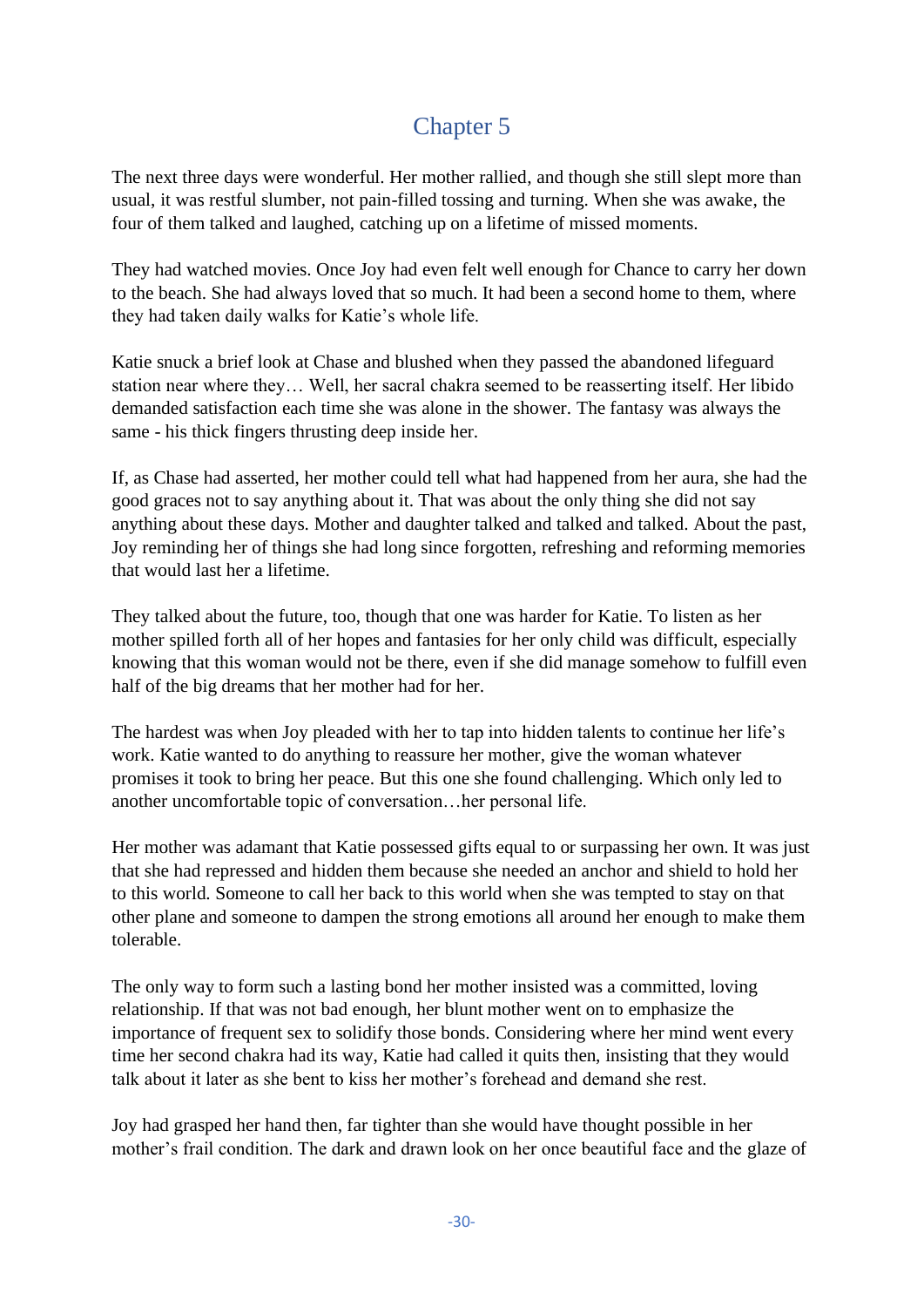pain in her blue eyes reminded Katie just how fragile that condition was, despite the past couple of 'good' days.

When her mother did speak, her voice cracked. It was as if she poured all of her energy into her words, "Remember, Kaitlin, nothing done in love can ever be wrong. Promise me that you will never forget that."

She had frowned as she brushed the remaining wisps of her mother's blonde hair back from her forehead. Was it warmer than usual? Maybe she should phone Melody, ask her to stop by and check her mother…just in case?

But for now, Katie forced as reassuring a smile as she could manage and pressed a kiss to her forehead that was definitely warmer than it should be. "How could I ever forget the most important lesson you ever taught me, Mom."

When she pulled back, her mother's eyes were swimming in tears as Joy studied her face for a long moment before nodding her head slowly and closing her eyes. Katie was sat on the bed for several long minutes until she thought her mother was asleep.

But as she released the hand she had been holding and laid it upon her mother's stomach, Joy opened her eyes once more. Her voice was so weak and distant that Katie was never sure she actually heard the words, but there was no doubt what she mouthed, "I love you."

Then she smiled, her hand slipping from her daughter's onto the crisp white sheets, and her spirit left her body to hover upon another plane.

Katie shook her mother gently. "Mom," she called first softly, then louder, but the woman did not respond, not even a flinch. She felt the panic rising rapidly, her heart accelerating in her chest.

No, she wanted to scream, then she noticed the rise and fall of her mother's chest. She shook her head, torn as to what to do. She should call the nurse, but what if in those precious moments it took to find her cell and make the call, what if…

She did the only thing she could. "Chase, Chance," she screamed, and despite the loudness of her voice then, her mother did not rouse at all. Katie felt her heart sinking.

Chance was there first, his strong arms wrapping about her, "What is it, Katy-did?"

She shook her head, afraid to even look away from her mother. What if while she did, her chest stopped rising and falling? As ridiculous as it sounded, Katie felt as if she alone willed it to move, kept her mother alive now.

It was not until Chance turned her in his arms and shook her that she snapped out of it enough to answer, "I can't wake her."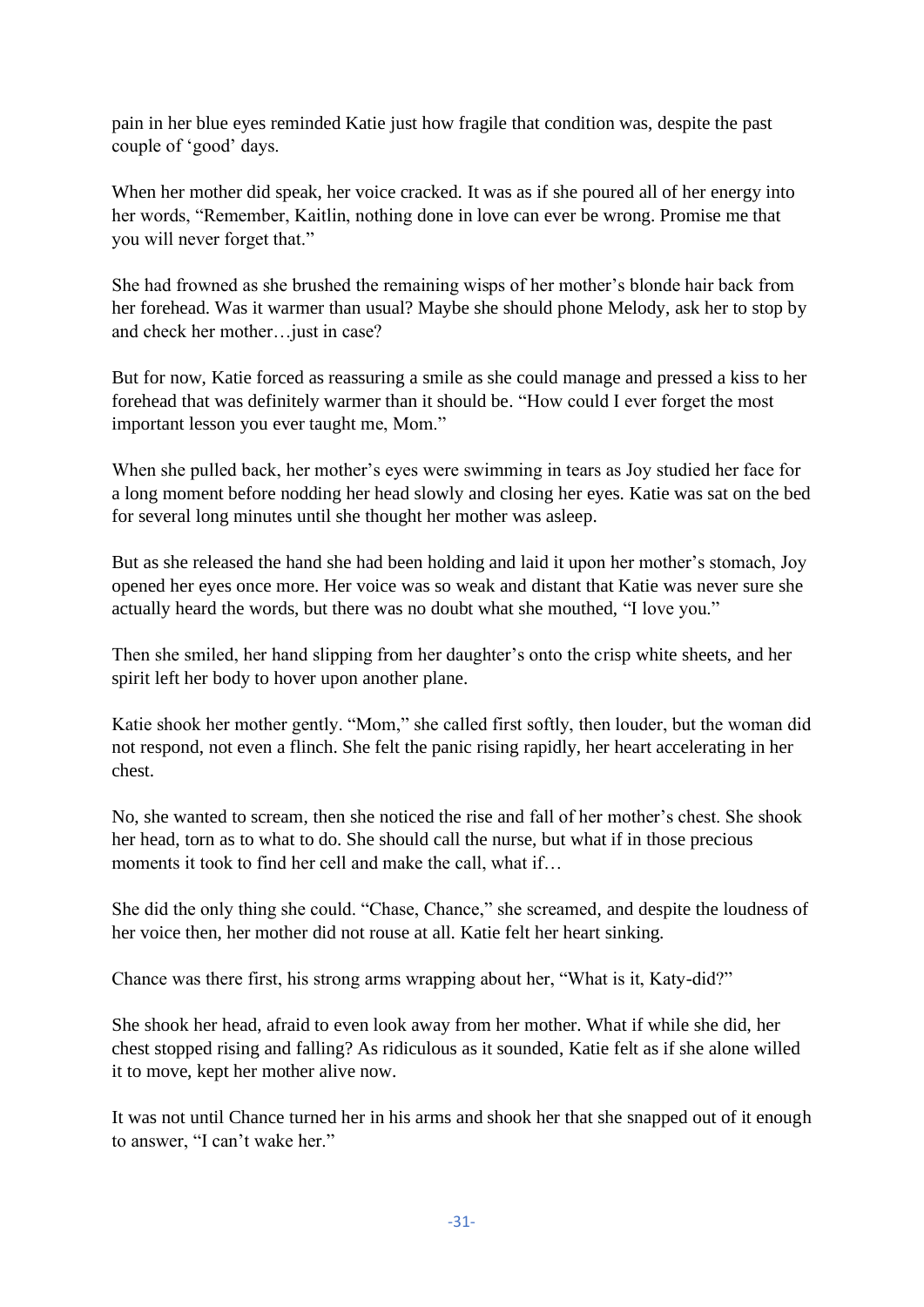Chase appeared then, and she was passed off to him as she buried her face in his shoulder. She heard Chance calling her mother's name, the rustling of sheets told her that he too tried to wake her, but she knew it would do no good.

"Melody's number is in my phone." Did her voice sound as flat and despondent to their ears as it did her own?

It must have because his next words were a harsh growl like a commander giving orders he expected to be followed. "Get her out of here."

She pushed back out of Chase's arms, shaking her head violently as she saw him stumble a bit before catching his balance once more.

"No," she practically screamed. "No, I'm staying. What if? What if…" She felt herself losing control, felt her composure slipping, hysteria rising inside her.

Then his hands were on her shoulders, turning her back to face him. His face was as cold as ice, as hard as steel. His voice deep and slow as he spoke, "Shut. Up. Now. Princess."

He allowed her no protest as he drew her out of the bedroom. She caught a glimpse of Chance, reaching for her cell phone on the dresser.

Chase shook her gently until she turned back to face him. "You will not lose it around her again. Do you understand me? You may not realize this, but you would be fucking shocked at how much she can still hear and knows."

He sighed heavily as if he realized suddenly how much of himself he had revealed in those few sentences. "Even in a coma, you come and go into various levels of consciousness. Hell, I remember thinking, 'so this is what Joy always talked about with her astral plane shit.'"

He chuckled self-deprecatingly, "Silly, uh? But it is surprising what you think when the only thing that works is your mind. You want to scream, 'I'm still in here,' but they can't hear you."

He caught and held her gaze, "But you can hear what they are saying, princess. And you remember - remember most of it."

He swallowed and looked away, "I know this is hard, but you have been so brave, holding up for her. We are both so fucking proud of you, Kaitlin." He paused before slowly turning back to face her with those big baby blues that she had always thought of as a deep crystal ocean she could drown in, too fucking easily.

"But it ain't over yet, baby girl. Hours, days, weeks, I don't know, but you have to keep up the act a bit longer. That's why Chance wanted you out of there. Just until you can get yourself back together, you have our word on that," he took a step closer to her.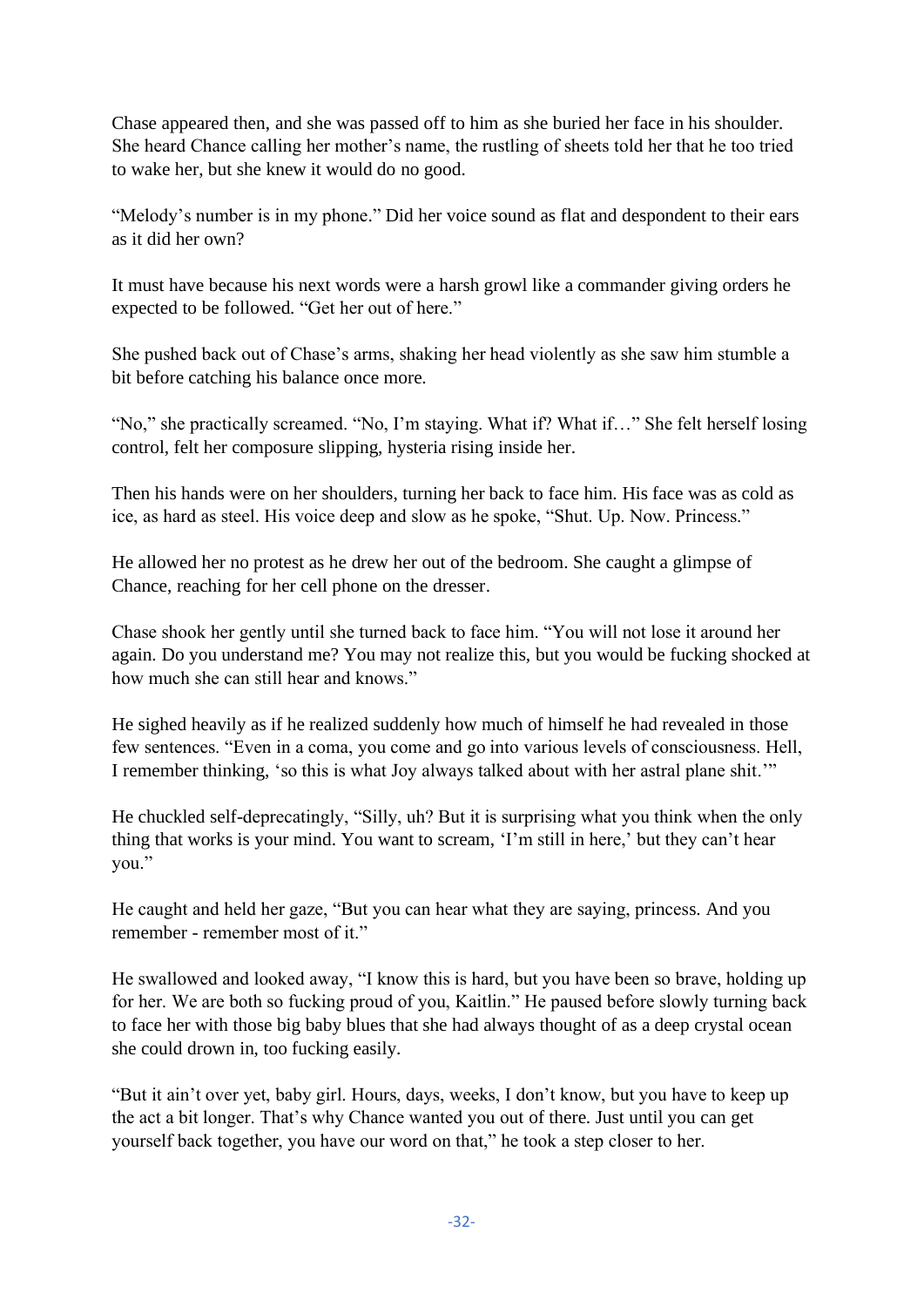His fingers caressed her cheeks, wiping away tears that she had not even realized had begun to fall. "Princess, just know we are here for you."

He sighed and drew her into his arms, placing a tender kiss on the top of her head, "You'll never know how much we regret not being here for you both these past few years. We're sorry. All we can say is after…"

He exhaled long and hard as he drew back. His fingers under her chin lifted her face to his, "We made a mistake. We thought we were doing what was best for everyone, but what the fuck do two screwed up teenagers know of life? But know this now, Kaitlin, we aren't making that mistake ever again."

Katie swallowed, somehow his words seemed laced with deeper meaning. 'Or maybe you just want to believe that?'

Chase pressed a tender kiss to her forehead, "You can't scare us off so easily now, princess," he chuckled.

The half-closed door to the bedroom opened, and Chance stepped out. Chase must have pulled it closed behind them, but she had been too hysterical to notice.

Katie felt that panic rising once more, wanted to argue that they should not leave her mother alone. Before she could say anything, Chance replied, "She'll be here shortly, Katy-did. Until then, one of us will sit with Joy. You have our word we will call you if there is the least little change, but right now you need to eat something and calm yourself."

She wanted to argue, opened her mouth to do so until they both pressed in from either side. "You." Chance smiled as he kissed her nose.

Chase turned her back to face him. "Will." He kissed her forehead.

"Not." Chance whispered as he kissed her neck from behind as he pressed tightly against her. Her eyes widened as she felt a solid ridge wedged between the twin globes of her ass.

"Argue." Chase answered his brother's move by pressing just as tightly against the apex of her thighs, leaving her no doubt that he was as fully aroused as he had been that night on the beach.

Katie swallowed hard, almost thankful that she was sandwiched between them since she doubted very much if her wobbly knees could hold her weight at the moment.

She felt Chase's tongue down the side of her neck, along the vein that was pounding so hard there. When he came to the spot where her neck met her shoulder, he kissed it sweetly. His warm breath caressed her skin as he groaned, "With."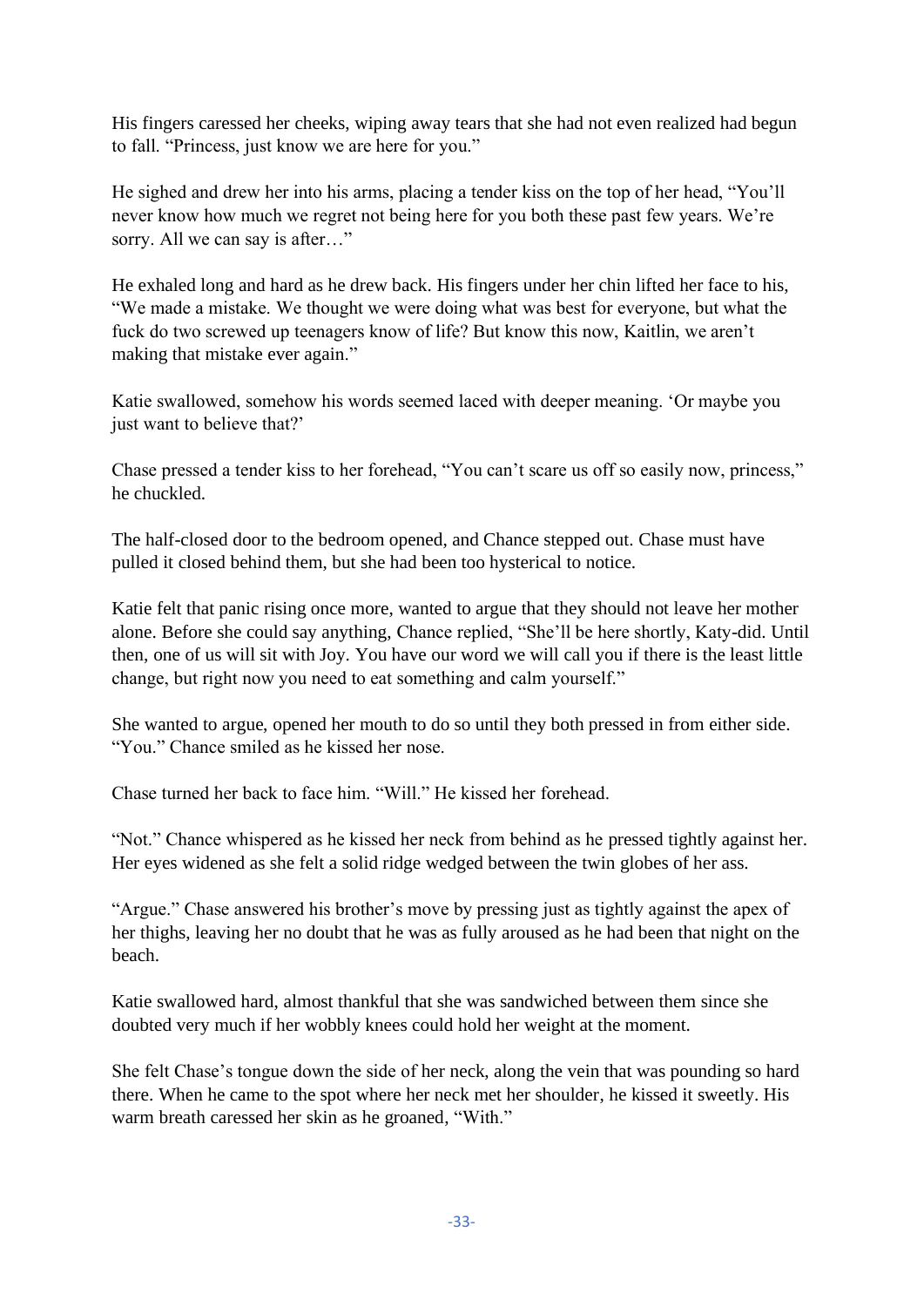Katie's eyes flew open wide, and her mouth dropped open as his mouth began to suckle at that same spot. She was absolutely positive then that she could not have stood on her own as she remembered the hickie that she had hidden from her mother for a week…the last time the twins had her sandwiched like this between them.

She opened her mouth, was about to protest that they should not be doing this, but before she could, Chase moaned, "Us."

Any sound that she might have made was captured as Chase's lips took hers in an erotic dance that she still remembered a decade later.

She had never felt as alive as she did at that moment. Well, just once before. Hands began to move over her body, on her hips pushing and pulling her in a sensual two-step that had her almost on the verge of another orgasm in moments. Others kneaded and lifted her breasts. Thumbs rubbed against her nipples through her t-shirt and bra until she moaned into Chase's mouth.

She was not sure how far it would have gone. How could her body possibly respond like this? Want them both? With everything happening about them? She tamped down the thought that plagued her most…with her mother dying in the next room and she was horny as hell, playing petting games with her best friends in the next room.

She would never know how that battle between her body and sensibilities might have ended. What might have happened then had it not been for the knock at the front door? Katie blushed as Chase broke the kiss, and she looked up to see Melody staring through the screen door at them.

"Oh my god," she breathed as she looked down. She wished she had not as her eyes were drawn to the bulge in Chase's jeans. It was enough to get her moving as she wedged her way from between them and forced those wobbly knees to hold her weight as she put one foot in front of the other until she threw open the door.

"Thank you for coming so quickly."

The young nurse, who was not much older than she was, mumbled a reply as she stared at the floor. Katie noticed her cheeks were as bright red as her own probably were.

"Come in," she smiled as she stood back.

Chance cleared his throat and shifted from foot to foot. "We were not expecting you so soon."

Melody blushed as she tried to raise her eyes but quickly looked back to the floor, when they came to rest just about waist high on him, "I was in the neighborhood actually," she stammered.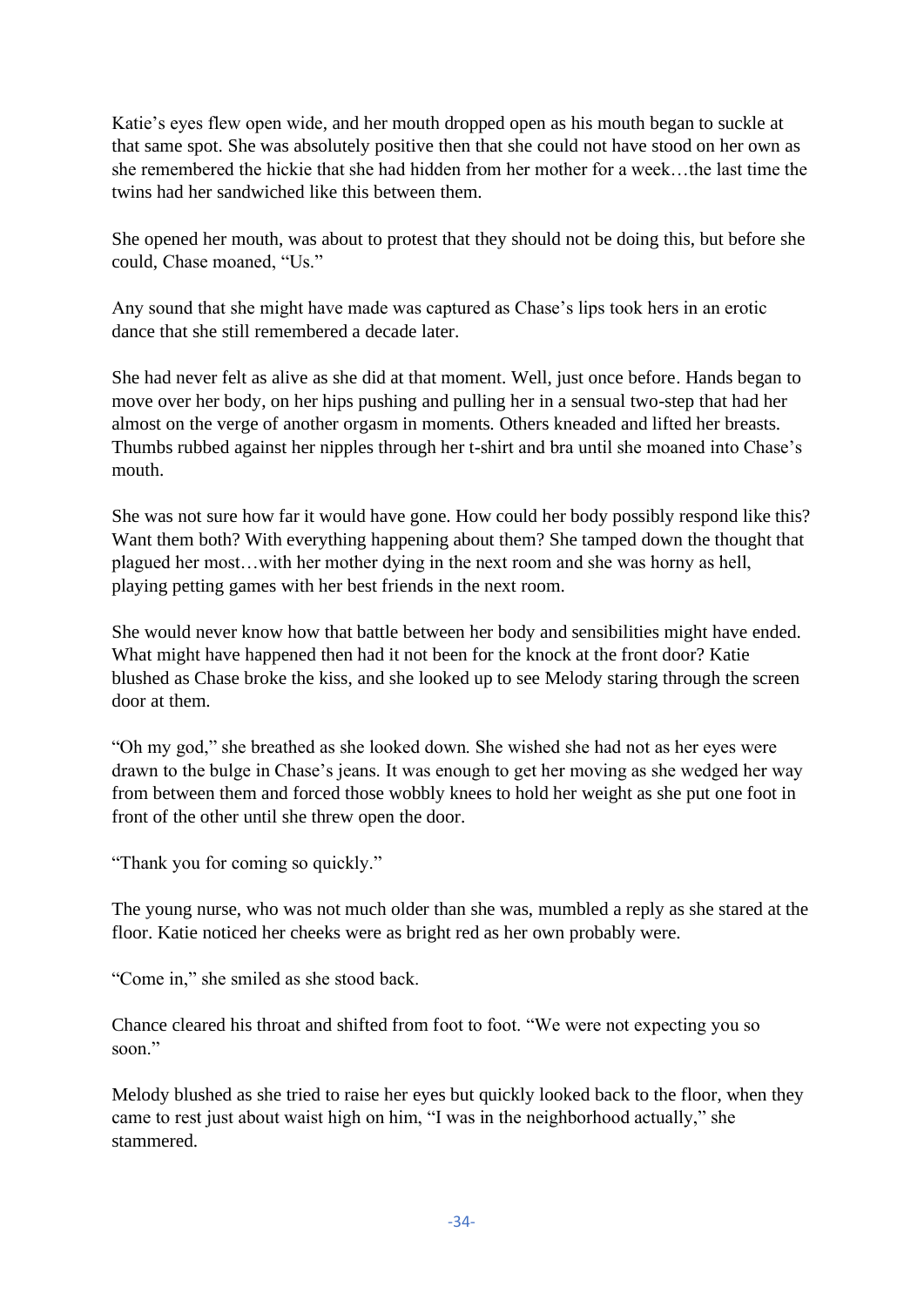Chase was the next to move as he shifted nervously from his good leg to the prosthesis, "You know where the bedroom is. I'll just go make us all something light to eat."

The nurse nodded as if suddenly reminded of exactly why she was here. "Yes, let me see how she is doing."

They all dispersed, each trying very hard not to make eye contact with anyone else at the moment as Chance, Katie, and Melody went to the bedroom to examine Joy, and Chase disappeared into the kitchen.

\*\*\*

Chase stuck his head into the bedroom just as Melody was finishing her exam. "There's salad and fresh bread when you're finished." He looked at Katie and forced as much of a smile as he could, "I'll stay with Joy while you all get something to eat and talk."

She knew that Chase was referring to their earlier conversation. She returned his smile with a nod, and "Thanks." She bent and kissed her mother's head that was cooler, almost clammy now. "I'm gonna go eat some dinner, Mom. I will be back in a bit."

She followed Chance and the nurse out of the bedroom. She paused for a moment in the doorway and stood on tiptoes to brush a kiss across Chase's bearded cheek, "Thank you…for earlier," she stammered.

He drew her a bit closer as he bent and whispered in her ear, "It was most definitely our pleasure, princess."

Her cheeks flushed, and she made a hasty retreat to join Chance and Melody around the island in the kitchen. He had already served her food and passed her a plate the moment she sat down.

Though the salad looked delicious and she knew Chase had baked the bread fresh that day, it all tasted like day-old frozen pizza, the cheap kind. Still, she forced a few bites down, whether, for her mother's sake or to keep the 'boys' off her back, she was not sure.

She could wait no longer as she placed her fork down on her plate, "Is this the end, Melody?"

The nurse put her own fork down and reached across the table to take her hand, "Yes and no, Kaitlin. It is another sign that your mother is running out of time, but I still cannot tell you specifically how much time that is. Hours or days."

Melody exhaled slowly and looked from one of them to the other before continuing, "Honestly, by all I know medically, your mother should be dead by now. But that is why your Mom choose me as her nurse because we share some of the same beliefs."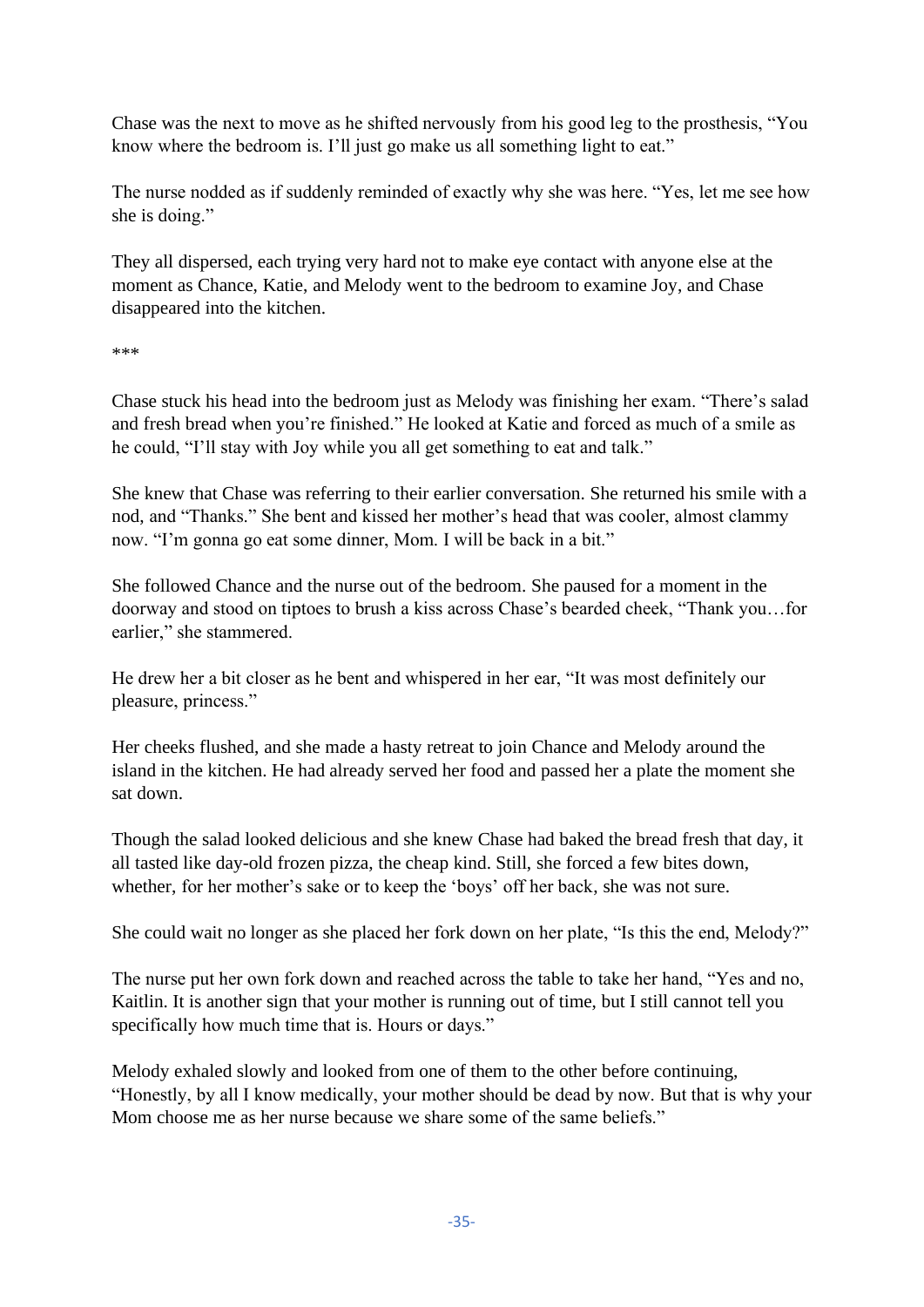Her smile broadened then, "It is not often that I get the chance to be so honest about my own values. Working with your mother has been one of the most humbling experiences of my life. She is such a strong and amazing woman and such a gentle spirit."

She squeezed Katie's hand tightly, "Your mother is most definitely not afraid of passing over. She is actually looking forward to embracing her next adventure, her new destiny."

She sighed, "But she knows that you are not ready to let her go, and she is making a choice to give you that time, Kaitlin."

The nurse paused for a long moment as if trying to come to some decision. She looked to Chance before adding, "At great expense to herself."

Katie shook her head as she felt tears gathering in her eyes yet again. "What do you mean 'at great expense to herself,' Melody?"

She folded her hands in her lap to keep them from trembling, but Chance must have noticed because he got up and came around the table to wrap his arms about her waist in a comforting embrace.

Over these past few weeks and months, this woman had become more a friend and almost another 'adopted' member of her mother's eclectic family. Now Melody looked Katie in the eye as she spoke, "Everything we know about how the brain functions when someone is in a coma says that she still feels the pain. It may be dampened a bit, but she still feels a great deal, Kaitlin. I can't and won't lie to you about that."

Katie nodded as she swallowed, trying to force the lump in her throat down. "What do I do then, Melody?"

The woman smiled quickly, "You use this time that your mother is giving you, her final gift on this plane. You spend time with her as you have been. You talk to her, do whatever you need to, to come to terms with her death. That is what she wants."

"But know the cost she is paying to give it to you and don't abuse it. When you are ready, let her go. She is going to do all she can, not just humanly possible, but with her super-human gifts as well, to give you as much time as you need. Just don't be selfish and take more."

Katie felt the heat of her tears as they began to fall again. All she seemed to do was cry, but she knew that was not what her mother wanted. Joy always lived up to her name. Her mother would want her to celebrate her life, not cry. She resolved to try harder to do just that as she forced out the words, "Thank you for your honesty."

The other woman nodded, "I could do no less, especially for you. I know I don't need to say this, but she loves you very much."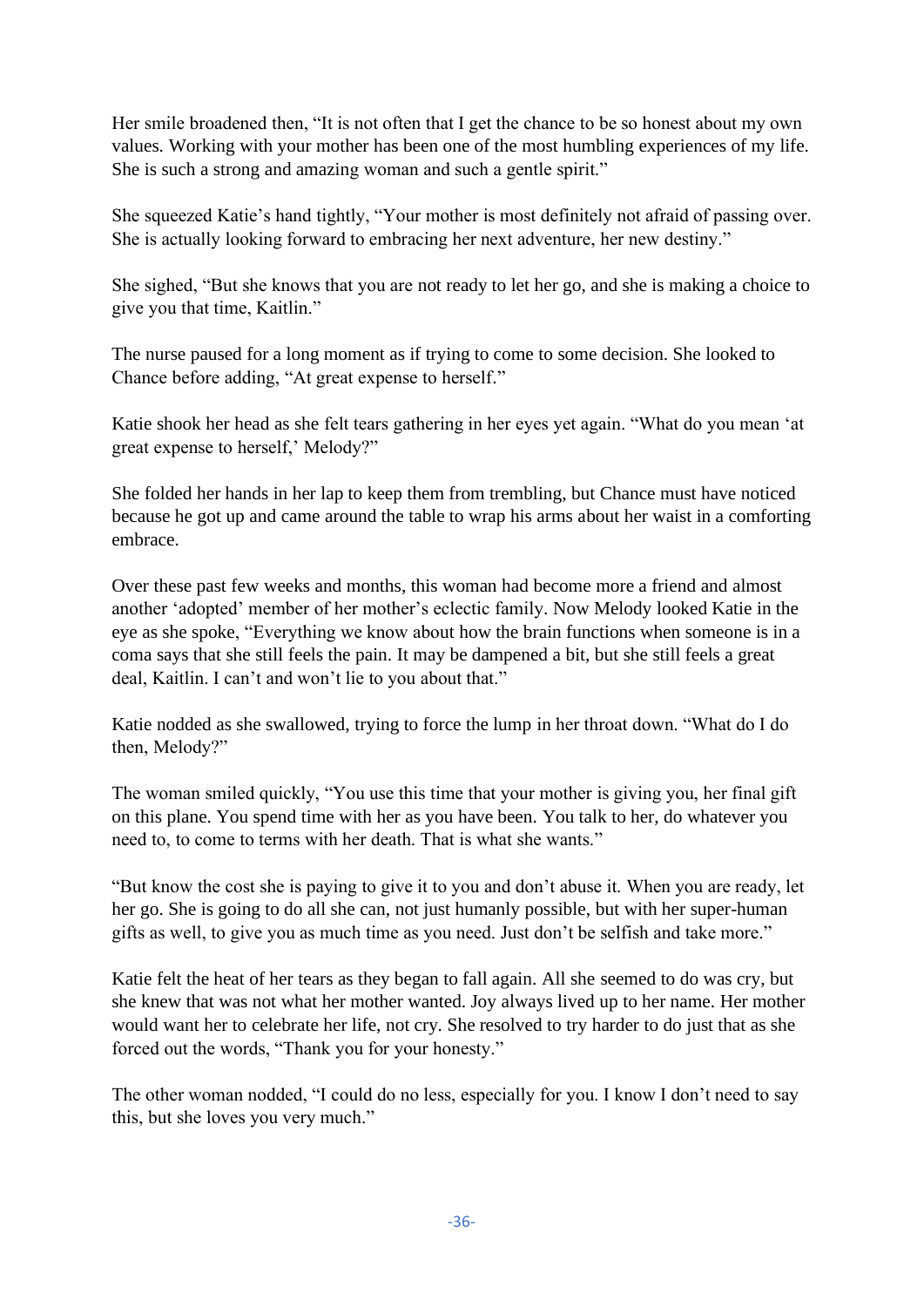The young nurse put her fork down and pushed her plate away, "It is getting late, and my cats get mad if they don't get their dinner on time. But call me - anytime day or night if you need me. Even if that is just to talk or cry."

Melody looked at Chance and shrugged, "My shoulders might not be as broad, but they are surprisingly strong."

She walked around the table and reached for Katie. The women hugged for a long moment, "I will be back first thing tomorrow morning. I mean it. Call me if you need anything, but my intuition tells me that she will have as quiet a night as she can."

"You should use that time to try and get some rest yourself. Let the beefcakes, no offense," Melody smiled shyly at Chance. "Let them take shifts tonight so that you can save your energy for whatever is to come. Promise me that you will try?"

Katie smiled and nodded though she was not confident she meant it. But Chance spoke then as he helped her back onto the stool and escorted Melody towards the door, "You have our word on that. She will rest tonight. If we have to tie her to the bed."

The nurse stumbled and coughed, "Yes, well, I'm not sure how restful those sorts of games would be just now, but I am sure the two of you will figure out some way of handling the situation. One way or the other," she chuckled as she turned back from the doorway to wink at Katie as she stood up to follow them.

Chance shook his head at her, "You stay. I'll see Melody out."

Katie had barely heard the door close when Chance turned back to her. "You heard her. Finish your dinner, then take a bath. You are sleeping in your bed tonight."

"But where will you and Chase sleep. I mean when it isn't your shift with Mom. The couch isn't very comfortable," she stammered.

He crossed the room quickly and towered over her as he chuckled, "Trust me, Katy-did, that couch would feel like a fucking cloud compared to some places we have slept."

His finger brushed her cheek softly until she looked up, "But don't worry, we won't be sleeping there. We are sleeping with you."

Katie swallowed hard at the look of determination in those blue eyes, "But…" she tried to come up with an argument.

He shook his head as he turned her back towards the island in the center of the kitchen where they ate. "Eat, shower, and sleep. And if you can't fall asleep, well, a little birdie told me that orgasms work better than Valium with you. Trust me; I don't mind the idea of burying my head between your legs and licking that sweet cunt until you pass out from pleasure."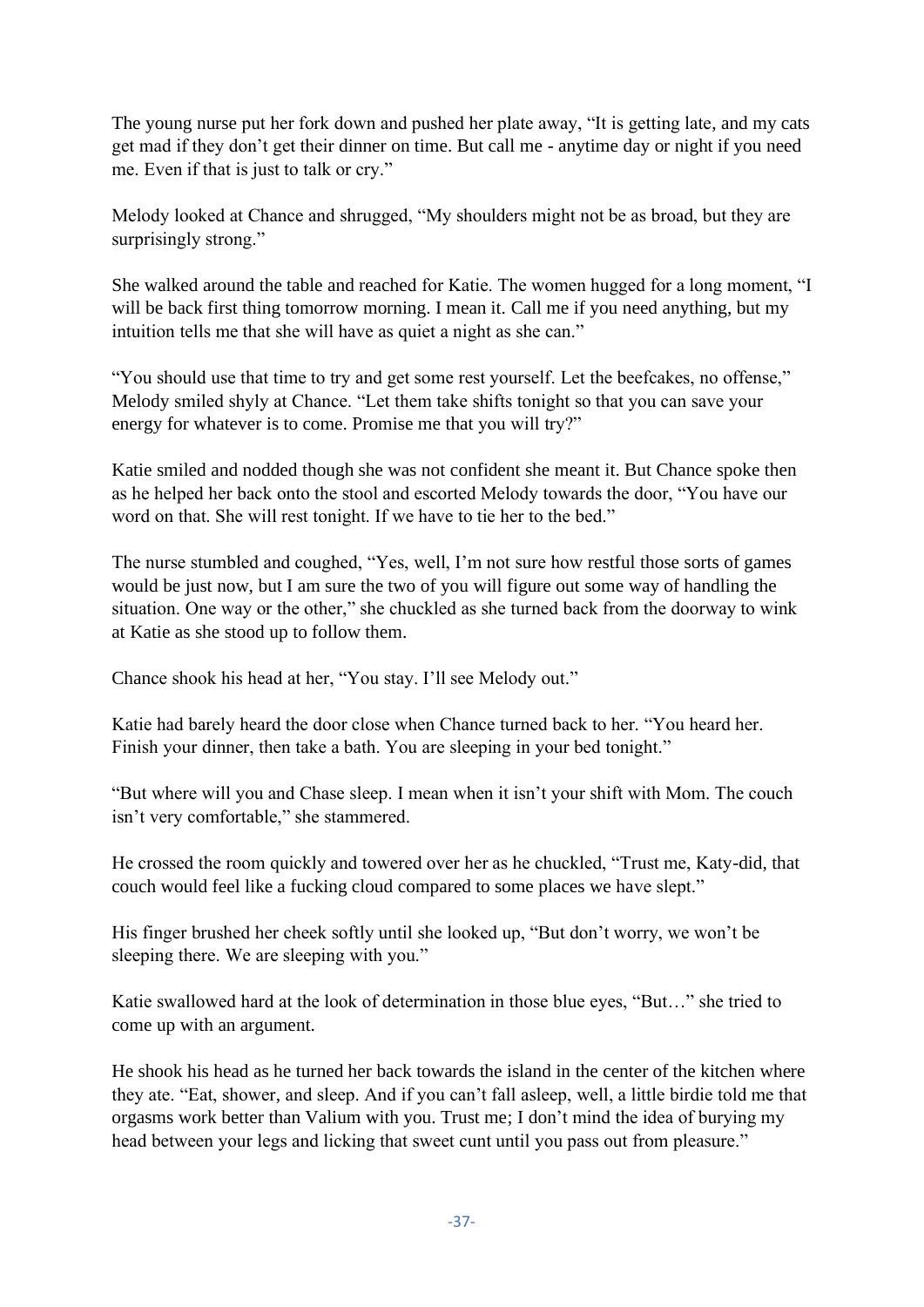This time she almost swallowed her tongue at his bold words. At the fact, Chase must have told his brother what happened on the beach that night. At the erotic image, his bold words drew in her fertile mind. At his presence so close to her that she could almost feel…

She did not want to think about what she felt as she sat back down on the stool. She needed an excuse so she could gather her thoughts and come up with a plan. The food was as good as any.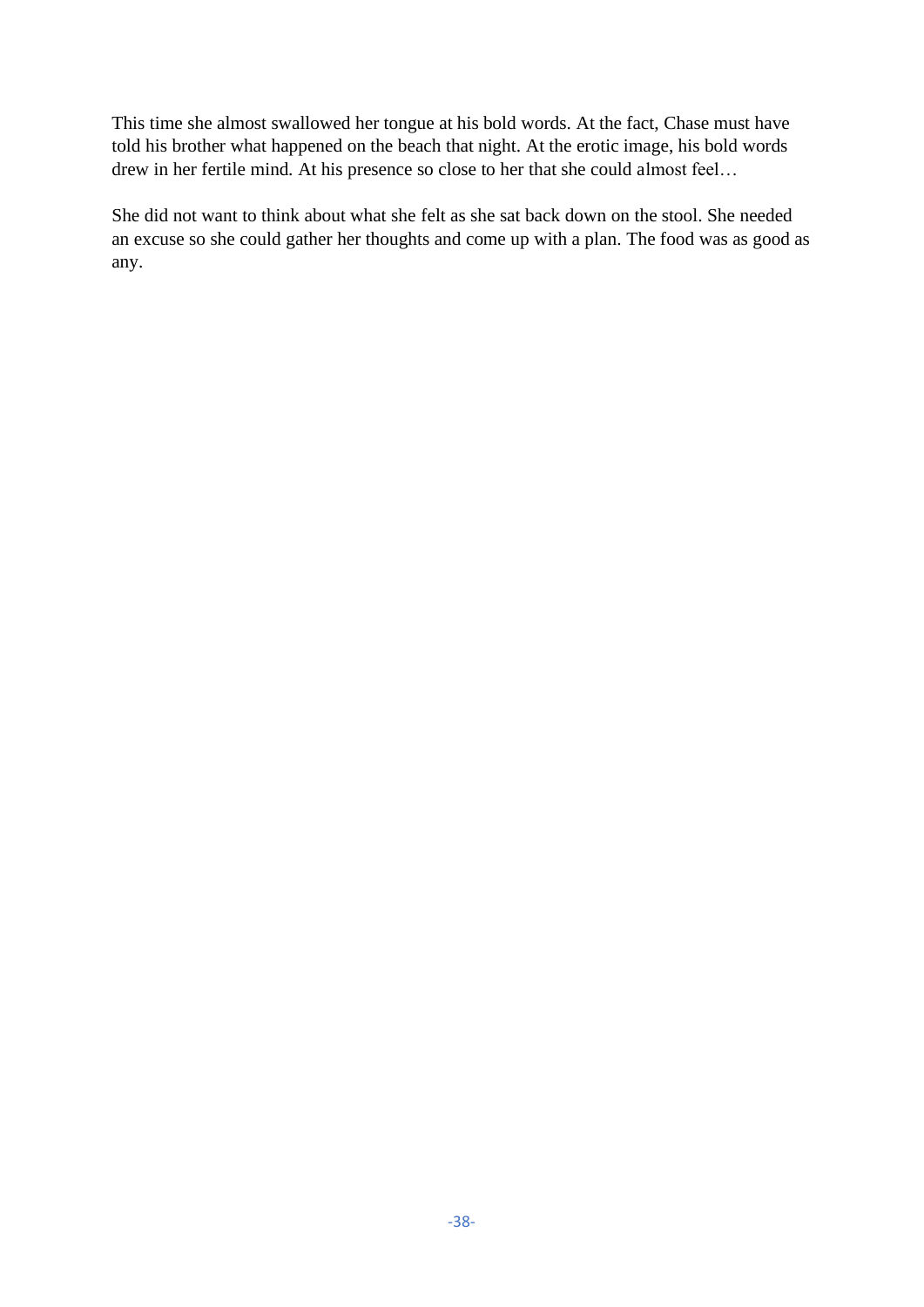# Chapter 6

Katie wrapped the towel about her head as she reached for her toothbrush. "What the hell are you thinking? Doing?" She asked the fresh-faced young woman that greeted her from the mirror. Her usually tanned face was flushed, and only part of that had to do with the warm shower she had just finished.

"Your mother is fucking dying, and you're thinking about hopping into bed with a fucking Adonis." She chuckled, "Correct that…two of them!"

She wagged the toothbrush at her image for a moment before shaking her head and putting it into her mouth, brushing automatically. Up, down, back, forth, slow, steady circles.

'Fuck, since when has even brushing your fucking teeth become about sex?' For a woman that had forsaken sex as highly overrated after just one feeble attempt, she was…

She spat the toothpaste into the sink and turned on the tap, rinsing her toothbrush. "So what the fuck you gonna do about it, Katie?"

She laughed at the outline of white foam around her mouth as she began the same motion; up, down, side to side, tiny circles with fresh water. She spat again into the basin and turned the water back on as she reached for the cup to rinse her mouth.

'You should rinse your mouth out with soap, well, your dirty mind anyway,' scoffed that voice in her head. She began to clean up. She tried to focus on the routine of that, but the situation kept coming back to her mind.

For the first time in close to eight years, she was going to sleep with a man. Not just any man, but her best friend. Hell, if they were taking shifts - two men. Of course, that did not mean that anything sexual was going to happen. Not necessarily anyway, she thought.

Her nipples hardened and became so sensitive that the rough terry cloth towel wrapped about her hurt. "Yeah, that is why you shaved? There? You have not shaved there in years."

Katie knew she was procrastinating, trying to delay the inevitable. It was not like her reflection in the mirror had any more answers than she did. After a decade of virtual silence, her best friends show up, and in the space of less than a week, her whole fucking life is turned on its head.

Not that it was not already. She was facing the hardest transition of her life. Her mother's death would leave her alone and adrift. She had spent weeks trying to figure out what happened next. Did she stay in this house that had been her home for her whole life? It was full of memories, but would those be a comfort or just suck her into a vortex of depression and grief?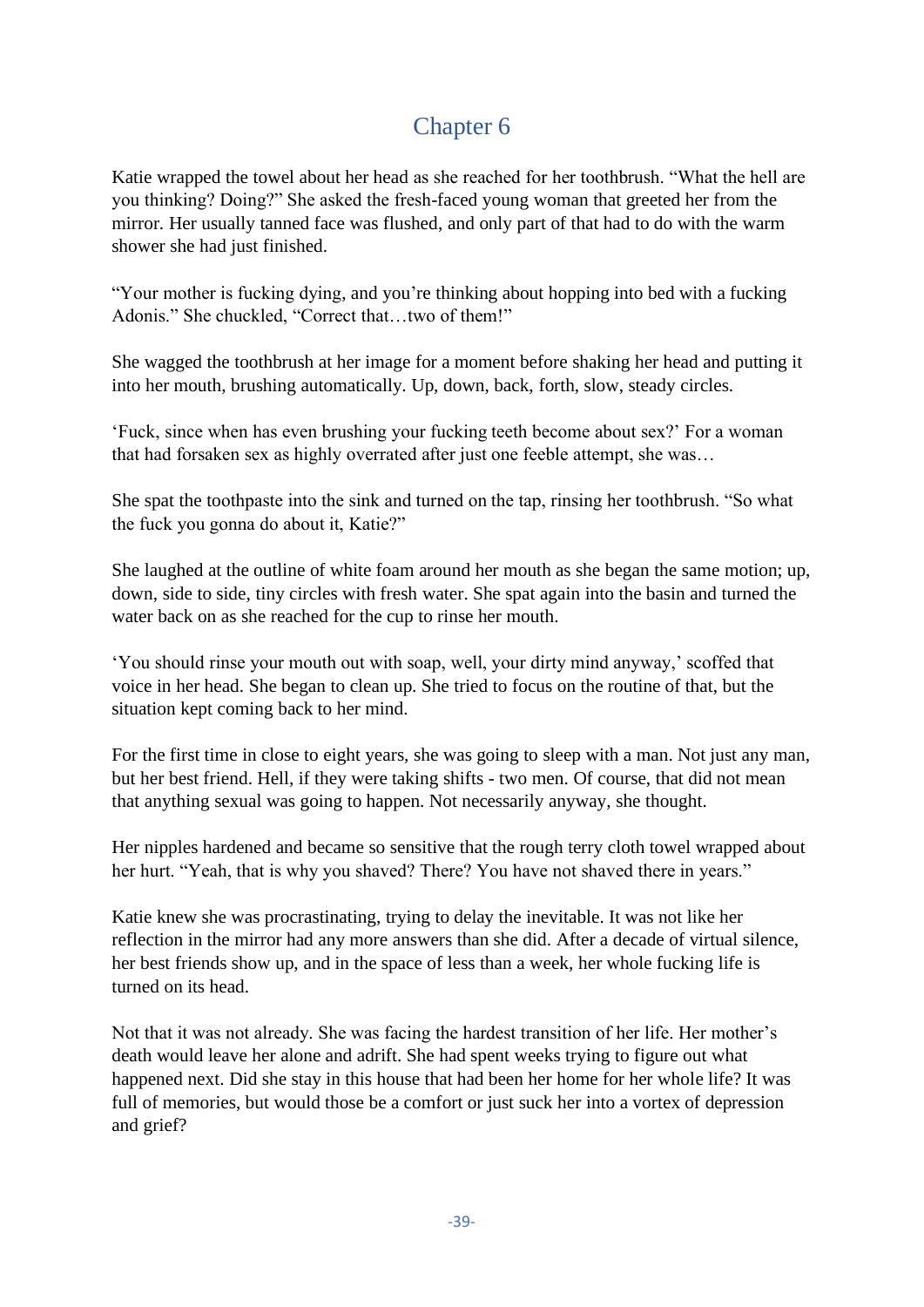The damned thing was worth a small fortune, even as small as it was. Of course, if she sold it, she knew that whoever bought it would knock down the original wood and stucco structure that her grandparents had built after her grandfather left the Navy. That bothered her - as if her whole family and all it had stood for would simply be erased.

She had thought about renting it out, either subletting or seasonally. Find an agent to manage it and take some time off, a year maybe two, and just travel. Living at home, she had been able to save a great deal of her monthly salary as a teacher. She would be able to travel rather extensively if she chose to.

And that was not even considering the money she would inherit from her mother, though they had discussed it, and most of her mother's resources would be placed into a trust dedicated to carrying on the work that Joy had begun in her life.

Of course, her mother had pleaded with her to consider giving up her job teaching kindergarten and take over that work. She knew it better than anyone else since she had always helped out anyway, especially these last few months.

Katie battled the tears as her shoulders slumped under the weight of all the indecision. Her throat tightened as she fought back the panic that threatened to consume her every time she even thought about what was next. "One day at a time," she whispered. Sometimes it was one moment at a time, especially now.

She felt the hot tear trail down her cheek, first one and then another and another. She was about to lose it, and she knew it. What was more, there was nothing she could do to stop it. It was all just too much. Too fucking much.

She jumped at the banging on the door. "What are you doing in there, Katy-did? You have until the count of three to get that cute ass out here, or I am coming in…ready or not. One," the deep male voice caressed her mind.

She inhaled and stared at that reflection one final time. "Saved by the bell?" she giggled as she tried to wipe the tears away with the back of her hand.

"Two," Chance said through the door. She sighed and turned the water on one last time, splashing some on her face to take some of the redness and puffiness from her eyes.

"I'm coming," she replied as she reached for the towel.

"Three," the door opened, and his broad naked shoulders filled the doorway. "Damn, is that what has been taking you so long in here."

He filled the tiny space as he came to stand behind her. His hands gripped her shoulders as their eyes meet in the mirror, "And I told you that I would take care of that for you, Katydid." He bent and kissed her shoulder.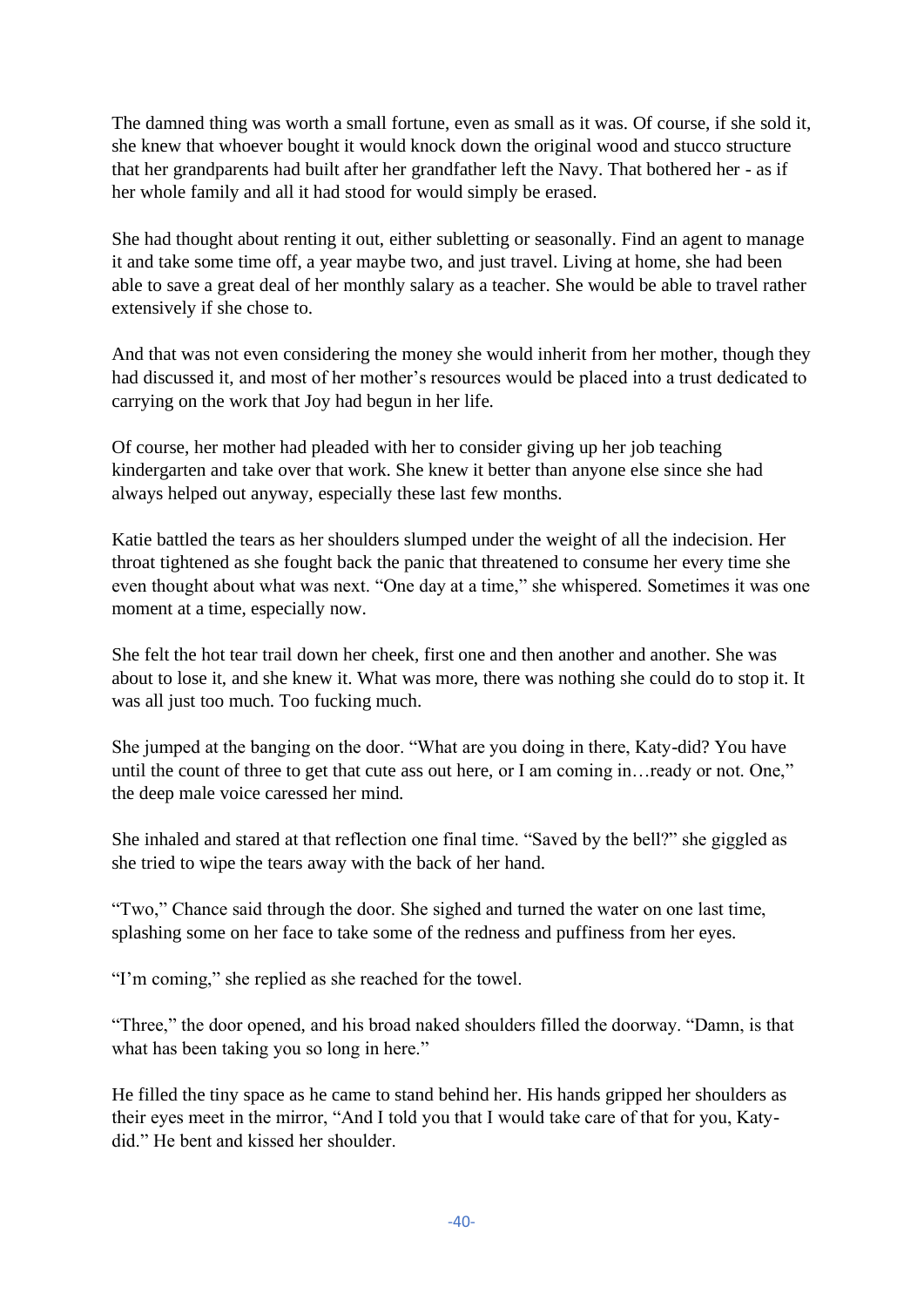She shook her head, "About that, Chance. Since I am smaller, I'll take the couch. It won't be that bad," she stammered.

He turned her in his arms and used the pads of his thumbs to brush the tears away, "No, no, you won't. All kidding about orgasms aside, sweetheart, we are sleeping with you, because of this," he brought her last tear to his lips and licked it from his thumb. "The point of this night is for you to get some sleep. Real sleep. Rest."

He drew her tenderly into his arms and just held her, pressing her head into his shoulder with one hand as the other wrapped about her waist, clamping her against him in the tight space. "We don't know what is ahead, Katy-did. We don't know if this is…" he stopped and sighed heavily.

She did not just hear his pain; she felt it. Knew that this man mourned for her mother as she did, maybe not quite the same, but he did. And that united them, drew them closer as they once had been, inseparable.

He drew back slowly and did his best to smile, reassuringly down at her. "We are here for you now. No matter what happens, we aren't going anywhere, Katy-did. You are not on your own anymore."

He pressed a kiss to her forehead, "You won't have to face this alone. We promise you that. Never again."

She nodded her head slowly at his words. Though she knew that they offered false hope, the truth was that eventually, she would have to face it by herself. Those same decisions that she had been trying to avoid for months, she would have to come to some final conclusion, and she alone would have to do that.

Whether they stayed for days or a couple of weeks after her mother, she sighed and forced the words through her brain…after her mother's death. Death. Dying. Transitioning. Whatever the fuck you wanted to call it. It was coming. Too quickly.

And suddenly she felt incredibly tired. Exhausted. "I'm ready for bed now," she whispered somehow.

He nodded and scooped her into his arms. She was shocked by the sudden move and clutched at the top of the towel, trying to hold it in place as he carried her across the small hall to her bedroom. He practically tossed her in the bed.

Her breath caught in her lungs as he began to unbutton his jeans. "What are you doing?" she stammered.

Chance winked with a devilish smile, "Don't worry, Katy-did. I didn't go commando today." He unzipped them and pushed the denim down his muscled thighs, kicking them off his bare feet and tossing them into the corner.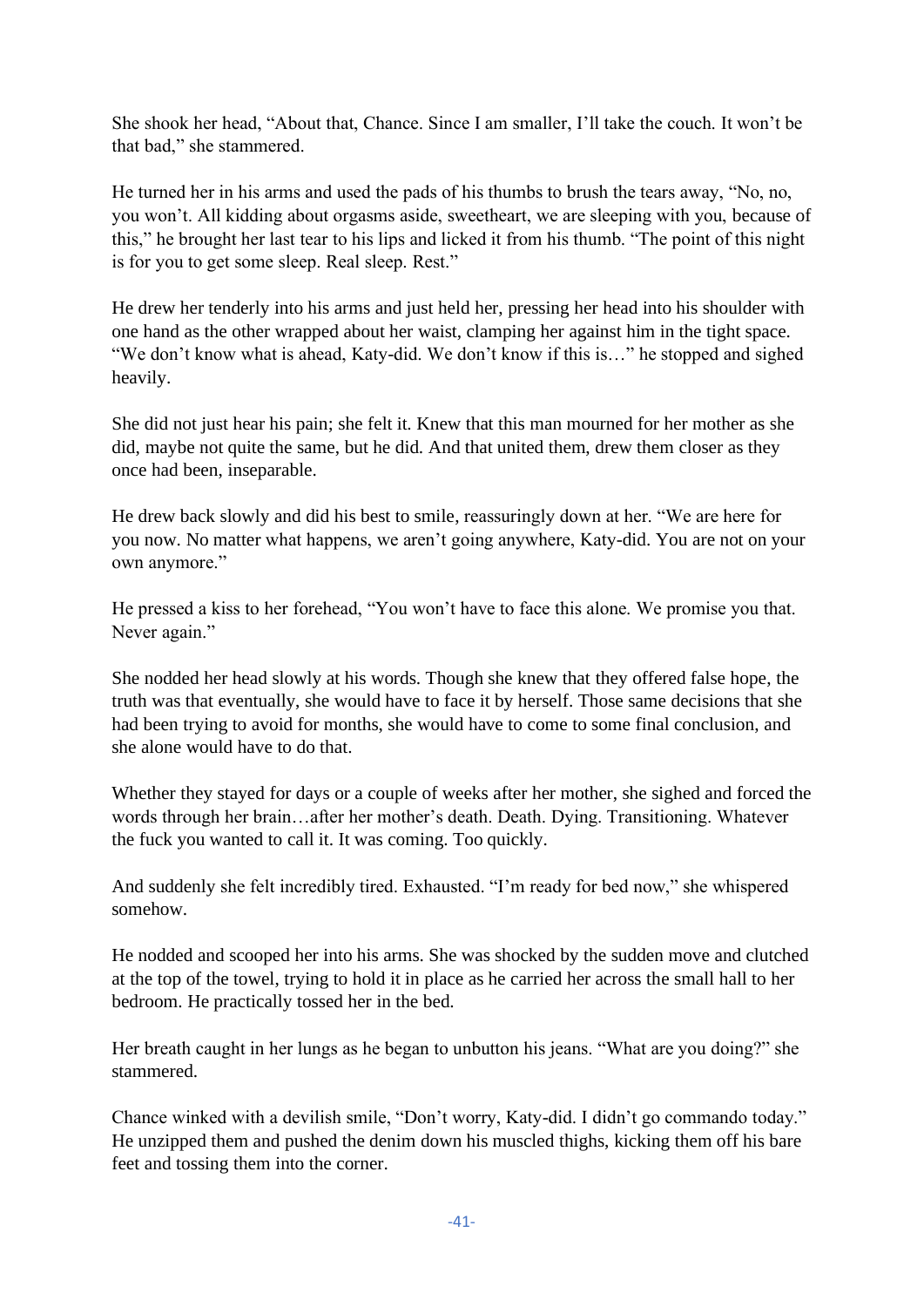The air froze in her lungs as he stood by her bed wearing nothing but a second skin of dark blue boxer briefs. She could not keep her eyes from the thick bulge at the front of them. Worse yet, she had to consciously will her hand not to reach out and caress it.

"Fuck," he growled. "Stop. It. Now. Katy-did," his hands fisted at his side.

She tried to clear the cobwebs from her mind as she shook her head, "Stop what, Chance?" she whispered as she bit her lower lip to keep from licking it.

"Stop looking at me like that," he sat down on the bed next to her. His hands framed her face and forced her eyes from his crotch that was growing thicker with each beat of her heart, "You keep looking at me like that and I promise you, you will find yourself laying naked with my cock buried inside you in less than thirty seconds."

She shivered. From his touch on her face? From the night air that was getting cooler by the moment? Or from his words…or the possibility of them becoming more than mere words?

She dragged her eyes away and forced her breathing to slow. "Let me up, Chance. I need to find something to wear tonight."

He nodded as he moved aside a bit, just enough for her to squeeze past him. She held the towel tightly about her tits as she opened her top dresser drawer and pulled out a pair of panties. She promised herself that she would wear the plain white boy shorts but somehow ended up with the black lace thong that had never been worn.

They had been a bit of a gag gift for her twenty-eighth birthday from friends at work, who considered her a bit conservative and too uptight. She chuckled…what would they think if they saw her now? Alone with him in her bed? If they knew that just a few days ago, she experienced the most powerful orgasm of her life? On a public beach?

She closed the drawer and pulled out the one below it, trying to figure out what to wear. The truth was that she usually slept naked. Of course, these past few weeks, she had typically worn work out pants and a t-shirt to sleep in the chair in her mother's room.

She rummaged until she located one of her extra-large t-shirts. She pulled it on over her head, leaving the towel in place until it covered her to mid-thigh, then she tugged it free.

She looked up and noticed that Chance was watching her every move. "Turn around so I can," she mumbled.

"Leave them," he groaned.

She shook her head. "You expect me to sleep in nothing but a t-shirt with a man I barely know wearing nothing but his briefs?"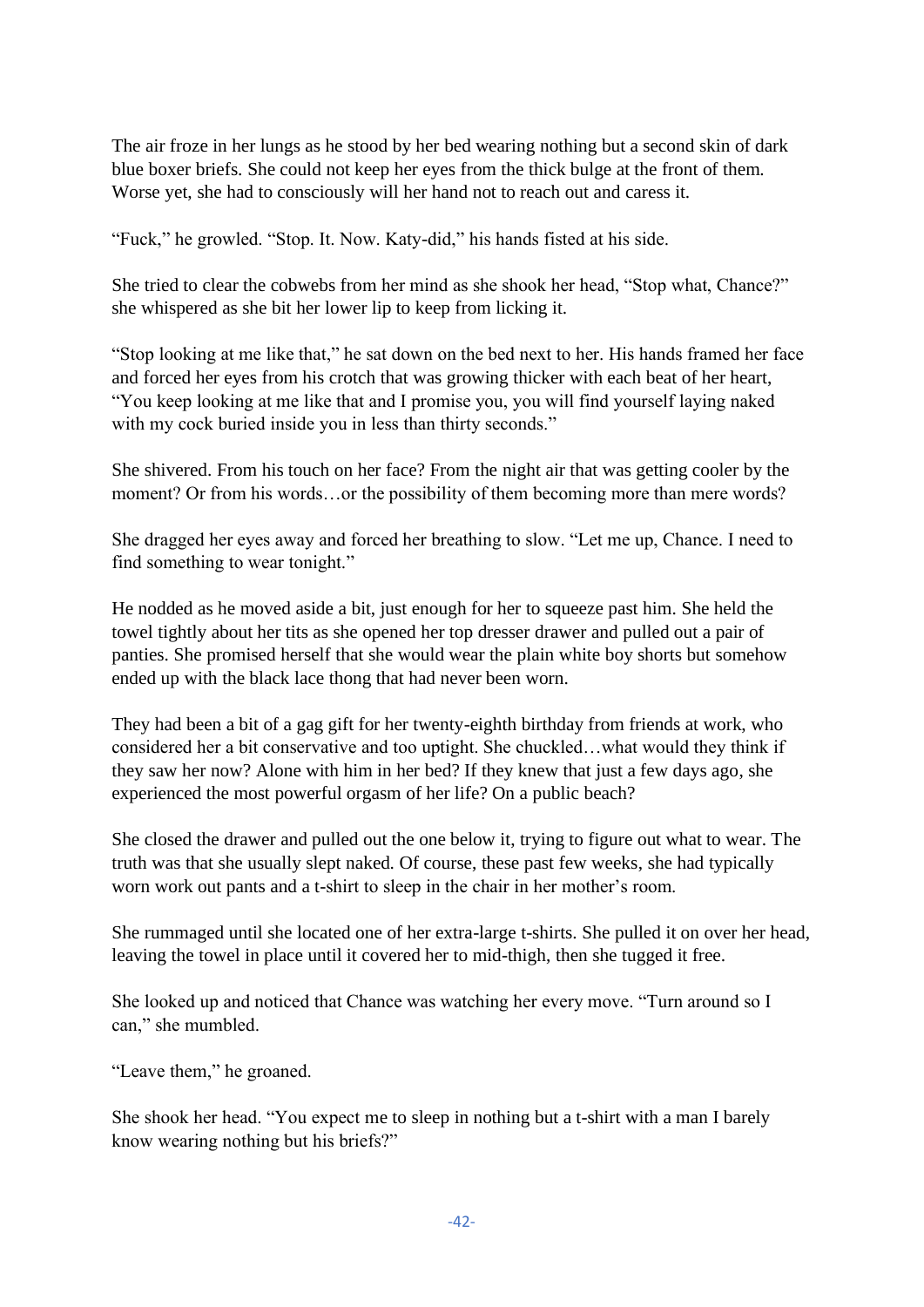He was on her in a heartbeat. His hands gripped her arms, right on the edge of pain. "Get in the bed now, Katie. Or I will show you just how well you know me."

She wanted to shake her head. To refuse him. But the look in those blue eyes warned her that would not be a wise decision. Instead, she obeyed and took a couple of steps to her bed, crawling in and scooting to the far side, as close to the wall as she could get. She turned to face the wall and closed her eyes as she felt the bed shift.

Then those strong arms turned her and drew her back until her head rested on his chest. His heart was pounding as loudly as her own and just as fast. "Go. To. Sleep. Katy-did."

He sighed, and she felt it through her whole body. "Or I will find some way of relaxing you, sweetheart."

'How the fuck am I supposed to sleep with you so close,' she thought as her hand pressed directly over his heart. She was glad for the chilly night breeze coming in through her open window. The man was a furnace.

Would all of him be so hot? Her eyes drifted down to the tent in the front of those briefs. It would be so damned easy for her to slide her hand slowly down those rock hard abs. To wrap her fingers around it and discover the truth for herself.

She closed her eyes and fought back the temptation, willing her body to relax using the selfhypnosis methods her mother had taught her as a young girl on those nights when she was frightened by monsters. She was content to discover they worked as well on Greek gods and heroes as they did on faceless monsters, as she began to drift off to sleep.

\*\*\*

The dream. It was back. Always the same. Since her mother's diagnosis, but the truth was that she had had that same dream a couple of times even before her mother discovered the lump in her breast.

She was all alone on the beach, which was strange. The beach was never that deserted. There was always a stray die-hard surfer or middle-aged beachcomber, no matter the weather or the time of day or night.

But this time she was…all alone. Not a person in sight. The fog was thick. She could barely see five feet in front of her. She could hear the roar of the waves, but rather than comforting her as they always did, they were so loud that her head throbbed in time with them. She was cold, so cold she began to shiver. Cold, frightened, and alone, she began to run along the beach, "Mom," she called out.

It was not her mother's face that appeared out of the fog - it was his. Chance. He wrapped her in those strong arms and held her tightly against his chest. She stopped shivering as his body heat dissipated the worst of the chill.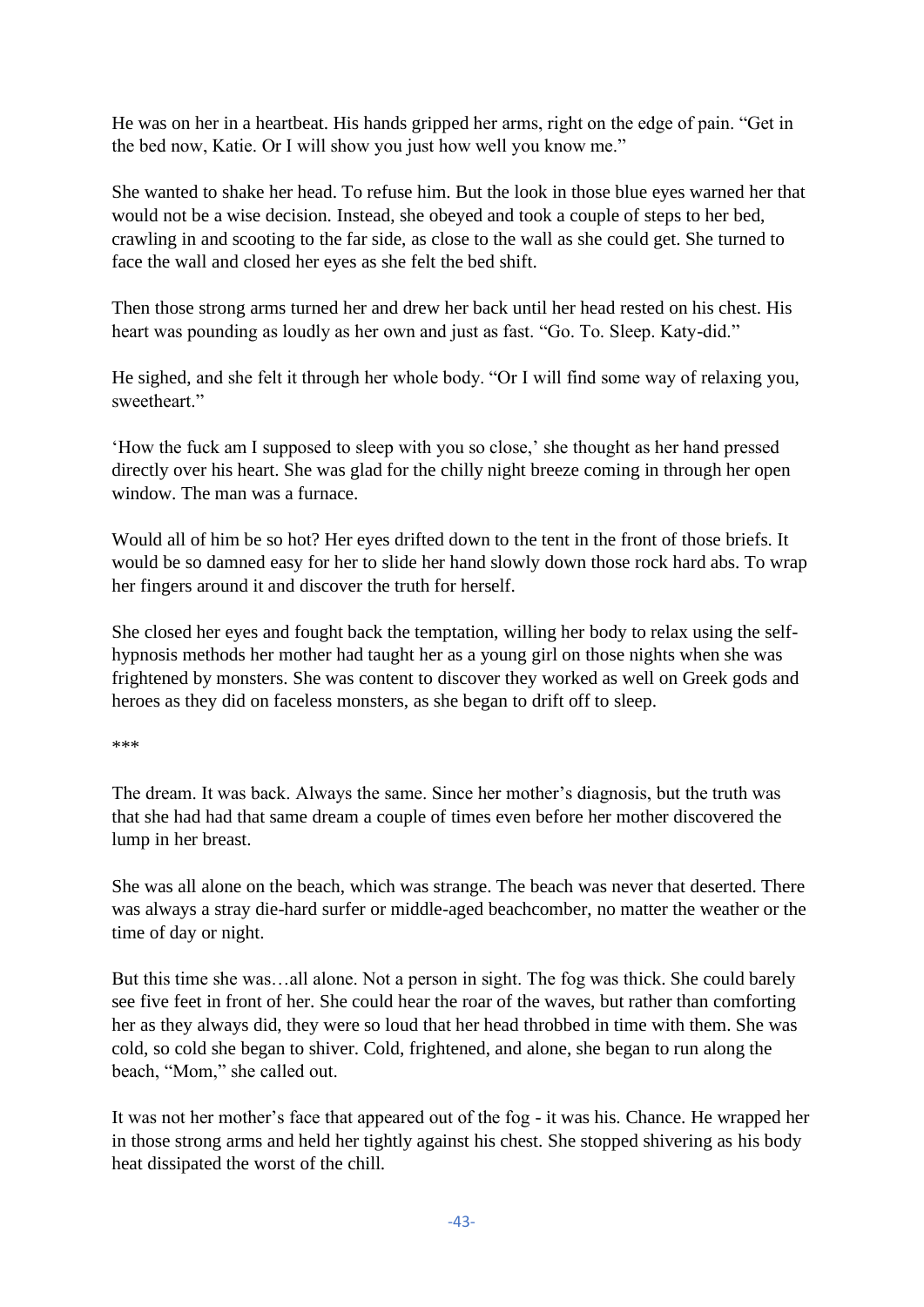His fingers were brushing along her cheek, "Katy-did, I'm here. We're here for you."

She tried to shake her head, but there was a pain every time she moved as if something was tangled in her hair, holding her still.

"Katie?" that deep voice caressed her as she felt his hard body on top of her, pressing her deeper into…

Her eyes flew open, and she stared up into Chance's face. Her hands came up to his shoulders, tried to push him off her.

"It was a dream, Kaitlin. Only a dream. You are in your bed. In your house. Everything is fine"

It was not 'fine,' though. Her mother was in a coma. Joy was dying. And in hours or days, she would be all alone in this world, all alone like in that dream. She shoved with all her might against his shoulder, "Get off me, you pervert. What the fuck do you know about 'fine'? Nothing is 'fine.' Nothing ever will be again."

She pummelled his chest and shoulders with her fists. Her efforts were as effective as all the drugs, surgeries, and chemicals that the 'experts' had given her mother. It was no use. Some battles you simply could not win.

She felt the tears coming back. How many were there? She felt like she had cried enough to fill the whole fucking Pacific Ocean this past year. Still, there were more?

He rolled them so that she lay on top of him, his arms wrapped about her once more as she cried. "Let it out, sweetheart. Just let it out."

She wanted to chuckle, but it came out more a hysterical laugh. 'Let it out'? As if she could keep it in. The tears came…again. Until she was snot-nosed, swollen red-eyed, and blotchy faced, then the hiccups started. "Let me up, Chance," she demanded.

"No way, Kay-did."

"I need to wash my face, get some water for these…" as if on perfect cue, "damned hiccups. So let me the fuck up, I said."

He shook his head and used his fingers on her chin to lift her face to his, "No, sweetheart. Dreams like that," his voice got incredibly low then. She watched as his Adam's apple popped up and down as if swallowing a large, nasty-tasting pill. "Some dreams seem more real than reality," his voice was incredibly low and thick then.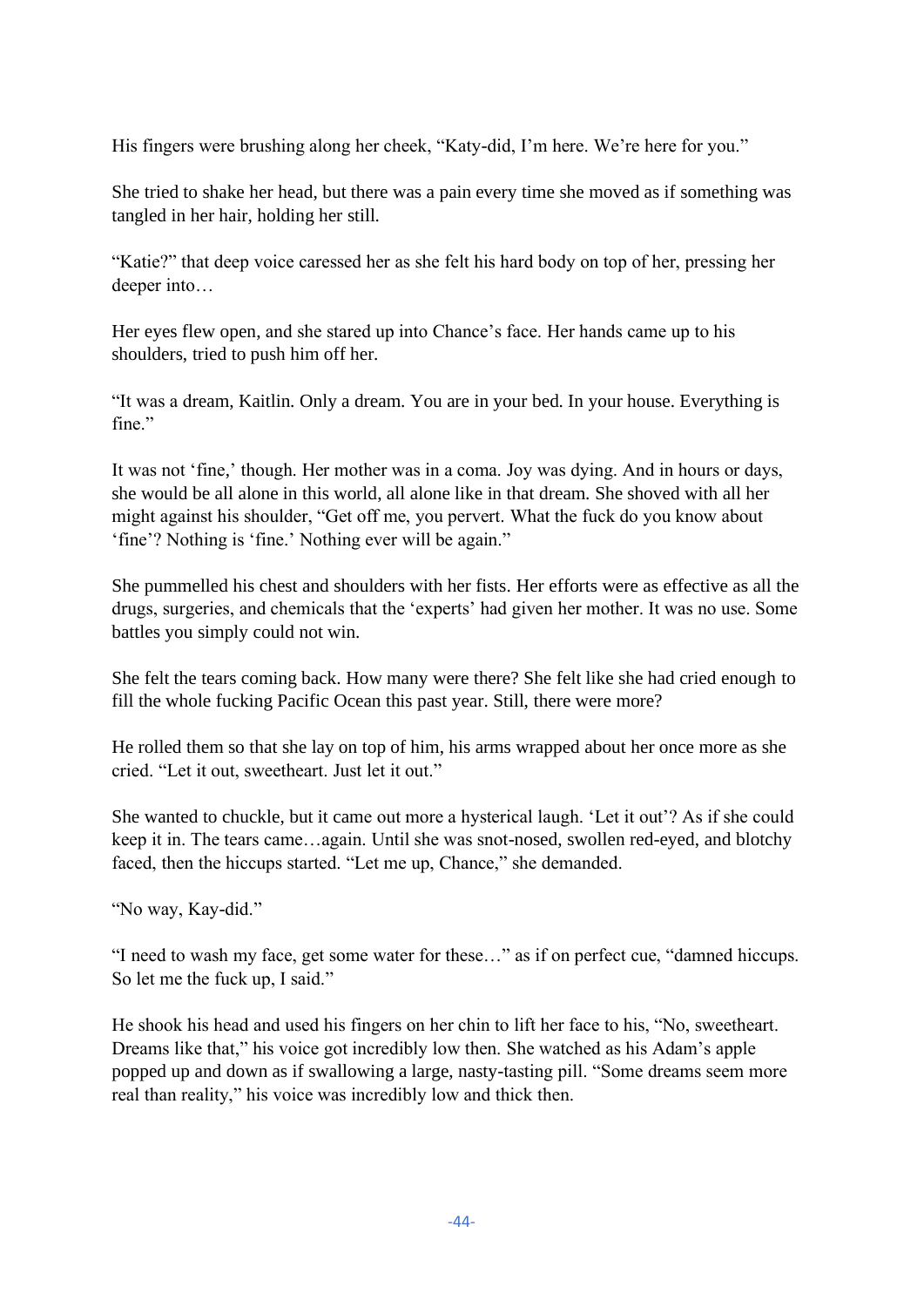She felt it. Stronger than she ever had in her whole fucking life. A dark cloud moved in and over this man. It held him tighter than he held her. She shivered at its cold fingers that wrapped about her friend.

She recognized it then - despair, depression - death himself. She shook her head. No, she was not letting him, it, take Chance too. It might be too late to save her mother from his clutches, but not Chance. Death would not have him also.

Her fingertips traced tears that she noticed trailed down his cheek. She was confident he did not even know they were there. She could see by the blank stare in those blue eyes that he was somewhere else. Somewhere far away. A place she could not go.

But she was not giving him up so easily. She moved closer, pressed a tender kiss over his heart as her hands went from fists that beat his shoulders to soft tendrils that caressed and teased them. "Come back to me, Chance," she whispered like a mantra as she moved against him. "Please, Chance, I can't lose you too."

It took several moments of her soft caresses and gentle calls before she began to feel the dark clouds, which she at last recognized as the same ones from her dream, begin to lift slowly. She knew that she had won this battle when his fingers began to tighten on her shoulders. She looked up at his handsome face that remained lined and tight.

He forced a smile, "Hey, I was supposed to be the knight in shining armor, saving you, Katydid."

She chuckled, "You keep forgetting the way that movie plays out in the end. When he goes back for her and climbs the fire escape, remember what he asked? 'So, what happens now?' Remember what she said?"

That deep chuckle caressed her mind, the smile was still tight, but it was a tad less forced now. "She saves him right back. Is that what this is, Katy-did? People so fucking wounded that they cannot manage to save themselves saving one another?"

She frowned at his words, mostly because of how accurate they were. Was it possible? That people, too weak to save themselves, might find the salvation they sought in saving others? The knot tightened in her throat as she realized that the one person she most wanted to discuss this epiphany with was beyond her reach now.

She felt the soft brush of his lips against her cheeks. She realized that he was kissing away her tears. She sighed and shook her head, giving into tears that seemed omnipresent these days.

This time she was not even sure why she cried. Her mother's impending death? Chase's leg? The dark cloud of death that threatened to snatch this man in her arms? Self-pity for a lifetime of waste? The fucked up world in which they lived that fed good men into the war machine but could not heal the human body?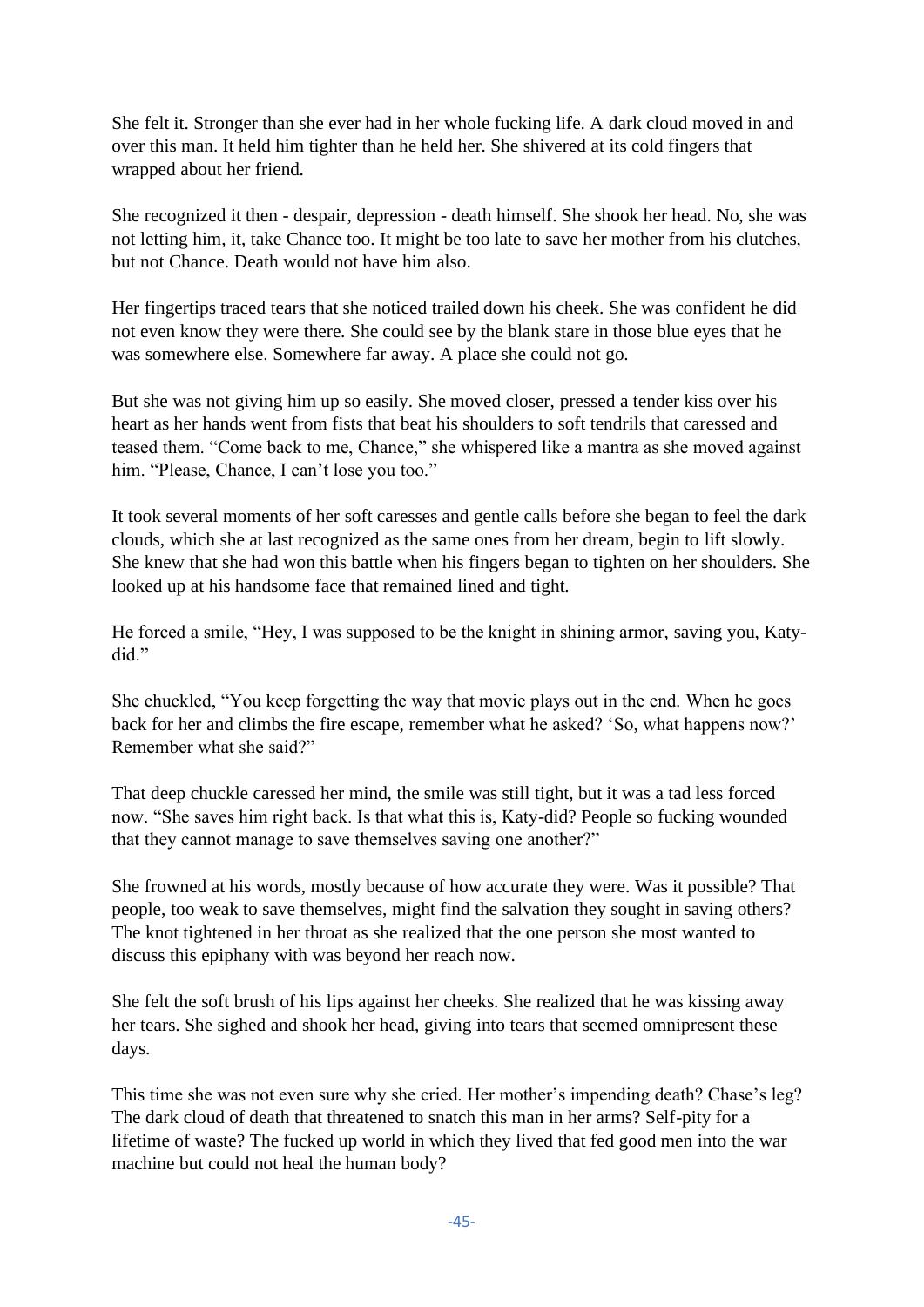She was never sure how it happened, but suddenly the comfort turned into something else. A need that was so deep and visceral it overpowered all those things and even common sense.

Her lips reached for his, drank softly at them for several long heartbeats before his fingers laced through her hair, holding her in place as he took it deeper, tongues warring with one another; need fuelling the battle and demanding surrender.

When he broke away, he did not go far, just enough that his face filled her field of vision, "I need to taste you, Katy-did." He rolled her on to her back and pressed her deeper into the mattress.

It took her a long moment to realize what he was talking about. When she did, she felt the heat rising to her cheeks. She bit her lower lip and tried to shake her head, but Chance was already sliding down her body. His large hands cupped and kneaded her breasts until they ached and hardened. She was powerless to stop the moan that escaped her lips just a moment before he settled between her thighs.

She opened her mouth to protest. Then she felt the cool night air caress the wet folds between her legs. She had forgotten that she had not worn panties, not even the scrap of black lace thong to bed.

Chance had not though as his tongue speared through the folds at the top of her thighs, homing instantly upon the hard nub that sent electric shocks spiraling towards her brain. The sensation was totally new and oddly familiar. His wet tongue was doing things to her that only her fingers ever had. And he seemed to know precisely the right pressure and timing to send her body rocketing towards the stars.

She knew that she should slow things down. They should talk about this. It was way beyond her comfort zone. For goodness sake, just a few days ago, his brother had…

Her brain did not even manage to finish the thought as he captured her clitoris between his teeth and suckled, sending her over the edge. She cried out as her hips moved against his face, seeking even more of the intense pleasure he was giving her. As if he could read her mind, she felt thick fingers slipping inside her, pushing her orgasm to another level.

Then strong arms were wrapped about her, drawing her closer to his hard body as his mouth captured her screams of pleasure. She moaned as the fingers, teeth, and tongue continued to torment and pleasure her.

'Wait,' her mind screamed in rebellion. How could that be? A mouth between her legs…could not also be kissing her?

Then she felt more hands, how many she could not tell, pawing at her tits, squeezing them and tweaking her nipples until they were painfully hard. And her orgasm never stopped,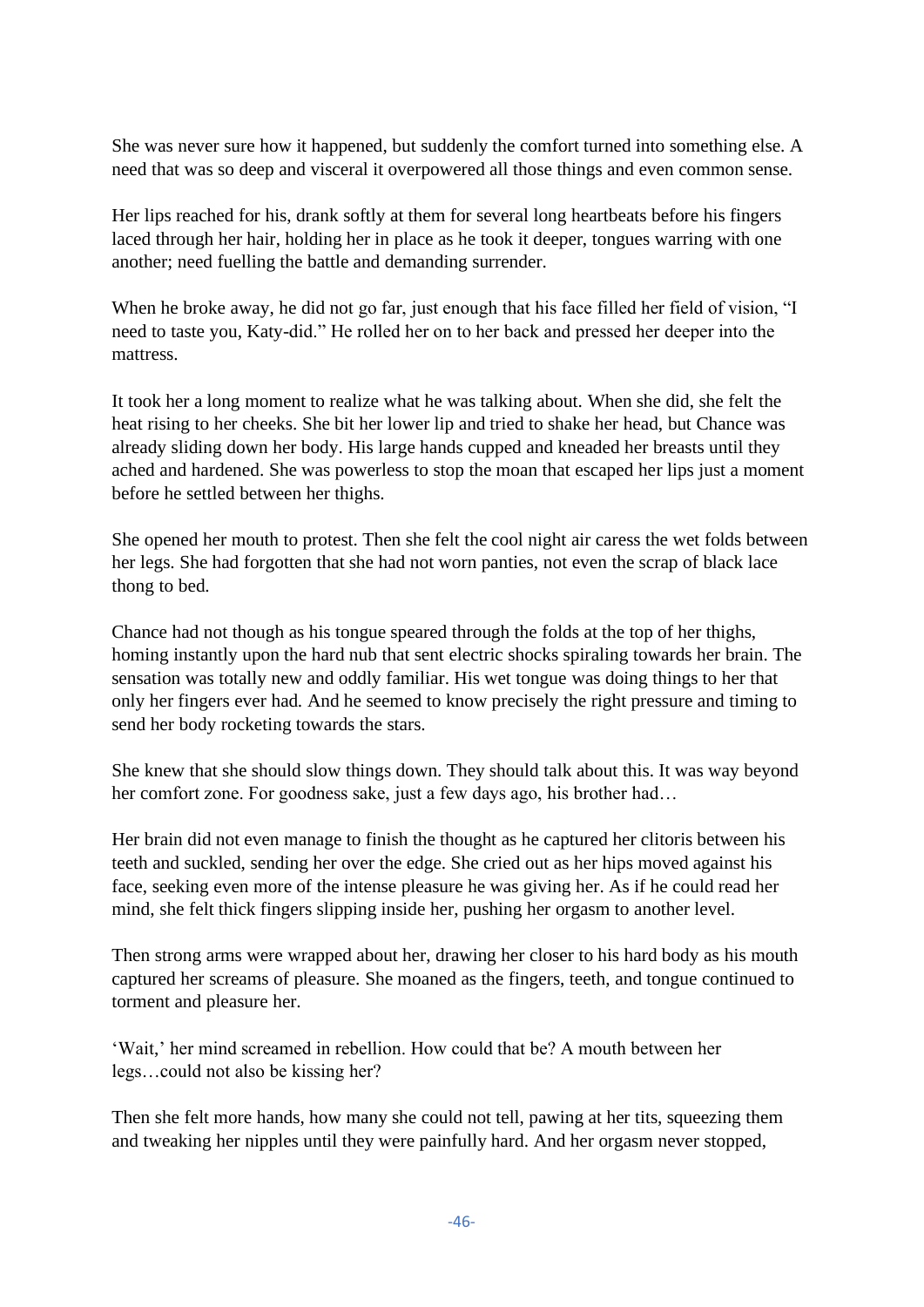never abated, not even for a moment. It rolled on and on. One long one or several that built one upon the other like a pyramid reaching for the sky, she was not certain.

Nothing in her minimal experience had prepared her for this assault on her senses. She was not sure how long it lasted. Seconds. Minutes. It left like hours…and an instant. She could not find the will to stop it, was not sure she even wanted to as the most powerful orgasm of her life ran on, one intense level into another. The second one in days?

When they finally allowed her to float back into her body, she was almost too lethargic to protest. She opened her eyes and stared into Chase's smiling face as his brother gave her clit a couple of light licks that had her shivering and her body quaking in the aftermath.

"Next time, I get to taste your sweet cunt, princess," he whispered as he bent to kiss her lips.

She felt the bed shift and looked down to see Chance finally lift his dark head from between her spread thighs. "Why wait, little brother? I'm sure, Katy-did could manage another couple for you," he dared to wink at her.

Chase chuckled as he kissed her nose, "We can't overload, our fairy princess, all at once, big brother. Give her time to adjust to things."

His fingers outlined her swollen lips. "But trust me, darlin', soon...very soon."

He lowered his head until his beard abraded the side of her cheek, "If you think that was intense, sweetheart, just wait until you have both our cocks buried inside you."

They both laughed as her eyes grew huge at the whispered words that touched way too close to her darkest fantasy. But that was it - it was a fantasy, right? She couldn't. They wouldn't, would they? But they had just come impossibly close to it.

The deep laughter that echoed off the walls of her bedroom told her otherwise as Chase sat up and lifted his hip, pushing the loose sweat pants down. Her breath caught once more at the sight of the metal and plastic prosthesis.

"I can leave the pants on if it bothers you," she saw the dark shadow cross his face.

She shook her head, "No, it isn't that," she stammered. "It does not bother me. Your pain does," she admitted reluctantly.

Chance came to stand next to the bed as he reached for his jeans on the floor. He bent and kissed her lightly, "Good girl, Katy-did. Now get some more sleep. I'll watch over Joy."

He smiled at Chase, "I know you can handle her, find some way to keep her cute ass in this bed until nine, even if you have to tie her down."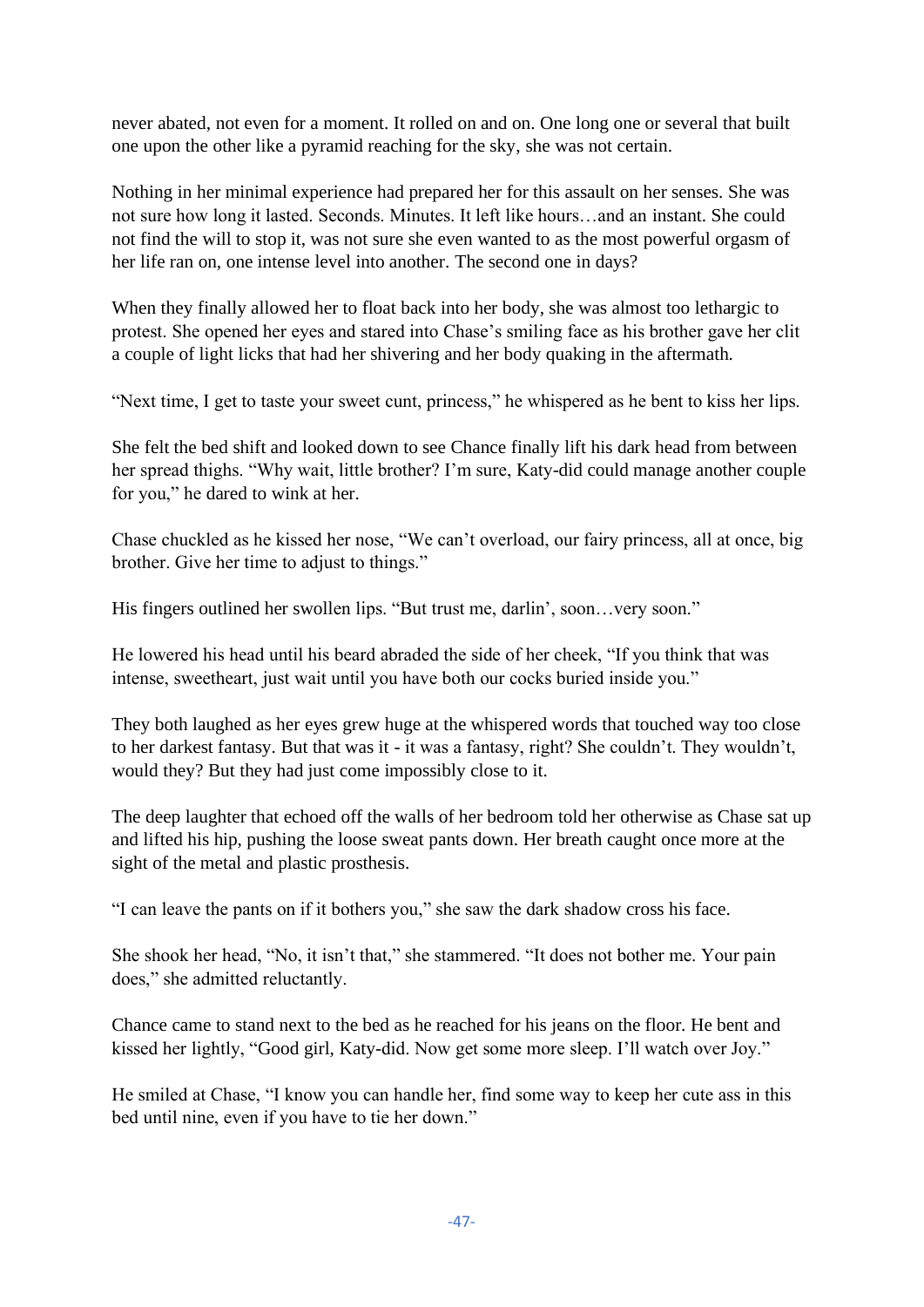Chase chuckled as he began loosening the bindings on the prosthesis. "I'll think of something."

Chance leaned back down and captured her lips in a deeper kiss this time. Katie was fascinated as she tasted herself for the first time. It was not unpleasant. Not unpleasant at all. In fact, she was a bit disappointed when he did draw back.

"Don't give him any trouble, Katy-did. Or he might be forced to put you over his knee and spank that cute butt of yours."

She gasped for air at Chance's words. Or maybe it was the renewed flood of moisture between her legs. They both chuckled, "Oh yes, sweetheart, we can't wait," Chance said as he stood up, allowing Chase to scoot into bed next to her and draw her into his arms this time.

"Sweet dreams, you two," Chance winked at her as he slipped from the room.

"Good night, princess," Chase whispered as he brushed a kiss to the top of her head and drew her back against him.

She would have sworn that she would not be able to sleep. After that. With Chase's hard cock cocooned between the round globes of her ass. With a thousand thoughts and a million questions battling for supremacy in her mind. But sleep came surprisingly easy. Overtaking her before she could even figure out what was happening, just as they had. Her best friends.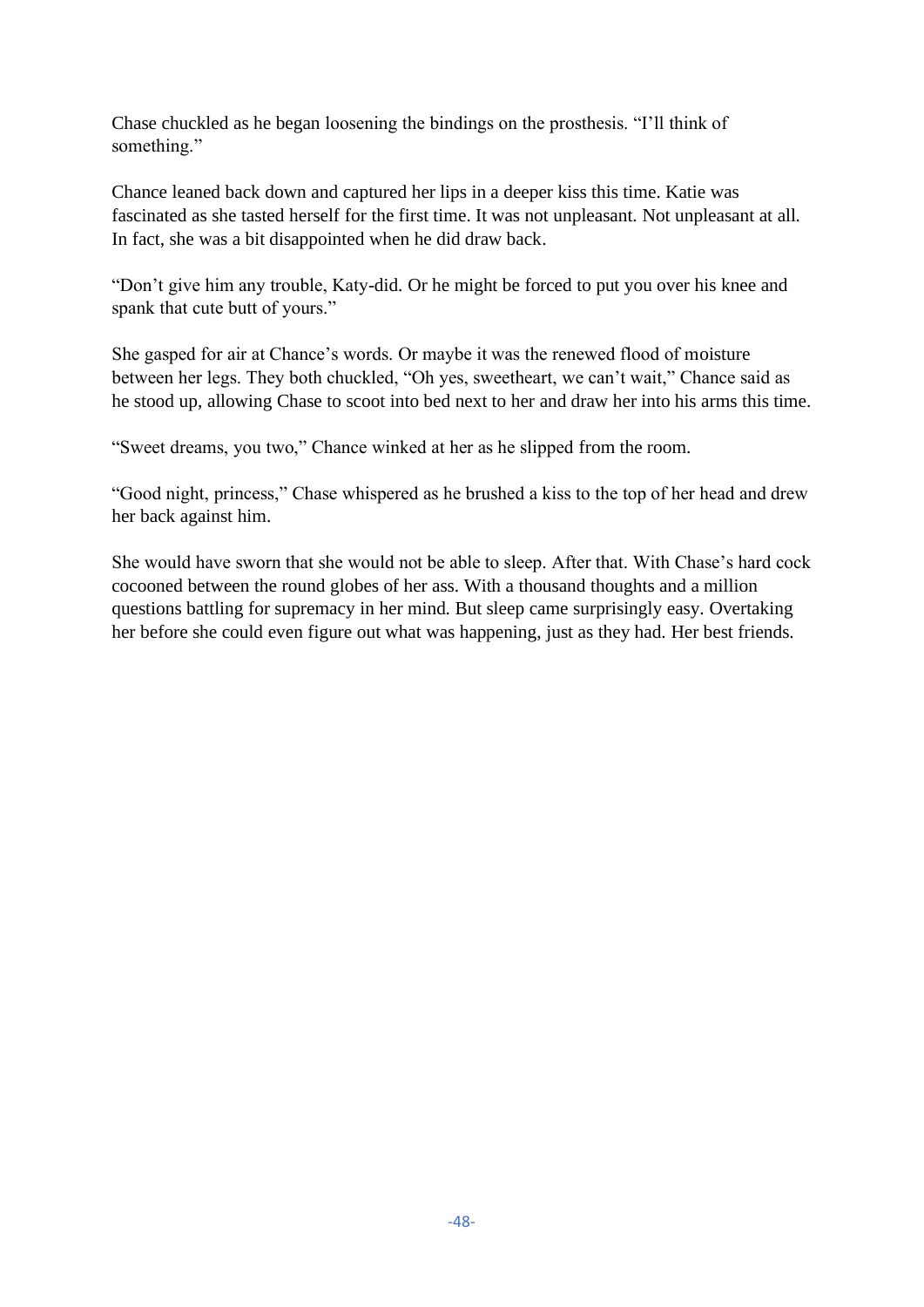# Chapter 7

For the next three days, things fell into a pattern, of sorts. True to their words, Chance and Chase did nothing to keep her from her mother, not even for a single moment. While one of them was always close by, hovering almost should she need anything. They gave her as much privacy with Joy as they could. She spent hours just sitting next to her mother's bed, reminiscing. She lost count of the times she said, "Remember the time, Mom…"

But her mother only lay there. Her chest rising and falling, sometimes gently and other times with visible, raspy effort. She thought she had cried all her tears out, but there always seemed to be more of them from somewhere.

It was not fair. Her mother had never done anything wrong. Never hurt anyone, just the opposite, in fact. Whether it was the homeless man that hung out near the pier that Joy usually bought breakfast for at least once or twice a week, or studio executives, who came to her regularly for her counsel, she was always there to help anyone in need. So, why her? Why did she have to die when she had barely begun to live?

"Mom, do you remember how upset you were a couple of years ago over your fiftieth birthday?" Katie felt the tears sliding down her cheeks once more as she leaned over and brushed what little bits of hair that remained out of her mother's face. "You were so worried because you just did not feel old, you said."

"You spent weeks and months thinking about it. About all the things you still wanted to do with your life." She leaned down and placed a gentle kiss on her mother's cold forehead. "Then your birthday came, and we had the barbeque. Remember?"

"After everyone left, I was cleaning up, but you said to leave it. That there would be time the next day to clean up the mess. We went for a walk on the beach. We always went for walks on the beach when there was something important to say. We kicked off our shoes cause there was no one around, and we just walked through the water up to our knees in silence for a long time."

"Then you turned to me, and I swear, Mom, you looked so damned young when you smiled. Remember what you told me? 'Age is just a number, Kaitlin. What is important is not how long you live, but how well you live."

Katie fought to push each word from her too-tight throat then, "You have lived well, Mommy. I'm going to miss you so much."

"All the things that mothers and daughters do together. Who is gonna help me pick out my wedding dress, Mom? And who is going to come to stay with me after that first baby is born, take care of me and show me how to be the best mother in the whole damned world?"

She reached out and lifted those bruised hands, "Mommy, what am I going to do without you?"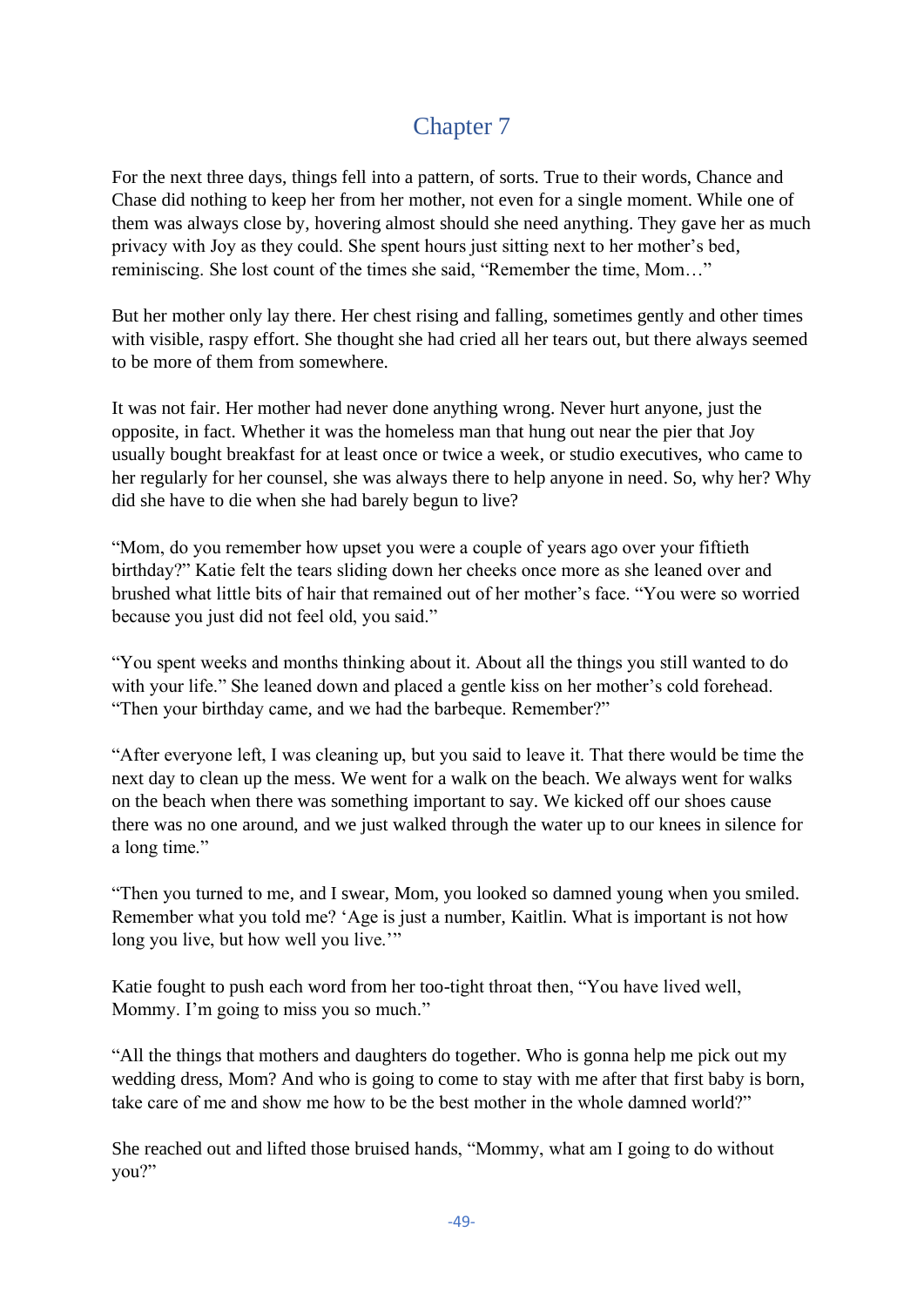Katie knew that she sounded like that five-year-old little girl, who had pleaded almost the same words on the first morning of kindergarten. But her mother had only smiled and shooed her off to play with the other children. Only many, many years later, did her mother admit that she had never left the school that morning. That she had waited the whole time in the principal's reception area. Just in case.

"Do they have waiting areas in heaven, Mom? Will you hang out there all day, too, just in case I need you?"

"That's what she is doing now, princess," said the deep voice just behind her. Chase entered the room, carrying a tray of food. He set it down on the nightstand next to the bed, "You need to eat something."

He picked up a washcloth from the tray and a bottle of water. He walked around and sat on the other side of the bed next to her mother. He tried to dribble a few drops of the water into Joy's mouth, but most of it ran down onto the cloth that he held by her chin. They still did such things, though Melody assured them that in addition to the pain medications, Joy was receiving all the nutrients she needed from the IVs that were constant now.

Katie picked up the sandwich and forced herself to take a bite. She would say it tasted like cardboard, but actually, it tasted like…nothing. That was how she felt, too - like nothing. Numb. Tasteless. Merely existing.

"How am I supposed to do it, Chase? How am I supposed just to let her go? I know it may sound ridiculous. I am a grown woman. I have a career that I love. My own car." She sighed, "But she is so much more than just the woman that gave birth to me. She's my best friend. She's the person I go to when I have a problem."

"Last year, there was this little girl in my class. I wasn't sure what was wrong, but I watched her change from this happy, bright, outgoing little person on that first day of school to this frightened, withdrawn thing that would burst into tears if I even called on her."

"I was at the end of my rope. I had talked with my principal, who told me that her parents were getting divorced, so that was probably what was wrong. I had spoken to the mother, but she seemed not to even care."

"It was almost the end of the year, and I worried about how she would adjust to a full day of school in first grade when she was barely making a half-day now. I talked to Mom…like always. She suggested that I keep her inside during recess for a few days. Just the two of us play and talk alone."

She smiled as she remembered, "She even made cookies for us. Remember how good Mom's chocolate chip cookies tasted? You know, as many times as she has tried to teach me, I just can't seem to get it right. They never taste as good as hers do."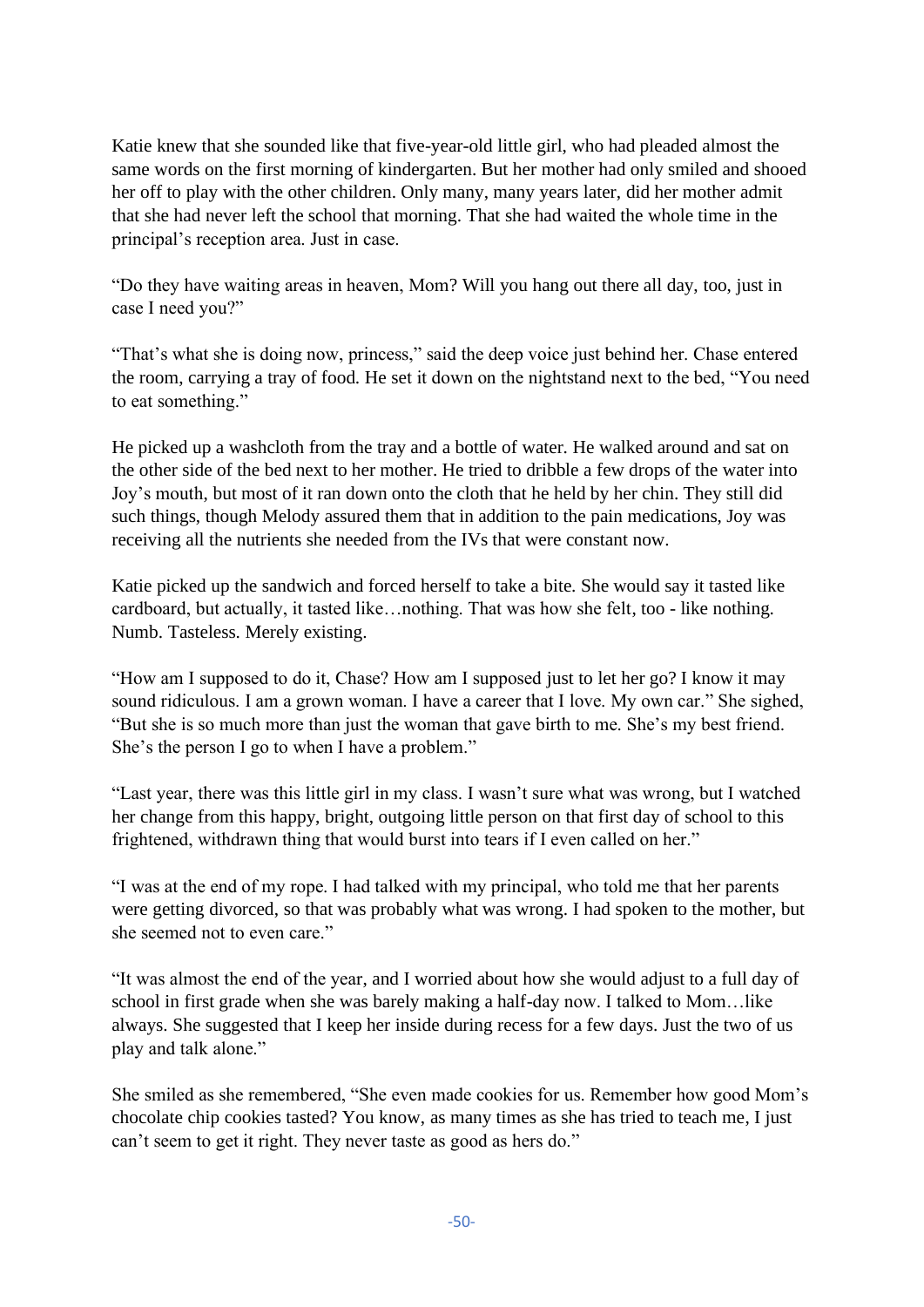She pushed the next words out as more tears fell, "He was abusing her."

"Who, Katie? Who was abusing her?"

"Her big brother. Their mom had to work like yours did. She could not afford a babysitter on a waitress's salary, so she left her at night with her big brother while she worked. And he…" The tears would not seem to stop, "He hurt her. How could he hurt such a sweet child?"

She wiped her face with the back of her hand, "It was all because of you, Mom. Because of your advice to just play Barbies with her. It all came out. The family got the help they needed."

"I'm not saying everything is perfect. But when I see her in the halls sometimes, Mom, she will give me that smile, the old one, and I know. I know that in the end, she will be okay. Because of you, Mom. How many people have you saved like that, Mom?"

"How many people owe their lives to you? Are happier today because of you? Why?" Katie screamed. "WHY?" But not even her screams roused her mother from the unnatural sleep into which she had escaped.

Strong arms wrapped about her, "So fucking much her daughter," Chase brushed the tears from her face, but it was a never-ending job. No matter how fast or how many he wiped away, more took their place. "Always the unanswerable questions."

He fell back onto the bed next to her and drew her deeper into his embrace. "I told you before we owe her our lives, Chance and I. We could have just as easily ended up in prison as the Navy back then."

He smiled at her, "Except for this cute girl from our new school that we both had a crush on. She asked us back to her house after school."

"When we got there, it was like stepping into some fucking Disney show. The perfect home. A funny, accepting mother, who made the best-damned cookies."

Katie chuckled, "Yeah, but the Moms on the Disney channel don't demonstrate how to put condoms on at the kitchen table." They both laughed then.

"Maybe they should. Those lessons sure kept Chance and me out of a world of hurt over the years."

He inhaled and stared deep into her eyes, "You know no matter where we went in this fucked up world. No matter even the men we killed. The one thing that kept us sane, that keeps us sane, is coming back here."

"You don't know the number of times we both have done it. Escaped whatever hell was around us into memories of the smell of those cookies, your Mom's welcoming smile…" His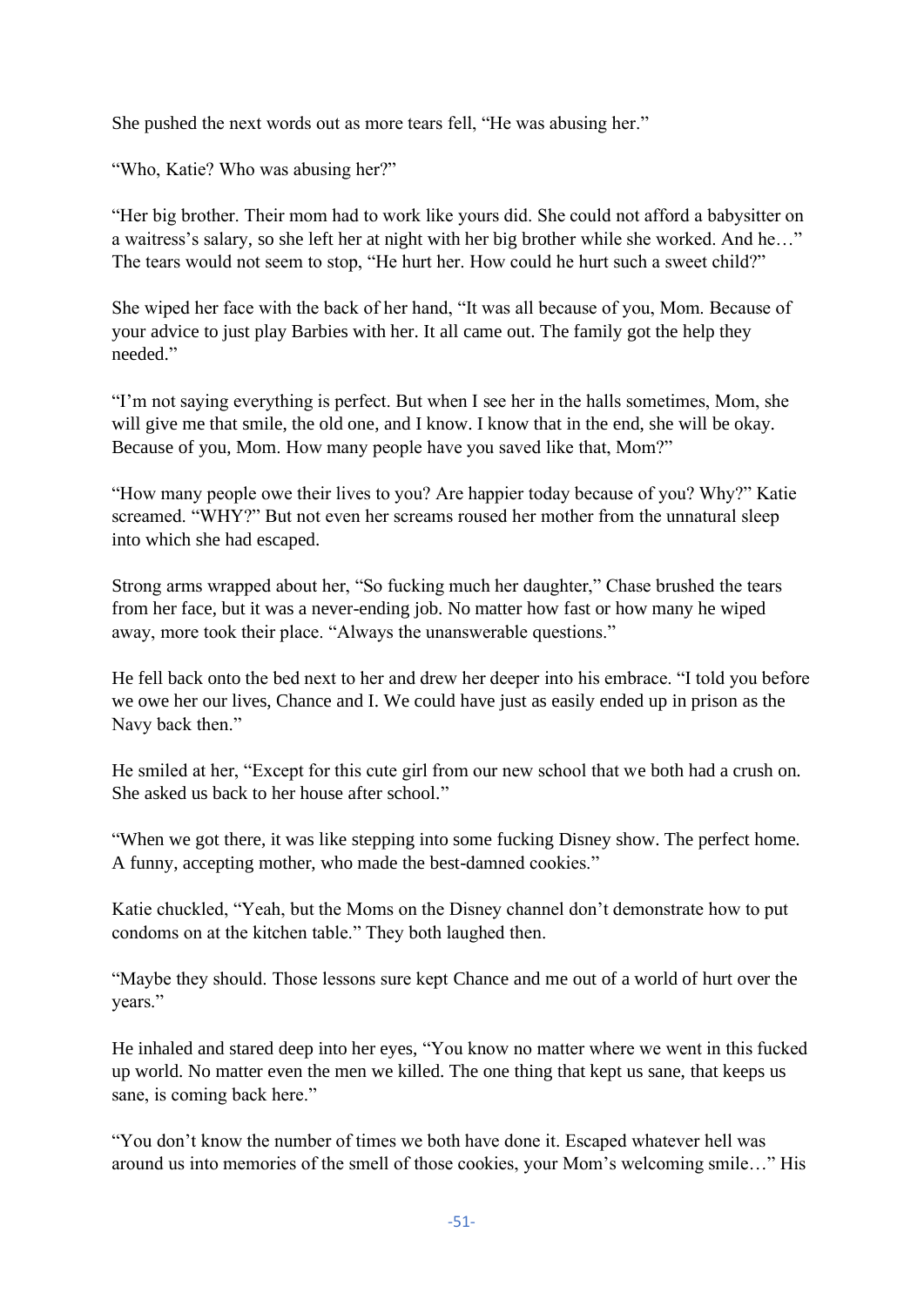fingers reached up and caressed her lower lip slowly, "And the taste of your lips that night, princess."

"This place is the only home that Chance and I ever really had. And I know Joy isn't our Mom, but we love that woman. This hurts us too. You and she are the only family we have besides each other. Let us help you through this. Let us be there for you both now."

He leaned his head against hers, forehead to forehead. "Please, princess. Don't push us away again."

Katie nodded her head and did her damnedest to force a smile. Her fingers traced the deep lines that bracketed his mouth even through the beard. They added age and maturity to his otherwise still boyish face. "I promise I'll try, Chase. I missed ya'll too."

She looked down at her comatose mother, "I think we both did."

He sighed, "Yeah, we know. You aren't the only one that had some long heart-to-hearts with Joy." He sighed, and half smiled as he held her.

"Hey, am I interrupting anything?" came the deep voice from the doorway.

Katie could not understand it. Why was it that her nipples got hard at the sound of Chance's voice? When it was Chase who held her? She recognized that since that night, she had increasingly been torn.

A part of her felt deeply connected to Chase, ached for his pain, wanted to share, and perhaps heal a bit of it. But the thing was that she was also attracted to his brother. Her deepest fantasies had never been Chase or Chance. But both.

But everything said that was wrong. You did not love two men. And if you did, then you choose one of them. And let the other go. So, why did the very idea of letting one of them go feel as frightening as losing her mother?

It was for sure that 'repressed' kindergarten teachers, as her friends thought of her, who had had only one brief love affair, did not climb into bed with two men…at once. Two brothers no less.

But that is what she had done. Exactly what had happened. And if she were honest with herself, that was what she wanted to happen again. Chase's words that night, 'just wait until you have both our cocks buried inside you,' came back to her often.

She would say it was her new favorite fantasy, but the truth was it had been for so long that she had forgotten what fantasy she would masturbate to before that night: graduation day. She sighed; the truth was that she knew she could never make herself choose.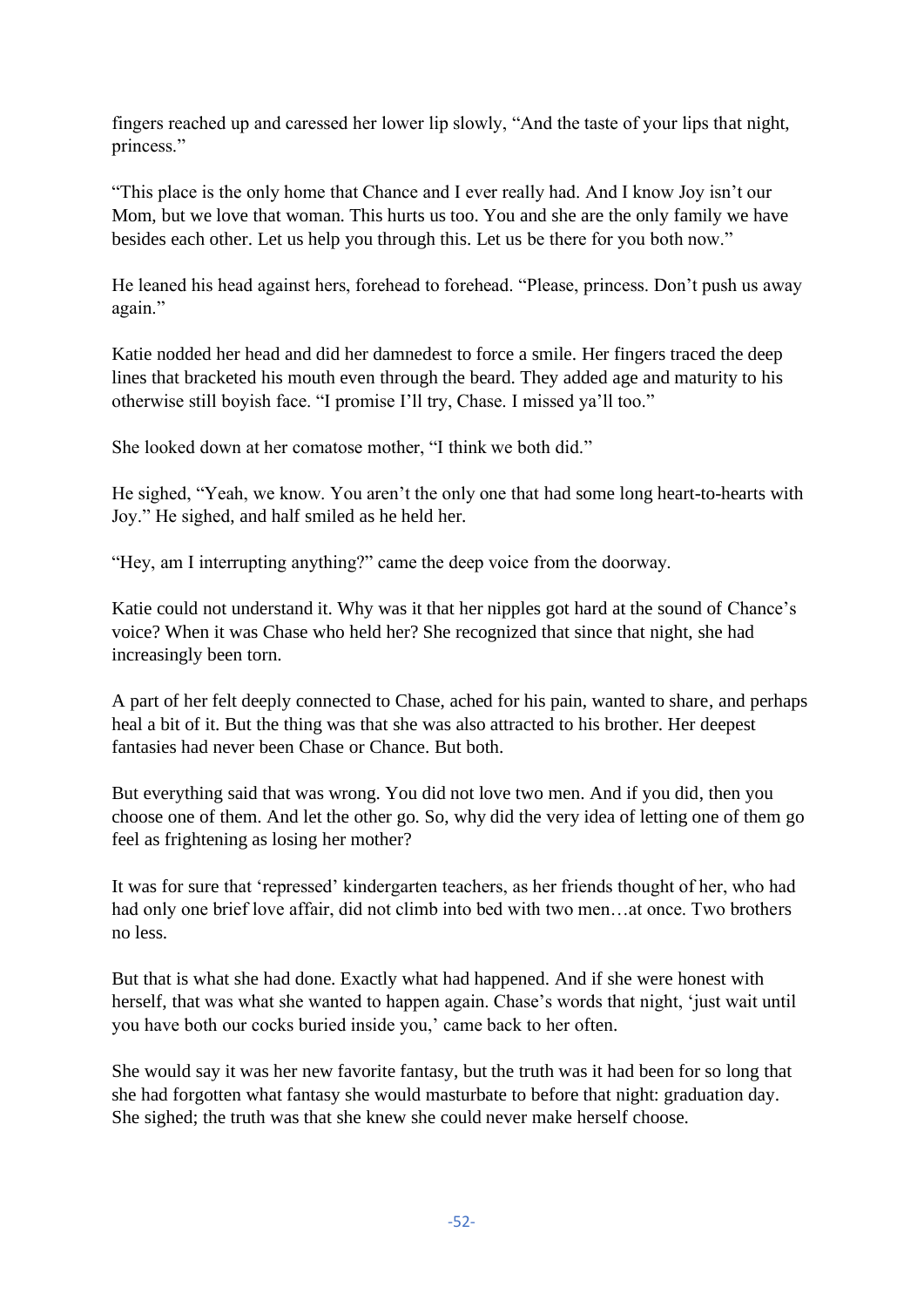That was simply not an option, which left only two others. Either she would push them away again like she did that night, too afraid of what 'people' would say and think. Or she would find the strength to love them both and face whatever came with that choice.

She looked down at the shell of the woman who had raised her. The woman, who had always found the strength to walk her own path - in love. Always in love.

Her words came back to her. How many times had she heard them before? But never clearer than at that moment. Though her mother's lips were silent, her spirit screamed in her head. "Nothing done in love can ever be wrong."

Was she as strong as this amazing woman who had chosen to give birth to her, to raise her alone, to sacrifice so damned much for her? Could she ever be that strong? Especially now, all alone.

Then one hand squeezed gently on her shoulder while the arms about her tightened just a bit. "You are not alone, Katy-did," Chance smiled down at her.

Chase smiled, and those lines around his mouth were not quite as pronounced, "You never will be."

"You have our word on that," they promised together.

Katie tried to smile, but the deep rattle of her mother's breathing stopped that. She stiffened in Chase's arms.

Chance's hands tightened on her shoulders as he bent down, "Give her peace, Katy-did. You are the only one that can. Release her."

"Remember what I said, princess. She has gone through so much for you. Now you find that courage for her. We're here for you," Chase dried more tears that she was not even aware she was crying.

She nodded as she lifted her mother's hand. It was limp. And so cold, icy cold. She realized then exactly how right they were. Her mother was not in that body anymore. It was nothing more than a shell of the bright and brilliant spirit that had once inhabited it, given it life, and purpose.

She lifted the hand to her heart and held it there, "Go ahead, Mommy. It is time. I will always miss you, but it isn't fair of me to keep you here, to hold onto something that is not even you anymore. I release you to whatever is on the other side."

She bent and kissed her mother's lips. She felt Joy's final exhalation. She knew what it was. Recognized it immediately. Once more, her mother was giving her life, strength, and the gifts she needed to go on.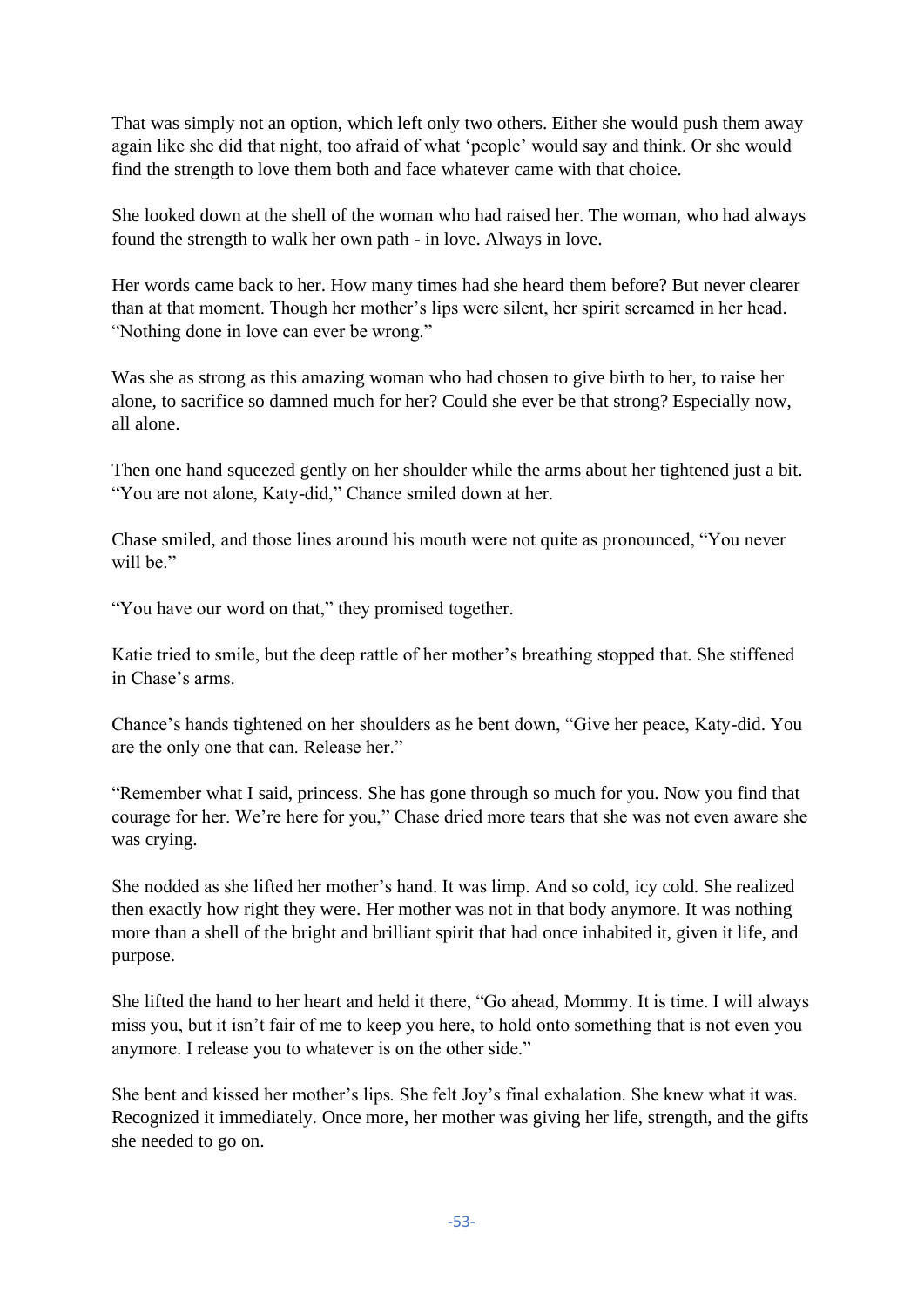Katie's eyes clouded over. She was not sure if it was the tears or wishful thinking, but she saw her mother then. Hovering, hanging just above that empty shell.

She was beautiful again. The young, vibrant mother that had taken her for nightly walks along the beach. That had made her cookies. That had kissed her boo-boos better. And that smile. She knew that smile. She had seen it so many times. She knew what it meant… 'I am proud of you.'

"Nothing done in love can ever be wrong, my beloved child. That is my legacy. Live it. Love it. Find Joy in it always."

The circle of light behind her mother's image was growing larger. Katie fought down the need to call her back. She knew then that she could. That she possessed that power. But power was something that her mother had taught her to use wisely. And just because you could do something did not make it right.

"Good-bye, Mommy. I love you," she whispered as that light swallowed what indeed had been her mother. The most beautiful rainbow spirit that she had ever seen.

And the world went black around her…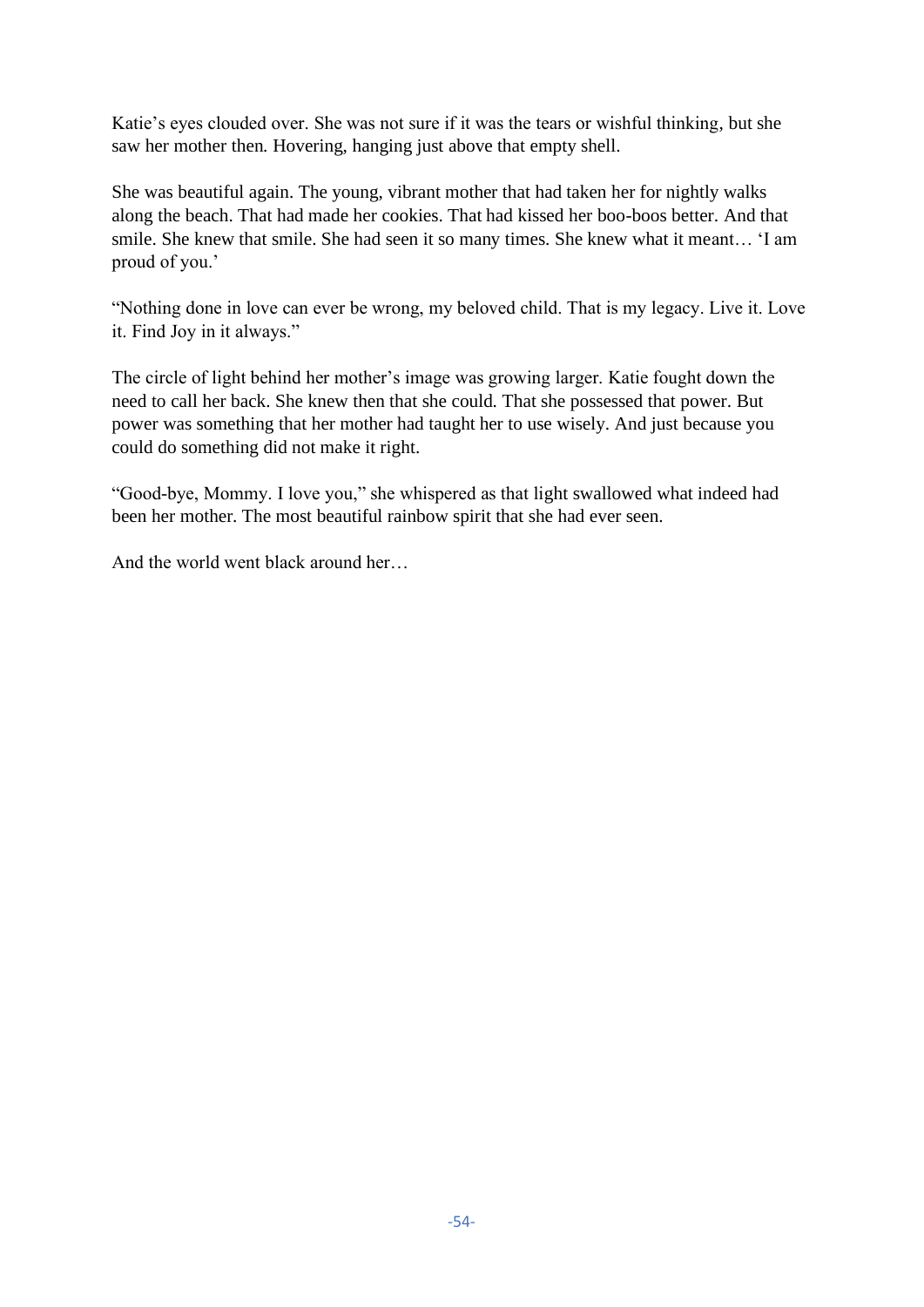### Chapter 8

The next few days were a haze for Katie. She slept away most of them. All those sleepless and restless nights spent in the chair by her mother's bedside suddenly caught up with her. She felt like a newborn baby, who lived simply to eat, sleep, and poo.

Through it all, they handled everything. Of course, her mother had made most of the arrangements already, but still, someone had to be there to see that things went as Joy had wanted and make small decisions that arose at the last minute. She did not have the energy or the focus to be that someone, so they did. Chance and Chase.

Oddly enough, when she was awake, her whole being strummed with energy. Everything was brighter, louder, more fragrant, just…more. The hardest part was filtering out the overwhelming emotions of others. Her empathic gifts that had always seemed minuscule suddenly were amplified ten-fold. A hundred?

And she could see auras too. She had rarely seen them the way her mother sometimes could. But unlike her mother, who saw them on occasion, usually, when she focused and was working with someone, Katie now saw them all the time.

That first day, they told her she had passed out after her mother… After her mother's death. Chance had carried her into her room, and gotten her undressed, stayed with her, cared for her. While Chase had handled the details of calling Melody, answering what few questions were necessary. Dealing with the funeral directors and all the rest.

Chaos had begun that next morning. It seemed all her mother's clients felt the overwhelming need to connect with her, offer her their sympathy, and drain what little reserves she had. She did not know what she would have done without them then.

Two imposing former SEALs made an excellent security team. No one dared to countermand their orders when they nodded and said that Katie had had enough for one day. People just seemed to flee like ants when their hill had been stomped on.

Her mother had chosen to be cremated, so there was no rush for a funeral. In the end, they decided that the memorial service would not take place for a couple of weeks while they processed the necessary paperwork for scattering her mother's ashes, which turned out to be way more complicated than Katie had imagined.

She had thought a simple walk along the pier like they had thousands of times before. In fact, it necessitated hiring a boat and scattering them at least 500 yards from the beach itself. Hell, even the ship's captain had to have a special license to do so.

It was way more than she was up to dealing with after over a year of surgeries, therapies, hospitals, and finally, hospice care. But with the help of Melody, Chase had managed to locate the right captain for the job.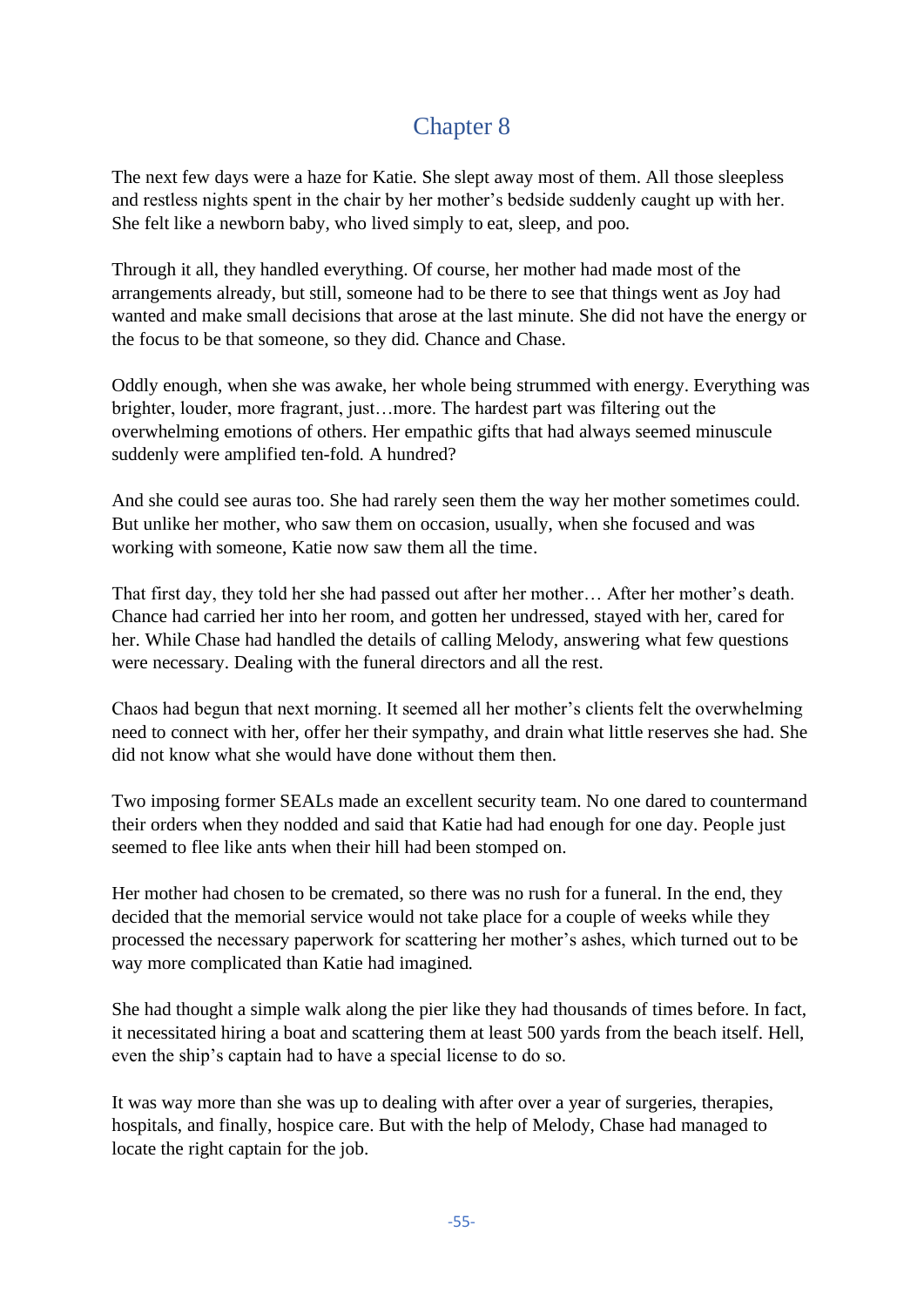Even that came with issues of its own as the boat could accommodate no more than two dozen people. So, Katie had been left to decide who among her mother's flock would have the coveted places and who would stand vigil on the shoreline.

She had been about to break down under the weight of even that decision when Chance stood up and slammed his hand onto the table, "The solution is simple. No one goes with us."

She and Chase had looked at him like he had grown another head, but he simply explained, "We will video it and play it at the memorial service. After the fact."

Chase's deep, rich laughter that was all too rare, rang about the kitchen as he cleared the dishes from their simple dinner. "Damn, big brother, sometimes I think you are a fucking genius. Of course, it is perfect. The only question is who we get to video it."

Chance smiled, "Deke, of course. He is brilliant with all that shit. He, Seth, and Sebastian have started their own videography company. They can do it and compile a video for the memorial service that includes that as well as testimonials and clips from Joy's life."

He looked over Katie, "It also means that you do not need to say anything either."

She shook her head, "No, Chance, I want to. Maybe, I need to. Yeah, I know I have been such a pussy these past few days with everything that has been happening."

She stopped and inhaled deeply. She had not told them about what was going on. About the auras and the overpowering emotions of others that seemed to bombard her constantly.

Actually, the only respite she seemed to have from the sensation overload was when she crawled into bed each night between them. From that first night, they had both insisted on sleeping in the bed with her.

She had thought that after her mother's death, one or both of them would take Joy's room. Katie could not bring herself to sleep in the place that had been her mother's even with all the comforting memories of crawling into Joy's bed on lazy Sunday mornings, during storms, or simply to talk.

Instead, as she had stepped from the shower that first night, wrapped only in a towel, they had stood waiting outside the door. Chance had smiled, and Chase scowled a bit as she had clutched the towel tighter between her tits. "Sorry, I took so long. The bathroom is all yours now."

She had stared at her bare feet as she sought the proper good-night in such situations. Did she kiss them on the cheeks? Did she just brush past them and casually toss a nite-nite as she ran for the relative safety of her room?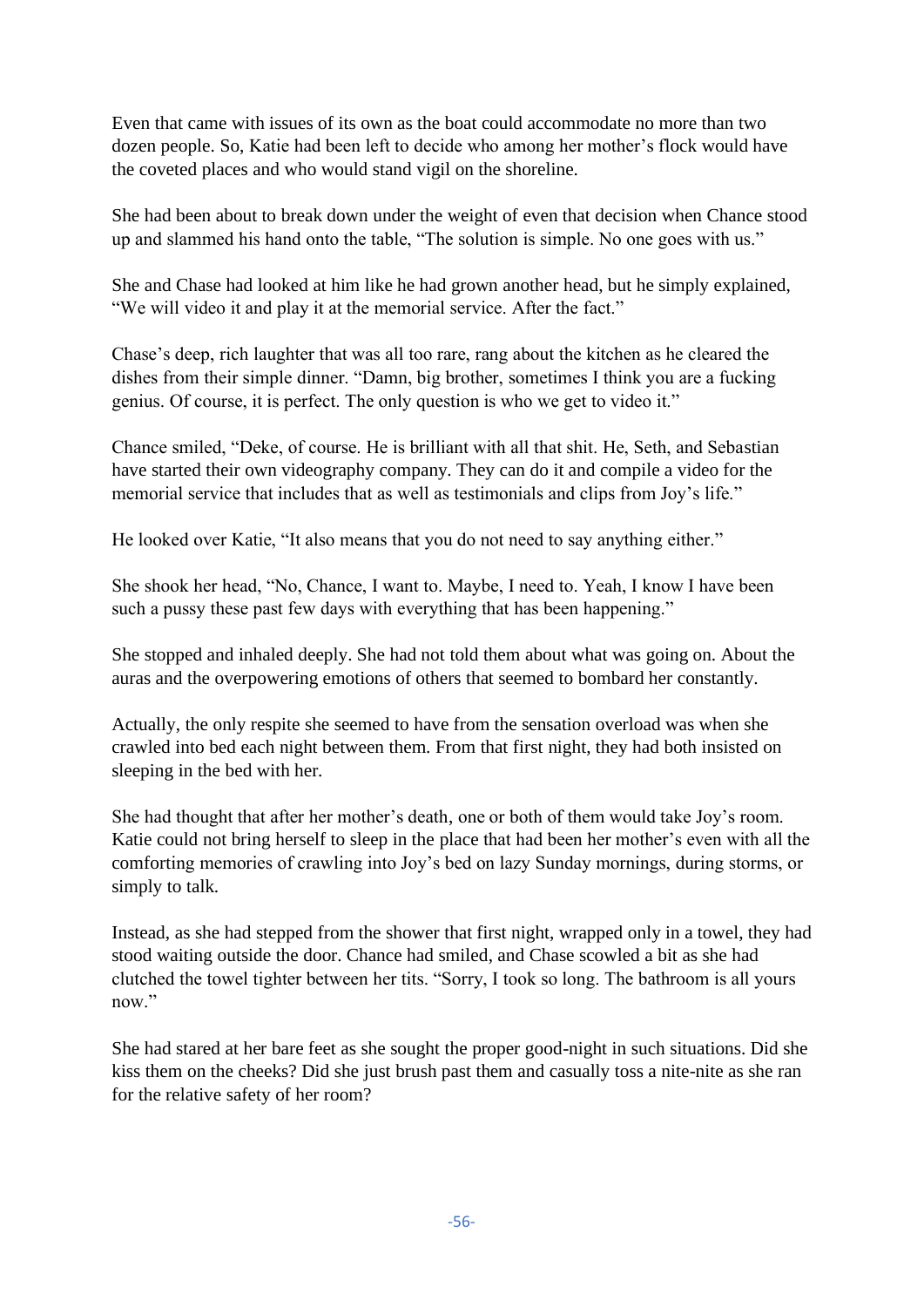Before she could come to a decision, they blanketed her from both sides, "You have two minutes to get dressed before we join you in bed, princess," Chase whispered in her ear from behind.

Chance's smile broadened at what must have been her shocked, wide-eyed expression, "Although we are not averse to holding you naked either. You decide, Katy-did."

She started to shake her head, but they both took a single step closer until she was effectively trapped, sandwiched between two hard bodies. Two very hard bodies. Her senses went into a very different kind of overload then. Her body overrode her mind, and every feeling she had seemed centered between her legs. She chuckled nervously.

"What's so funny, princess?" Chase ran his tongue along the edge of her ear.

She blushed and looked down, staring at the vast expanse of Chance's bare chest. "I was just thinking that Mom would be so proud to know that my sacral chakra is working just fine," she stammered embarrassedly.

She jumped as a hand worked its way between her bare thighs, a finger traced lightly at the cleft at the apex of them. "Want us to see just how open it is, Katy-did?"

"No, that's okay," her lips stammered as her mind screamed, 'Yes, please.' Her heart stuttered to a full stop, then re-started in triple time as that finger kept slowly running back and forth along her lower lips.

"Chicken shit," Chase chuckled as his hands moved up from her waist to cup her breasts firmly. Her nipples instantly took notice until they throbbed and ached from the soft, roughness of the towel. She tried to stifle the moan at the back of her throat, but it escaped instead as a whimper.

She did not have a chance to protest any further as Chance's lips covered hers, swallowing her words as well as her tongue. Chase was not to be overshadowed as his fingers began an erotic dance with her nipples. His tongue, teeth, and lips toyed at the sensitive juncture of her shoulders and neck. Still, Chance's fingers played at the entrance of her pussy that was practically dripping wet from the dual assault on her senses.

"Open your legs for him, princess," Chase managed to whisper somehow between soft nibbles at her shoulder. "Remember how good it felt with my fingers inside your cunt. Let Chance feel how tight you are, baby girl."

Her mind splintered at the erotic naughtiness of his words. Driven by instinct alone, she obeyed his command as somehow she managed to shift enough between them to spread her legs just a bit.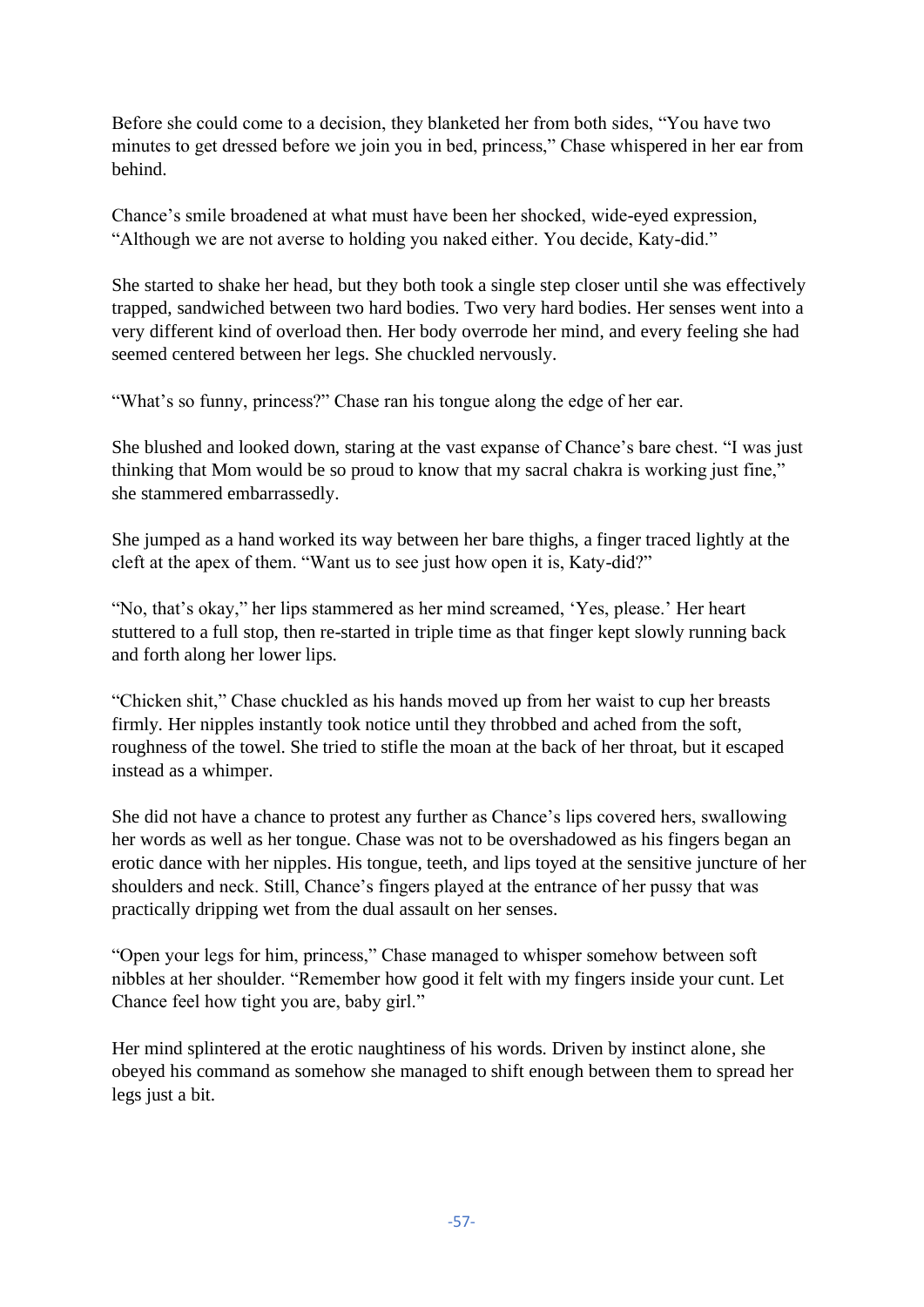Her body was already consumed in flames, so when Chance's fingers slipped inside her wet folds at the same time as Chase's found their way beneath the towel to twist and pull at her aching nipples, it was way more than she could take.

She arched against Chase's bare chest. The world tilted as he took a step backward to brace the additional weight on his good leg. For a moment, she thought they would collapse on the floor in a tangle of limbs and aching need, but Chance's other hand about her waist tightened and shifted her weight enough that they managed somehow to weather the full force of the impact of her orgasm.

And it was another powerful one as she felt her juices flowing down his fingers, stickiness coating the insides of her thighs. Not that she cared just then as the spasms and tremors spread concentrically outwards like waves after you threw a stone in a pond. Her pussy and nipples were already on fire, but those flames licked all the way to her toes below and the top of her head.

She realized then she could see the bright blue and silver bands of light emitting from her body, enveloping them all in its soft, gentle glow. She saw Chase's transforming from the murky grey/brown to that bright silver once more as it had that night.

The most surprising was the blackness, which dwelled so deeply inside Chance that it frightened her with its threat to overcome him, to steal his light from her. This time she saw, actually watched, as it was overwhelmed with the deepest purest blue, the rarest of auras.

Silver and blue hues danced and moved around them until they seemed to merge into an oneness that together melded and formed a circle of light that shook her understanding of the universe with its intensity.

She was trembling and crying and laughing all at the same time as the energy began to recede into a softer, gentler glow. She felt as much as she heard Chase's body rumble with his answering laughter.

Chance placed a final soft kiss on her lips as he drew back, "We need to teach you some better manners, young lady. Laughter is not the proper way to thank your lovers for an orgasm like that."

She felt something shift inside her, as if some of the foreboding that had hung over her for so very long, lifted a bit. She stood on tiptoes and brushed a kiss on his lips before turning her head and brushing another on a startled Chase.

"I don't know. I think it is a perfect response. You two don't laugh enough, you know?" She said as she managed to wriggle free of them, grasping the towel tightly about her body as she sashayed towards her room with a saucy look over her shoulder, "Two minutes, boys."

That had been nearly a week ago, and while the three of them slept naked in her double bed every night, things never went farther than the two of them…seeing to her needs. 'You would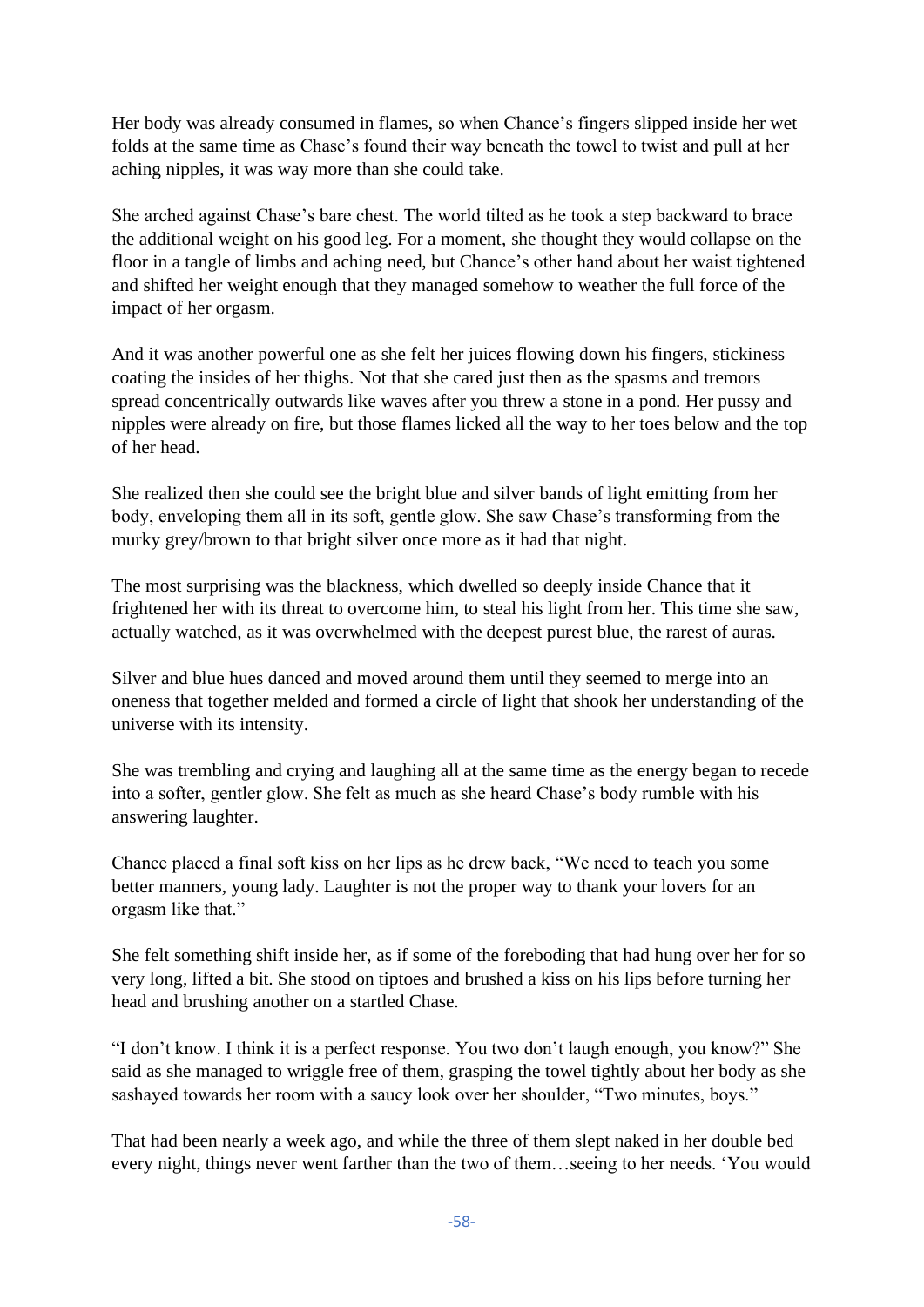think any normal woman would be more than happy having two hot stud puppies getting her off every morning and night, so what's your problem, girl?' asked that stupid voice in her head.

What was her problem? Why was it not enough? Why did she want more? And what more did she want? How far was she willing to take this thing between them?

It was another of the multitude of questions about her uncertain future that plagued her waking moments and haunted her dreams. Her job? Joy's charity and legacy? This house? Her life? What was to become of any of them?

Staring across the packed room at the two of them as they chatted with their three friends, who had been indispensable with the filming and video, she sensed that more than just her own future rested upon those decisions.

Especially as she saw the dark scowl cross Chance's handsome face, but it was the inky black of his aura that consumed his whole body that frightened her the most. Chase was only marginally better as he shifted uncomfortably next to him within the confines of a brownish murk.

But she had no time to consider them or even herself, with nearly one hundred 'close' friends and associates crammed into the tiny two-bedroom bungalow and flowing outside onto the lawns and sidewalks. All of their combined energies, the dark cloud of mourning, beat at her until her head was pounding, and her legs grew weak. Still, she had more to get through. The worst was yet to come.

"Thank you," Katie began slowly. She spoke so softly that at first, only those nearest her even heard her speak, but after a moment, the word seemed to spread, and the room fell silent.

"Thank you all for coming today. As you know, my mother would not have wanted us mourning her passing, but rather celebrating her life. So in that vein, I would like to open the floor for any of you to speak for a moment on what my mother meant to you."

She had thought that perhaps one or two people would have the courage to step forward, but it seemed that everyone wanted to have their say. She smiled and cried as she listened to their stories. The Hollywood executive credited her mother with saving his 'fourth' marriage. The older lady down the street that her mother always took cookies to. Even the homeless man, whom Joy bought breakfast for, had miraculously managed to take a shower and find passably decent clothes for the day. So much so that Katie had not even recognized him at first.

So, what she had thought would take five or ten minutes stretched to more than half an hour that left her exhausted and exhilarated at the same time. Then it had been the video compilation of photographs, speeches, and the sprinkling of her mother's ashes at sea.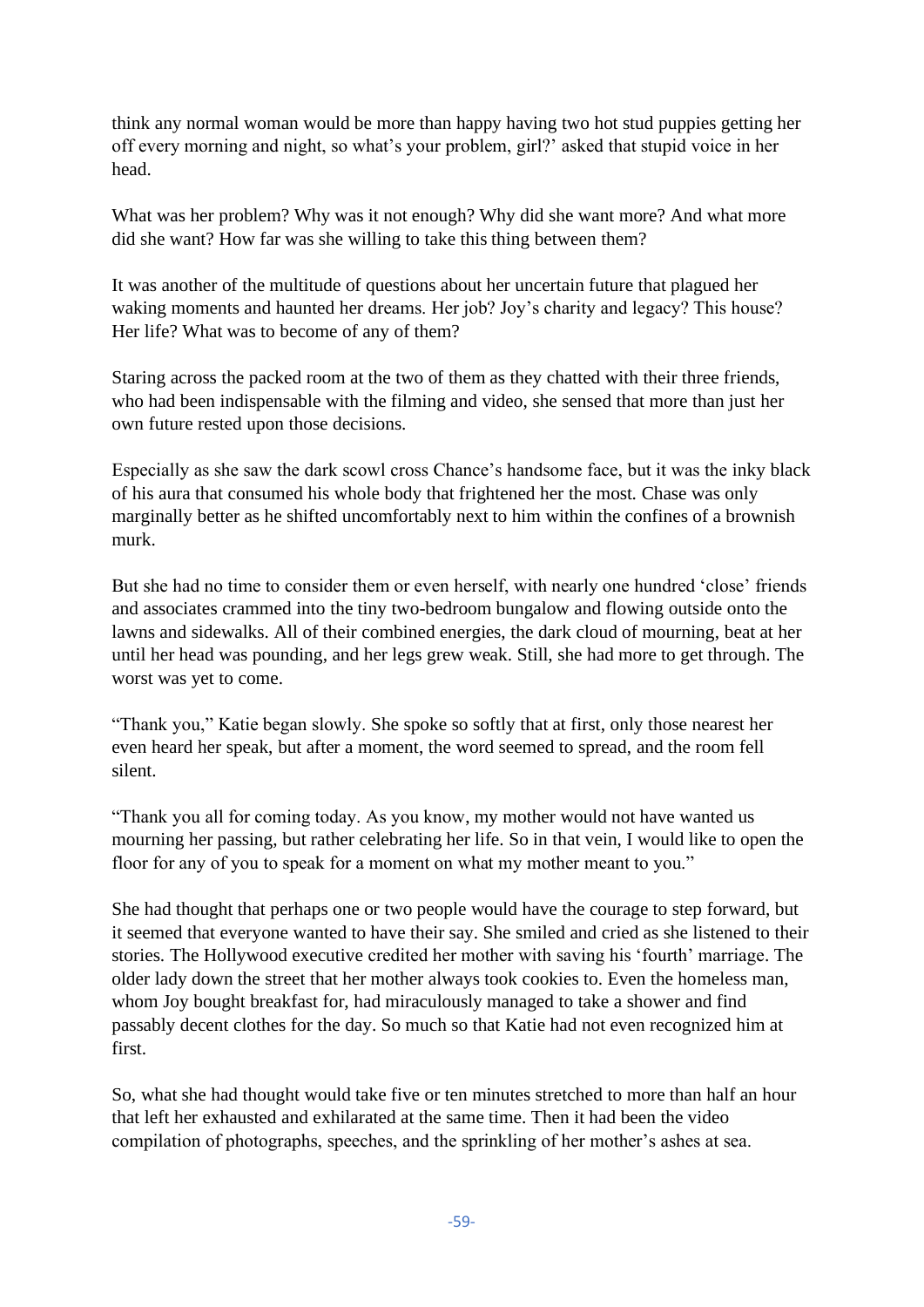She cried and leaned against the solid steel walls that had suddenly appeared on either side of her at some point. The final shot was her mother's last television appearance months before. She had been asked to speak after a landmark Supreme Court case on sexual freedoms.

Katie remembered that day well. They had gotten up extra early to make the horrendous commute into Studio City for the program. Her mother had alternated between puking into a bowl that they had brought for just such a purpose, and napping between bouts of nausea. Looking at her mother's image on the wall, she could see the pallor and fine lines that were more pronounced. But even then, her mother's inner beauty shone through like the proverbial beacon.

She made a stark contrast to the stern, suited preacher that was her antagonist. Though, his part of the interview had been edited out, Katie remembered his words about the sanctity of marriage and the family.

But it was her mother who had the final word. She smiled as she nodded her head at the famous tele-evangelist, "On this, we agree, sex is one of the most powerful forms of worship. Through it, we commune with one another, ourselves, and our gods…and goddesses," her smile had almost challenged the man to interfere.

"But on this, we differ. I believe," her mother paused for a moment and stared directly into the camera before continuing. "No, I know…Nothing done in love can ever be a sin. Can ever be wrong. Love is the divine power within us all. However, we choose to share that is no one's business but ours and our partners." Katie shivered as she heard those words once more.

It was if her mother had spoken directly to her at that moment. As if the gates of heaven or whatever was out there opened, and Joy stood beside her daughter once more. Katie could almost feel her mother's gentle arms about her. She turned and looked for her then, but it was them that she saw. And somehow she knew that was right too.

As the lights came back up, Katie felt a power she never before had known. It swelled inside her, and when she spoke, there was a new authority and power that spoke through her.

"That was my mother, but in some ways, she never belonged completely to me. She was love and light in this dark world. A light that touched each of you. A flame that burns in each of you, each of us, even now."

"My mother is not dead. Because love never dies. It perpetuates itself. It spreads faster and farther than any virus ever could. That was Joy Danvers," she chuckled. "Sometimes, I wonder if my grandparents did not have some premonition of her greatness when they choose that name for her. What name could have been more appropriate?"

She sighed as another tear began to trail down her cheek, "Know this - that Joy shall continue on in this world, lighting the way through the darkness that threatens to consume us all in greed, hubris, and fanaticism."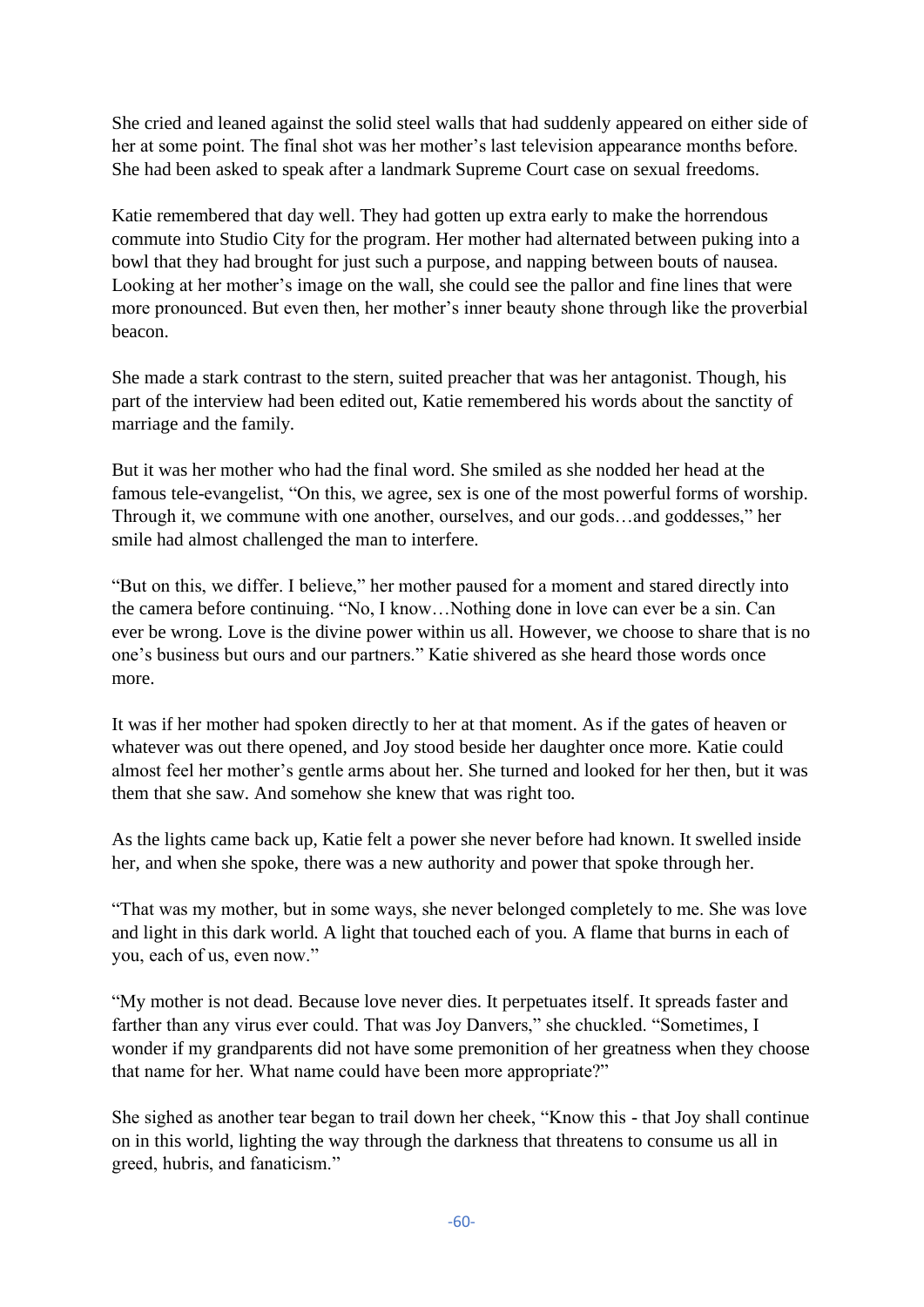Before she even realized the commitment she was making, Katie spoke words that would determine the path of her life. "At my mother's request, I shall take over the foundation that she established to continue her work. I welcome each of you to consider what role you would like to take in fulfilling her dream of a world where love truly does conquer all and where nothing done in love can ever be wrong."

As those final words passed her lips, the room began to spin. If not for the steel grip of arms bracketing her from either side, she would have collapsed. Through the haze, she heard a voice, "Get her to bed. I will handle this." That was the last she knew as darkness enveloped her once more.

But it was not dark for long as light and visions filled her head. Though she would only remember bits and pieces of those dreams, they would continue to come to her over a lifetime in the odd sensation of déjà vu and she would as she had that day…know that she had taken the right path and that all was right with the world…her world at least.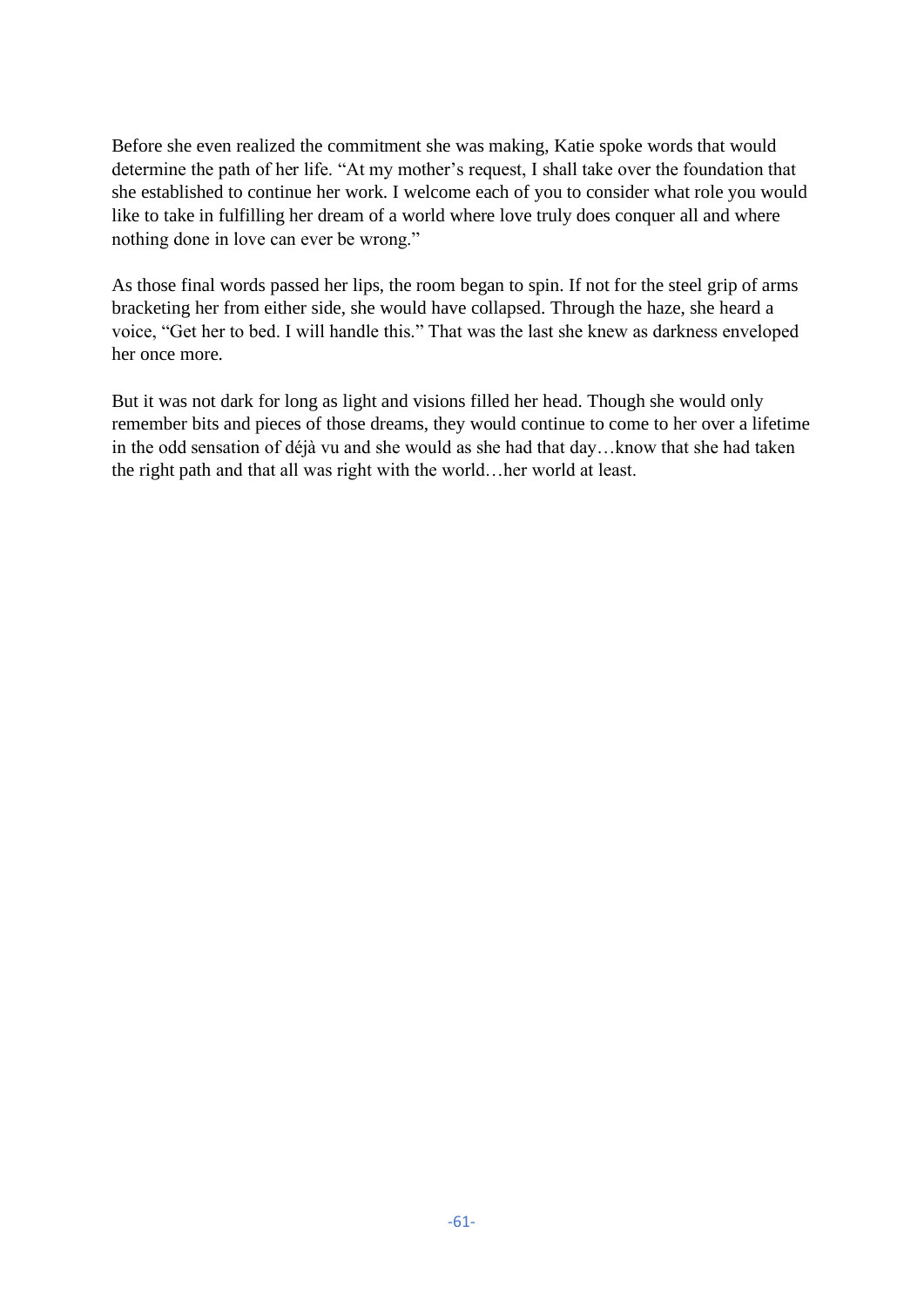#### Chapter 9

Kaitlin was not sure if she wanted to laugh, cry, or scream. Instead, she merely fought her way up out of the haze of dreams. She tried to turn over, but it felt like she was stuck between a rock and a hard place. She opened her eyes a bit more and smiled up at Chase.

"Good morning," she whispered as she tried to ignore his hard cock pressed tightly against her tummy. The same way she tried to ignore his brother's, sandwiched just as snuggly between the cheeks of her ass. The way that she had ignored it every morning for the last couple of weeks.

Everyone knew that guys had only one track minds. Sex. Her addled brain seemed to have the same one track that she accused them of. The truth was that she was confused and more than a bit hurt. Why would two hot twin brothers not want to fuck her when they had a willing partner between them?

Yet over the weeks, not once had either of them made any move to take things further. Well, further than the heavy petting like those teenagers. Fingers, first two, then three and eventually four until she felt stuffed to overflowing, yet somehow completely empty. Fingers, her toys, their tongues even were not what she wanted.

That was Chance and Chase, though. They had always been so much more than they seemed. Always the perfect gentlemen. It was what had made them Kaitlin's best friends since high school. And why her mother had adored the boys as she called them.

But that perfect gentlemen shit was wearing thin. When she wanted…

Chase shook his head as he brushed the hair back from her face, "Not morning, princess. Afternoon."

"Evening almost," whispered Chance behind her as his hands ran comfortingly up and down her arms for a moment. Then she felt the bed shift, "You need something to eat and drink, Katy-did. I'll let Chase tell you the rest while I get us all something."

She turned to nod at him, but the air rushed from her lungs as he stood up from the bed. Fully naked. He was completely naked. Her eyes went wider still as she realized that she was naked too. So was Chase as he chuckled and rolled onto his back, taking her with him so that her head rested just over his pounding heart, and his lips pressed soft kisses to the top of her head.

"Don't worry, princess. Nothing happened," he assured her.

"Not yet anyway," winked Chance from the doorway. "We want you fully awake for that one, Katy-did."

Katie tried to swallow at his boldness, but she realized then just how dry her throat was.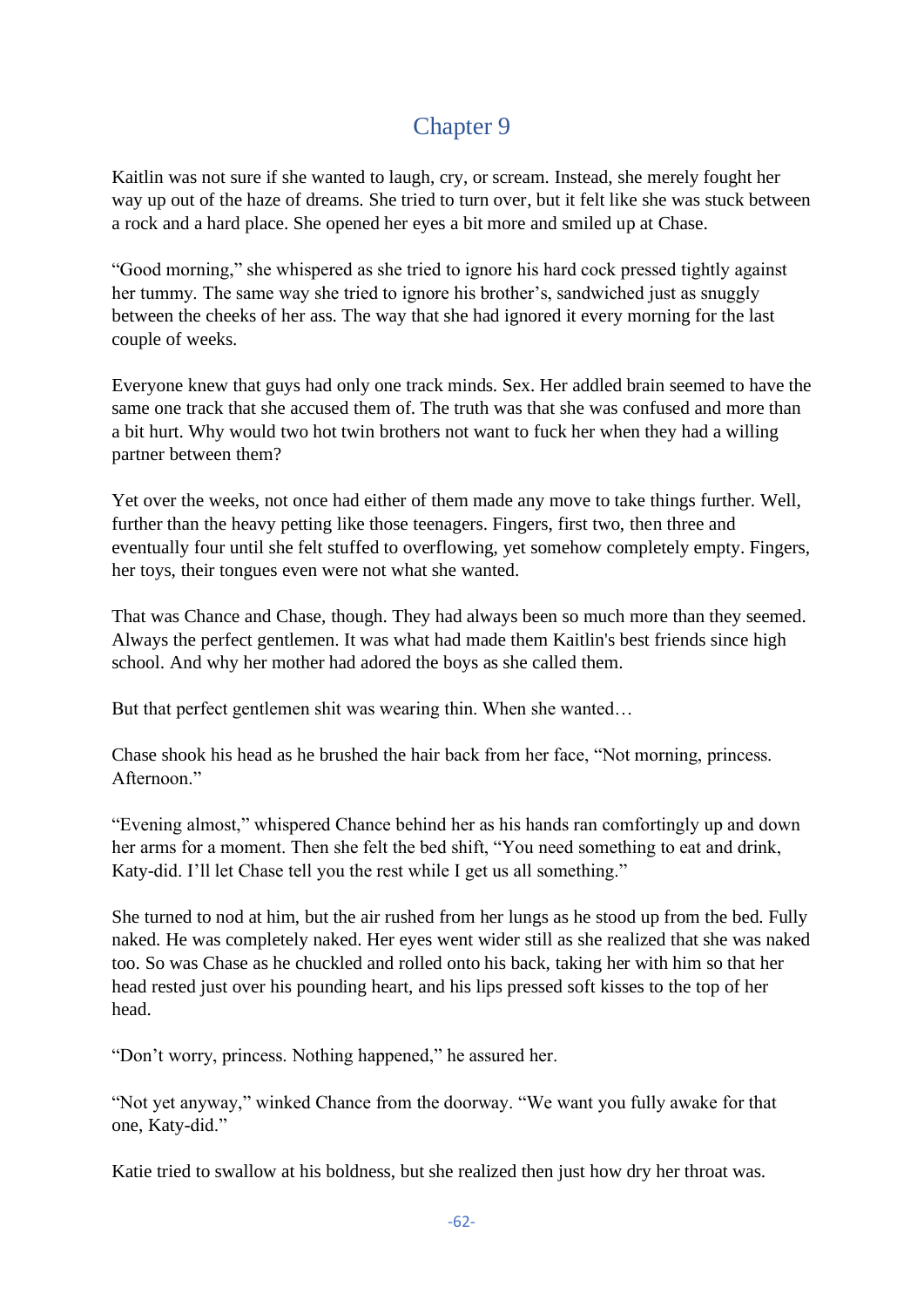"What did happen then? How long have I been asleep?" She tried to remember even as she waited for Chase's answer.

He lifted her face towards his with gentle fingers beneath her chin. "Do you remember Joy's memorial service?" he whispered.

She nodded her head slowly as pieces of the puzzle began to come together. All of the people taking turns to speak of what her mother's life had meant to them, how she had touched and changed their lives. She frowned then, "I spoke?"

Chase chuckled, "Did you?" He shook his head, "Something did that is for sure, but how much of that was you, princess?"

Katie nodded her head at the truth of his words as the rest came back to her. Her declaration to them all that she would be continuing her mother's work through the foundation.

As if he could read her thoughts, Chase asked, "Did you mean it?"

She sighed heavily as she pondered her answer. It was a long moment, longer than the one before she made the public declaration. "Yes, yes, I think I do," she shook her head and tried to smile. After all these weeks and months, she was stunned at how easy that decision had been to make.

Not that she was even sure she was the one actually making it. It felt as if something more significant, more powerful, was moving through her, taking the tough choice from her hands.

She nodded at how right it all felt, "Yes, yes, Chase, I do. I am going to quit teaching and run the foundation the way Mom wanted."

He returned her smile as he placed a chaste kiss to the top of her forehead and squeezed her tighter, "She would be so fucking proud of you. You know that?"

Katie chuckled, "Yeah, tell me that in a few years if I have not screwed everything up." Her hand flew to her lips, her fingertips covered them as she realized what she had implied. "I didn't mean..."

"We do," said the deep voice from the doorway as a very naked Chance joined them carrying a tray of food. He sat it on the table beside her bed and lifted a glass and pitcher. He poured juice and held out the glass as Chase scooted up in the bed a bit, keeping her tight in his embrace and drawing her into a reclining position.

Chance sat on the bed next to them and brought the glass to her lips, "Drink."

She obeyed almost automatically. She drained half before Chance passed it to Chase. He finished it off and handed the empty one back to his brother. She shook her head against Chase's chest as Chance refilled and drank his fill before silently pressing it once more to her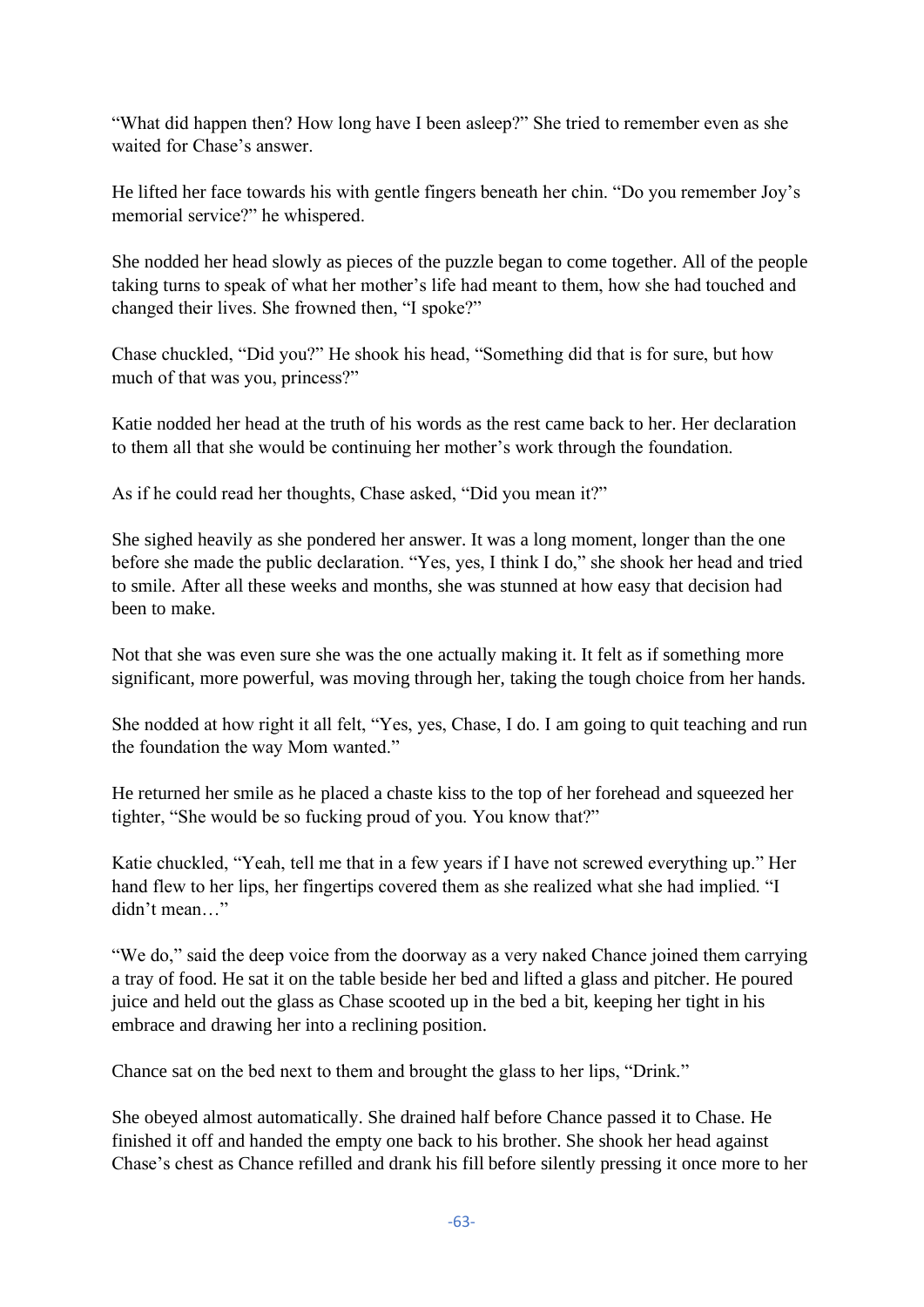lips. Her mind said it was just a glass, only juice, but somehow it felt like more. A symbol of so much more.

"Because it is, princess," she turned to look up at Chase. 'Had she spoken her thoughts aloud?' she wondered.

Chance chuckled, and she looked back towards him, "Not exactly. But your face had always been so fucking easy to read, Katy-did." He bent forward and brushed a soft kiss on her lips. "I think I know what our favorite game is going to be…"

"Strip poker," her boys laughed together.

She clutched the sheet tighter, pulled it up to cover more of her tits, though it seemed ridiculous considering they had undressed her, seen it all already. Still, she shook her head at what he was implying.

"Oh, yes, our sweet Katy-did. We are not going anywhere," Chance replied to another unspoken question.

"Not ever again, princess. You are stuck with us this time," said Chase as he held her so tightly that she could not have escaped if she wanted to. And with the safe and secure way they made her feel just then, she was not sure she wanted to at all.

"You don't think we are going to abandon you now, do you, sweetheart? Running that damned thing would be hard enough for anyone. But with your gifts coming into their own at last…" Chance answered.

She shook her head violently then, "What? How did you know? I never said…" she stammered in shock.

Chase chuckled, "We know because we've been there ourselves."

She looked up at him, confused. "I don't understand."

'Don't you, Katy-did?' she looked at Chance as he spoke, but his lips were not moving.

'Your mother always said that the goddess brought us to her for a reason, princess.'

Katie was more confused than ever as she looked back up at Chase's unmoving lips. "I don't…"

The bed shifted as Chance climbed in as well. Chase rolled over so that she was sandwiched once more between them. It was the only way all three could fit into her small double bed, and even then, just barely.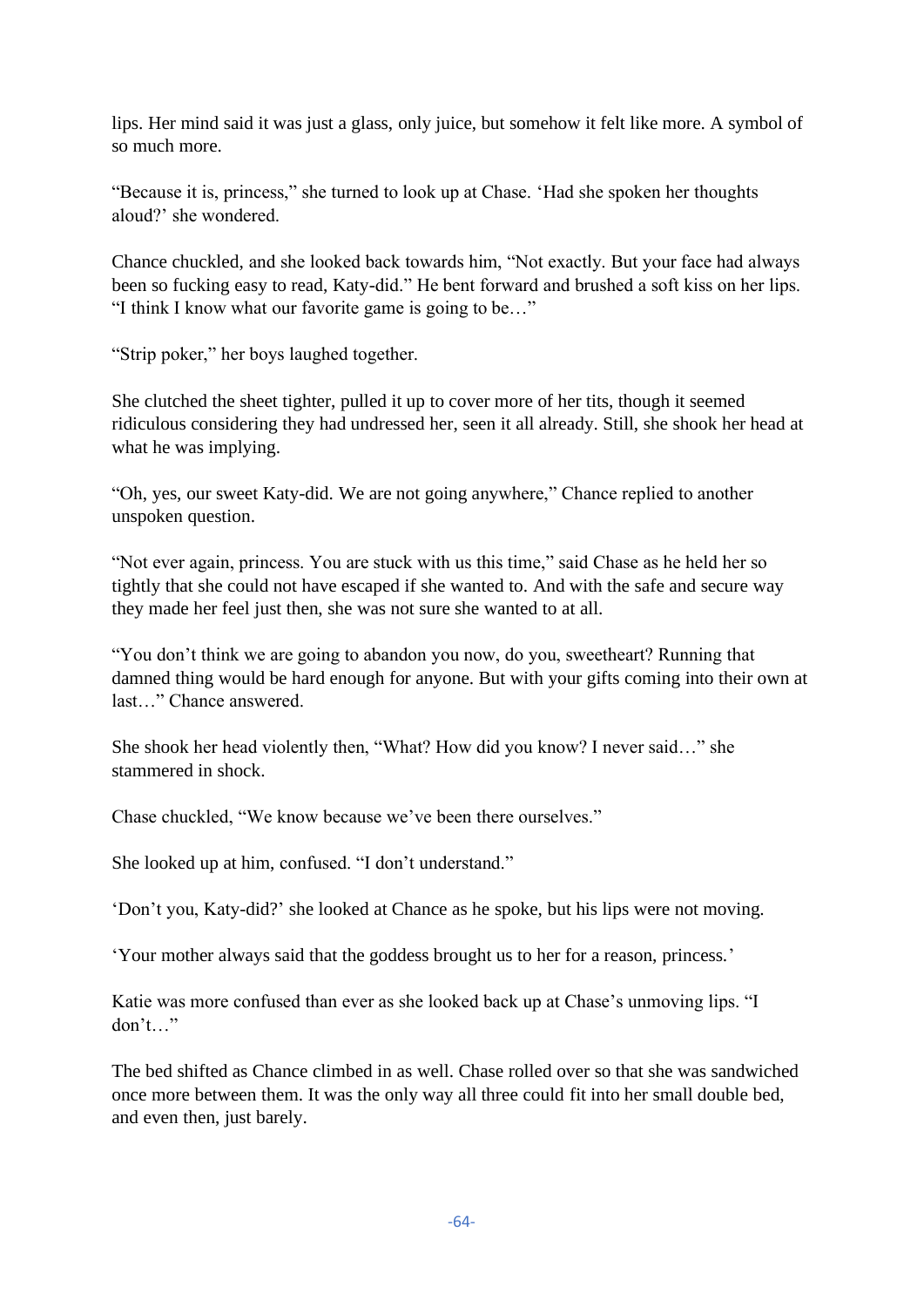"Let us tell you a fairy tale, princess," whispered Chase behind her as he ran his hands up her arms.

"You see that night…"

"The first night that we held you between us…"

"The first time we tasted those sweet fucking lips…" whispered Chance as he bent slowly to capture them as if to re-enact that other night. Then as if to fulfill that fantasy, he turned her, and it was Chase's lips that stole her breath.

"Something shifted inside us, princess. We could feel it," explained Chase.

"But it scared the ever-loving shit out of us," chuckled Chance.

"It was weird. Chance and I had always been close. At times we would know…"

"Just be able to feel what was happening to him."

Chase nodded as he continued his brother's story, "But this was different. It was like he was in my head."

"Actually in my fucking head. Like we could hear one another think."

Chase shook his head, "Not think so much. Talk. We could talk to one another in our minds."

Katie looked from one to another of them. "I still don't understand."

"Your mom was the only person we could turn to, Katy-did."

"The only one that we were pretty sure would not lock us up for being crazy anyway," smiled Chase.

"She helped us as best she could."

"Even when she did not always agree with how we used our gifts."

"Still, she helped us."

Katie nodded, yes, that was so like her mother. "Okay, so you two abandoned me, but you never lost contact with Mom, the way I thought you had."

"We didn't want to, Katy-did."

"But we had to, princess. Well, we thought we had to anyway," Chase blushed.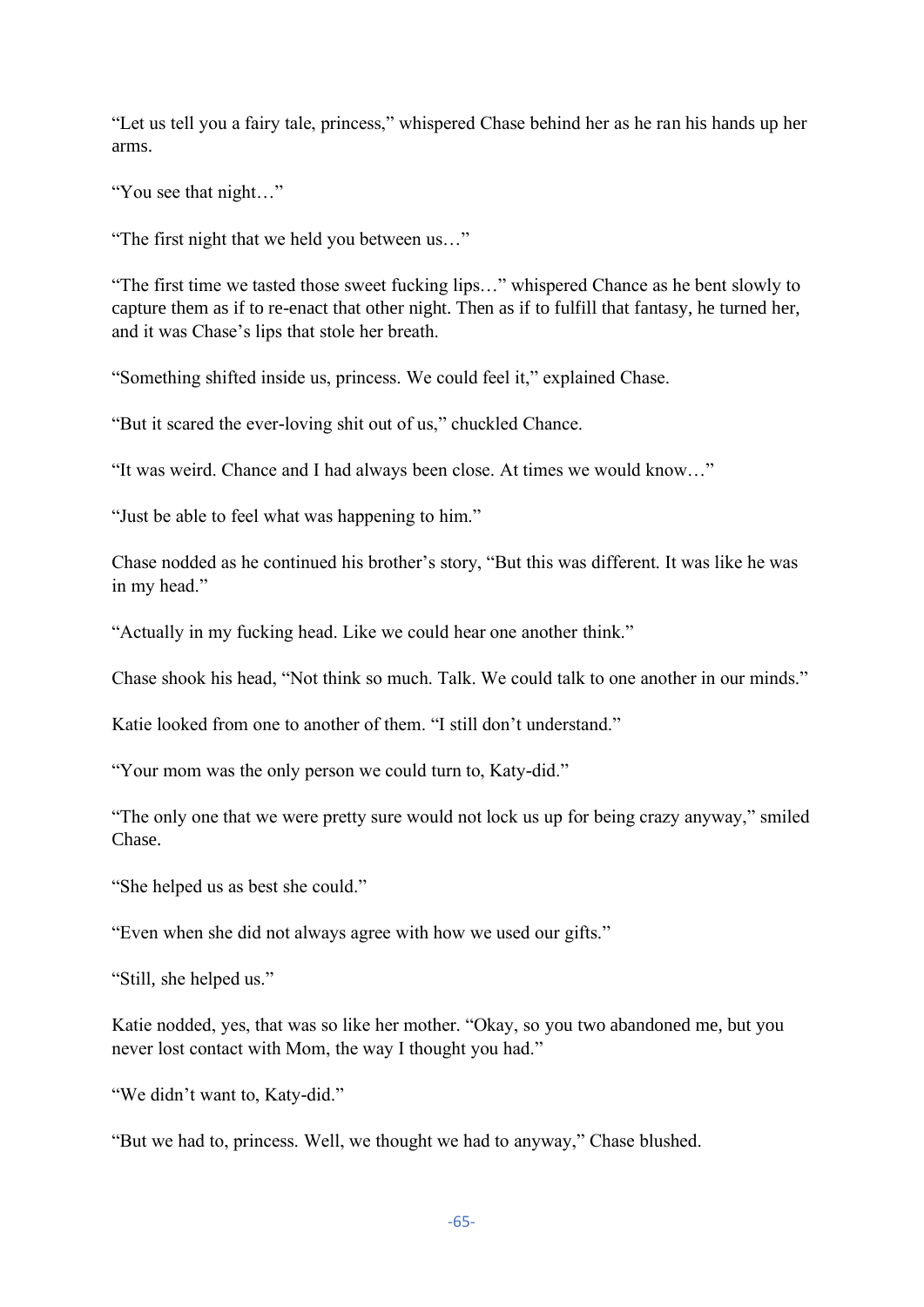"Now you really have lost me, guys."

"You, Katie, you brought it all out," explained Chance.

She shook her head at what he was saying. It was way beyond even her understanding of how these things worked.

"And yes, we brought it out in you as well," Chase added solemnly.

"That is not possible," she denied the truth even as she felt it grow and burst within her spirit. "No, it's not possible. Gifts don't work that way. You are born with them like Mom. Or you are not." She almost added 'like me,' but the memories of the memorial service were too fresh. There was no denying that something happened then.

"Isn't it, Katy-did?"

"Try it yourself if you don't believe us. Say something…in your head. Anything," Chase's voice added to his brother's in her mind.

She thought for a moment about what they had said earlier, about being able to read her thoughts from her expressions. Maybe that was all that was happening here. That was the logical explanation for all of this.

Well, except for how she could hear them in her head when their faces were utterly stoic. But if they really could read her thoughts from her face, then she needed to make this more difficult — something they would never expect her to say.

'Fuck me,' she said with her eyes closed and her face as blank as possible given the fact that she was lying completely naked, sandwiched between two of the hottest bodies she had ever seen... even on the covers of her raunchy e-books.

The quick dual intake of breaths was the first sign that they had heard her. The almost instantaneous thickening of cocks against her stomach and in the crack of her ass was the other.

"Look at us, Katy-did," Chance growled low and harsh.

She wanted to ignore the command in his voice, but she was no good at it. Slowly she peeked up beneath her lashes first at Chase over her shoulder. Somehow he had always seemed softer, more comfortable to talk to. But his face was dark, his eyes clouded as his hand cupped her breast, and his fingers began to twirl her hard nipple between them slowly.

He shook his head, "Be damned sure this is what you want, princess."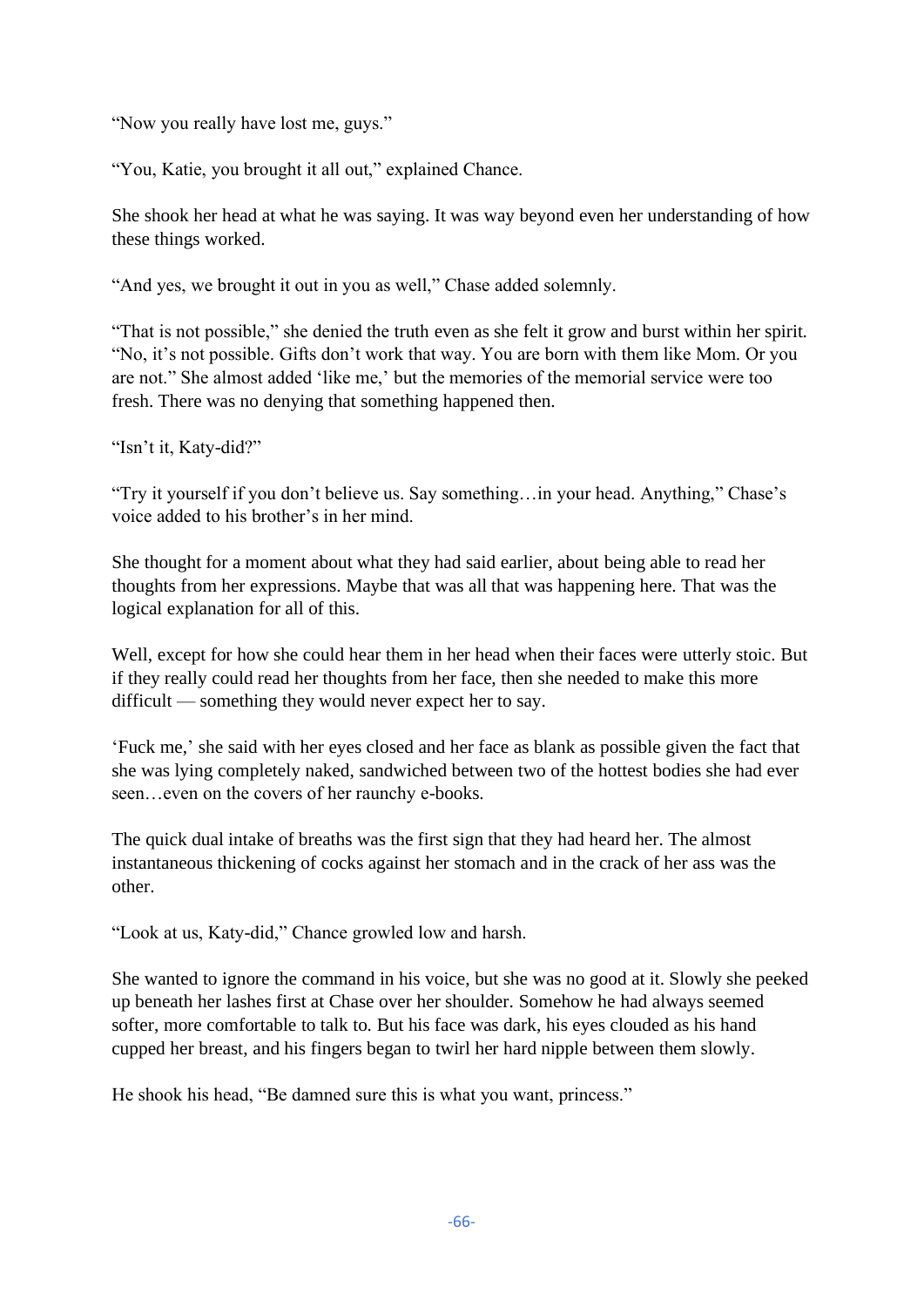She inhaled deeply, whether from the depth of need that she saw in his blue eyes or the intense desire that his hand and fingers were re-igniting in her suddenly wanton body. She nodded and turned to face Chance. His face was even darker if that was possible.

"He is right. You have to be absolutely sure this is what you want."

"We are who you want," added Chase without pausing the sweet torture of her body for even a moment.

"We cannot know for sure. Not even your mother did, but the odds are that the further we take things…" Chance explained.

"The more intense this connection will become. After my accident…after…"

"After Chase lost his leg, we had practically lost the gift ourselves. Whether it was the drugs…or just how screwed up our heads were. You have no idea what it is fucking like to feel your brother's pain and be on the other side of the world and not even able to do a fucking thing to help. The one fucking time that we were not deployed together…the one fucking time…"

"Let it go, Chance. It was not your fault. It was no one's fault, but the fucking insurgents who planted the damned IED. Even if you were there, there was nothing you could have done. You would just have been injured too, or worse."

It felt strange, disconcerting, and oddly reassuring to be part of such an intimate conversation between them. She realized then that she too could feel their pain. Emotional pain, yes, but so intense that it was almost physical. It left her feeling intensely hopeless. Her head throbbed, and the juice she had drunk earlier threatened to come back up.

"Shit, she is feeling it too, Chase."

"Breathe, princess. Just close your eyes, breathe. Feel the tension leave your body," Chase coaxed as his hand left her breast and began to caress her arm once more soothingly.

She whimpered. She knew Chase meant the action to calm and reassure her, but it had the opposite effect. It made her feel alone and lost in the grief and sadness - of her mother's death, of Chase's leg, and of Chance's guilt. Of half a lifetime wasted.

She trembled as she fought back the tears, "No, not like that, Chase. Touch me. Touch me like you were before," she pleaded, only half believing he would understand her.

But suddenly, his hand was once more cupping her breast, his fingers plucking her hard nipple, making it harder still. "Like this, princess? Do you want me to play with your perfect tits?"

'What do you want me to do, Katy-did? Do you want me to eat your sweet little cunt again?'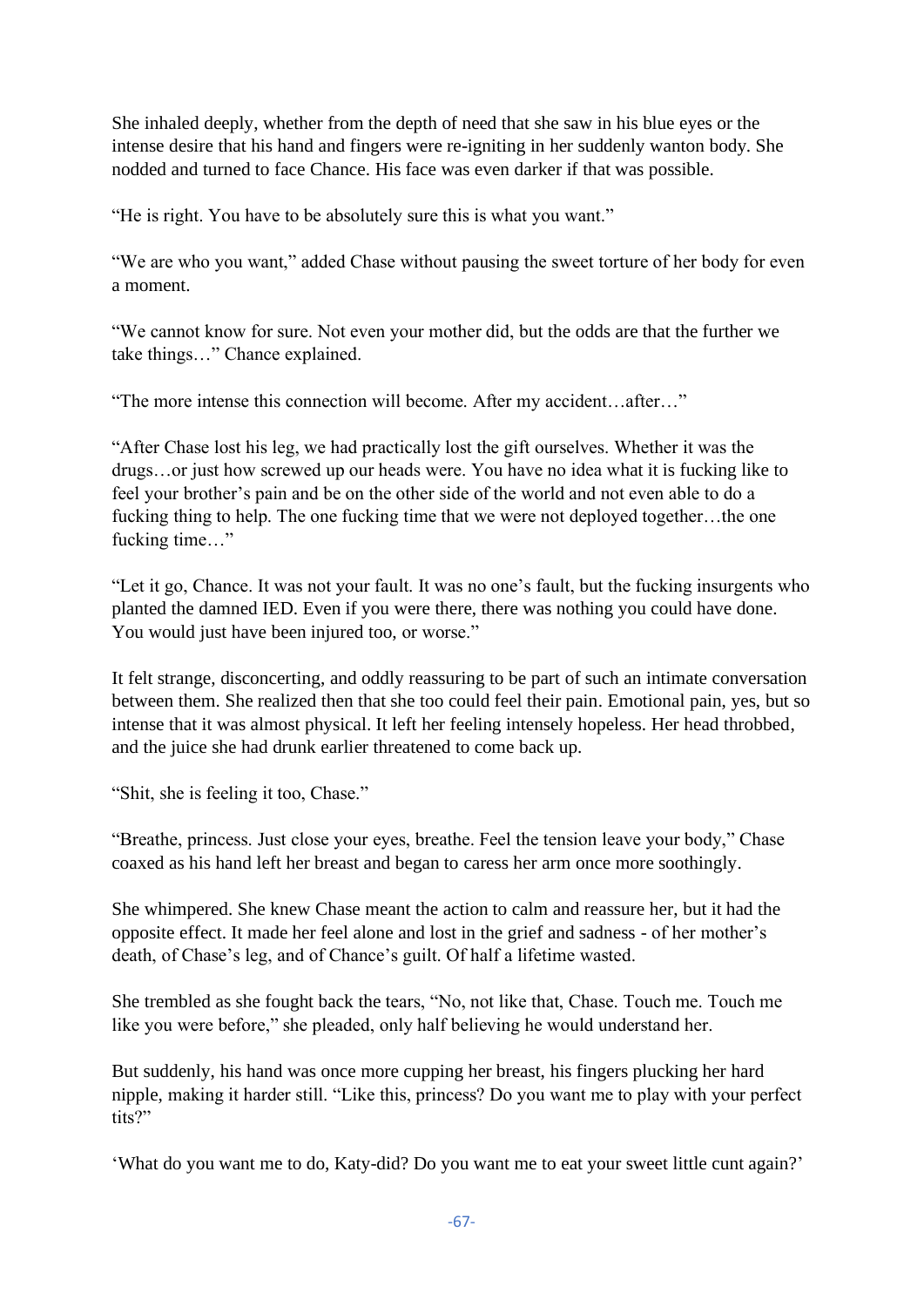Their dirty words in her mind only fanned an inferno that she knew on some gut level would consume her. Consume them all, perhaps. "No, no, I'm tired of it always being the two of you servicing me."

She bit her lip as she sought the courage to give him the answer that she knew in her heart she wanted. In the end, she took the coward's route, "No, Chance, I want to taste you this time."

He inhaled sharply as he shuddered, "Look at me, Kaitlin." He waited as she found the courage to obey him this time. His face showed through the bright blue light that encompassed him in its warmth, which radiated out to embrace them all.

"I meant it. There is no going back if we do this. Do you understand that?"

She looked from him to Chase then back again, "Is there now? Could you walk away like you did that night?"

"No, princess, not this time. It practically killed us to do it then, and we were just fucked up little boys playing at being men. We could no more leave you now, especially after what you said yesterday, than we could stop being brothers. Like I said earlier, you are stuck with us," smiled Chase weakly.

"But that does not mean we have to take it to the next level either," Chance answered.

Katie shook her head and swallowed as she watched a dark black hole right over his heart. Her fingers moved of their own volition to caress that spot. She smiled as the darkness began to recede.

"For how long, Chance? Isn't that just fighting the inevitable? Wouldn't we be trying to live half in and half out of this world?"

Chance nodded slowly as he searched her face for a long moment, but she noticed that his body had already decided for him as his cock jutted out thick and fully. Her hand slipped down his chest, across his six-pack to encircle his hard flesh. Her finger traced the slit, collecting the clear fluid that was already leaking from it.

"As smart as you are beautiful, princess," whispered Chase from behind her as he rolled so that she lay almost atop him.

"Ever heard the term 'reverse cowgirl,' sweetheart," he whispered as he shifted her hips and fisted his cock, bringing it to rest just at the entrance to her pussy. "When you are ready, just slide down my hard cock, baby girl."

She smiled directly up at Chance as she answered his brother's challenge. She moaned as she felt the tip of Chase's hard cock pierce her hole, even the head stretched her and burned as she brought her finger to her lips. She stuck out her tongue and licked the clear fluid from it as she forced her body slowly down on the invader between her legs.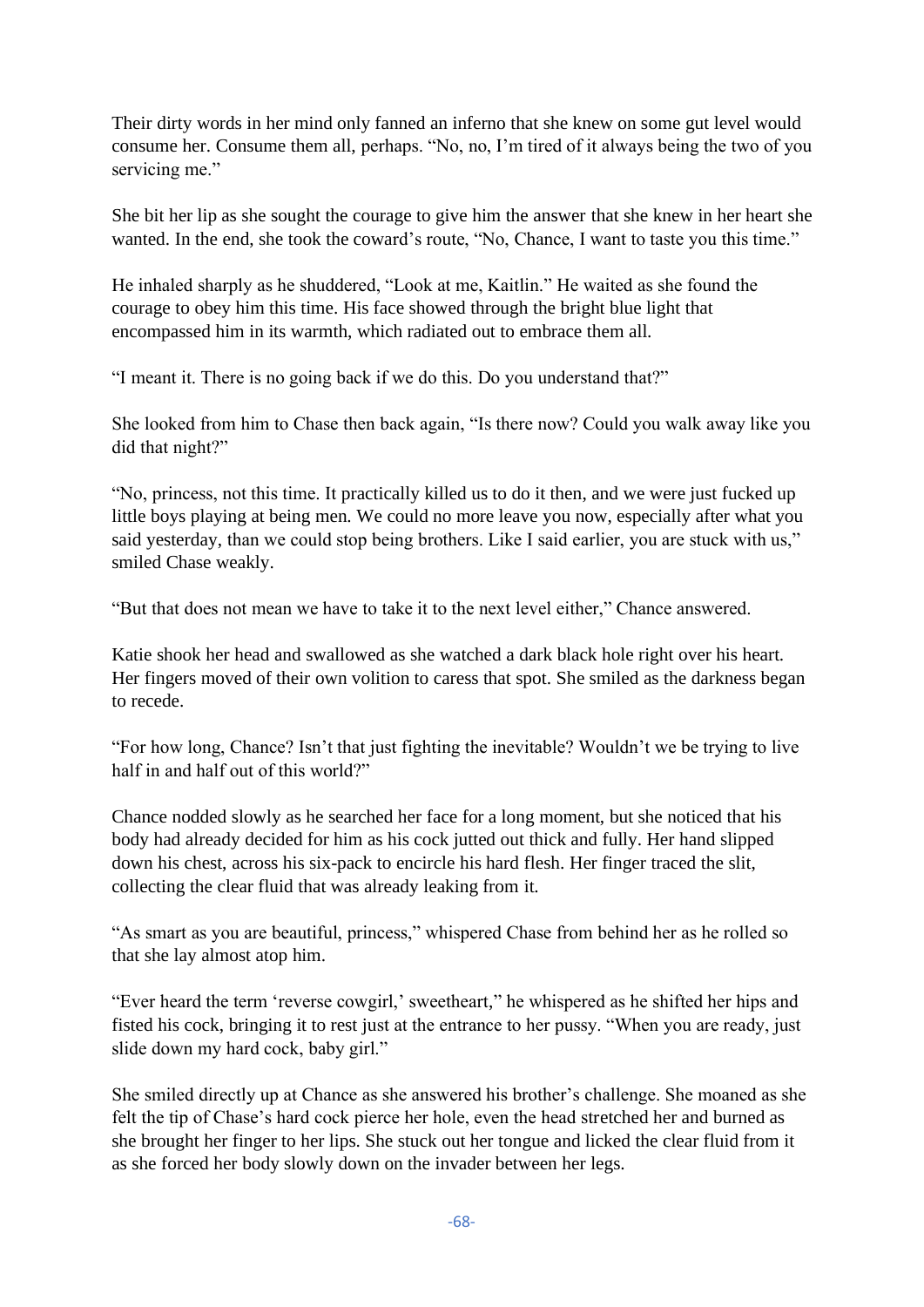"Sweet," she murmured half in shock as she felt another couple of inches slip deeper inside her. "More," she pleaded, but she was not sure which she was begging for - Chase in her increasingly wet pussy or to fully taste Chance. "Please, more, damn it."

Chance chuckled as he shifted on the bed, kneeling close enough to her face now that she could simply reach out and take what she wanted, and she did. Chance's cock forced its way deeper into her mouth even as his brother's forged new depths in her practically virgin cunt.

Another woman might have felt frightened, overcome even. Hell, she should be. Except that it was them. Chance and Chase. One thing she knew to the bottom of her heart, they would never do anything to hurt her. Never. So she smiled around Chance's thick cock as they began to move slowly inside her. See-sawing back and forth as their hands began to toy and torture her.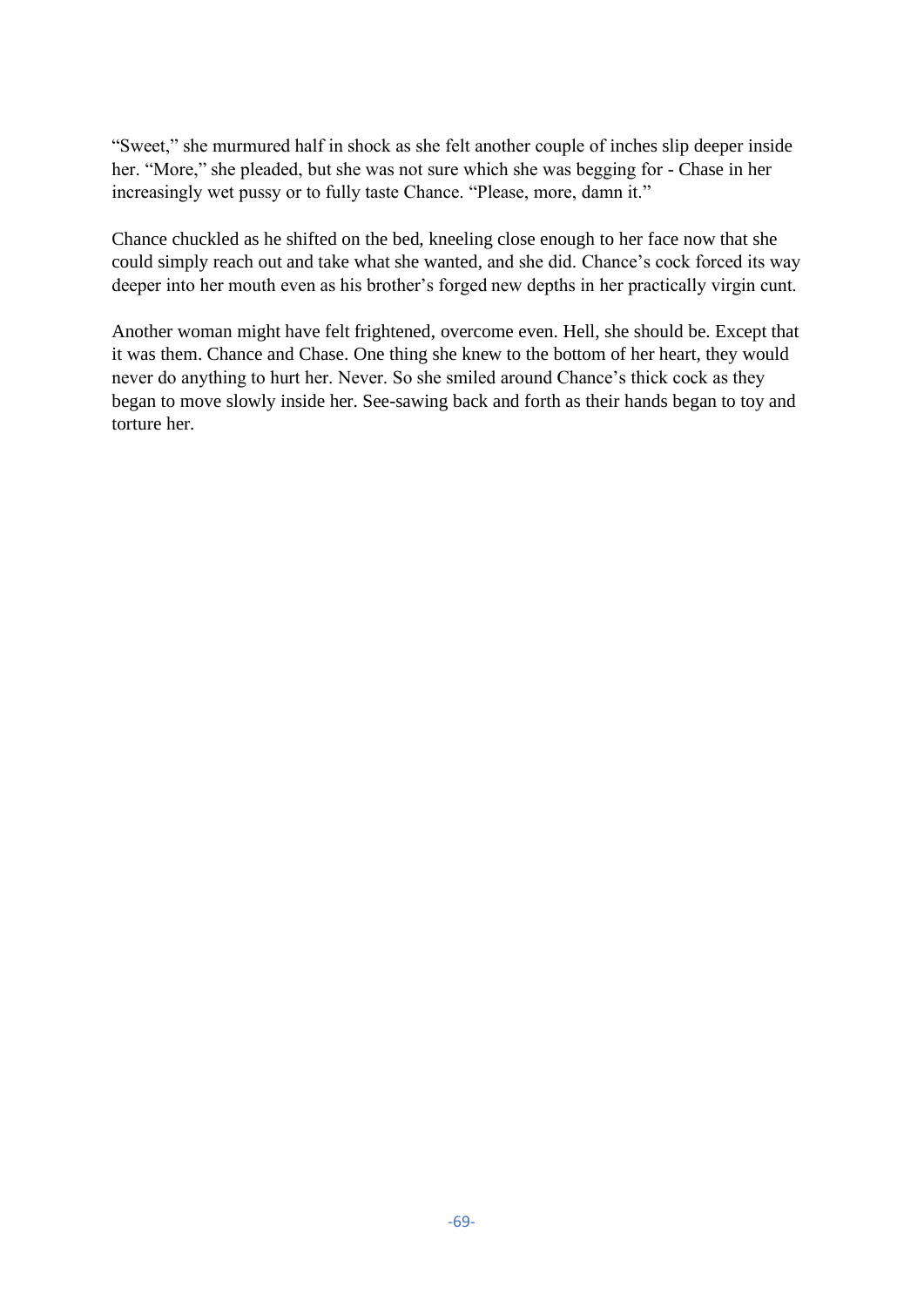### Chapter 10

Two hands on her tits might not have been all that unique a sensation, except that each brother had one. Chance toyed slowly with just her hard nipple. His fingertips lightly tracing and caressing it before softly pinching it. Chase, on the other hand, boldly squeezed the whole breast in his large hand as he roughly tugged the other nipple between his thumb and forefinger. She whimpered and fought to breathe as they pushed deeper into her mouth and pussy.

"Fuck, your pussy is even tighter than I imagined it would be," groaned Chase as he lifted his hips off the bed and forced the last inch of his cock deeper inside her than anything ever had been. She could barely breathe.

"Good girl, Katy-did. Do you have any idea how fucking hot you look right now with my cock between those sweet lips and my brother's buried between your other lips?" Chance growled as his other finger lightly caressed her cheek.

"How does it feel, princess? As good as I promised it would be to have both our cocks buried inside you." Chase whispered in her ear as his arm about her hips tightened, even more, forcing his cock just an infinitesimally smaller bit deeper. How could such a tiny movement shake the whole earth beneath her like an earthquake?

Chance smiled at her as his fingers slipped alongside his cock into her mouth, "Get it nice and wet, Katy-did."

She nodded as she suckled deeper and harder at Chance's finger and cock at the same time. "Good girl."

She watched as Chance's hand disappeared lower, past his brother's that wrapped about her waist. She jumped a bit and moaned as an inch or so of Chase's cock slipped out of her wet folds just as Chance's fingers slipped between them at the apex of her thighs. He began to rub slow circles over the hard nub as his brother pushed that inch and then some back inside her.

"Time for you to come for us, sweet Katie," Chance whispered as he and Chase began to move slowly in unison within her.

So, it was that she found herself spit fired between their cocks. She chuckled softly around Chance's cock in her mouth as she shook her head. "More," she mumbled around its thickness as she forced her head further down it until she gagged once again.

Chance shook his dark head as he studied her face for a long moment. She was not sure if it was what he found in her eyes or the way that she brought one hand up to tickle and tug softly at his balls that convinced him that she meant what she said. She pushed back against Chase's thick cock as well. "Just fuck me, alright," she commanded.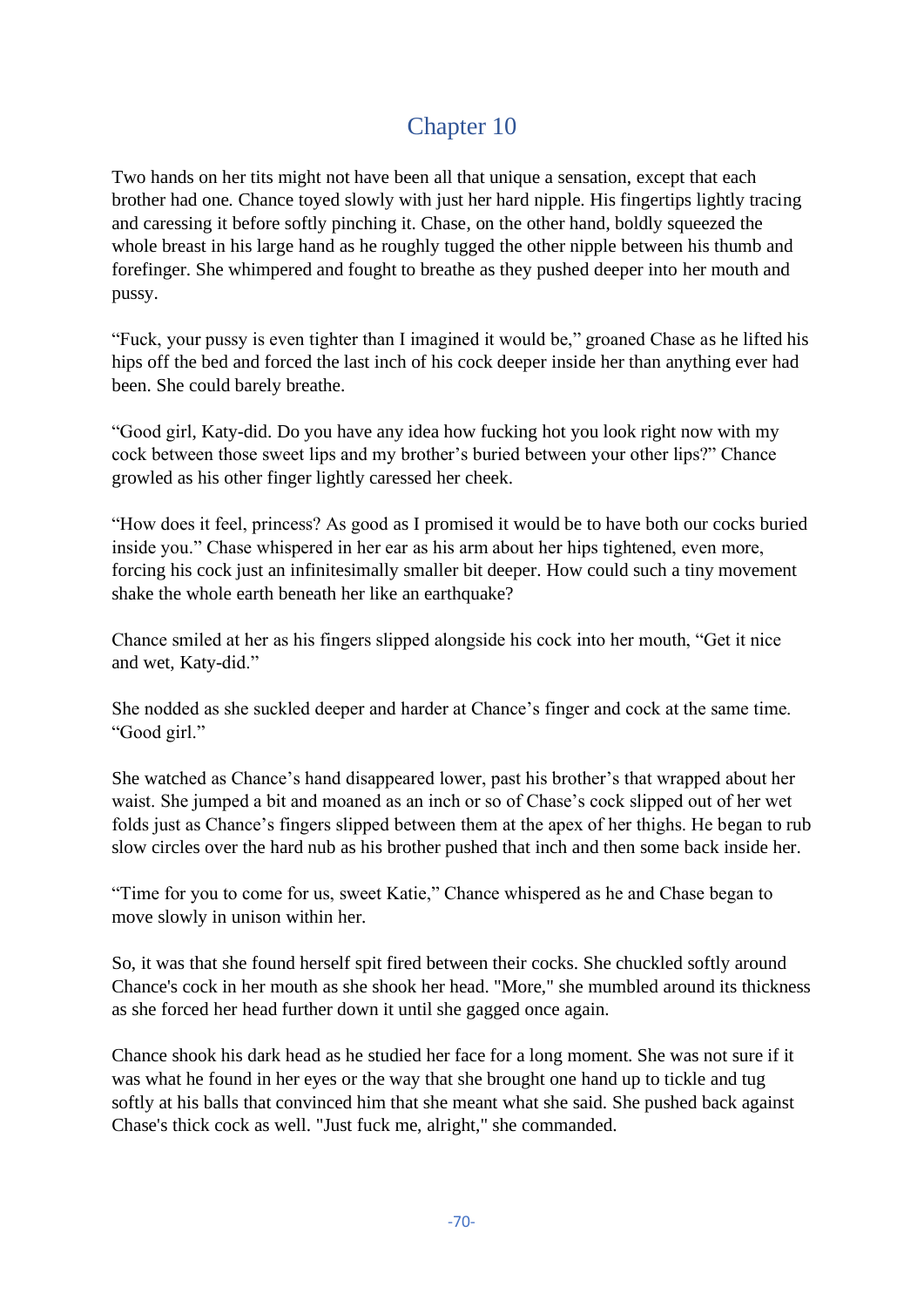"Our pleasure," she heard Chase growl from behind her as she felt his hand that had been around her breast wrap through her hair and pull gently. "You know how many times we dreamt of this? How many nights we fell asleep talking about this fantasy? Your tight cunt and pretty mouth taking both our cocks. Open and wet for us. Damn, girl, you run us a merry chase."

Chance caressed her cheek as he rocked his hips forward, forcing more and more of his cock down her throat. "But we have you now, sweet Katy-did. And we aren't letting you go either."

A tiny fissure of fear sparked briefly inside her at the solemn finality of his words. It was all a bit overwhelming after almost a decade of barely a word; she found herself naked, sandwiched between them, and talking about 'forever.'

But she could not deny how right it felt as Chase's fingers angled her head back a bit on his shoulder, and Chance's cock slid further down her throat. "Suck Chance's cock, princess."

Her whole body tingled at his words. She obeyed thoughtlessly, something that she rarely did with anyone other than them.

She almost choked on Chance's cock as she felt Chase's slide deep inside her on a single stroke. She looked up at Chance and whimpered once more when his cock slipped from her mouth.

His hands pressed her back gently until she lay cocooned, her back against Chase's chest. The increased pressure on her clitoris was mind-numbing until she closed her eyes and lost herself in the twin sensation of Chase's cock pounding her depths as Chance's fingers danced on her clit.

She thrashed her head against Chase's shoulder, as the feeling of hot breath and wet tongue on that same throbbing flesh where she was joined to Chase rolled over her in waves. Her eyes flew open, and she stared into the depths of Chase's.

"Feels good, doesn't it, Princess? My brother's tongue on your clit. My cock in your hole. Watch him! Watch him eat your pussy while I fuck it," he commanded as he began to thrust upwards, matching actions to words slowly.

Kaitlin was powerless to disobey. She looked down as she felt Chase begin to nibble on the side of her neck. She noticed that each of them had a breast in one hand. Yet it seemed that their strokes matched perfectly — one coordinated unit of pleasure.

Chase's other hand wrapped about her waist, holding her in place as his cock thrust slowly up into her open pussy. Her legs were spread wide now, indecently wide. They had to be to accommodate Chance's shoulders as he knelt on the bed between them. His tongue flicked back and forth on her clit as he used his other hand to keep her open for his exploration.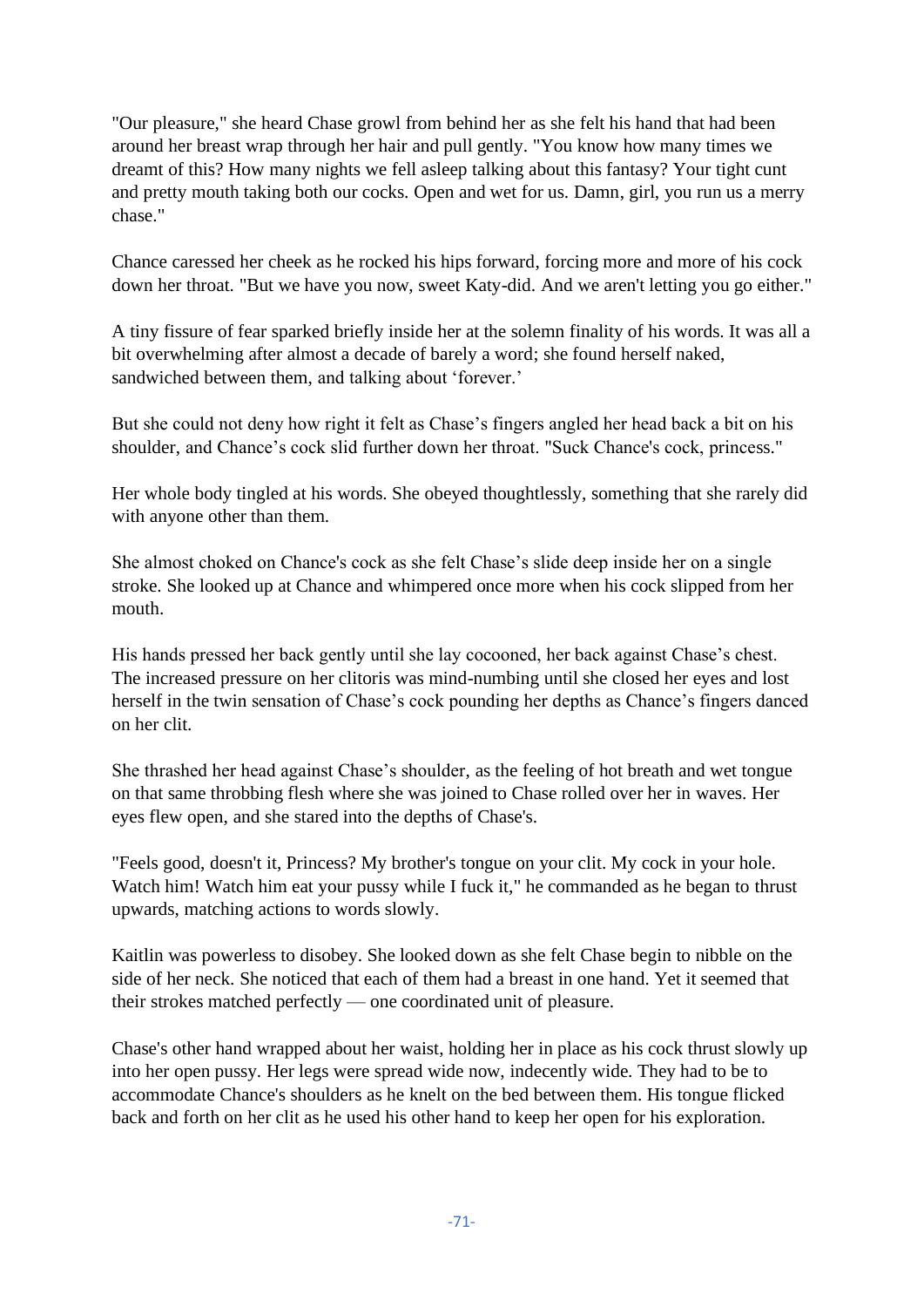It was more erotic than any porn she had ever watched, not that she had watched that much, but you did not get to almost thirty without seeing one or two on the Internet these days. It was also more arousing than any of the ménage books she had ever read.

She was wise enough to know that this was rare: for the reality to be better than the fantasy. But it was. Not even her wildest dream had come close to the sexual tension that strung between her and the brothers.

Kaitlin felt her whole body tightening. Felt tiny electrical tingles radiating out from her hard nipples that Chance and Chase were strumming in perfect harmony. Felt them bursting from the nub between Chance's teeth too. "That's it, princess. Fucking come on my brother's face."

She cried out as her body answered Chase's bold command. She felt his thick cock plunge deeper as her body arched up against Chance's handsome face. "That's right, come on my hard cock. Come hard."

Then Chance's face loomed over her. He was smiling wide as he captured her lips in a scorching kiss. She tasted herself on him. The unusual flavor was quickly becoming an addiction for her. He drew back slowly, "That's our good girl."

"Do it, Chance. Quit playing with her mind. We've waited a whole lifetime for this moment. Just fucking stick your cock in her. You got her wet enough," Chase growled from somewhere near her ear, but he never stopped kissing, licking, and nibbling her neck nor his cock pounding her wet pussy.

Chase's lips captured hers then. Yes, that was what she wanted, what she needed. She had felt Chase's cock inside her and tasted Chance's. Now she wanted to switch. To know if they tasted the same or different. If Chance fucked half as good as his brother. She wanted him as much as she wanted Chase.

Then she felt Chance's hand between them. She felt pressure and burning between her legs. And it dawned her then what they intended. She broke the hot kiss with Chase and looked into his eyes, "No," she shook her head. "You can't. It won't fit. Stop," she pleaded.

Chase nipped at the vein pounding so loudly in her neck that it echoed in her brain. As Chance bent closer on top of them both, he softly kissed the mouth that had only moments before swallowed his hard cock.

He broke the kiss and breathed against her lips, "It will, Katy-did. I promise we won't hurt you. Just relax. Feel how good it is — sandwiched between us. You are so wet. So ready."

He growled as he pushed just a fraction harder against her hole that was already filled to overflowing with his brother's hard cock. Her eyes flew open, and her breath froze in her lungs as she heard the almost audible pop of his cock joining his brothers.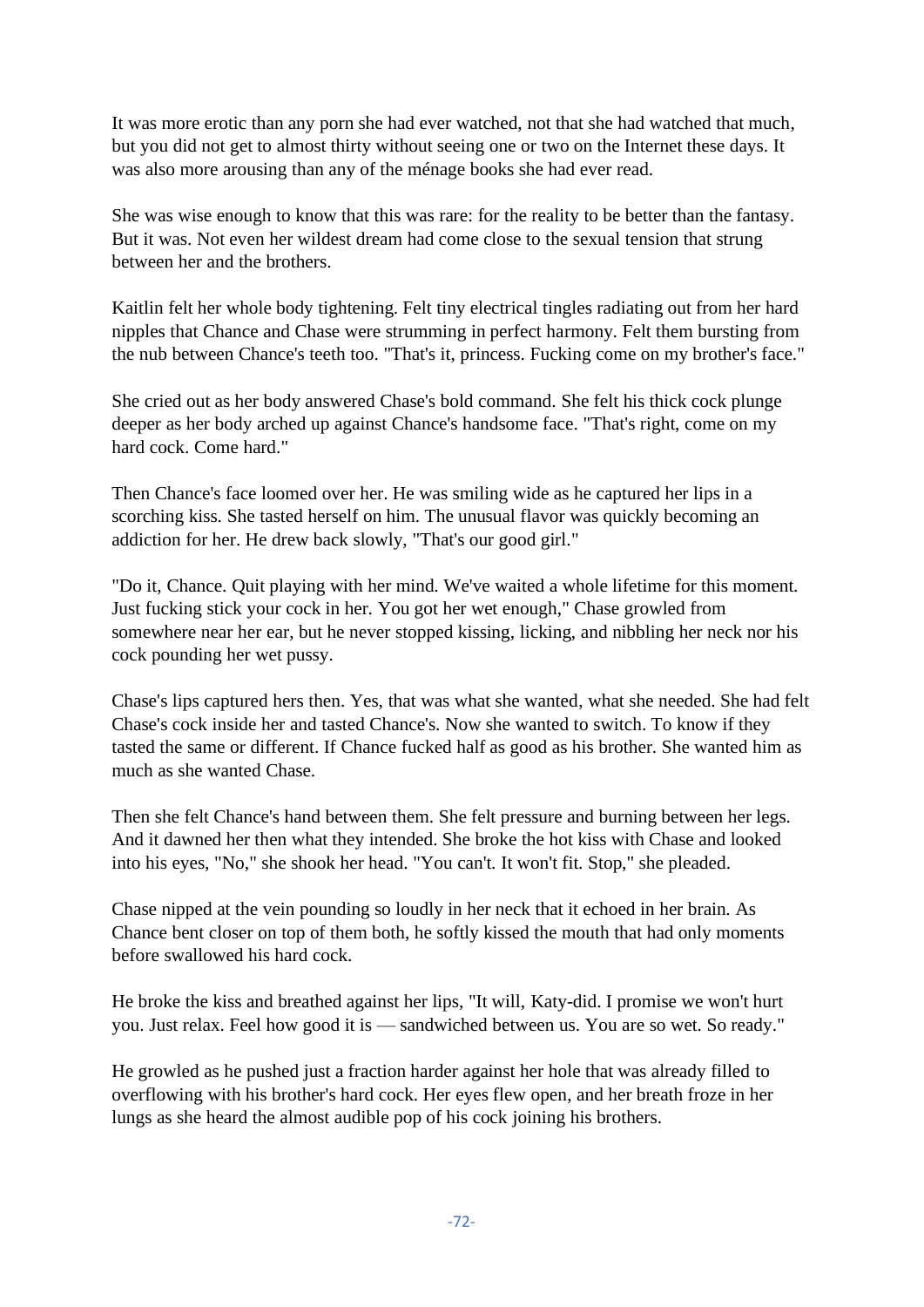Even though she now realized they had been preparing her for this. All those times with their fingers and her toys, over the past two weeks, it was nothing compared to this moment. She was stretched beyond imagination.

It burned. There was an intense pressure of being full, overflowing. They both held perfectly still, neither moved a single muscle. And after a moment, Katie realized that the burning had stopped, and while she still felt stretched, it was no longer an unpleasant sensation.

"Oh my goddess," she breathed as both of them slowly moved together, filling her even more, slipping a couple of inches further inside her. Her eyes grew even wider as they began to move, rocking slowly back and forward. She felt like a see-saw, up on one pole and down on the other. It took a gentle rhythm. A slow dance as three bodies moved as one.

"We knew you were made for us," Chase whispered into her ear as he bit into the lobe and tugged it softly.

"Both of us," Chance growled as he buried his face on the other side of her neck, his body lunging forward until his cock too filled her as deeply as his brother's had.

They held perfectly still again. She was now full, completely full, both of their thick cocks buried to the hilt. She sucked in deep lungfuls of air, and the brothers continued to kiss, lick, and nibble at her neck and shoulders. Four hands caressed and coaxed her body to life.

Katie wished she could see them. This was taboo. So taboo that only a couple of her hundreds of erotica books had dared to go there. And none of them did it justice. "Two poles..." she sighed.

"In one hole," the three of them finished in unison.

Chance lifted his head with a smile. "Is it as good as you imagined, our sweet Katy-did?"

She laughed, but then her breath caught in her throat once more, as the motion caused them to slip just a millimeter deeper, although how that was possible, she did not know.

Chase stirred beneath her, "We'll go slow. This time," he whispered, and she fought for air again.

"This time?" she dared to question.

The brothers began to rock gently once more. In and out. Out and in. Back and forth. Like the waves of the ocean just outside the window. Their tides ebbed and flowed over her. As tension built inside her body once more.

Then like a hurricane, the winds and waves picked up. The brothers quickened the pace. They thrust deeper and harder. More than she had ever imagined. Ever read about. Ever thought she could take. Her body felt like it would be torn asunder by the storm.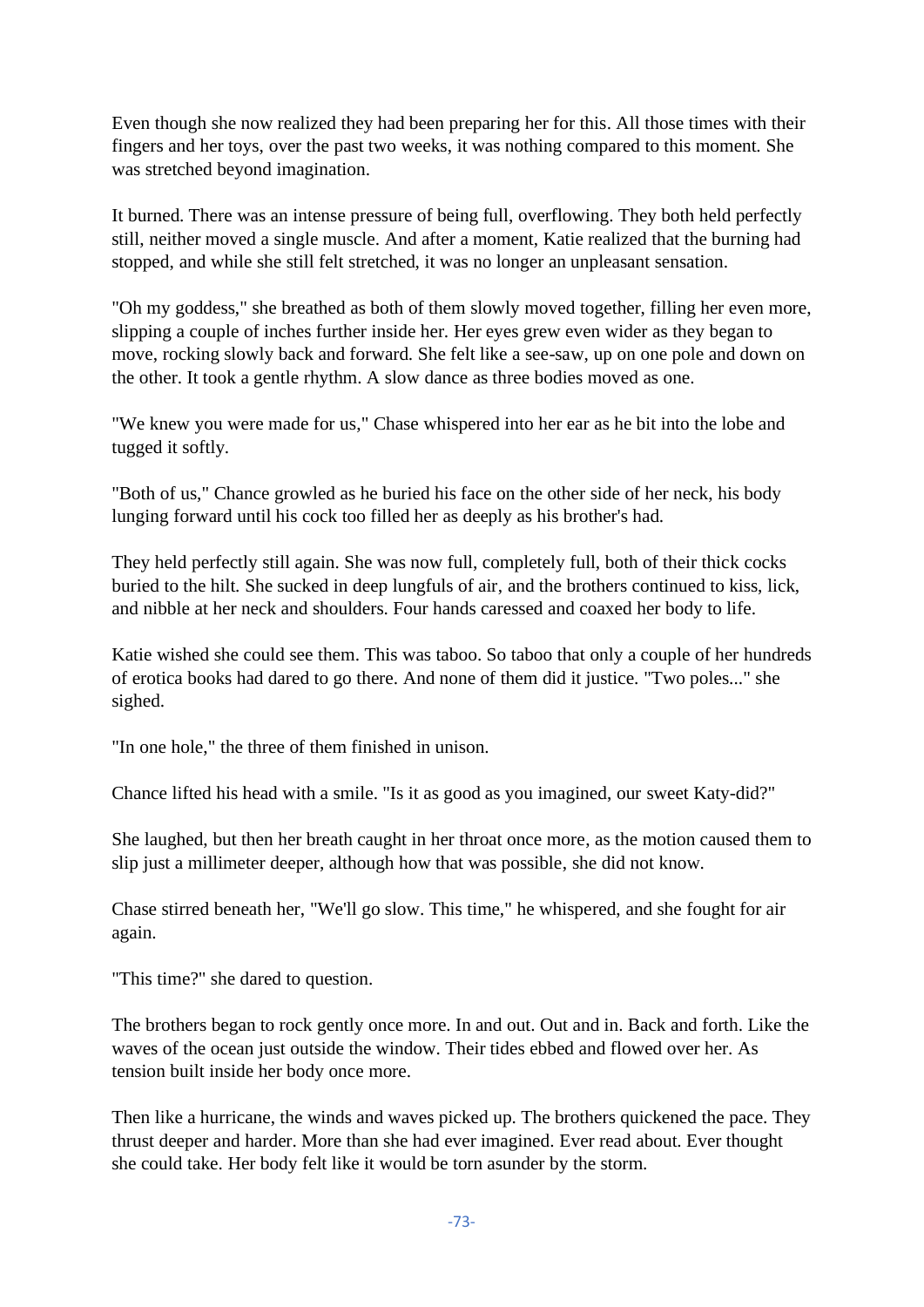She did not give a damn. Not a flying fuck. That was exactly what this felt like - fucking her way through the clouds, flying on invisible wings.

When the waves broke over her, she cried out. Screamed. Howled like the winds of that storm. Her whole body exploded. Then it imploded. The muscles of her cunt tried desperately to clinch and squeeze in time to the orgasm that wracked her very soul.

But it could not. There was no room. There was most definitely an edge of pain to it. The pleasure overpowered even that. As she rode the waves of the biggest orgasm of her life. Like that elusive 'big one' that all surfers sought, she hung in the air, suspended in time as it rolled on and on. And on.

She felt her lovers beneath and on top of her tremble and growl. Then she felt them explode as one in her. Most of their come was forced out, leaking between their bodies. There was simply no room inside her body for anything more. She was full.

Then she burst into tears. That wave crashed onto the shore. Because even the 'big one' breaks upon the beaches of life.

And everything of the past year washed like the detritus of a tsunami onto the shores. Her mother was gone. For the first time in her life, Kaitlin was all alone. And she allowed herself to actually feel the sorrow and fear that came with that realization.

But she was not alone. Two bodies bracketed her, cocooned her, and rocked her gently. Soft lips kissed every single tear away. Hands that had ignited the fires of hell inside her just moments before now soothed and comforted her with equal measure.

"Shhh," Chance whispered into her one ear.

"It will be all right," Chase answered into the other.

Through the sobs, Kaitlin choked out, "No, it won't be. She's gone, and I am all alone. I miss her. Oh, goddess, I miss her."

They rolled as one so that each lay upon their sides. Kaitlin still sandwiched between two hard muscular bodies. And she realized that two semi-hard cocks were still buried deep inside her. Not even when Chance reached for his jeans on the floor did either of the cocks slip out. When he came back, he held his small black phone in his hand.

Kaitlin looked up at him in shocked surprise. Now was not the time to be making a phone call or texting someone.

Oh, my goddess, he would not dare? Yes, some kinky part of her had thought for a split second about having a video, watching the perfection of their bodies moving together. But she had not been serious. He couldn't! He wouldn't.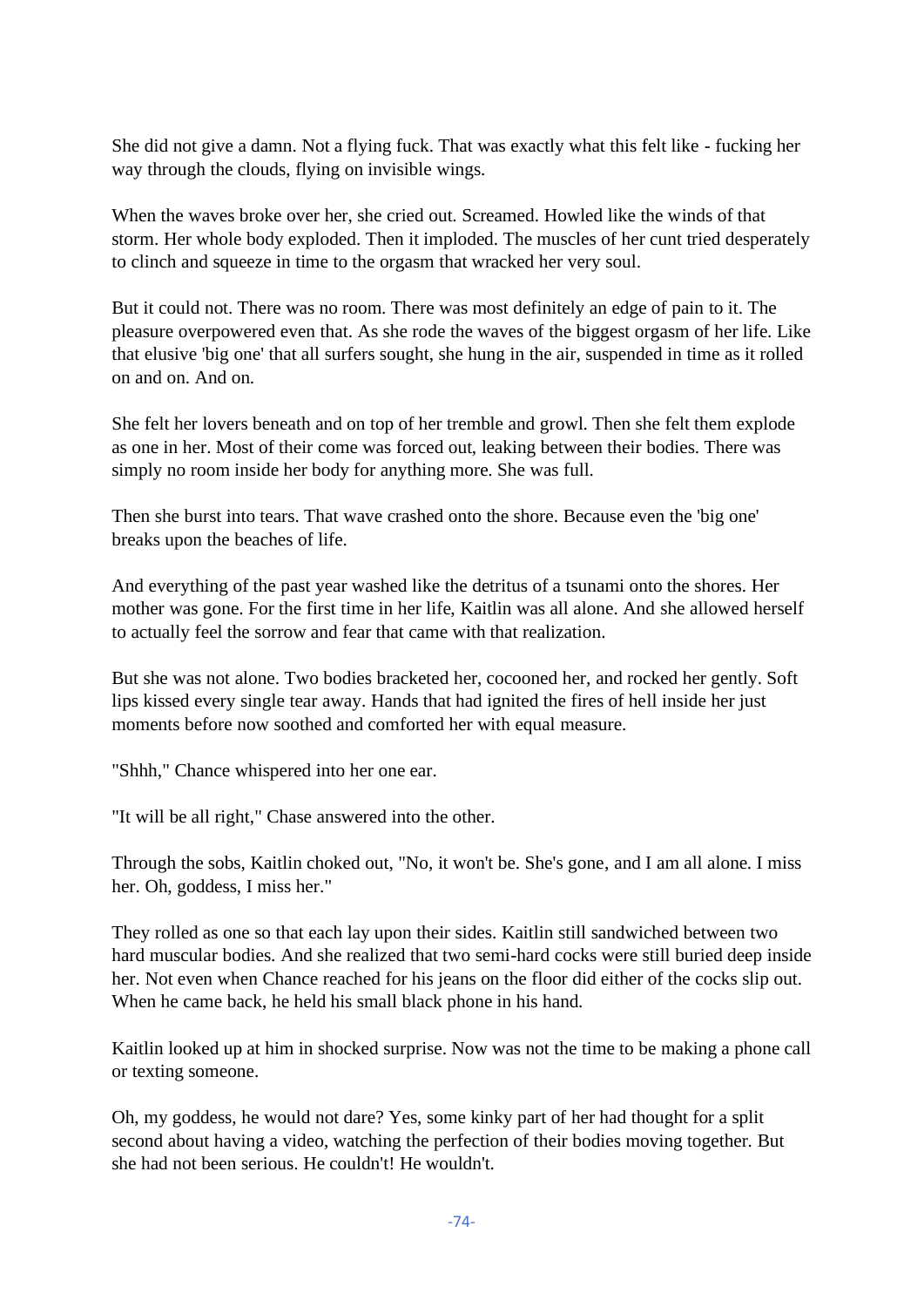Then he handed it to her. And a familiar face and voice echoed from the tiny screen. Tears filled her eyes afresh as she whispered, "Mom."

"Hey, honey," said the fragile and obviously dying head. But though the smile was weakened by pain, Katie could see the genuine love that shone in it. Her mother laughed then, "I don't want to even think about what you are wearing. Or not," her mother winked at the screen.

"Or, especially what you and our boys have been doing, sweetheart."

Katie felt the tears spilling faster now as her mother paused with one of those knowing smiles. Then she felt a finger brush it away. It was not her fingers. She was not even sure if it was Chance or Chase or both. She dared not look away to find out as she cupped the phone like the most precious gift in the world. "Oh, Mommy," she cried out in pain.

"Now, none of that, sweetie," her mother knew. Just as she had always known when anything bothered her only child. Why should even death break the bond between their souls? It would not dare.

"I have always been there for you. And you for me. The two of us against the world since your father left when he found out I was pregnant with you. But I didn't mind. I never minded. I had the best part of him anyway. I had you."

Her mother's smile faded, and her face darkened in pain for a moment, "But I can't be there for you anymore, my baby girl. I know that you are all grown up. And most people would think that it was past time you were on your own. But we were never most people, were we?"

"I know that you must be feeling all alone. Afraid. Sad. Hurt. A lot of things right now. And if I could, I would wrap you in my arms and hold you while you cried it all out. But I can't."

Katie nodded unconsciously as her mother continued to speak from the grave. "But our boys can be. And will be. I have their word on that, baby girl."

"I trust them to keep that word. I trust them with my most precious gift in this world and to this world. I trust them with you, sweetheart. I trust them with your tender heart that has always been so easily broken for stray cats and dogs. For the needy people that took your Mommy away at times. And for two lost souls that we both took into our hearts and lives."

"I am trusting their hearts to you too, little girl. Be careful because unlike those big, brawny, bodies" did her mother have the gall to fan herself, "those hearts are as fragile and tender as yours."

"Love them. Love them both. Love them both the same and different, just as I taught you all people deserve. Love them openly and proudly, even when the world condemns you all as sinners. Because in its foolish piety, it will."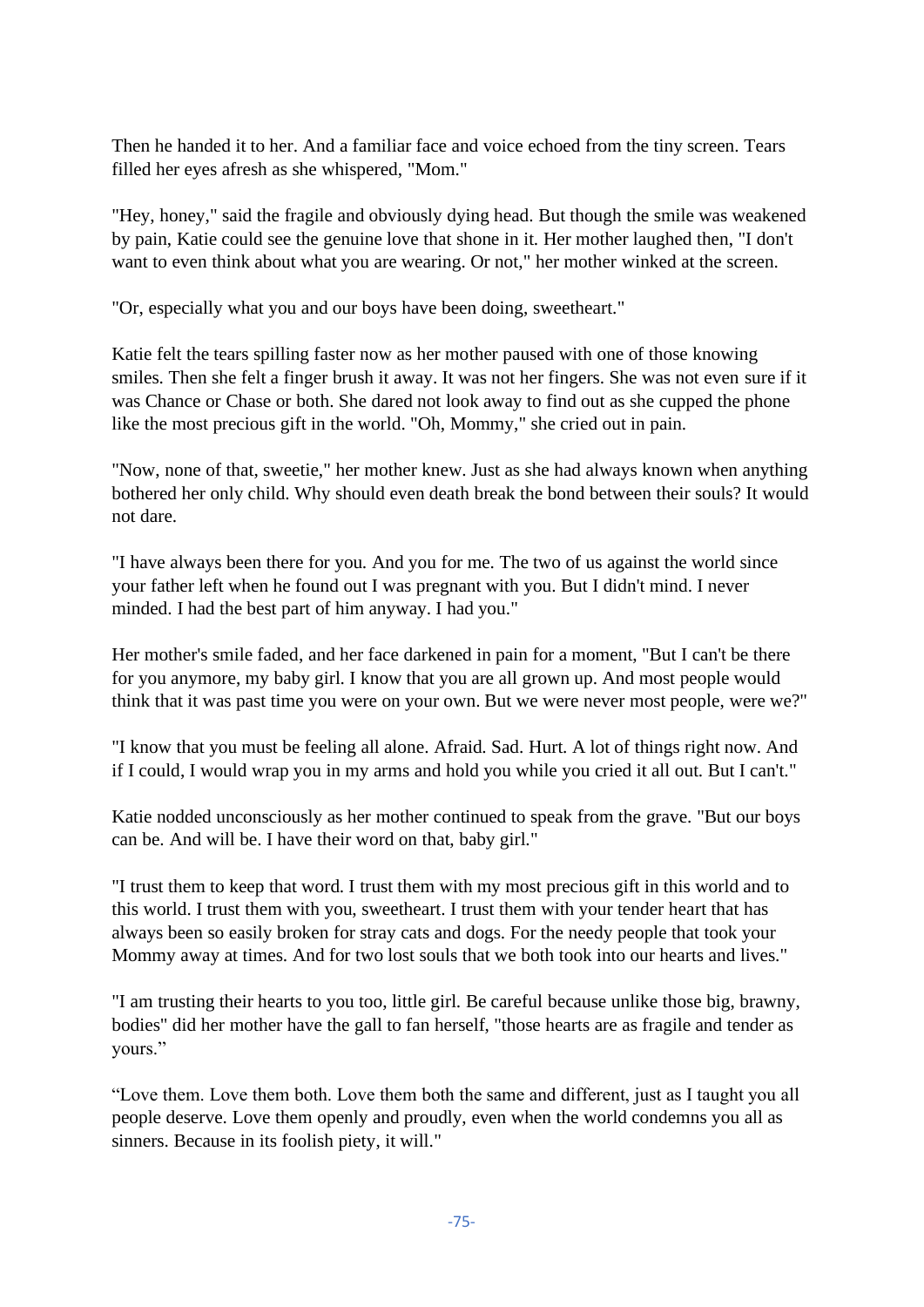She could see her mother was tiring. She knew that she must have taped this message just before slipping into the peaceful Neverland of the coma. The constant pain that had dimmed even her mother's bright light at the end hung over her thin face. She was only a shadow of the beautiful woman she had once been.

"It is just the three of you now — the three of you against the world. But I know that together you can do it. You can change this world. You can teach it how to love. Love as the goddess meant for us to love - freely, abundantly, and without fear. Do it for me. Do it for your mother, my beautiful children of the heart. I love you all."

Kaitlin looked at her lovers, her best friends, for what seemed forever. Their eyes were filled with tears, as well.

Chance spoke first, "Even the damned video makes me cry."

Chase kissed her shoulder and turned her head back to the screen, "She isn't finished, sweetheart."

"Remember, love is all you need. No matter what anyone says or what happens. You all had mine. And the goddess's. So, now take it into the world. And live my children. Live."

Her mother laughed, and for a heartbeat, the ravages of cancer slipped away, she was that beautiful, loving mother they all knew. "Nothing done in love can ever be wrong."

The screen went blank then. One of them took the phone from her numb fingers. Both of them held her close as together they cried away the pain until the laughter, joy, and yes, the loving overcame all else. As it always should.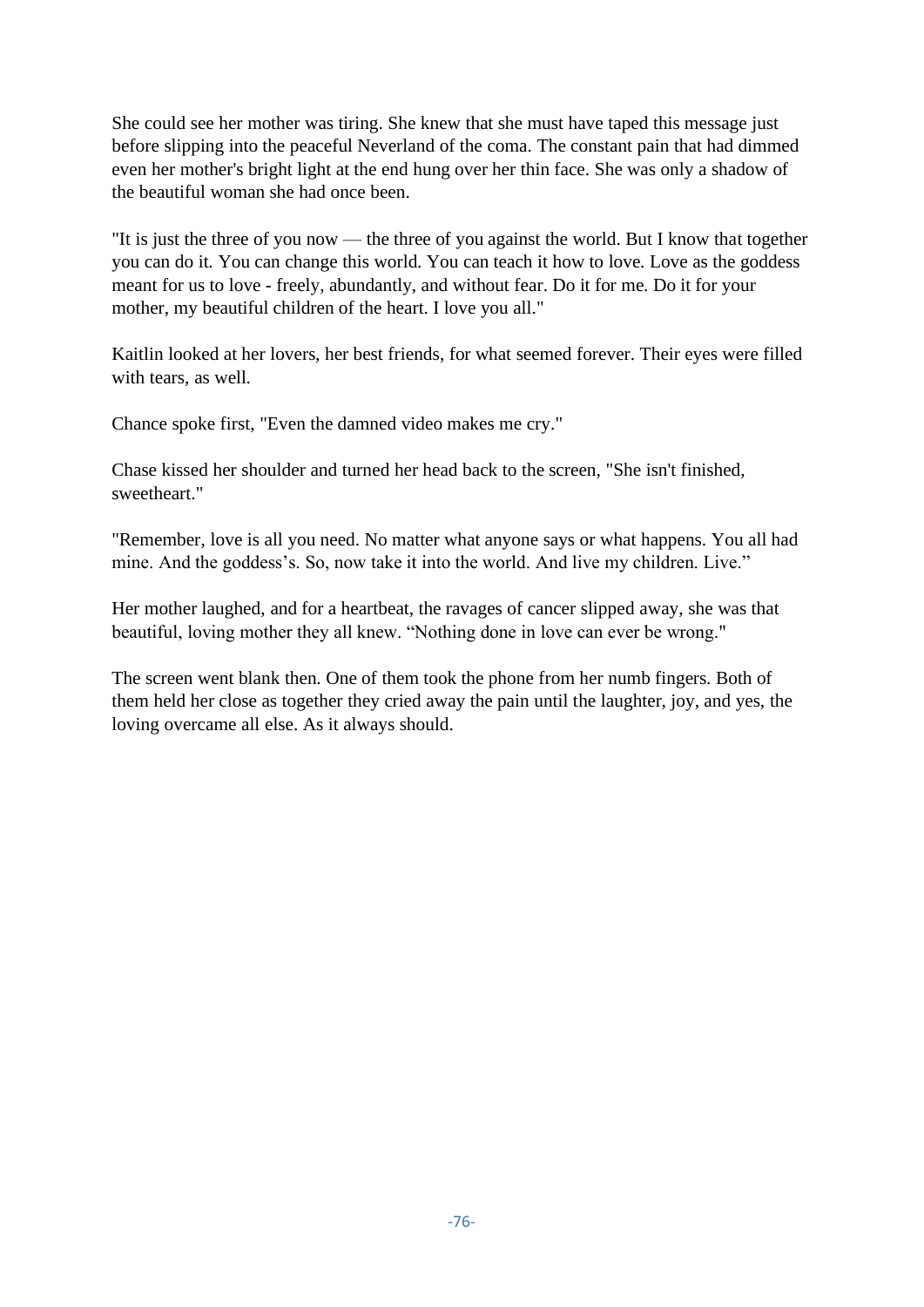## Epilogue

"Push, princess," Chance whispered in Katie's ear as he held and supported her in the waisthigh water of the Jacuzzi in their backyard.

She squeezed his hand extra hard as she looked over her shoulder and growled at him, "You fucking push, asshole."

Chase brushed the blond hair back from her face with a cool washcloth, "Come on, Katy-did. You can do this. I know you can."

Katie scrunched up her face as another contraction hit her. She had no choice but to do what they commanded. Her body demanded it, more than even they could, as she screamed and bore down with all her might.

"That's right, Kaitlin. Perfect. I can see the head crowning now. Just a bit more." They had roped Melody, her mother's hospice nurse, into being their midwife for this unorthodox home delivery. The young woman smiled her encouragement as she moved into position, "Just a couple more pushes, and he'll be here."

Katie nodded as she took a deep breath and pushed once more. She bit her lower lip until it began bleeding, and almost felt an audible pop as the baby slipped from her body to swim in the pink-tinged water just between her thighs.

But it was not Melody who slowly lifted the tiny kicking and squirming bundle and brought it out of the water gently. Chance's deep laughter rang around the fenced-in yard, "I think we need to discuss those names, folks. It's a little girl," he smiled.

Katie could barely focus on his words as another powerful contraction wracked through her body. Her eyes sought out Melody's as she began to push once more, "I thought the hard part was over?"

She knew something was seriously wrong when she saw how pale Melody's face got as she looked down into the water.

The young nurse turned to Chance, "I need you to clear her airway, then tie off her cord, and cut it. Keep her partially submerged in the warm water. Can you do that?"

Chance nodded, "I might be rusty, but yeah, we all took medic courses."

Then Melody turned back to face Katie and Chase, "Listen to me carefully. I need you to push like your life depended on it." She closed her eyes, and Katie trembled in Chase's arms as she saw a single tear slip from the corner of the woman's eye.

She shook her head, "No, Kaitlin, like your baby's life depends on it."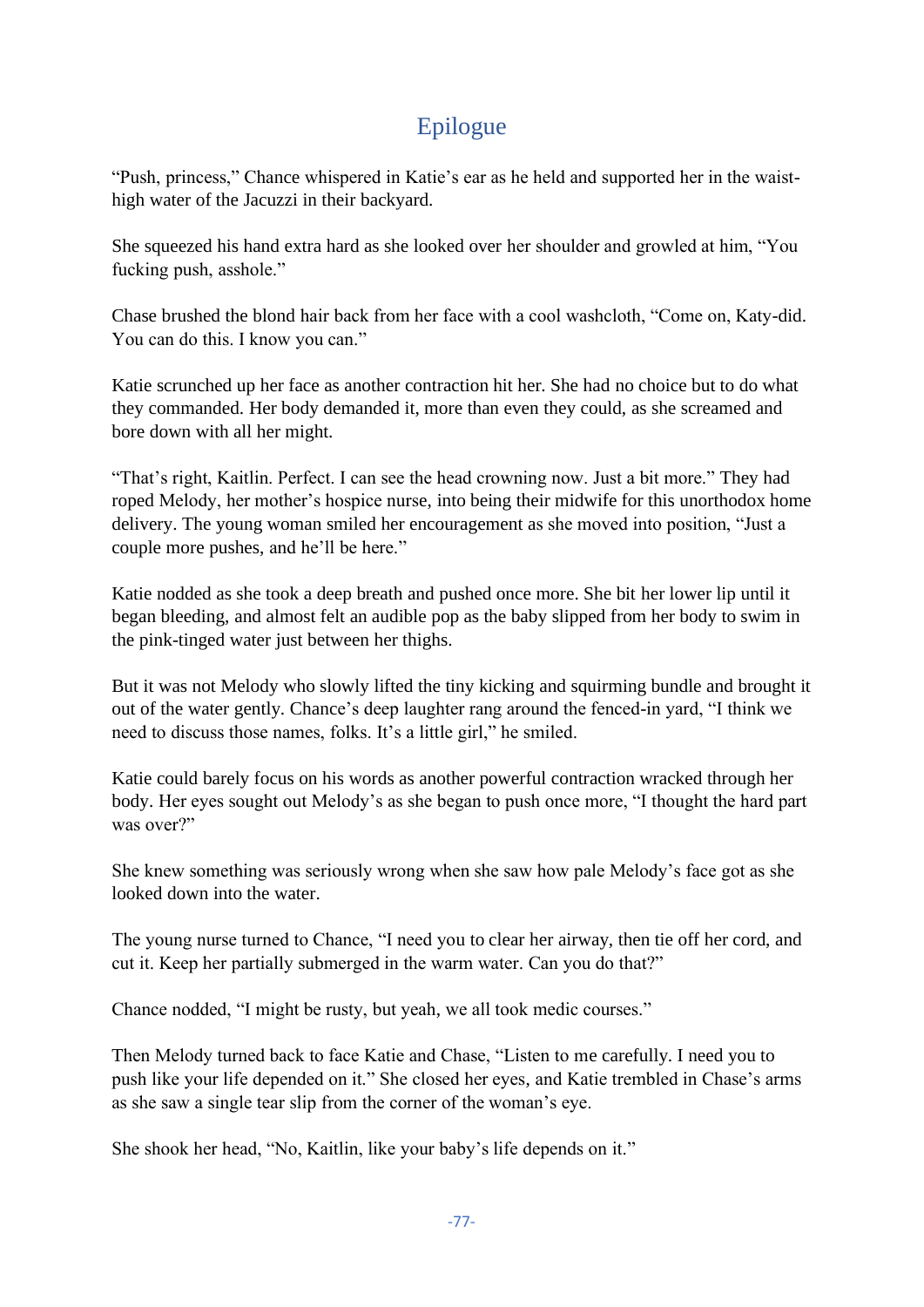Katie nodded her head as tears began to flow down her cheeks, but she pushed, and the water turned a deeper pink with tinges of red streaks of blood.

Melody nodded her head as she lifted the afterbirth from the water and placed it in a bowl on the table next to the Jacuzzi. "Good, now we get to the serious work. Push…I mean, push like everything."

Kaitlin bore down and watched as two feet, and then legs appeared in the water. She smiled as she saw the body of her son follow suit. She pushed harder, believing that the end was in sight, but nothing happened.

"Fuck," came the uncharacteristic response from their friend and midwife. Melody reached into the water and tugged at the baby's body. Still nothing.

When she looked up at them, panic welled up inside Katie. She shook her head, "No," she pleaded.

"Listen to me. He is a bigger boy than his sister, and his little head has gotten stuck behind your pubic bone. I am going to need to put my fingers inside you, try to get them into his little mouth, and tilt his head down so that it can fit better."

"I'm not going to lie. This is going to hurt. But it is our best chance here. If we were in the hospital, there might be a chance of getting you into surgery quickly enough, but we aren't," she shook her head.

"I need you to relax and just blow your breath out slowly. Chase, count with her. One. Two," she began.

"Three," Chase took up the count as he squeezed her hand tightly, forcing as reassuring a smile as he could onto his face.

"Four," Chance joined the symphony as he held their baby girl to his chest and firmly massaged her back in an upwards motion as she whimpered and cried.

It was as reassuring a sound as Kaitlin could imagine then. "Bring her here, please," she pleaded through the tears.

Chance looked towards Melody, who looked up just long enough to nod her head. Katie blew out another long breath as she felt the intense pressure of Melody's fingers as well as their son's body.

Chase chuckled into her ear, "Not as much fun, princess, as the DP that got us into this mess?"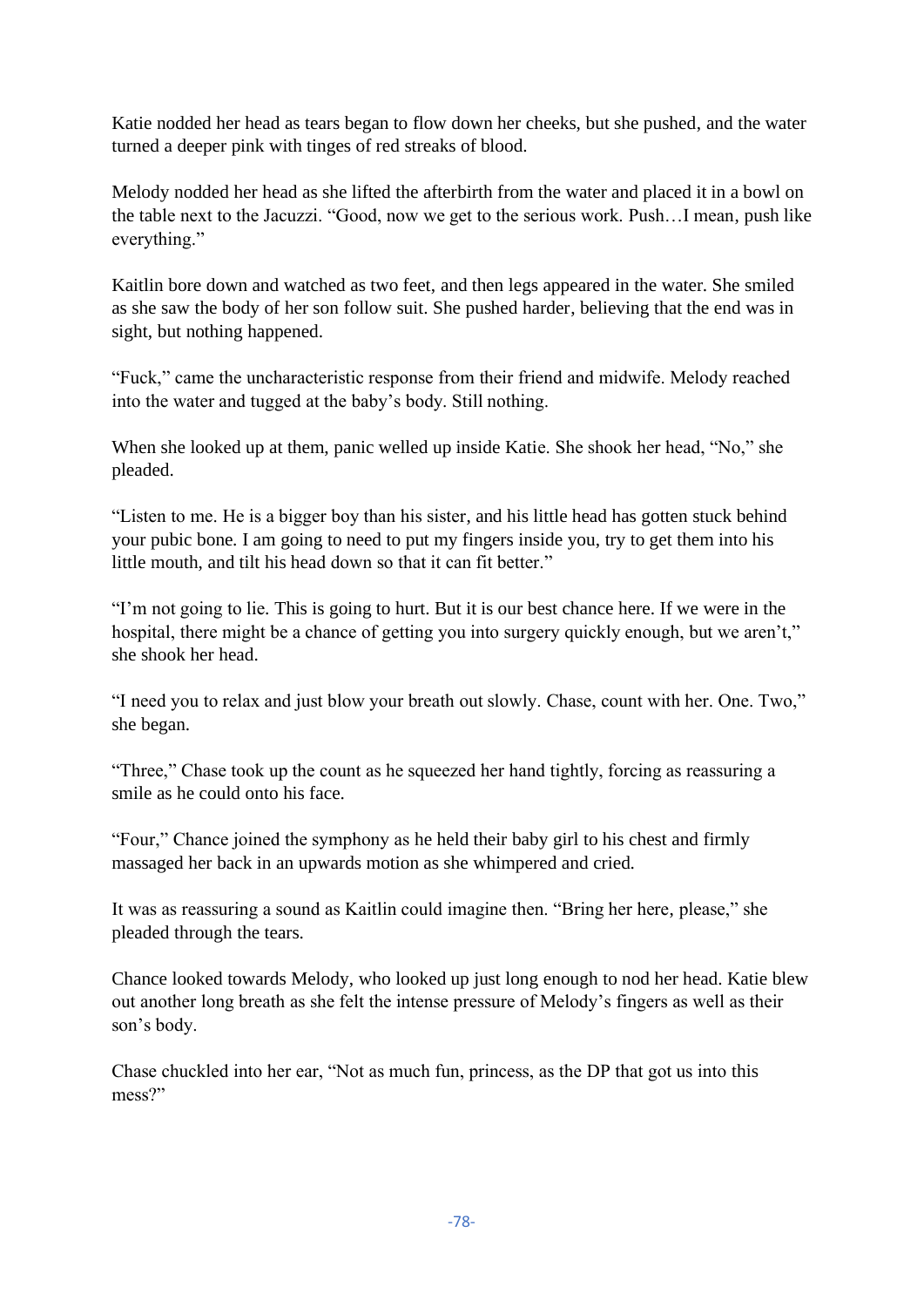Katie smiled up at him as she chuckled. Over the past year, Chase was once more returning to the jokester he had been in high school. Especially in those moments when the choice was to laugh …or cry.

So, between Chase's joke and the soft mewing crying of their newborn baby girl, she managed to make it through the long uncomfortable moments until Melody looked up at them with a smile, "Now push - really push, Kaitlin."

Katie bore down then with all the energy that she had been putting into denying her body's need to do just that. It only took one contraction, and the bluish-grey limp body of their son slipped into warm water.

Melody worked quickly, unwrapping the cord that tightly encircled his neck. But still, she kept his body submerged, rubbing his back and thumping his feet until he stretched and began to wiggle in the water. Only then did she smile weakly.

"I'm going to give him a couple of minutes to get used to this new world. As long as the umbilical cord is still pulsating, he will be fine. Once he begins to move a bit more, gets some color back in him, then we will cut the cord and let him join his baby sister in the real world. Okay, folks?" she explained.

It was the longest few moments, but all of them smiled and sighed in relief when Melody finally put her fingers into the little guy's mouth and began to clear his airway as she lifted him from the water.

Unlike his big baby sister, their son had a set of lungs on him, and he wanted to announce his presence to the world. Or perhaps protest at the rough ride getting him there. They were all laughing and crying as he wiggled and kicked at the air when Melody placed him on Kaitlin's bare chest.

Melody cursed again, "Damn it, we don't have a second set of clips for the cord or scissors either."

Their friend Deke, who had been silently filming the whole thing on and off for hours, spoke up, "Clean rope? Twist ties? Any of that work?"

Melody fidgeted a bit as she nodded without making eye contact with the man. "Rope if it is not too thick," she replied.

"How did this happen?" Chance asked as he gently laid their little girl next to her brother on Katie's chest.

Melody shook her head, "I don't know. Of course, you only wanted the one ultrasound, so all I can think is that she was hiding behind her big brother, and the sonographer did not notice."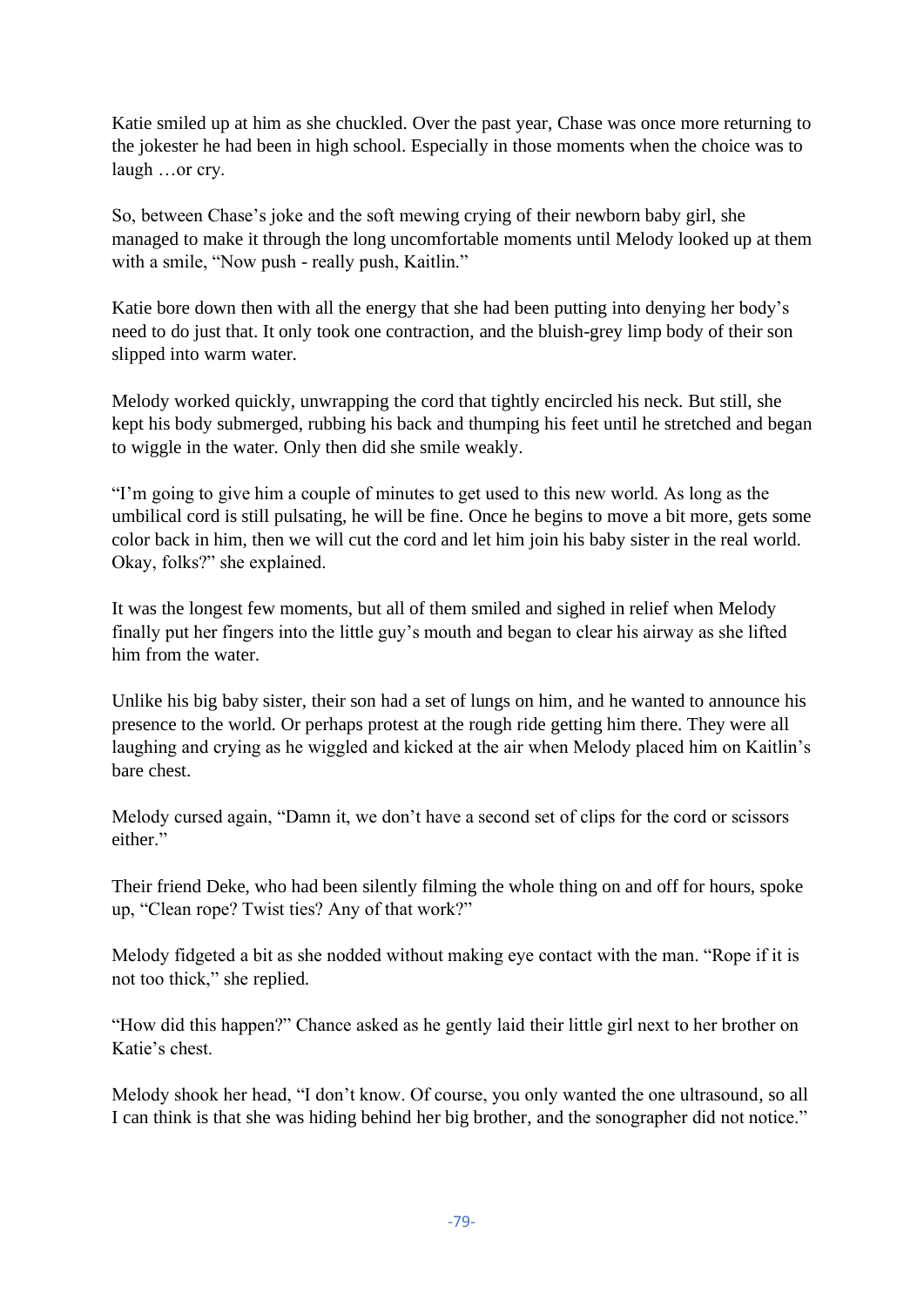Deke appeared again with a length of soft, thin rope, which she used to tie off the cord at both ends. She picked the scissors from the table, but this time handed them to Chase. "Think it is your turn this time."

He nodded and leaned forward as he smiled and cut the cord that had finally stopped pulsating. "So, what do we name them?"

Katie laughed, "There is only one real option…Artemis and Apollo."

Chance bent and kissed her, "Damn, you are determined to make their little lives hell on the playground, aren't you, Katy-did?"

"Artemis Joy and Skylar Apollo should work," she smiled as she began to adjust the babies so that they could breastfeed.

"Skylar?" asked Chase. "Why not stick with Daniel?"

"Protector…and shelter. That's what Skylar means. I figure he has earned that name for taking care of his little sister," she replied as she grimaced when the squalling baby boy latched on for the first time.

"Oh," Katie frowned as a smaller but still pronounced contraction hit her.

Melody nodded, "Last bad one, Kaitlin," she promised as she turned her attention to delivering the second afterbirth and inspecting both the placentas as the family bonded.

Chance smiled as he and Chase began the age-old ritual of new fathers around the world in all cultures: counting toes and fingers.

\*\*\*

Melody finished up as quickly as she could and helped the guys to get Kaitlin and the babies settled into bed. She had been surprised to discover that despite the traumatic birth, Kaitlin had not torn.

Then again, that was the least of the miracles that she had witnessed this night. As always, she had sensed something was terribly wrong as the small baby girl slipped from her friend's body.

But when she had looked down and seen that tiny grey foot protruding past the placenta that had nourished his sister for nine months, Melody had known she was in way over her head.

It had been almost seven years since her rotation in the maternity ward. No, she was much more accustomed at this point to ushering souls into what lay beyond this world than welcoming them into it. At that moment, she feared that was what she would be doing once more.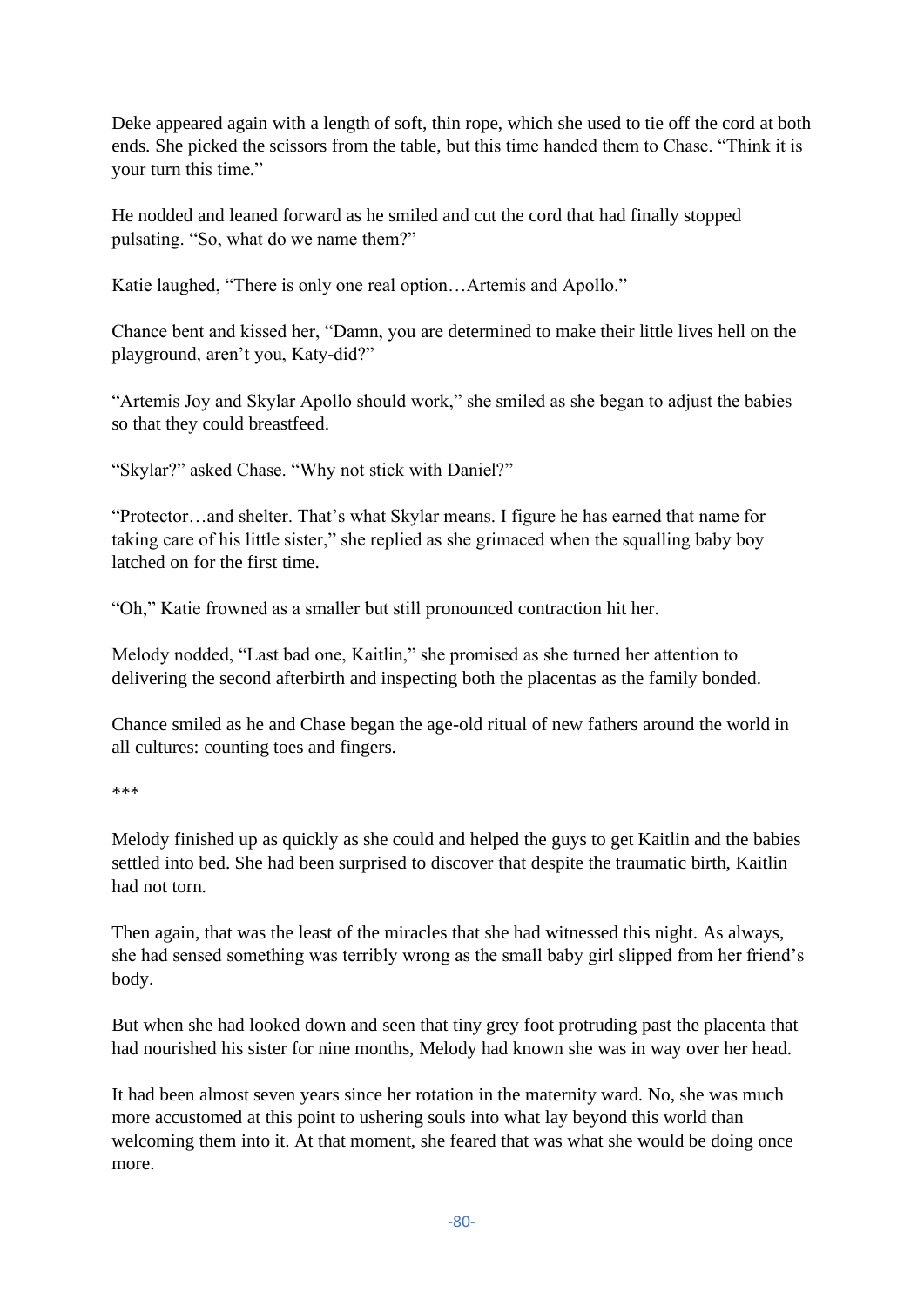Then she had felt the calm descend over her, almost heard the soothing voice. She recognized it immediately and knew that this little boy had a very special guardian angel. It shocked even her how quickly those forgotten lessons on footling breech births had come back to her. From that point, it indeed had been all textbook.

For once, Melody had not been the 'Angel of Death' as her colleagues at the hospital called her. Twenty-seven years old and her nickname was prophetically accurate.

Perhaps that was why she had gravitated to hospice care, for the little girl that could always see the dark cloud of death hanging over people, even strangers on the street, hospice nurse had seemed the natural career choice.

She sighed and smiled through the exhaustion as she made final checks on mother and babies. She was very relieved to see no sign of that familiar darkness around any of them. Even Sky, as they were calling him, seemed to have fully recovered from his frightening entrance into the world. She left a few final instructions with Chance as Chase watched over their partner and the babies.

It had been almost twenty hours since she had even napped during a brief lull in Kaitlin's labor. But as tired as she was, Melody knew that sleep would elude her as it so often did. She would like to blame the long labor, the complicated birth, anything but the real cause of her unease…him.

Their friend Deke. She had not seen the man in months - not since the barbeque to announce the foundation's new project. The Danvers Foundation would begin training cancer nurses in augmentative therapies such as acupuncture, aromatherapy, and cranial osteopathy. Alternative medicine, which might, as they had with Joy, relieve some of the worst symptoms of chemo and radiation therapies.

But as from that first encounter, on the boat, when they had taken Joy's ashes to be scattered off the coast of Seal Beach, the man always made Melody uncomfortable. Or perhaps it was the dark cloud that she saw over him. It was not as pronounced this time, which seemed odd to her. Usually, these things only grew. But still, it was there, like a demon sitting on his broad shoulders.

She was not going to let thoughts of the man haunt her tonight. She decided as she stepped onto the tiny porch and looked down the street towards the ocean. A nice long walk on the beach was what she needed to relax her — followed by a couple of glasses of wine and a nice hot shower to relax her tired muscles. Or maybe a cold one considering the effect that man had on her.

"You were pretty amazing back there," the baritone voice caressed her ear from behind.

Melody shivered, and it had nothing to do with the cool breeze off the ocean. Or even that cloud of death on this man's shoulder.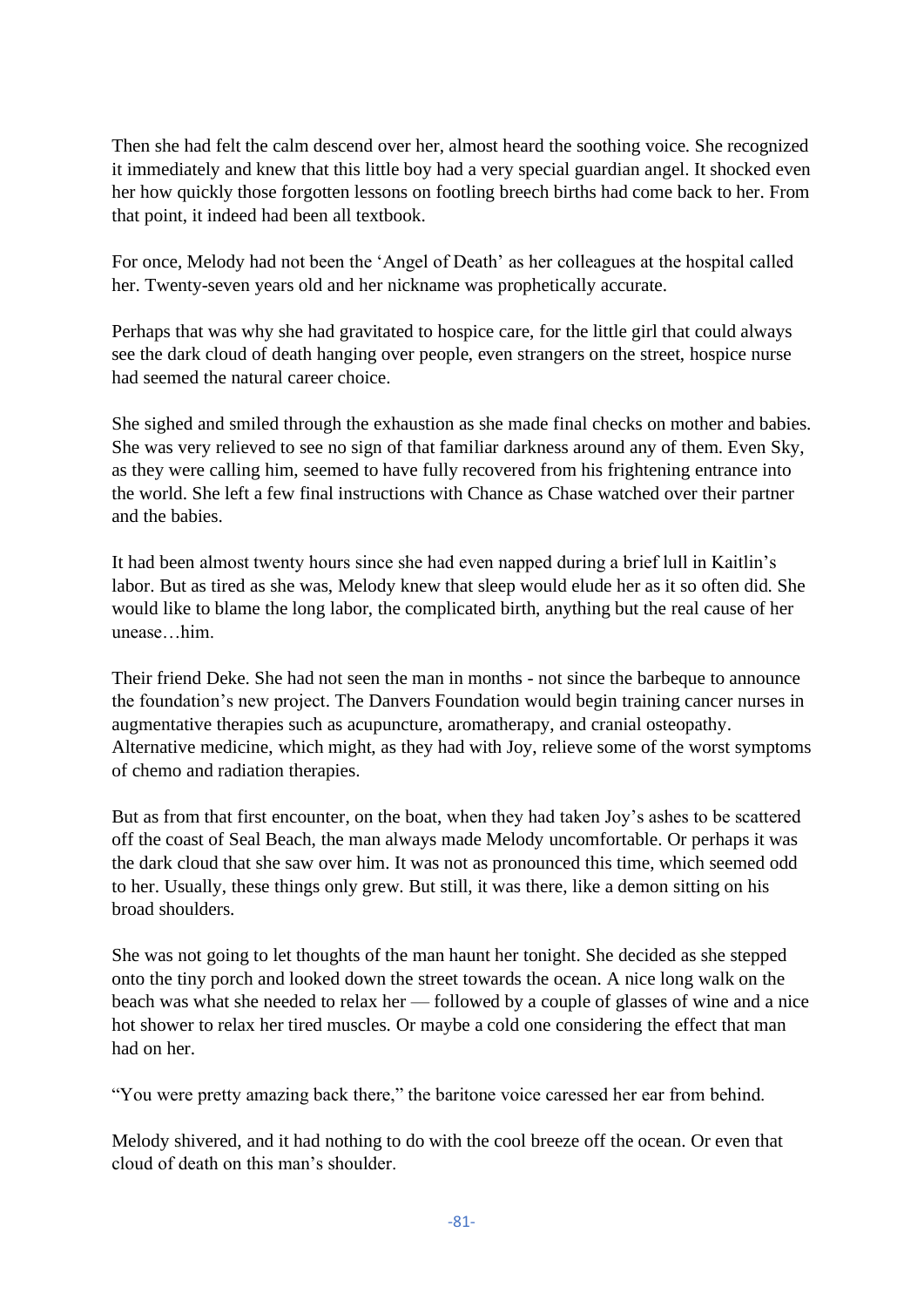It had everything to do with him…and what he did to her virgin body.

It had been a long couple of days. Who was she kidding? For Melody Rodriguez, it had been a long life.

Even brief moments of joy like this could not compensate for all the sadness and death she had known. Until she'd met Joy Danvers, Melody had herself often toyed with the idea of suicide. What was the point of life when all you saw around you was death?

But the woman had taught her - nothing done in love is ever wrong. So, she had brought that love to her job and found renewed strength to help others transition. If that were her sole purpose on this earth, then she would do. Do it with joy and in love as that amazing woman had shown her.

And this night, at least, she had been blessed to bring more of that special love into this world, in the forms of her mentor's grandchildren.

She did not know what the future held for those two tiny souls, but she knew that they were among the few blessed ones born to parents who loved and wanted them, who would protect and guide them. Yes, nothing done in love can ever be wrong.

"I was just going for a walk on the beach. Would you care to join me?" Melody found herself asking the man who both frightened and entranced her.

He nodded and smiled as that cloud shrunk just a bit more. "I'd like that. I don't think those three want me sticking around to video whatever happens next," he chuckled. "Although knowing Chance and Chase, it might be damned interesting."

\*\*\*

Kaitlin was exhausted, but her body thrummed with energy as she watched her son drift off to sleep at her breast. His sister had been asleep for several minutes already. Chase had looked almost frightened as he lifted the tiny scrap that was their daughter into the Moses basket next to their bed. They had agreed that the babies would share their room as she had her mother's…at least until they were a bit older.

She looked up just as Chance walked into the bedroom, still wet from the shower and in all his naked glory. You would think after living for over a year practically as men and wife, she would be used to seeing her stud puppies prancing around in their full glory, but she was not sure she ever would be. Most days, it all seemed like a dream.

Though she still missed her mother and probably always would, her work with the foundation allowed her to keep a special connection with the woman that had given birth and raised her — the woman who had been her best friend. Well, one of them as she watched the other two coo and awe over the tiny beings that were now their sacred trust to love and nurture.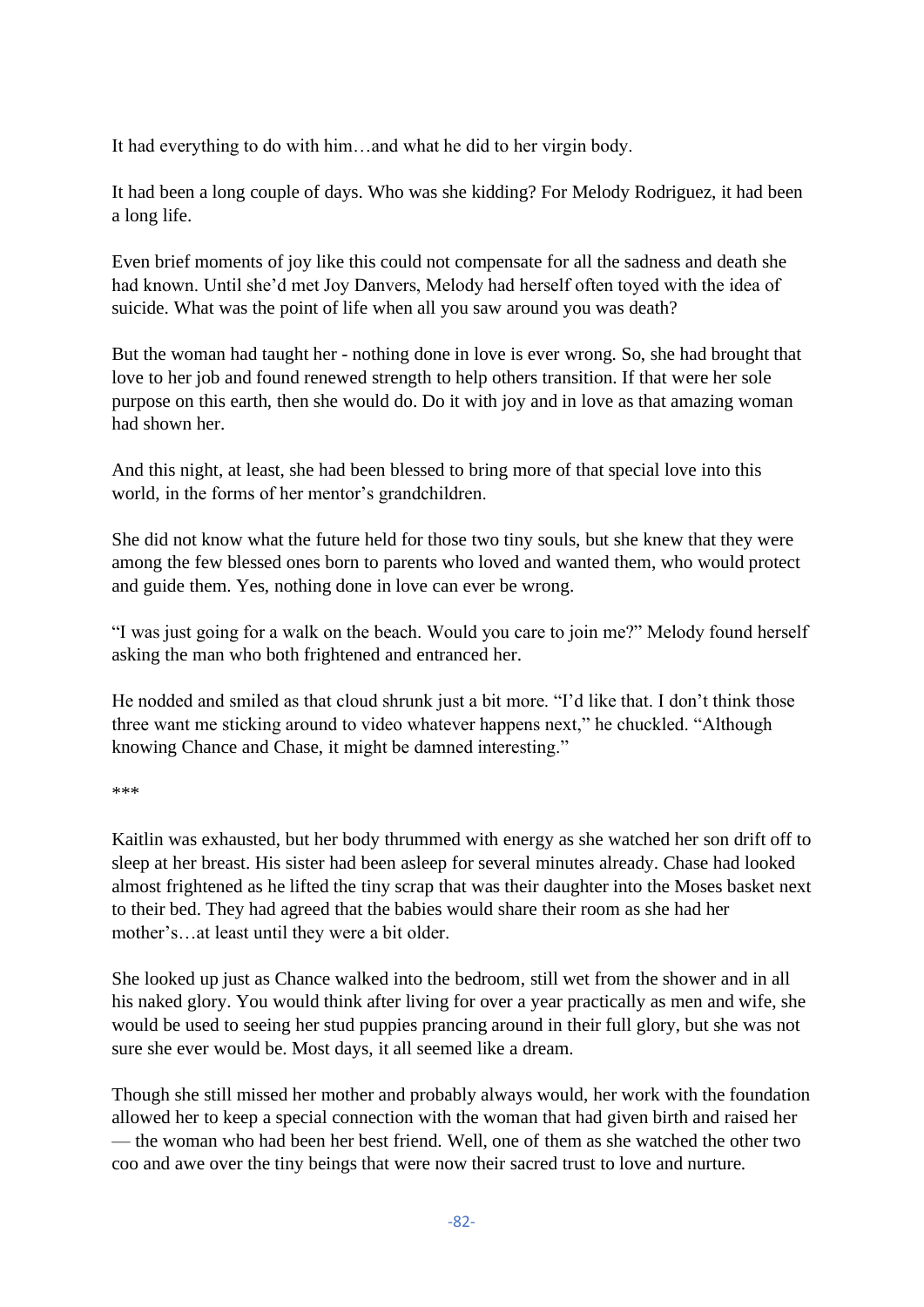Chance sat on the side of the bed next to her. "Hand him to me, and I'll put him to bed with his sister," he smiled as she carefully inserted her pinkie finger into the corner of their son's mouth to break his death grip latch on her breast.

"Hey, little man, we get you. Your dad and I agree - thems some pretty nice tits, but would you mind being a tad more careful with them. We are just loaning them to you. They are ours when you are done with them."

Chase chuckled from the other side of the bed. He rolled onto his side and softly squeezed the nipple that their son had been nursing upon. A clear yellowish liquid appeared at the end; he brought it to his lips and licked. "Screw what your other dad says, little man, this is share and share alike in this family."

Katie slapped at his hand as Chance settled the sleeping baby into the basket next to his sister. "You two better be good. You're dads now. That comes with lots of responsibility," she sighed, as the melancholy that sometimes still plagued her took hold.

Her mother should be here. Should be there to give her all the wisdom of her experience and the ages. But she was not. It was just another of the many things that she would never get to share with her Mom.

Chance opened the drawer on the nightstand next to their bed and pulled out the cell phone. He had upgraded months ago. So Katie knew instantly what was to come as she smiled and took it from his hand.

Her mother's face greeted her once more through the tears that they kissed away as fast as they appeared. She lay back nestled between them as Joy began to speak.

"Hello, baby girl. I don't have to tell you how much I wish I were there with you right now. Then again, I want to believe that somehow or the other, I will be. Be there for you. For those two."

Her mother laughed though it was weak, "Oh, I truly hope I am right and that I can be there to see those two changing their first diapers. It seems only fair mind you. You fill them up, and their dads clean it up on the other end."

"Thanks, Joy, we love you too," said Chase with a smile.

"I don't know I'm up for getting one of those man boob things like in that movie. I'll take my turn, feeding them," smiled Chance.

Katie could not stifle the laughter at the image of brawny Chance with a silicone boob strapped to his stunning pecs.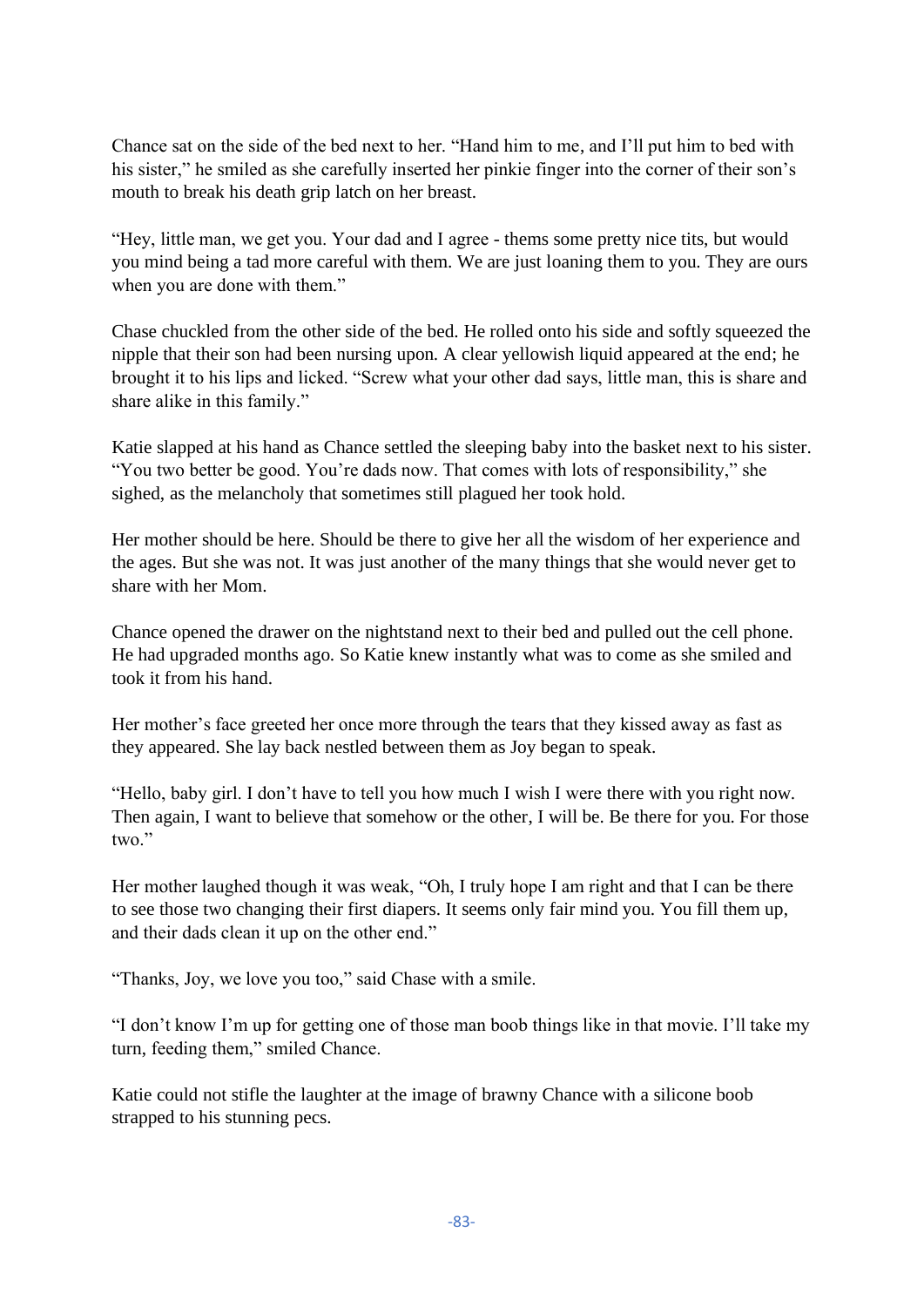Joy's voice came from the phone once more, "Just remember, Kaitlin, being a parent is the hardest easy job in this world."

"All you have to do is love them. Love them unconditionally as the goddess loves us. As she teaches us to love another. How is that coming with those two hunks, by the way? Can't be going too badly if you are watching this video," her mother chuckled.

"And my sweet girl, nothing done in love can ever be wrong. Teach that to this baby and any others you have. Oh, and if you have not already seen it, there is one more video I left you. Just ask the boys, and they will tell you how to earn that one too. I am so proud of you…of all of you."

"Give that baby a big kiss from grandma. Tell him…or her…that I am watching over them. I always will be, my love," Katie saw the tears sliding down her mother's face as she raised her hand and covered the screen.

"You know these videos were a real labor of love for your Mom. She was so damned weak then. But still, she insisted on making them so you would have something special from her on big occasions like this. She really loved you, Katy-did," Chance said as he took the phone from her fingers and placed it back on the nightstand.

"She isn't the only one though, princess. I know we may not say it often enough, but we love you so fucking much," Chase said as he drew her tighter and pressed a kiss to her forehead.

"Watch your language around the children, Chase," Katie chastised him half-heartedly.

Her boys laughed as Chance turned off the lamp, and they settled into the comfortably uncomfortable cocoon that they had adopted as the only viable option for three people to share her tiny double bed. Though the guys often complained about the tight squeeze, neither made any move to purchase a larger one.

"So, what did Mom mean when she said to ask you about how I earned the other video?"

Chance kissed her slowly and deeply before turning her for his brother to capture her lips. His hands settled on her hips and drew her closer to his hard erection. Even though they knew it would be weeks before they could resume their unusual love life, there was something intensely intimate and comforting just about being pressed closely against them.

"You sure you ready for that one, Katy-did?" he teased.

"I just gave birth to not one, but two babies. Without a single fucking drug, I might add. How hard can it be after that?"

Chase bit her ear and whispered, "Watch your language around the children, princess," as he playfully swatted her bottom.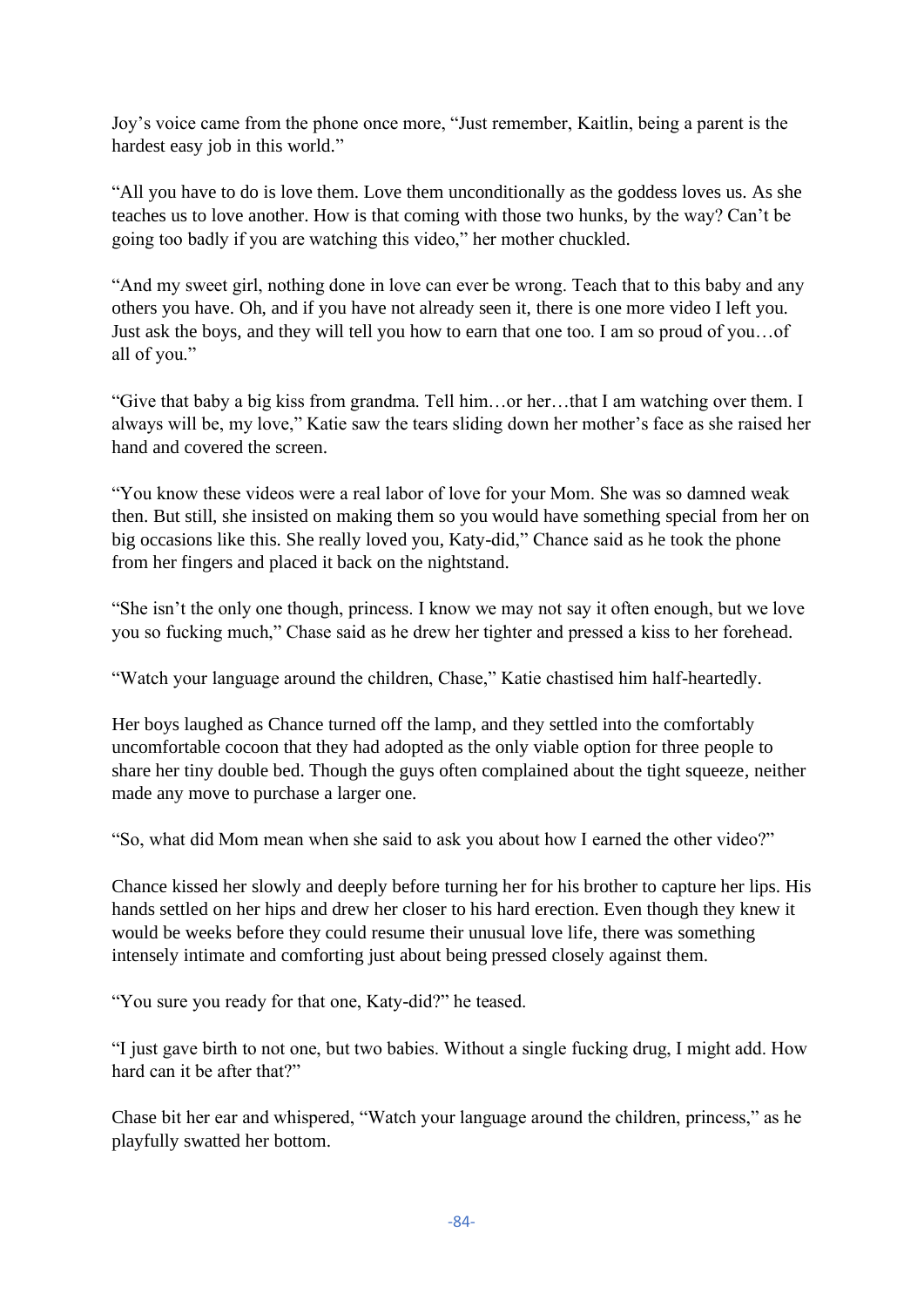"I guess you are right, Katy-did. After what you went through today," Chance whispered against her lips.

"Marrying us should be a piece of cake, princess," Chase purred into her ear. "Wedding cake that is."

Katie was not sure how serious they were, her two somber jokesters. But she was not to be deterred. "I'm game if you are. But wherever are we going to find your wedding cake with a bride…and two grooms on top," she kidded.

Chance chuckled, "We'll figure something out, Katy-did. After all…nothing done in love is ever wrong."